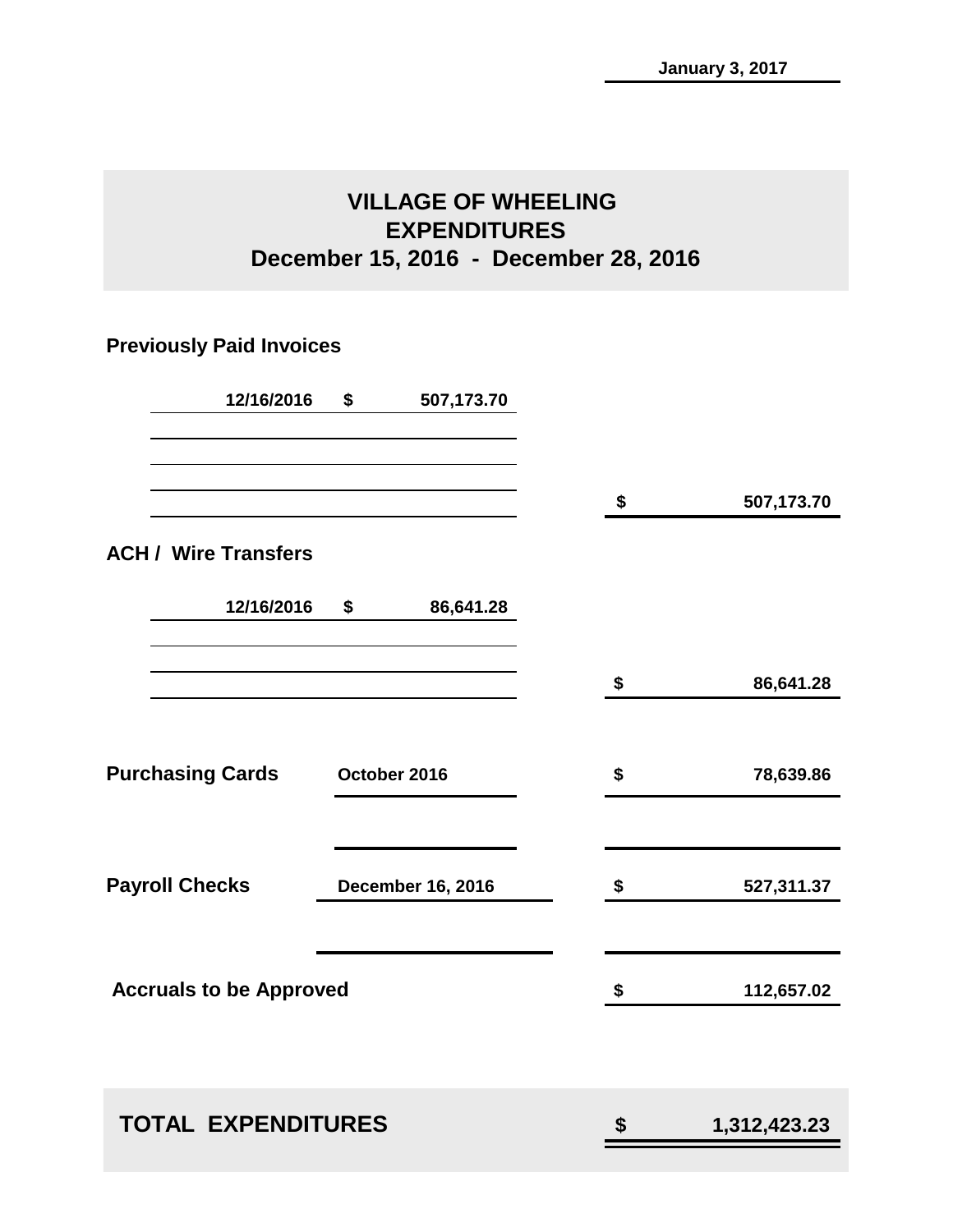SUNGARD PENTAMATION SUNGARD PENTAMATION SUNG PAGE NUMBER: 1 SUNGARD PENTAMATION SUNG PAGE NUMBER: 1 SUNG PAGE NUMBER: 1 SUNG PAGE NUMBER: 1 SUNG PAGE NUMBER: 1 SUNG PAGE NUMBER: 1 SUNG PAGE NUMBER: 1 SUNG PAGE NUMBER: 1 SU DATE: 12/16/2016 VILLAGE OF WHEELING ACCTPA51SELECTION CRITERIA: ALL

ACCOUNTING PERIOD: 12/16

PAYMENT TYPE: CHECKS ONLY

| <b>VENDOR</b>                                            | ORGANIZATION | <b>ACCOUNT</b> | PURCHASE OR INVOICE  |                | AMOUNT                             | DESCRIPTION                                      |
|----------------------------------------------------------|--------------|----------------|----------------------|----------------|------------------------------------|--------------------------------------------------|
| 9638<br>ARTISTIC HOLIDAY DESIGNS LLC 1140<br>TOTAL CHECK | 1140         | 5317<br>5317   | 16002934<br>16002934 | 100421<br>1038 | 7,340.00<br>55,615.04<br>62,955.04 | MOUNTED DISPLAYS<br>MOUNTED DISPLAYS             |
| 6255<br>AT&T MOBILITY<br>TOTAL CHECK                     | 1600         | 5239           | 16002969             |                | 325.35<br>325.35                   | CELLULAR SERVICES                                |
| 296<br>BAXTER & WOODMAN INC<br>TOTAL CHECK               | 3410         | 5506           | 16003004             | 0189372        | 7,700.00<br>7,700.00               | WOLF RD BRIDGE                                   |
| 9171<br>BERTOG LANDSCAPE CO<br>TOTAL CHECK               | 3500         | 5299           | 16003009             | 23098          | 7,171.00<br>7,171.00               | SPRINKLER SYSTEM REPAIR                          |
| 10213<br><b>JANE BLENDER</b><br>TOTAL CHECK              | 01           | 2255           | 16002997             | 16110090       | 1,000.00<br>1,000.00               | <b>BOND REFUND</b>                               |
| 3006<br>CHRISTOPHER B BURKE ENGINEER<br>TOTAL CHECK      | 4510         | 5206           | 16001160             | 133394         | 210.00<br>210.00                   | BUFFALO CREEK STUDY                              |
| 521<br>CIRCUIT COURT LAKE COUNTY<br>TOTAL CHECK          | 01           | 4790           | 16003078             | KHALAMEYZER    | 150.00<br>150.00                   | BAIL BOND                                        |
| 3160<br><b>CURRIE MOTORS</b><br>TOTAL CHECK              | 33           | 5401           | 16001913             | H0636          | 25,536.00<br>25,536.00             | 3/4 TON TRUCK                                    |
| 10208<br>BARRY DAVIS<br>TOTAL CHECK                      | 51           | 5272           | 16002979             |                | 150.00<br>150.00                   | LIABILITY CLAIM                                  |
| 10217<br>MICHAEL GARBUS<br>TOTAL CHECK                   | 40           | 2207           |                      |                | 28.48<br>28.48                     | WATER BILL REFUND                                |
| 963<br>GLENBROOK EXCAVATING & CONCR<br>TOTAL CHECK       | 4320         | 5502           | 16002566             | 1              | 133,453.63<br>133, 453.63          | SEWER REALIGNMENT                                |
| 6024<br>HAEGER ENGINEERING LLC<br>TOTAL CHECK            | 3500<br>4330 | 5206<br>5206   | 16002939<br>16000799 | 79056<br>79244 | 810.00<br>1,700.00<br>2,510.00     | PIPELINE RELOCATION<br>2017 WATER MAIN REPLACEME |
| 1031<br>HBK WATER METER SERVICE<br>TOTAL CHECK           | 4100         | 5341           | 16002136             | $16 - 643$     | 145.00<br>145.00                   | METER TESTING                                    |
| 4379<br>KANZLER LANDSCAPE CONTRACTOR<br>TOTAL CHECK      | 3200         | 5506           | 15001935             | 4154           | 94,310.97<br>94,310.97             | MILWAUKEE AVE PARCEL IMPR                        |

CASH REQUIREMENTS - CHECK FORMAT - DUE DATE: 12/16/2016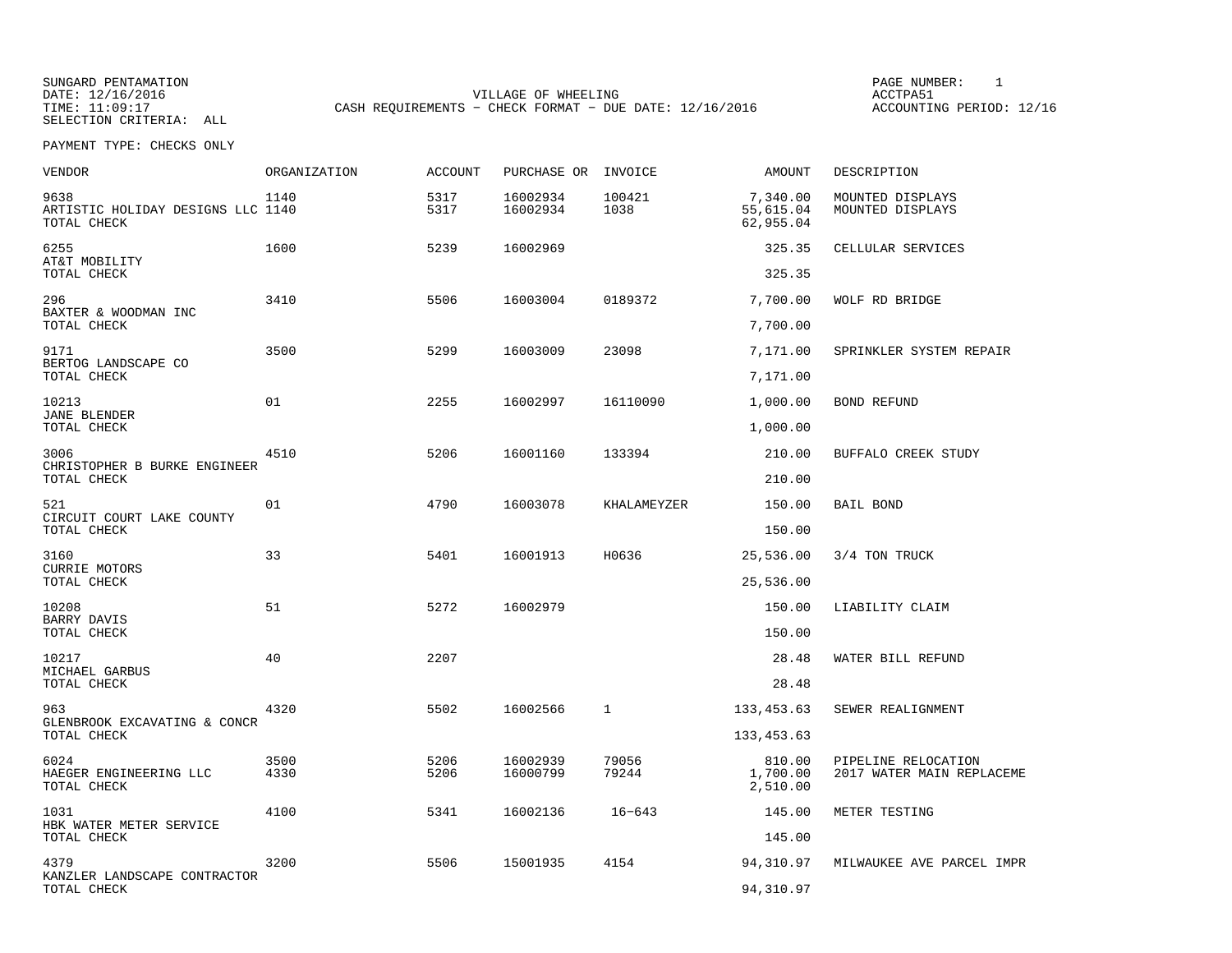SUNGARD PENTAMATION SUNGARD PENTAMATION SUNG PAGE NUMBER: 2 SELECTION CRITERIA: ALL

DATE: 12/16/2016 VILLAGE OF WHEELING ACCTPA51CASH REQUIREMENTS - CHECK FORMAT - DUE DATE: 12/16/2016

ACCOUNTING PERIOD: 12/16

| VENDOR                                         | ORGANIZATION                                                                         | <b>ACCOUNT</b>                                                                       | PURCHASE OR INVOICE                                                                                                              |          | AMOUNT                                                                                               | DESCRIPTION                                                                                                                                                                                                            |
|------------------------------------------------|--------------------------------------------------------------------------------------|--------------------------------------------------------------------------------------|----------------------------------------------------------------------------------------------------------------------------------|----------|------------------------------------------------------------------------------------------------------|------------------------------------------------------------------------------------------------------------------------------------------------------------------------------------------------------------------------|
| 9557<br>KARDS INC                              | 33                                                                                   | 5401                                                                                 | 16002493                                                                                                                         | 001576   | 30,846.00                                                                                            | REFURBISH ENGINE 612                                                                                                                                                                                                   |
| TOTAL CHECK                                    |                                                                                      |                                                                                      |                                                                                                                                  |          | 30,846.00                                                                                            |                                                                                                                                                                                                                        |
| 7422<br>LORI LEE SMITH                         | 50                                                                                   | 2134                                                                                 |                                                                                                                                  |          | 636.00                                                                                               | DED:192 MISC DEDUC                                                                                                                                                                                                     |
| TOTAL CHECK                                    |                                                                                      |                                                                                      |                                                                                                                                  |          | 636.00                                                                                               |                                                                                                                                                                                                                        |
| 9154<br>MARYANN MARABELLA                      | 1320                                                                                 | 5297                                                                                 | 16002948                                                                                                                         |          | 79.90                                                                                                | CRAFT REFUND                                                                                                                                                                                                           |
| TOTAL CHECK                                    |                                                                                      |                                                                                      |                                                                                                                                  |          | 79.90                                                                                                |                                                                                                                                                                                                                        |
| 10211<br>MCSHANE CONSTRUCTION CO               | 40                                                                                   | 2207                                                                                 |                                                                                                                                  |          | 2,482.54                                                                                             | RPZ REFUND                                                                                                                                                                                                             |
| TOTAL CHECK                                    |                                                                                      |                                                                                      |                                                                                                                                  |          | 2,482.54                                                                                             |                                                                                                                                                                                                                        |
| 10180                                          | 01                                                                                   | 2255                                                                                 | 16002790                                                                                                                         | 16100064 | 1,000.00                                                                                             | <b>BOND REFUND</b>                                                                                                                                                                                                     |
| ALBERTO MEZA<br>TOTAL CHECK                    |                                                                                      |                                                                                      |                                                                                                                                  |          | 1,000.00                                                                                             |                                                                                                                                                                                                                        |
| 3024                                           | 3420                                                                                 | 5506                                                                                 | 16002506                                                                                                                         | 1        | 110,000.10                                                                                           | 2016 BRICK PAVER MAINTENA                                                                                                                                                                                              |
| MIDWEST BRICK PAVING INC<br>TOTAL CHECK        |                                                                                      |                                                                                      |                                                                                                                                  |          | 110,000.10                                                                                           |                                                                                                                                                                                                                        |
| 5495                                           | 50                                                                                   | 2138                                                                                 |                                                                                                                                  |          | 157.00                                                                                               | DED:191 MISC DEDUC                                                                                                                                                                                                     |
| OFFICE OF CHAPTER 13 TRUSTEE<br>TOTAL CHECK    |                                                                                      |                                                                                      |                                                                                                                                  |          | 157.00                                                                                               |                                                                                                                                                                                                                        |
| 8852                                           | 4320                                                                                 | 5502                                                                                 | 16001416                                                                                                                         | 06       | 17,638.56                                                                                            | <b>BASIN INSPECTIONS</b>                                                                                                                                                                                               |
| RJN GROUP INC<br>TOTAL CHECK                   |                                                                                      |                                                                                      |                                                                                                                                  |          | 17,638.56                                                                                            |                                                                                                                                                                                                                        |
| 2291<br>SAM'S CLUB DIRECT                      | 2200<br>1320<br>1320<br>2100<br>2100<br>1320<br>5500<br>2100<br>2100<br>2200<br>2200 | 5311<br>5297<br>5317<br>5317<br>5105<br>5317<br>5299<br>5105<br>5228<br>5105<br>5311 | 16002614<br>16002683<br>16002683<br>16002733<br>16002748<br>16002795<br>16002795<br>16002901<br>16002901<br>16002916<br>16002957 |          | 930.00<br>90.46<br>198.30<br>199.88<br>66.84<br>16.31<br>14.92<br>9.96<br>109.60<br>107.74<br>509.96 | CLEANING SUPPLIES<br>PARTY & OPERATION SUPPLIE<br>PARTY & OPERATION SUPPLIE<br>STARTER BATTERY PACKS<br>COFFEE<br>OPERATION SUPPLIES<br>LAP SUPPLIES<br>WATER<br>CITIZENS POLICE<br>OPERATION WARM<br>STORAGE CABINETS |
| TOTAL CHECK                                    |                                                                                      |                                                                                      |                                                                                                                                  |          | 2,253.97                                                                                             |                                                                                                                                                                                                                        |
| 2440<br>STATE DISBURSEMENT UNIT                | 50                                                                                   | 2140                                                                                 |                                                                                                                                  |          | 332.00                                                                                               | DED:198 MISC DEDUC                                                                                                                                                                                                     |
| TOTAL CHECK                                    |                                                                                      |                                                                                      |                                                                                                                                  |          | 332.00                                                                                               |                                                                                                                                                                                                                        |
| 2441<br>STATE DISBURSEMENT UNIT<br>TOTAL CHECK | 50                                                                                   | 2136                                                                                 |                                                                                                                                  |          | 527.00<br>527.00                                                                                     | DED:193 MISC DEDUC                                                                                                                                                                                                     |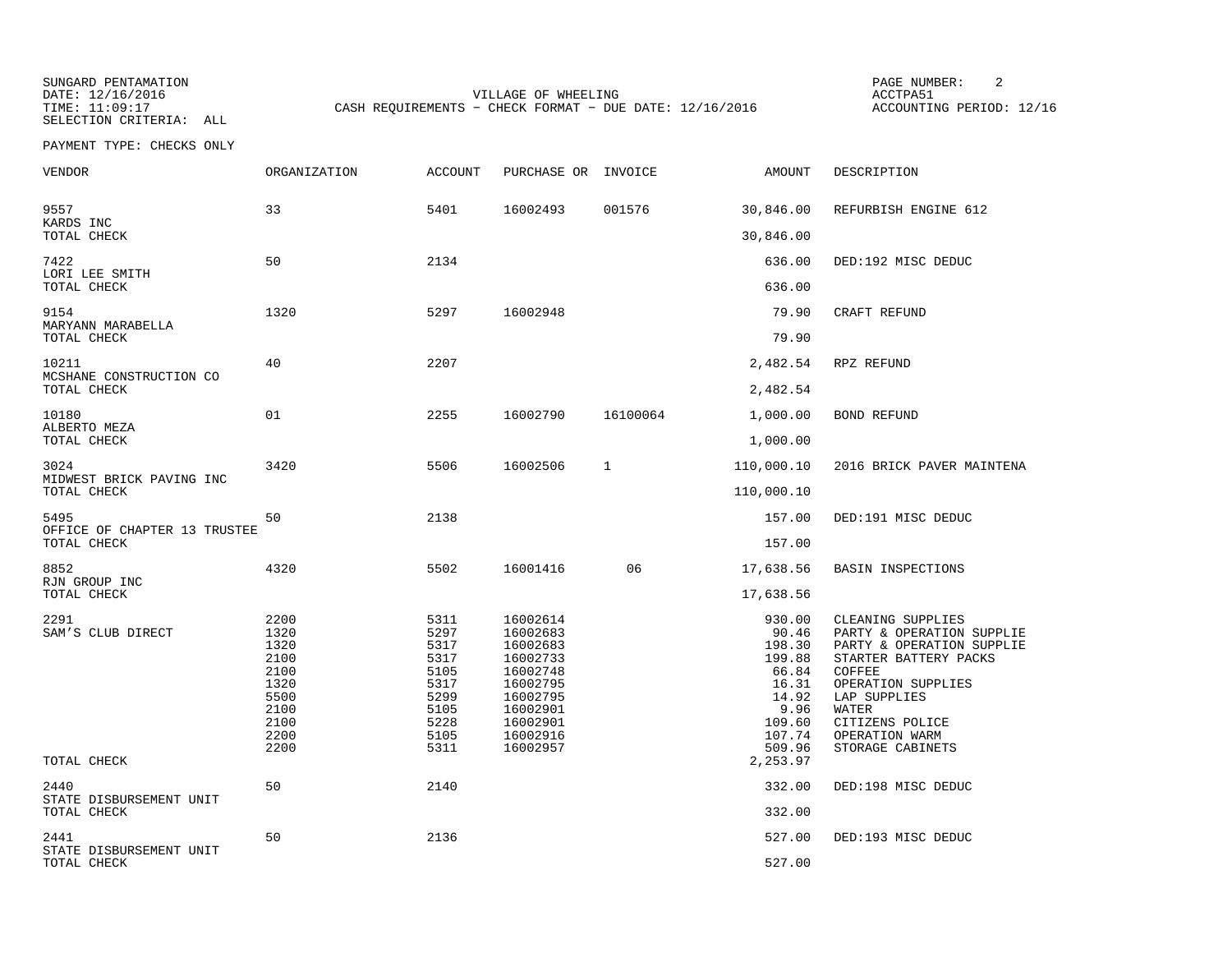SELECTION CRITERIA: ALL

SUNGARD PENTAMATION SUNGARD PENTAMATION SUNG PAGE NUMBER: 3 SENSIAL PAGE NUMBER: 3 SENSIAL PAGE NUMBER: 3 SENSI VILLAGE OF WHEELING **ACCTPA51** TIME: 11:09:17 CASH REQUIREMENTS - CHECK FORMAT - DUE DATE: 12/16/2016

ACCOUNTING PERIOD: 12/16

| <b>VENDOR</b>                                                                                             | ORGANIZATION | <b>ACCOUNT</b> | PURCHASE OR INVOICE  |                  | <b>AMOUNT</b>            | DESCRIPTION                      |
|-----------------------------------------------------------------------------------------------------------|--------------|----------------|----------------------|------------------|--------------------------|----------------------------------|
| 2443<br>STATE DISBURSEMENT UNIT                                                                           | 50           | 2139           |                      |                  | 722.49                   | DED:197 MISC DEDUC               |
| TOTAL CHECK                                                                                               |              |                |                      |                  | 722.49                   |                                  |
| 2444<br>STATE DISBURSEMENT UNIT<br>TOTAL CHECK                                                            | 50           | 2136           |                      |                  | 408.44<br>408.44         | DED:502 MISC DEDUC               |
|                                                                                                           |              |                |                      |                  |                          |                                  |
| 2445<br>STATE DISBURSEMENT UNIT<br>TOTAL CHECK                                                            | 50           | 2136           |                      |                  | 976.50<br>976.50         | DED:196 MISC DEDUC               |
| 2447                                                                                                      | 50           | 2136           |                      |                  | 494.77                   | DED:194 MISC DEDUC               |
| STATE DISBURSEMENT UNIT<br>TOTAL CHECK                                                                    |              |                |                      |                  | 494.77                   |                                  |
| 8200                                                                                                      | 50           | 2136           |                      |                  | 703.85                   | DED:504 MISC DED                 |
| STATE DISBURSEMENT UNIT<br>TOTAL CHECK                                                                    |              |                |                      |                  | 703.85                   |                                  |
| 2666<br>UPS                                                                                               | 1600         | 5227           | 16000059             | 328T1T496        | 12.84                    | OVERNIGHT DELIVERY               |
| TOTAL CHECK                                                                                               |              |                |                      |                  | 12.84                    |                                  |
| 2700<br>VERIZON WIRELESS                                                                                  | 1600         | 5239           | 16003060             | 9776461137       | 1,026.27                 | WIRELESS BROAD BAND              |
| TOTAL CHECK                                                                                               |              |                |                      |                  | 1,026.27                 |                                  |
| 6632<br>WHEATLAND TITLE GUARANTY CO<br>TOTAL CHECK                                                        | 3500<br>3500 | 5230<br>5230   | 16003010<br>16003010 | 561019<br>561020 | 65.00<br>65.00<br>130.00 | TITLE SEARCHES<br>TITLE SEARCHES |
| 7828                                                                                                      | 5500         | 5299           | 16002990             |                  | 100.00                   | ENTERTAINMENT 12-7-16            |
| TIM WILSEY<br>TOTAL CHECK                                                                                 |              |                |                      |                  | 100.00                   |                                  |
| 10212<br><b>JOSE ZAVALA</b>                                                                               | 01           | 2255           | 16003000             | 16110034         | 1,000.00                 | BOND REFUND                      |
| TOTAL CHECK                                                                                               |              |                |                      |                  | 1,000.00                 |                                  |
| TOTAL CASHABLE CHECKS<br>TOTAL EFT VOUCHERS                                                               |              |                |                      |                  | 507,173.70<br>.00        |                                  |
| TOTAL REPORT<br>TOTAL NUMBER OF CHECKS TO BE ISSUED - 35<br>TOTAL NUMBER OF EFT VOUCHERS TO BE ISSUED - 0 |              |                |                      |                  | 507,173.70               |                                  |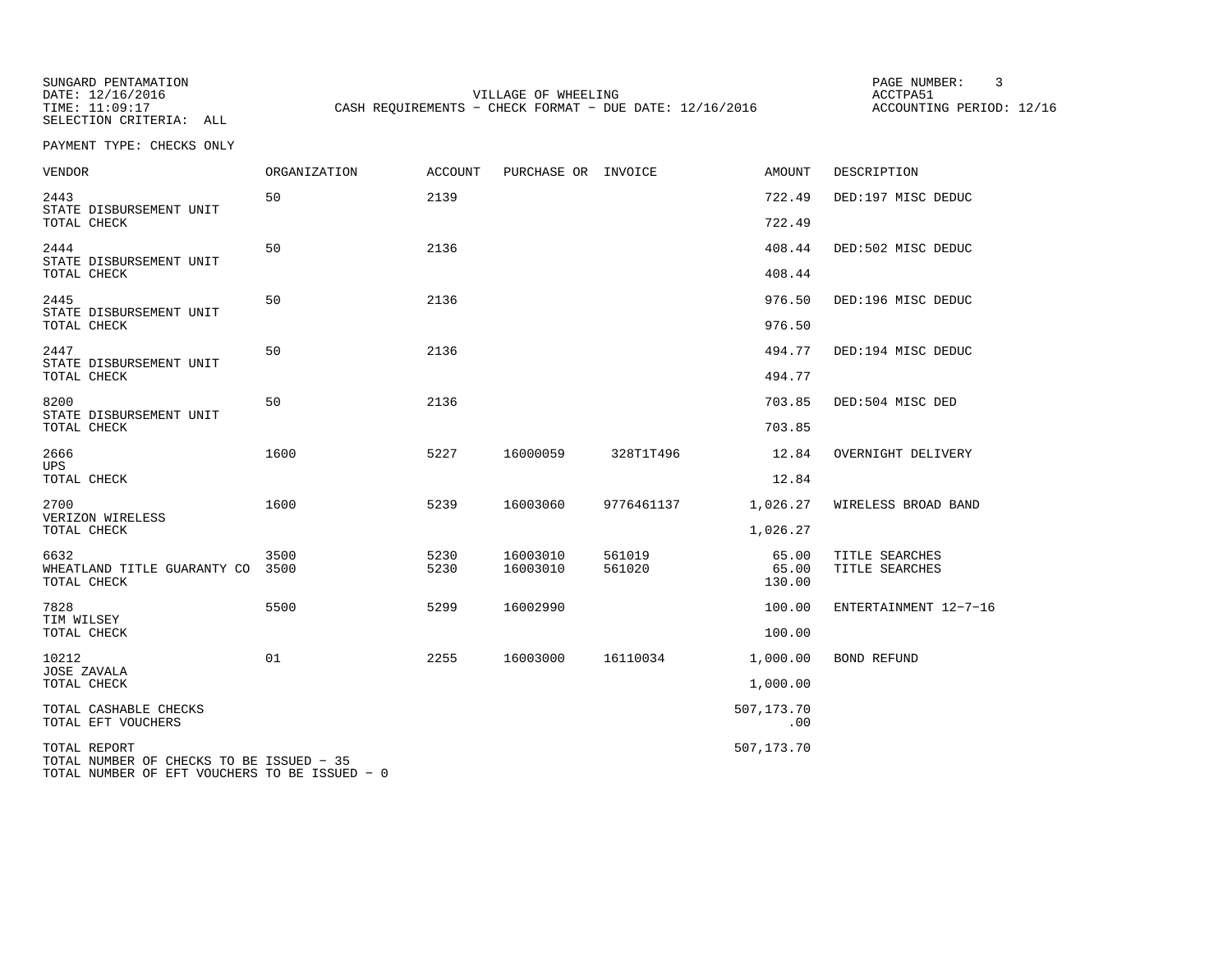SELECTION CRITERIA: ALL

SUNGARD PENTAMATION SUNGARD PENTAMATION SUNGARD PAGE NUMBER: 1 SUNGARD PAGE NUMBER: 1 DATE: 12/16/2016 VILLAGE OF WHEELING ACCTPA51CASH REQUIREMENTS - CHECK FORMAT - DUE DATE: 12/16/2016

ACCOUNTING PERIOD: 12/16

PAYMENT TYPE: EFT ONLY

| VENDOR                                                | <b>ORGANIZATION</b> | <b>ACCOUNT</b> | PURCHASE OR INVOICE | <b>AMOUNT</b>        | DESCRIPTION            |
|-------------------------------------------------------|---------------------|----------------|---------------------|----------------------|------------------------|
| 8768<br>AFSCME COUNCIL 31                             | 50                  | 2124           |                     | 858.70               | DED:094 AFSCME DUE     |
| TOTAL VOUCHER                                         |                     |                |                     | 858.70               |                        |
| 2212<br>RICHARD BENBOW                                | 2100                | 5106           | 16002937            | 177.11               | UNIFORM ALLOWANCE      |
| TOTAL VOUCHER                                         |                     |                |                     | 177.11               |                        |
| 554<br>COMBINED COUNTIES POLICE ASN<br>TOTAL VOUCHER  | 50                  | 2108           |                     | 996.00<br>996.00     | DED:090 CCPA DUES      |
|                                                       |                     |                |                     |                      |                        |
| 4972<br>DIVERSIFIED 457 INVESTMENT A<br>TOTAL VOUCHER | 50                  | 2115           |                     | 3,581.07<br>3,581.07 | DED:042 DIVERS 457     |
| 1327                                                  | 2200                | 5106           | 16002962            | 104.50               | UNIFORM ALLOWANCE      |
| JEFF GOOLISH<br>TOTAL VOUCHER                         |                     |                |                     | 104.50               |                        |
| 3305                                                  | 2100                | 5106           | 16003044            | 26.22                | UNIFORM ALLOWANCE      |
| PAUL HARDT<br>TOTAL VOUCHER                           |                     |                |                     | 26.22                |                        |
| 1336                                                  | 2100                | 5106           | 16003016            | 42.28                | UNIFORM ALLOWANCE      |
| <b>JEREMY HOFFMAN</b><br>TOTAL VOUCHER                |                     |                |                     | 42.28                |                        |
| 4041                                                  | 2110                | 5106           | 16003045            | 38.67                | UNIFORM ALLOWANCE      |
| TINA HOFFMAN<br>TOTAL VOUCHER                         |                     |                |                     | 38.67                |                        |
| 1106                                                  | 50                  | 2101           |                     | 21,642.95            | DED:030 457 ICMA       |
| I C M A RETIREMENT TRUST-457<br>TOTAL VOUCHER         |                     |                |                     | 21,642.95            |                        |
| 6327                                                  | 50                  | 2136           |                     | 668.35               | DED:199 MISC DEDUC     |
| <b>JENNIFER KANCHES</b><br>TOTAL VOUCHER              |                     |                |                     | 668.35               |                        |
| 2326                                                  | 1220                | 5106           | 16003064            | 118.78               | UNIFORM ALLOWANCE      |
| SEAN LINDSAY<br>TOTAL VOUCHER                         |                     |                |                     | 118.78               |                        |
| 1593                                                  | 4100                | 5106           | 16003063            | 54.44                | UNIFORM ALLOWANCE      |
| LUIS MAGANA<br>TOTAL VOUCHER                          | 4200                | 5106           | 16003063            | 54.43<br>108.87      | UNIFORM ALLOWANCE      |
| 1869                                                  | 50                  | 2112           |                     | 14,914.05            | DED:040 457 NTWIDE     |
| NATIONWIDE RETIREMENT SOLUTI<br>TOTAL VOUCHER         |                     |                |                     | 14,914.05            |                        |
| 10205<br>MARY PAPANTOS                                | 01                  | 2011           | 16002972            | 54.60                | REFUND DEC INS PREMIUM |
| TOTAL VOUCHER                                         |                     |                |                     | 54.60                |                        |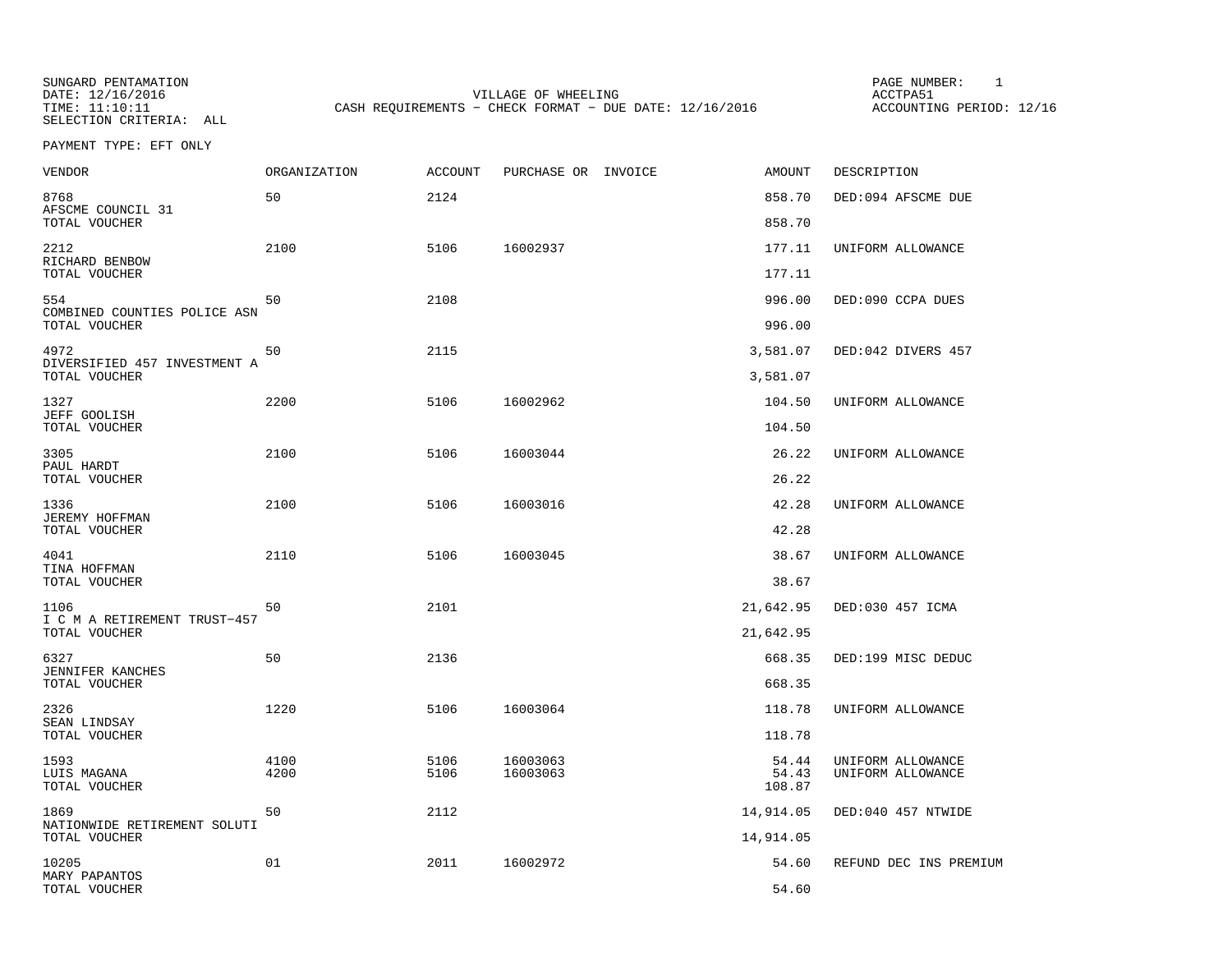SELECTION CRITERIA: ALL

SUNGARD PENTAMATION SUNGARD PENTAMATION SUNGARD PAGE NUMBER: 2 DATE: 12/16/2016 VILLAGE OF WHEELING ACCTPA51CASH REQUIREMENTS - CHECK FORMAT - DUE DATE: 12/16/2016

ACCOUNTING PERIOD: 12/16

PAYMENT TYPE: EFT ONLY

| VENDOR                                                  | ORGANIZATION | ACCOUNT      | PURCHASE OR<br>INVOICE | AMOUNT                     | DESCRIPTION                                |
|---------------------------------------------------------|--------------|--------------|------------------------|----------------------------|--------------------------------------------|
| 1399<br><b>JOSEPH RIDDLE</b><br>TOTAL VOUCHER           | 4100<br>4200 | 5106<br>5106 | 16003062<br>16003062   | 124.17<br>124.17<br>248.34 | UNIFORM ALLOWANCE<br>UNIFORM ALLOWANCE     |
| 2703<br>VERONICA SALAZAR                                | 2100         | 5106         | 16002985               | 201.95                     | UNIFORM ALLOWANCE                          |
| TOTAL VOUCHER                                           |              |              |                        | 201.95                     |                                            |
| 1385<br>JON SFONDILIS<br>TOTAL VOUCHER                  | 1600<br>1600 | 5205<br>5205 | 16003030<br>16003032   | 345.00<br>345.00<br>690.00 | ICMA CONF. REIMB.<br>MBAA CONF. REIMB.     |
| 2323<br>SCOTT STIFF<br>TOTAL VOUCHER                    | 4100<br>4200 | 5106<br>5106 | 16002974<br>16002974   | 153.96<br>153.96<br>307.92 | UNIFORM ITEM REIMB.<br>UNIFORM ITEM REIMB. |
| 2735<br>WHEELING FIRE PENSION FUND<br>TOTAL VOUCHER     | 50           | 2107         |                        | 18,168.21<br>18,168.21     | DED:012 FIRE PENS                          |
| 2792<br>WHEELING FIREFIGHTER'S ASSN<br>TOTAL VOUCHER    | 50           | 2111         |                        | 1,808.10<br>1,808.10       | DED:091 FF ASC DUE                         |
| 2736<br>WHEELING POLICE PENSION FUND<br>TOTAL VOUCHER   | 50           | 2106         |                        | 21,884.61<br>21,884.61     | DED:011 POL PENS                           |
| TOTAL CASHABLE CHECKS<br>TOTAL EFT VOUCHERS             |              |              |                        | .00<br>86,641.28           |                                            |
| TOTAL REPORT<br>TOTAL NUMBER OF CHECKS TO BE ISSUED - 0 |              |              |                        | 86,641.28                  |                                            |

TOTAL NUMBER OF EFT VOUCHERS TO BE ISSUED − 21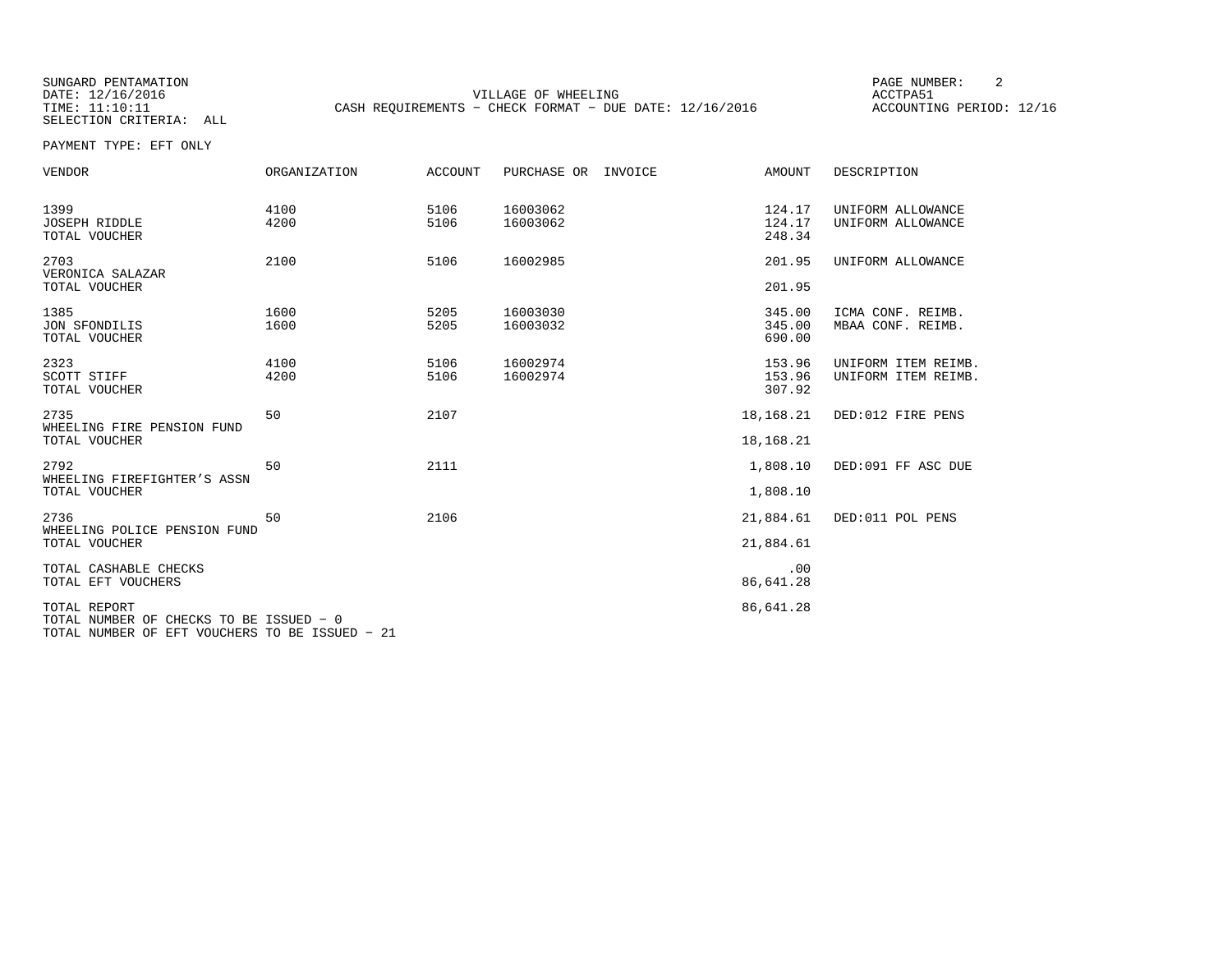# PURCHASE CARD REPORT October, 2016

**(10/05/2016 through 11/04/2016)**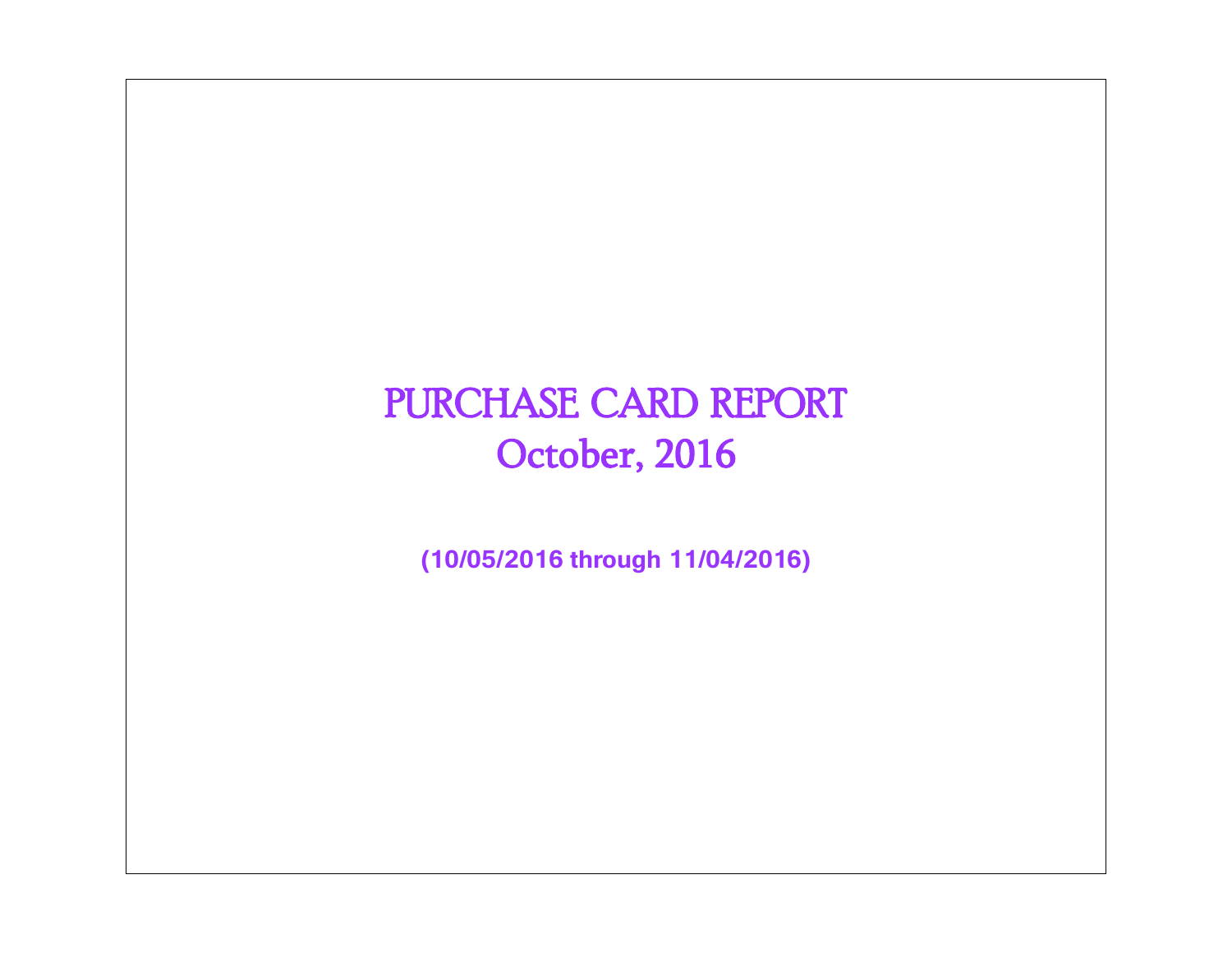### Account Statement Posting Date: 10/05/2016 - 11/04/2016

|                                | Transaction    | <b>Transaction</b> |  |  |
|--------------------------------|----------------|--------------------|--|--|
| <b>Account Name</b>            | Count          | <b>Amount</b>      |  |  |
| <b>ALYSIA MILLER GOLDSTEIN</b> | $\overline{7}$ | 1,013.02           |  |  |
| <b>ANGELA MORRIS</b>           | 12             | 12,616.37          |  |  |
| <b>CHRISTIE REVELAND</b>       | 8              | 706.52             |  |  |
| <b>CHRISTINE BAJOR</b>         | 5              | 1,800.10           |  |  |
| <b>CHUCK SPRATT</b>            | 55             | 5,693.00           |  |  |
| <b>DARLA CALLANAN</b>          | 20             | 5,561.83           |  |  |
| <b>DEAN ARGIRIS</b>            | 2              | 486.00             |  |  |
| <b>DERRYL SHAPIRO</b>          | 6              | 5,279.27           |  |  |
| DONALD WENNERSTROM             | 5              | 364.05             |  |  |
| <b>DRUCILLA GARCIA</b>         | 20             | 1,858.99           |  |  |
| <b>ISAAC SANTOS</b>            | $\overline{2}$ | 148.49             |  |  |
| <b>JOHN MELANIPHY III</b>      | 9              | 740.13             |  |  |
| <b>JOHNNY PEREZ</b>            | 27             | 4,535.76           |  |  |
| <b>JON SFONDILIS</b>           | $\overline{7}$ | 2,567.52           |  |  |
| <b>JOSHUA BERMAN</b>           | 5              | 2,032.31           |  |  |
| <b>LANA RUDNIK</b>             | 6              | 592.72             |  |  |
| <b>LINA COLUNGA</b>            | 27             | 3,683.96           |  |  |
| <b>LORI HAZLEWOOD</b>          | $\overline{7}$ | 4,891.48           |  |  |
| <b>LOUIS MAGURNO</b>           | $\overline{2}$ | 51.99              |  |  |
| <b>LUCA URSAN</b>              | 54             | 6,833.92           |  |  |
| <b>MICHAEL BLIEFERNICH</b>     | 3              | 7,451.15           |  |  |
| MICHAEL CROTTY                 | 4              | 1,588.07           |  |  |
| MICHAEL MONDSCHAIN             | 1              | 272.20             |  |  |
| MICHAEL SCHROEDER              | 5              | 691.35             |  |  |
| PETER RODGERS                  | 4              | 383.31             |  |  |
| <b>ROSE LEMANIS</b>            | 11             | 1,163.70           |  |  |
| <b>SCOTT WILSON</b>            | 4              | 661.91             |  |  |
| <b>SEAN LINDSAY</b>            | 3              | 2,271.41           |  |  |
| SHARI MATTHEWS HUIZAR          | 4              | 602.28             |  |  |
| <b>THOMAS LUEDERS</b>          | 3              | 809.91             |  |  |
| TY JOHNSON                     | 4              | 1,090.25           |  |  |
| <b>VINCENT HOFFMAN</b>         | 3              | 196.89             |  |  |
| <b>Report Totals</b>           | 335            | 78,639.86          |  |  |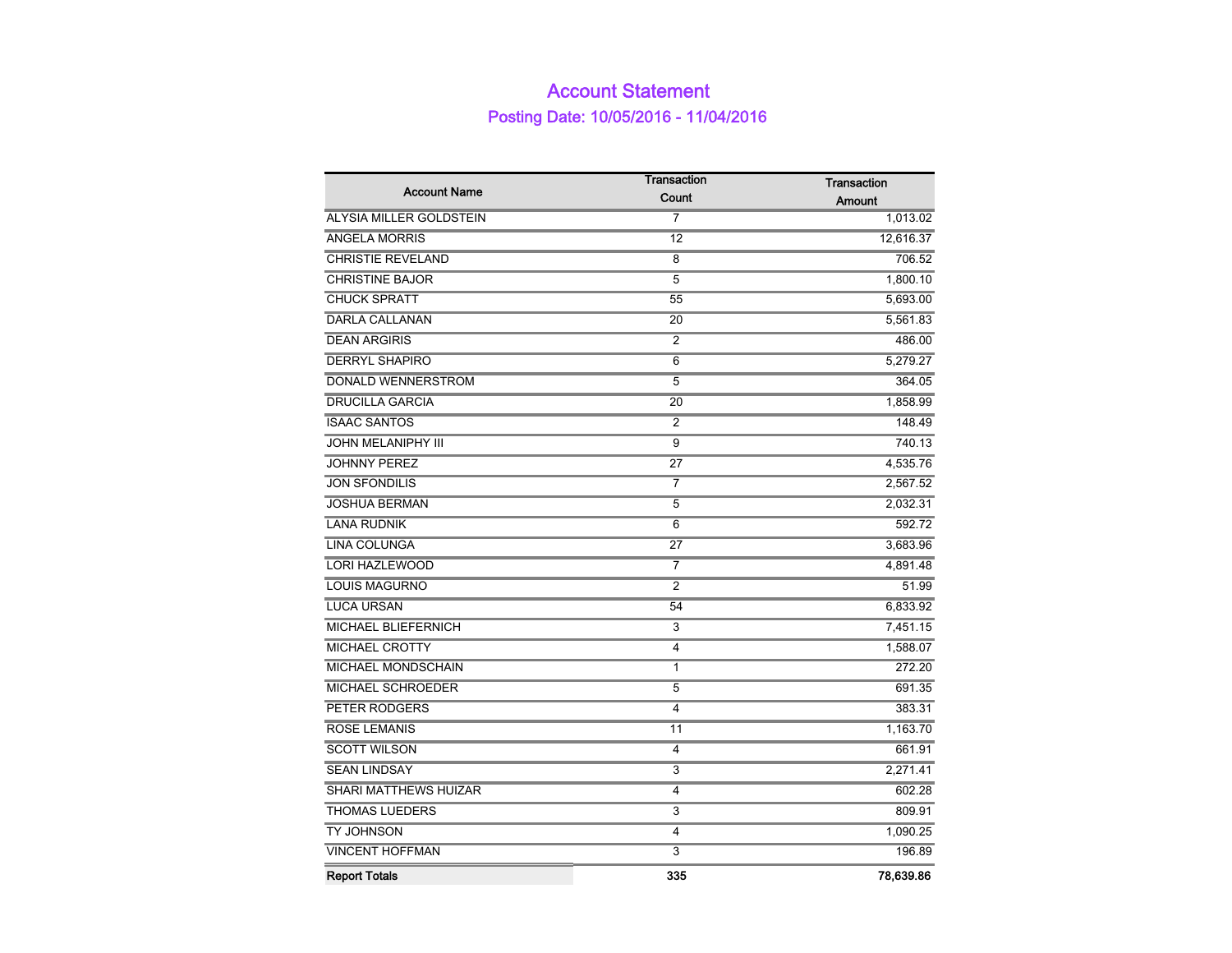### Expense Report Posting Date: 10/05/2016 - 11/04/2016

#### ALYSIA MILLER GOLDSTEIN

| <b>Card Transactions</b>                       |                               |                                            |                          |         |          |          |
|------------------------------------------------|-------------------------------|--------------------------------------------|--------------------------|---------|----------|----------|
| Posting                                        | Transaction                   |                                            |                          | Receipt | Expense  |          |
| Date                                           | Date                          | Description                                |                          | Amount  | Amount   | Reviewed |
| 10/17/2016                                     | 10/14/2016                    | MAIER S BAKERY-MORTON GROVE, IL, 600530000 |                          | 57.00   | 57.00    | ✓        |
| Expense Description: STRUDEL FOR OKTOBERFEST   |                               |                                            |                          |         |          |          |
| FUND/PROGRAM:                                  | 1320 SENIOR CITIZENS SERVICES | <b>EXPENDITURE ACCOUNTS:</b>               | 5297 PROGRAMS/ACTIVITIES |         |          |          |
| PROJECT#:                                      |                               |                                            |                          |         |          |          |
| 10/17/2016                                     | 10/14/2016                    | THE FIRESIDE THEATRE-8004779505, WI,53538  |                          | 811.80  | 811.80   |          |
| Expense Description: Fireside Xmas Trip 11/09  |                               |                                            |                          |         |          |          |
| FUND/PROGRAM:                                  | 1320 SENIOR CITIZENS SERVICES | <b>EXPENDITURE ACCOUNTS:</b>               | 5297 PROGRAMS/ACTIVITIES |         |          |          |
| PROJECT#:                                      |                               |                                            |                          |         |          |          |
| 10/28/2016                                     | 10/27/2016                    | DOLLAR TREE-ARLINGTON HEI, IL, 60004       |                          | 2.00    | 2.00     | ✓        |
| Expense Description: Halloween Goodie Bags     |                               |                                            |                          |         |          |          |
| FUND/PROGRAM:                                  | 1320 SENIOR CITIZENS SERVICES | <b>EXPENDITURE ACCOUNTS:</b>               | 5297 PROGRAMS/ACTIVITIES |         |          |          |
| PROJECT#:                                      |                               |                                            |                          |         |          |          |
| 10/31/2016                                     | 10/27/2016                    | PARTY CITY-ARLINGTON HEI, IL, 60004        |                          | 55.96   | 55.96    |          |
| Expense Description: Holiday Party Plates      |                               |                                            |                          |         |          |          |
| FUND/PROGRAM:                                  | 1320 SENIOR CITIZENS SERVICES | <b>EXPENDITURE ACCOUNTS:</b>               | 5297 PROGRAMS/ACTIVITIES |         |          |          |
| PROJECT#:                                      |                               |                                            |                          |         |          |          |
| 11/03/2016                                     | 11/01/2016                    | RAM RESTAURANT WHEELI-WHEELING,IL,60090    |                          | 16.26   | 16.26    |          |
| Expense Description: Alysia's Dinner 11/01     |                               |                                            |                          |         |          |          |
| FUND/PROGRAM:                                  | 1320 SENIOR CITIZENS SERVICES | <b>EXPENDITURE ACCOUNTS:</b>               | 5297 PROGRAMS/ACTIVITIES |         |          |          |
| PROJECT#:                                      |                               |                                            |                          |         |          |          |
| 11/04/2016                                     | 11/03/2016                    | BB ILHMEC-SKOKIE, IL, 60077                |                          | 90.00   | 90.00    | ✓        |
| Expense Description: Holocaust Museum Bal 11/0 |                               |                                            |                          |         |          |          |
| FUND/PROGRAM:                                  | 1320 SENIOR CITIZENS SERVICES | <b>EXPENDITURE ACCOUNTS:</b>               | 5297 PROGRAMS/ACTIVITIES |         |          |          |
| PROJECT#:                                      |                               |                                            |                          |         |          |          |
| 11/04/2016                                     | 11/03/2016                    | BB ILHMEC-8479674800, IL, 60077            |                          | (20.00) | (20.00)  |          |
| Expense Description: Holocaust Trip Refund     |                               |                                            |                          |         |          |          |
| FUND/PROGRAM:                                  | 1320 SENIOR CITIZENS SERVICES | <b>EXPENDITURE ACCOUNTS:</b>               | 5297 PROGRAMS/ACTIVITIES |         |          |          |
| PROJECT#:                                      |                               |                                            |                          |         |          |          |
|                                                |                               | <b>Card Subtotal</b>                       |                          |         | 1,013.02 |          |

#### ANGELA MORRIS Card Transactions

| Uaiu Hansauuulis |             |                                            |         |         |          |
|------------------|-------------|--------------------------------------------|---------|---------|----------|
| Posting          | Transaction |                                            | Receipt | Expense |          |
| Date             | Date        | Description                                | Amount  | Amount  | Reviewed |
| 10/06/2016       | 10/04/2016  | DAILY HERALD/REFLEJOS-847-4274300,IL,60005 | 251.25  | 93.00   |          |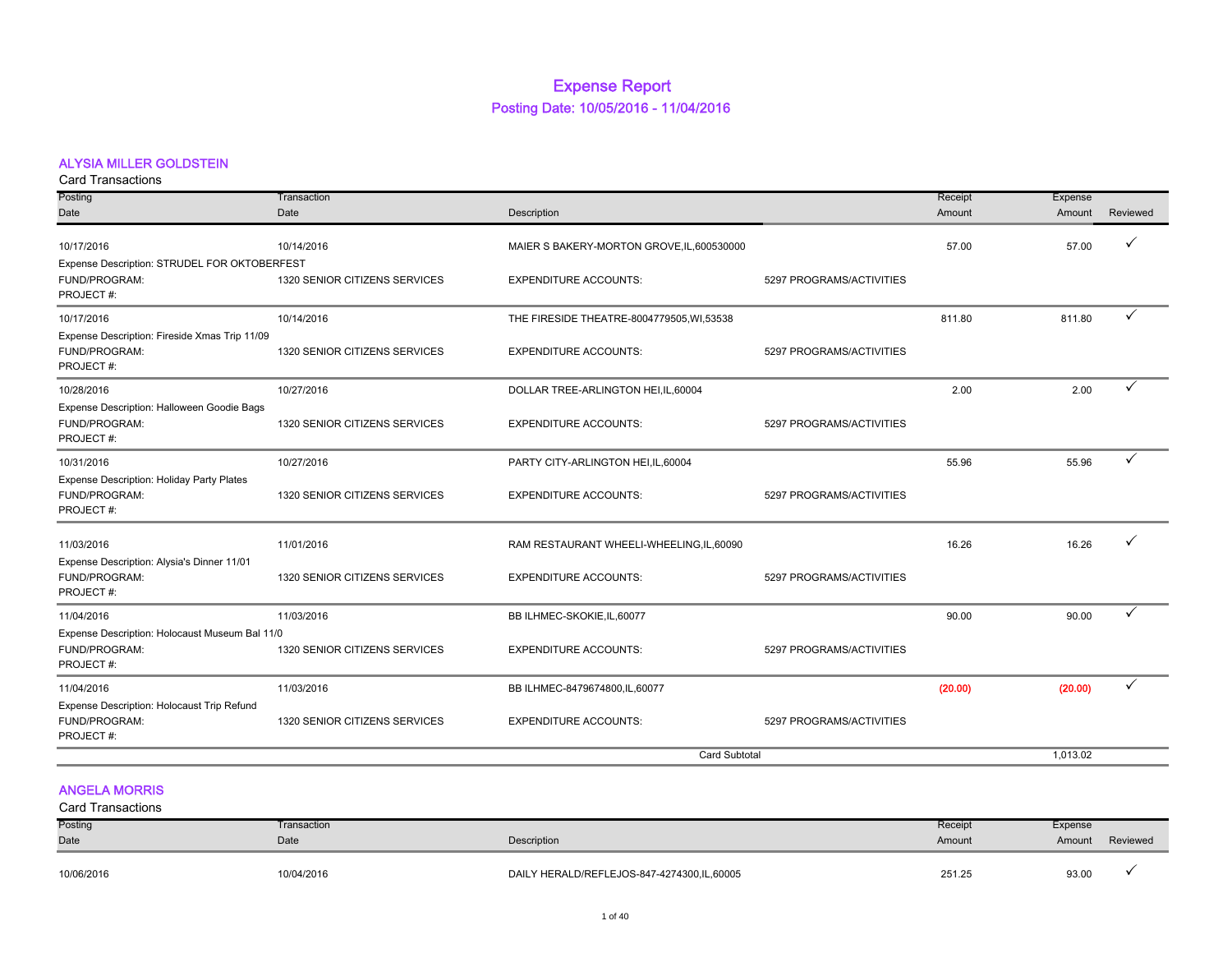| Expense Description: Bid-Milwaukee Uplighting<br>FUND/PROGRAM:<br>PROJECT#:  | 1600 ADMIN & BOT                               | <b>EXPENDITURE ACCOUNTS:</b>               | 5201 ADVERTISING & PUBLISHING  |          |              |
|------------------------------------------------------------------------------|------------------------------------------------|--------------------------------------------|--------------------------------|----------|--------------|
| 10/06/2016                                                                   | 10/04/2016                                     | DAILY HERALD/REFLEJOS-847-4274300,IL,60005 | 251.25                         | 103.50   | ✓            |
| Expense Description: Bid-Sewer Realignment<br>FUND/PROGRAM:<br>PROJECT#:     | 1600 ADMIN & BOT                               | <b>EXPENDITURE ACCOUNTS:</b>               | 5201 ADVERTISING & PUBLISHING  |          |              |
| 10/06/2016                                                                   | 10/04/2016                                     | DAILY HERALD/REFLEJOS-847-4274300,IL,60005 | 251.25                         | 54.75    | ✓            |
| Expense Description: Notice-Doc#2016-20 A&B<br>FUND/PROGRAM:<br>PROJECT#:    | 1300 COMMUNITY DEVELOPMENT                     | <b>EXPENDITURE ACCOUNTS:</b>               | 5201 ADVERTISING & PUBLISHING  |          |              |
| 10/12/2016                                                                   | 10/11/2016                                     | COMCAST-866-511-6489, PA, 19462            | 3,118.13                       | 1,559.07 | ✓            |
| Expense Description: Fiber Optic Data Links<br>FUND/PROGRAM:<br>PROJECT#:    | 1750 INFORMATION SYSTEMS                       | <b>EXPENDITURE ACCOUNTS:</b>               | 5207 IS SERV & MAINT AGREEMENT |          |              |
| 10/12/2016                                                                   | 10/11/2016                                     | COMCAST-866-511-6489, PA, 19462            | 3,118.13                       | 1,559.06 | $\checkmark$ |
| Expense Description: Fiber Optic Data Links<br>FUND/PROGRAM:<br>PROJECT#:    | 0015 EMERGENCY TELEPHONE SYS (911)<br>2014-037 | <b>EXPENDITURE ACCOUNTS:</b>               | 5207 IS SERV & MAINT AGREEMENT |          |              |
| 10/14/2016                                                                   | 10/12/2016                                     | POSTNET IL140-WHEELING, IL, 60090          | 488.43                         | 488.43   | ✓            |
| Expense Description: Mail/Postage 10/3-10/7<br>FUND/PROGRAM:<br>PROJECT#:    | 1600 ADMIN & BOT                               | <b>EXPENDITURE ACCOUNTS:</b>               | 5227 POSTAGE                   |          |              |
| 10/14/2016                                                                   | 10/12/2016                                     | POSTNET IL140-WHEELING, IL, 60090          | 522.51                         | 522.51   | ✓            |
| Expense Description: Mail/Postage 9/26 to 9/30<br>FUND/PROGRAM:<br>PROJECT#: | 1600 ADMIN & BOT                               | <b>EXPENDITURE ACCOUNTS:</b>               | 5227 POSTAGE                   |          |              |
| 10/14/2016                                                                   | 10/12/2016                                     | POSTNET IL140-WHEELING, IL, 60090          | 424.01                         | 424.01   | ✓            |
| Expense Description: Mail/Postage 9/19 to 9/23<br><b>Accounting Codes</b>    |                                                |                                            |                                |          |              |
| FUND/PROGRAM:<br>PROJECT#:                                                   | 1600 ADMIN & BOT                               | <b>EXPENDITURE ACCOUNTS:</b>               | 5227 POSTAGE                   |          |              |
| 10/14/2016                                                                   | 10/14/2016                                     | VZWRLSS MY VZ VB P-800-922-0204, GA, 30004 | 6,099.71                       | 6,099.71 | ✓            |
| <b>Expense Description: Cellular Services</b><br>FUND/PROGRAM:<br>PROJECT#:  | 1600 ADMIN & BOT                               | <b>EXPENDITURE ACCOUNTS:</b>               | 5239 CELLULAR SERVICES         |          |              |
| 10/21/2016                                                                   | 10/19/2016                                     | POSTNET IL140-WHEELING,IL,60090            | 585.60                         | 585.60   | ✓            |
| Expense Description: Mail/Postage 10/10-10/14<br>FUND/PROGRAM:<br>PROJECT#:  | 1600 ADMIN & BOT                               | <b>EXPENDITURE ACCOUNTS:</b>               | 5227 POSTAGE                   |          |              |
| 10/27/2016                                                                   | 10/25/2016                                     | POSTNET IL140-WHEELING, IL, 60090          | 454.07                         | 454.07   | $\checkmark$ |
| Expense Description: Mail/Postage 10/17-10/21<br>FUND/PROGRAM:<br>PROJECT#:  | 1600 ADMIN & BOT                               | <b>EXPENDITURE ACCOUNTS:</b>               | 5227 POSTAGE                   |          |              |
| 10/27/2016                                                                   | 10/25/2016                                     | POSTNET IL140-WHEELING,IL,60090            | 300.86                         | 300.86   | $\checkmark$ |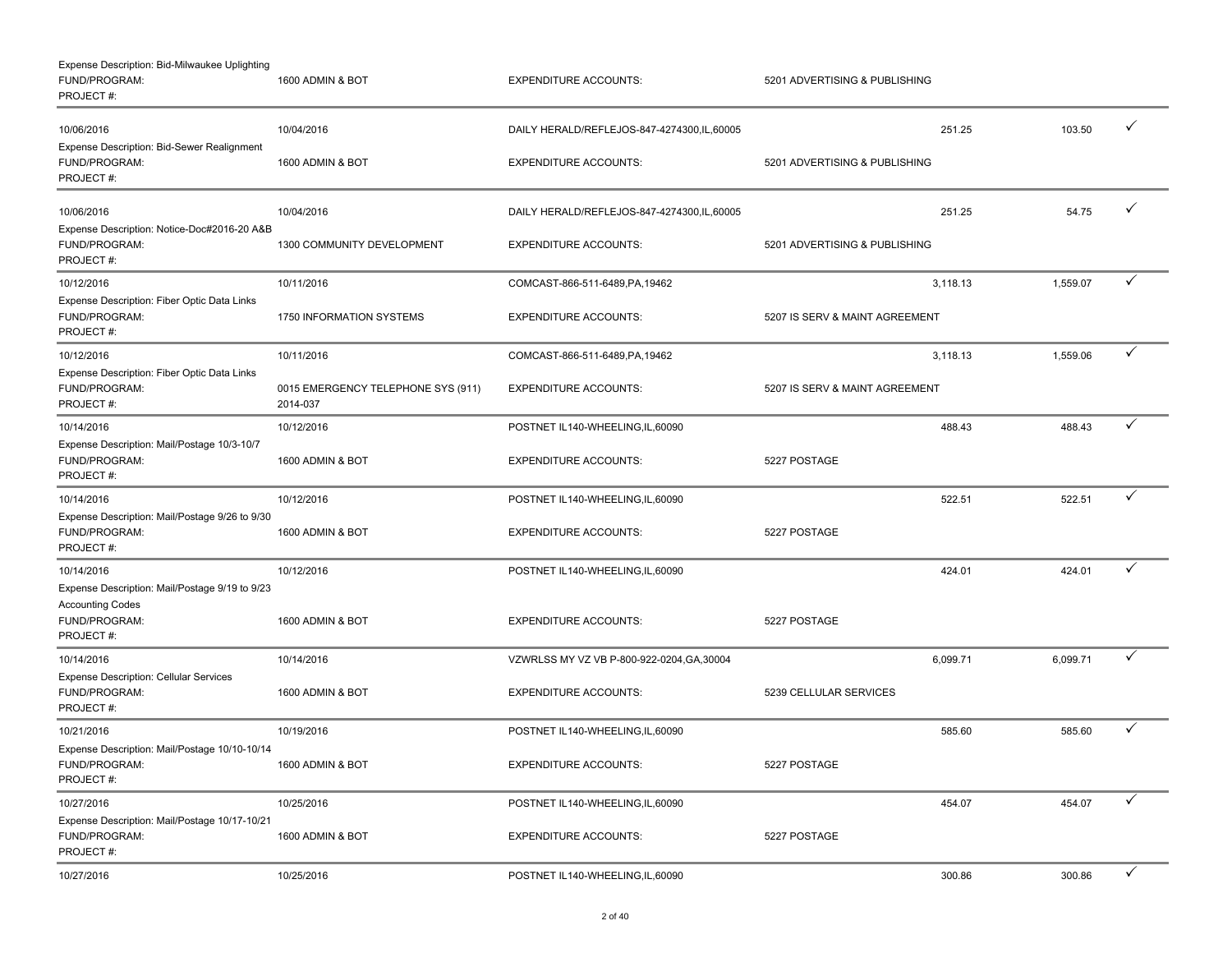| Expense Description: Senior Newsletter        |                               |                                              |                                |        |           |   |
|-----------------------------------------------|-------------------------------|----------------------------------------------|--------------------------------|--------|-----------|---|
| FUND/PROGRAM:                                 | 1320 SENIOR CITIZENS SERVICES | <b>EXPENDITURE ACCOUNTS:</b>                 | 5227 POSTAGE                   |        |           |   |
| PROJECT#:                                     |                               |                                              |                                |        |           |   |
| 10/27/2016                                    | 10/26/2016                    | GOVERNMENT FINANCE-312-977-9700, IL, 60601   |                                | 135.00 | 135.00    |   |
| <b>Expense Description: GAAP Webinar</b>      |                               |                                              |                                |        |           |   |
| FUND/PROGRAM:                                 | 1700 FINANCE DEPARTMENT       | <b>EXPENDITURE ACCOUNTS:</b>                 | 5105 LOCAL TRAINING & MEETINGS |        |           |   |
| PROJECT#:                                     |                               |                                              |                                |        |           |   |
| 10/31/2016                                    | 10/28/2016                    | DAILY HERALD/REFLEJOS-847-4274300,IL,60005   |                                | 74.25  | 45.00     |   |
| Expense Description: Notice-Doc#2016-21 A,B & |                               |                                              |                                |        |           |   |
| FUND/PROGRAM:                                 | 1300 COMMUNITY DEVELOPMENT    | <b>EXPENDITURE ACCOUNTS:</b>                 | 5201 ADVERTISING & PUBLISHING  |        |           |   |
| PROJECT#:                                     |                               |                                              |                                |        |           |   |
| 10/31/2016                                    | 10/28/2016                    | DAILY HERALD/REFLEJOS-847-4274300, IL, 60005 |                                | 74.25  | 29.25     |   |
| Expense Description: Notice-Doc#2016-22       |                               |                                              |                                |        |           |   |
| FUND/PROGRAM:                                 | 1300 COMMUNITY DEVELOPMENT    | <b>EXPENDITURE ACCOUNTS:</b>                 | 5201 ADVERTISING & PUBLISHING  |        |           |   |
| PROJECT#:                                     |                               |                                              |                                |        |           |   |
| 11/04/2016                                    | 11/02/2016                    | POSTNET IL140-WHEELING, IL, 60090            |                                | 162.55 | 162.55    | ✓ |
| Expense Description: Mail/Postage 10/24-10/28 |                               |                                              |                                |        |           |   |
| FUND/PROGRAM:                                 | 1600 ADMIN & BOT              | <b>EXPENDITURE ACCOUNTS:</b>                 | 5227 POSTAGE                   |        |           |   |
| PROJECT#:                                     |                               |                                              |                                |        |           |   |
|                                               |                               | <b>Card Subtotal</b>                         |                                |        | 12.616.37 |   |

#### CHRISTIE REVELAND Card Transaction

| Card Transactions                              |                            |                                           |                                |         |         |          |
|------------------------------------------------|----------------------------|-------------------------------------------|--------------------------------|---------|---------|----------|
| Posting                                        | Transaction                |                                           |                                | Receipt | Expense |          |
| Date                                           | Date                       | Description                               |                                | Amount  | Amount  | Reviewed |
| 10/17/2016                                     | 10/14/2016                 | QUILL CORPORATION-800-982-3400, SC, 29223 |                                | 5.49    | 5.49    |          |
| <b>Expense Description: Office Supplies</b>    |                            |                                           |                                |         |         |          |
| FUND/PROGRAM:                                  | 1300 COMMUNITY DEVELOPMENT | <b>EXPENDITURE ACCOUNTS:</b>              | 5318 OFFICE SUPPLIES           |         |         |          |
| PROJECT#:                                      |                            |                                           |                                |         |         |          |
| 10/17/2016                                     | 10/14/2016                 | QUILL CORPORATION-800-982-3400, SC, 29223 |                                | 29.93   | 29.93   |          |
| <b>Expense Description: Office Supplies</b>    |                            |                                           |                                |         |         |          |
| FUND/PROGRAM:                                  | 1300 COMMUNITY DEVELOPMENT | <b>EXPENDITURE ACCOUNTS:</b>              | 5318 OFFICE SUPPLIES           |         |         |          |
| PROJECT#:                                      |                            |                                           |                                |         |         |          |
| 10/17/2016                                     | 10/15/2016                 | QUILL CORPORATION-800-982-3400, SC, 29223 |                                | 25.98   | 25.98   | ✓        |
| <b>Expense Description: Office Supplies</b>    |                            |                                           |                                |         |         |          |
| FUND/PROGRAM:                                  | 1300 COMMUNITY DEVELOPMENT | <b>EXPENDITURE ACCOUNTS:</b>              | 5318 OFFICE SUPPLIES           |         |         |          |
| PROJECT#:                                      |                            |                                           |                                |         |         |          |
|                                                |                            | AMAZON MKTPLACE PMTS-                     |                                |         |         |          |
| 10/26/2016                                     | 10/25/2016                 | AMZN.COM/BILL, WA, 98109                  |                                | 44.97   | 44.97   |          |
| Expense Description: Circuit Tester- S Klinger |                            |                                           |                                |         |         |          |
| FUND/PROGRAM:                                  | 1300 COMMUNITY DEVELOPMENT | <b>EXPENDITURE ACCOUNTS:</b>              | 5315 SMALL TOOLS & EQUIPMENT   |         |         |          |
| PROJECT#:                                      |                            |                                           |                                |         |         |          |
| 10/27/2016                                     | 10/26/2016                 | PLANETIZEN INC-03238576901, CA, 93401     |                                | 16.95   | 16.95   |          |
| Expense Description: Jennings Web Certificate  |                            |                                           |                                |         |         |          |
| FUND/PROGRAM:                                  | 1300 COMMUNITY DEVELOPMENT | <b>EXPENDITURE ACCOUNTS:</b>              | 5105 LOCAL TRAINING & MEETINGS |         |         |          |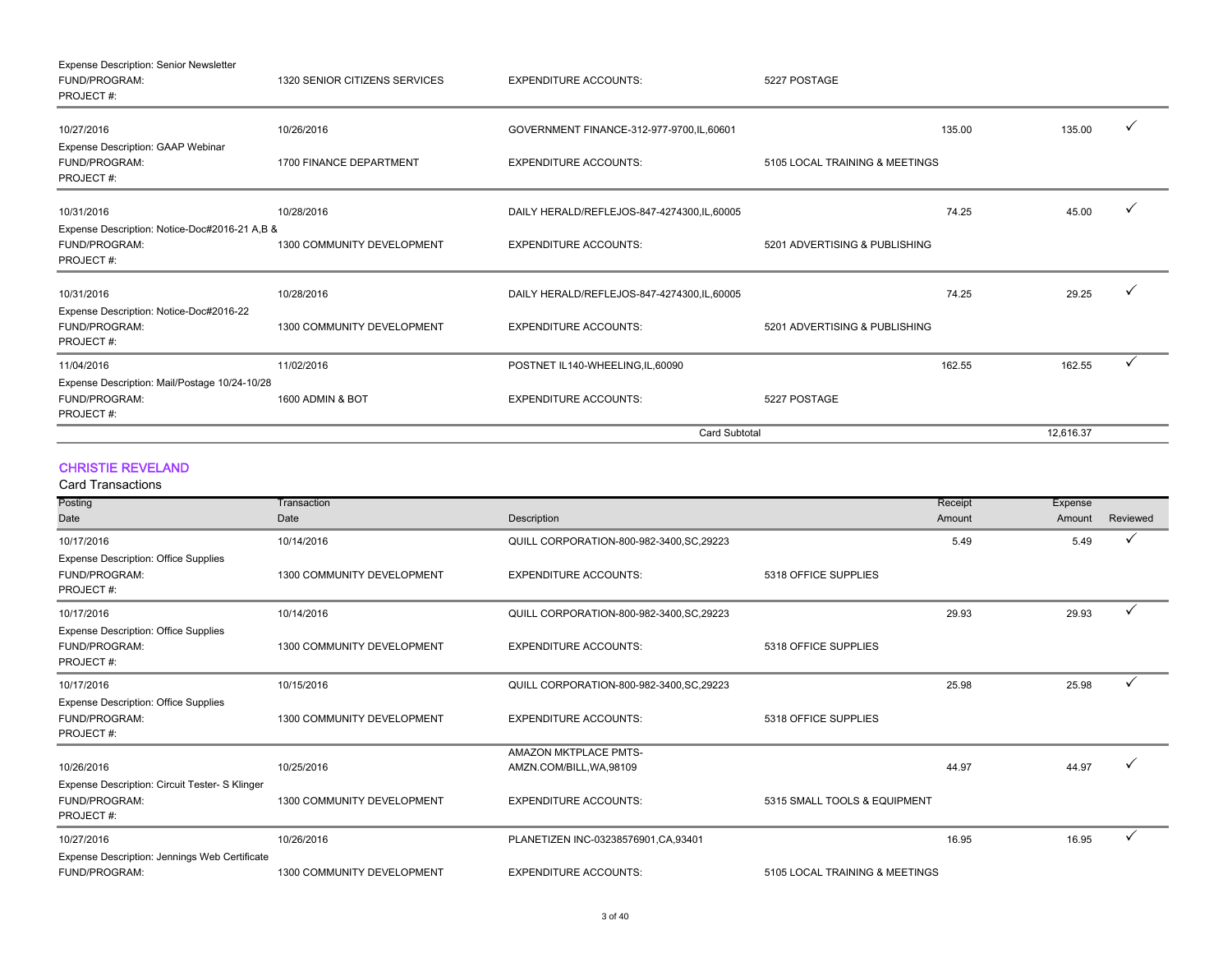| 10/31/2016                                     | 10/28/2016                 | HOLIDAY INNS-EAST PEORIA, IL, 61611       |                             | 273.28 | 273.28 |  |
|------------------------------------------------|----------------------------|-------------------------------------------|-----------------------------|--------|--------|--|
| Expense Description: IEHA Conf Lodging B Slaby |                            |                                           |                             |        |        |  |
| FUND/PROGRAM:                                  | 1300 COMMUNITY DEVELOPMENT | <b>EXPENDITURE ACCOUNTS:</b>              | 5205 CONFERENCES & MEETINGS |        |        |  |
| PROJECT#:                                      |                            |                                           |                             |        |        |  |
| 11/03/2016                                     | 11/02/2016                 | QUILL CORPORATION-800-982-3400, SC, 29223 |                             | 181.12 | 181.12 |  |
| <b>Expense Description: Office Supplies</b>    |                            |                                           |                             |        |        |  |
| FUND/PROGRAM:                                  | 1300 COMMUNITY DEVELOPMENT | <b>EXPENDITURE ACCOUNTS:</b>              | 5318 OFFICE SUPPLIES        |        |        |  |
| PROJECT#:                                      |                            |                                           |                             |        |        |  |
|                                                |                            | DOUBLETREE BY HILTON B-                   |                             |        |        |  |
| 11/04/2016                                     | 11/03/2016                 | BLOOMINGTON, IL, 61701                    |                             | 128.80 | 128.80 |  |
| Expense Description: Backflow Symp Lodging-GS  |                            |                                           |                             |        |        |  |
| FUND/PROGRAM:                                  | 1300 COMMUNITY DEVELOPMENT | <b>EXPENDITURE ACCOUNTS:</b>              | 5205 CONFERENCES & MEETINGS |        |        |  |
| PROJECT#:                                      |                            |                                           |                             |        |        |  |
|                                                |                            | <b>Card Subtotal</b>                      |                             |        | 706.52 |  |

#### CHRISTINE BAJOR

| <b>Card Transactions</b>                      |                                       |                                               |                             |         |          |              |
|-----------------------------------------------|---------------------------------------|-----------------------------------------------|-----------------------------|---------|----------|--------------|
| Posting                                       | Transaction                           |                                               |                             | Receipt | Expense  |              |
| Date                                          | Date                                  | Description                                   |                             | Amount  | Amount   | Reviewed     |
| 10/05/2016                                    | 10/04/2016                            | NATL PUBLIC EMPLOYER L-07604331686, CA, 94043 |                             | 425.00  | 425.00   |              |
| Expense Description: IPELRA Conf Reg-CBajor   |                                       |                                               |                             |         |          |              |
| FUND/PROGRAM:                                 | 1500 PUBLIC WORKS ADMINISTRATI        | <b>EXPENDITURE ACCOUNTS:</b>                  | 5205 CONFERENCES & MEETINGS |         |          |              |
| PROJECT#:                                     |                                       |                                               |                             |         |          |              |
| 10/05/2016                                    | 10/04/2016                            | NATL PUBLIC EMPLOYER L-07604331686, CA, 94043 |                             | 399.00  | 399.00   |              |
| Expense Description: IPELRA Certificate-Bajor |                                       |                                               |                             |         |          |              |
| FUND/PROGRAM:                                 | <b>1500 PUBLIC WORKS ADMINISTRATI</b> | <b>EXPENDITURE ACCOUNTS:</b>                  | 5205 CONFERENCES & MEETINGS |         |          |              |
| PROJECT#:                                     |                                       |                                               |                             |         |          |              |
| 10/06/2016                                    | 10/04/2016                            | EAGLE RIDGE RESORT-GALENA, IL, 61036          |                             | 235.90  | 235.90   | ✓            |
| Expense Description: IPELRA Lodging-CBajor    |                                       |                                               |                             |         |          |              |
| FUND/PROGRAM:                                 | <b>1500 PUBLIC WORKS ADMINISTRATI</b> | <b>EXPENDITURE ACCOUNTS:</b>                  | 5205 CONFERENCES & MEETINGS |         |          |              |
| PROJECT#:                                     |                                       |                                               |                             |         |          |              |
| 10/28/2016                                    | 10/26/2016                            | EAGLE RIDGE RESORT-GALENA, IL, 61036          |                             | 707.70  | 235.90   |              |
| Expense Description: IPELRA Lodging-CBajor    |                                       |                                               |                             |         |          |              |
| FUND/PROGRAM:                                 | 1500 PUBLIC WORKS ADMINISTRATI        | <b>EXPENDITURE ACCOUNTS:</b>                  | 5205 CONFERENCES & MEETINGS |         |          |              |
| PROJECT#:                                     |                                       |                                               |                             |         |          |              |
| 10/28/2016                                    | 10/26/2016                            | EAGLE RIDGE RESORT-GALENA, IL, 61036          |                             | 707.70  | 471.80   | $\checkmark$ |
| Expense Description: IPELRA Lodging-RRodgers  |                                       |                                               |                             |         |          |              |
| FUND/PROGRAM:                                 | 0015 EMERGENCY TELEPHONE SYS (911)    | <b>EXPENDITURE ACCOUNTS:</b>                  | 5205 CONFERENCES & MEETINGS |         |          |              |
| PROJECT#:                                     |                                       |                                               |                             |         |          |              |
| 10/28/2016                                    | 10/26/2016                            | SHELL OIL 57444578801-STOCKTON, IL, 61085     |                             | 32.50   | 32.50    | $\checkmark$ |
| Expense Description: IPELRA Conf. Fuel-CBajor |                                       |                                               |                             |         |          |              |
| FUND/PROGRAM:<br>PROJECT#:                    | <b>1500 PUBLIC WORKS ADMINISTRATI</b> | <b>EXPENDITURE ACCOUNTS:</b>                  | 5205 CONFERENCES & MEETINGS |         |          |              |
|                                               |                                       | <b>Card Subtotal</b>                          |                             |         | 1.800.10 |              |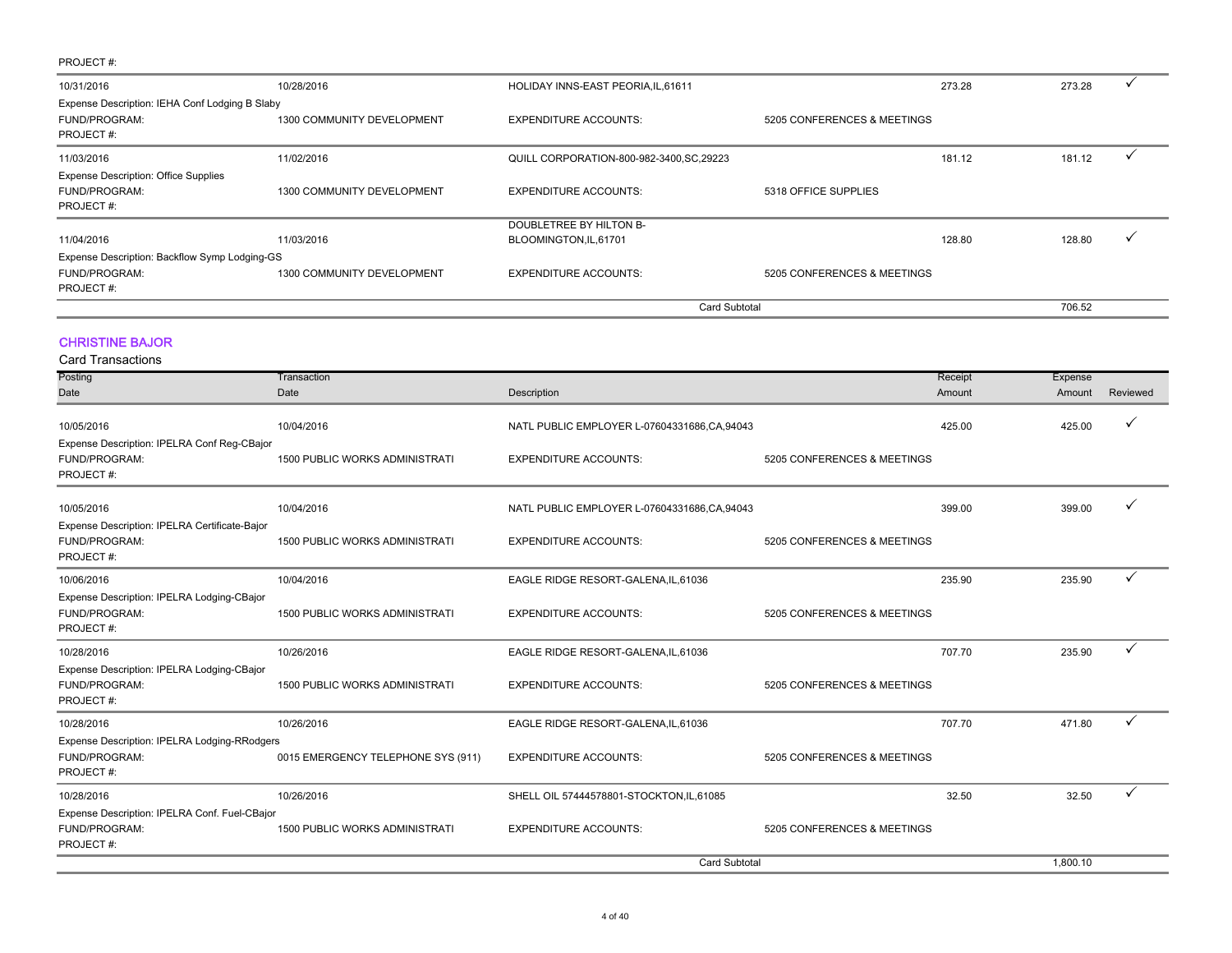#### CHUCK SPRATT

| Posting                                                                      | Transaction            |                                       |                              | Receipt<br>Expense   |              |
|------------------------------------------------------------------------------|------------------------|---------------------------------------|------------------------------|----------------------|--------------|
| Date                                                                         | Date                   | Description                           |                              | Amount<br>Amount     | Reviewed     |
| 10/05/2016                                                                   | 10/04/2016             | FASTENAL COMPANY01-WHEELING,IL,60090  |                              | 9.35<br>9.35         | ✓            |
| Expense Description: Bolts/#241<br>FUND/PROGRAM:<br>PROJECT#:                | 1420 STREETS DIVISION  | <b>EXPENDITURE ACCOUNTS:</b>          | 5310 VEHICLE MAINTENANCE     |                      |              |
| 10/07/2016                                                                   | 10/06/2016             | CARQUEST 2780-WHEELING, IL, 60090     |                              | 286.92<br>286.92     | ✓            |
| Expense Description: 5W30 & 5W20 Oil<br>FUND/PROGRAM:<br>PROJECT#:           | 4100 WATER DIVISION    | <b>EXPENDITURE ACCOUNTS:</b>          | 5310 VEHICLE MAINTENANCE     |                      |              |
| 10/07/2016                                                                   | 10/06/2016             | CARQUEST 2780-WHEELING, IL, 60090     |                              | 70.46<br>70.46       | ✓            |
| Expense Description: Lift Support<br>FUND/PROGRAM:<br>PROJECT#:              | 2200 FIRE DEPARTMENT   | <b>EXPENDITURE ACCOUNTS:</b>          | 5310 VEHICLE MAINTENANCE     |                      |              |
| 10/07/2016                                                                   | 10/06/2016             | CARQUEST 2780-WHEELING, IL, 60090     |                              | 11.51<br>11.51       | $\checkmark$ |
| Expense Description: Washer Pump/I34<br>FUND/PROGRAM:<br>PROJECT#:           | 1420 STREETS DIVISION  | <b>EXPENDITURE ACCOUNTS:</b>          | 5310 VEHICLE MAINTENANCE     |                      |              |
| 10/10/2016                                                                   | 10/06/2016             | AUTOZONE #3569-WHEELING,IL,60090      |                              | (78.97)<br>(78.97)   | $\checkmark$ |
| Expense Description: Refund/Brake Pads & Rotor<br>FUND/PROGRAM:<br>PROJECT#: | 1240 FLEET SERVICES    | <b>EXPENDITURE ACCOUNTS:</b>          | 5310 VEHICLE MAINTENANCE     |                      |              |
| 10/10/2016                                                                   | 10/07/2016             | PAYPAL ATS-4029357733, TX, 77055      |                              | 75.10<br>75.10       | ✓            |
| Expense Description: Fluids & Sealer<br>FUND/PROGRAM:<br>PROJECT#:           | 1240 FLEET SERVICES    | <b>EXPENDITURE ACCOUNTS:</b>          | 5317 MISC OPERATING SUPPLIES |                      |              |
| 10/10/2016                                                                   | 10/07/2016             | CARQUEST 2780-WHEELING, IL, 60090     |                              | 132.24<br>132.24     | ✓            |
| Expense Description: 5W20 GTX Oil<br>FUND/PROGRAM:<br>PROJECT#:              | 4200 SEWER DIVISION    | <b>EXPENDITURE ACCOUNTS:</b>          | 5301 AUTO PETROL PRODUCTS    |                      |              |
| 10/10/2016                                                                   | 10/07/2016             | CARQUEST 2780-WHEELING, IL, 60090     |                              | (143.46)<br>(143.46) | $\checkmark$ |
| Expense Description: Refund/5W20 Oil<br>FUND/PROGRAM:<br>PROJECT#:           | 4100 WATER DIVISION    | <b>EXPENDITURE ACCOUNTS:</b>          | 5301 AUTO PETROL PRODUCTS    |                      |              |
| 10/12/2016                                                                   | 10/12/2016             | ARAMARK UNIFORM-800-504-0328,KY,40509 |                              | 184.00<br>414.79     | ✓            |
| Expense Description: Mat Service<br>FUND/PROGRAM:<br>PROJECT#:               | 1220 BUILDING SERVICES | <b>EXPENDITURE ACCOUNTS:</b>          | 5215 JANITORIAL SERVICES     |                      |              |
| 10/12/2016                                                                   | 10/12/2016             | ARAMARK UNIFORM-800-504-0328,KY,40509 |                              | 230.79<br>414.79     | ✓            |
| Expense Description: Uniform Service<br>FUND/PROGRAM:<br>PROJECT#:           | 1240 FLEET SERVICES    | <b>EXPENDITURE ACCOUNTS:</b>          | 5106 UNIFORM ALLOWANCE       |                      |              |
| 10/13/2016<br>Expense Description: Fuel Cap/#870                             | 10/12/2016             | CARQUEST 2780-WHEELING, IL, 60090     |                              | 12.12<br>12.12       | ✓            |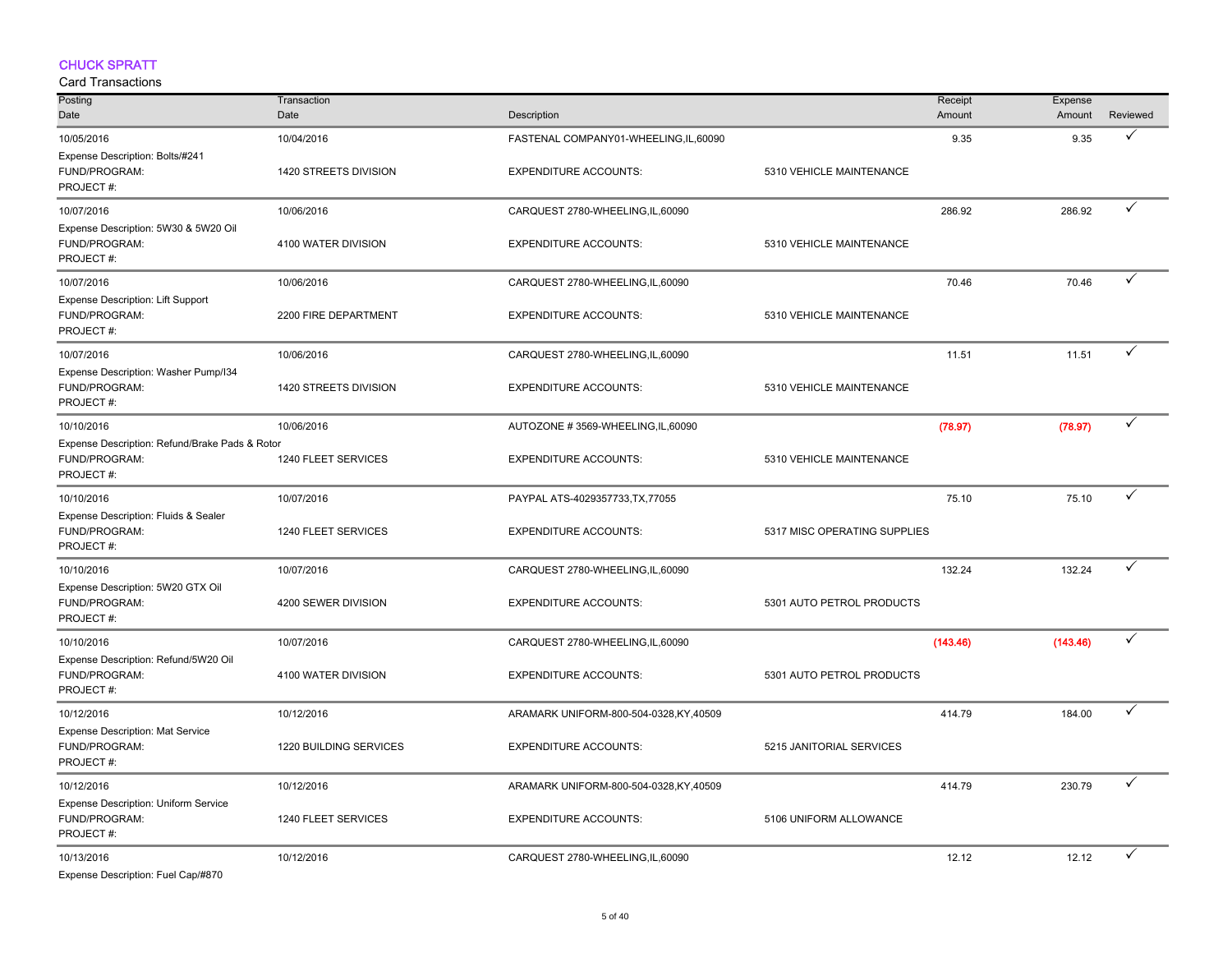| FUND/PROGRAM:<br>PROJECT#:                                                   | 4100 WATER DIVISION    | <b>EXPENDITURE ACCOUNTS:</b>                        | 5310 VEHICLE MAINTENANCE     |         |         |              |
|------------------------------------------------------------------------------|------------------------|-----------------------------------------------------|------------------------------|---------|---------|--------------|
| 10/13/2016                                                                   | 10/12/2016             | NAPLETON DESPLAIN CJD-ARLINGTON<br>HEI, IL, 60004   |                              | 54.76   | 54.76   | ✓            |
| Expense Description: Switch/I66<br>FUND/PROGRAM:<br>PROJECT#:                | 2100 POLICE DEPARTMENT | <b>EXPENDITURE ACCOUNTS:</b>                        | 5310 VEHICLE MAINTENANCE     |         |         |              |
| 10/14/2016                                                                   | 10/13/2016             | PAYPAL ATS-4029357733, TX, 77055                    |                              | 64.87   | 64.87   | $\checkmark$ |
| Expense Description: Tire Plug Gun & Plugs<br>FUND/PROGRAM:<br>PROJECT#:     | 1240 FLEET SERVICES    | <b>EXPENDITURE ACCOUNTS:</b>                        | 5317 MISC OPERATING SUPPLIES |         |         |              |
| 10/14/2016                                                                   | 10/13/2016             | PAYPAL FANGHUAFEI-4029357733,CA,95131               |                              | 2.48    | 2.48    | ✓            |
| Expense Description: Flasher Module<br>FUND/PROGRAM:<br>PROJECT#:            | 1220 BUILDING SERVICES | <b>EXPENDITURE ACCOUNTS:</b>                        | 5310 VEHICLE MAINTENANCE     |         |         |              |
| 10/14/2016                                                                   | 10/13/2016             | AMAZON.COM AMZN.COM/BI-<br>AMZN.COM/BILL, WA, 98109 |                              | 96.48   | 96.48   |              |
| Expense Description: LED Work Light (2)<br>FUND/PROGRAM:<br>PROJECT#:        | 1240 FLEET SERVICES    | <b>EXPENDITURE ACCOUNTS:</b>                        | 5310 VEHICLE MAINTENANCE     |         |         |              |
| 10/14/2016                                                                   | 10/13/2016             | CARQUEST 2780-WHEELING, IL, 60090                   |                              | 77.41   | 77.41   | ✓            |
| Expense Description: Valve Core Tool<br>FUND/PROGRAM:<br>PROJECT#:           | 1240 FLEET SERVICES    | <b>EXPENDITURE ACCOUNTS:</b>                        | 5317 MISC OPERATING SUPPLIES |         |         |              |
| 10/17/2016                                                                   | 10/13/2016             | HOLIDAY INNS-EAST PEORIA, IL, 61611                 |                              | 426.72  | 426.72  | ✓            |
| Expense Description: IFAMA Conf Lodging-MK<br>FUND/PROGRAM:<br>PROJECT#:     | 1240 FLEET SERVICES    | <b>EXPENDITURE ACCOUNTS:</b>                        | 5205 CONFERENCES & MEETINGS  |         |         |              |
| 10/17/2016                                                                   | 10/14/2016             | WWW.SUPERBRIGHTLEDS.CO-<br>3149726200, MO, 63045    |                              | 12.24   | 12.24   |              |
| Expense Description: Strobe Module<br>FUND/PROGRAM:<br>PROJECT#:             | 1220 BUILDING SERVICES | <b>EXPENDITURE ACCOUNTS:</b>                        | 5310 VEHICLE MAINTENANCE     |         |         |              |
| 10/18/2016                                                                   | 10/17/2016             | AUTOZONE #3569-WHEELING, IL, 60090                  |                              | (79.99) | (79.99) | ✓            |
| Expense Description: Refund/Brake Pads & Rotor<br>FUND/PROGRAM:<br>PROJECT#: | 1240 FLEET SERVICES    | <b>EXPENDITURE ACCOUNTS:</b>                        | 5310 VEHICLE MAINTENANCE     |         |         |              |
| 10/18/2016                                                                   | 10/17/2016             | AUTOZONE #3569-WHEELING,IL,60090                    |                              | 79.99   | 79.99   | $\checkmark$ |
| Expense Description: Brake Pads & Rotor<br>FUND/PROGRAM:<br>PROJECT#:        | 1240 FLEET SERVICES    | <b>EXPENDITURE ACCOUNTS:</b>                        | 5310 VEHICLE MAINTENANCE     |         |         |              |
| 10/18/2016                                                                   | 10/17/2016             | OUTSIDESUPP-5048643377, MS, 39576                   |                              | 41.81   | 41.81   |              |
| Expense Description: 120v Connector<br>FUND/PROGRAM:<br>PROJECT#:            | 1240 FLEET SERVICES    | <b>EXPENDITURE ACCOUNTS:</b>                        | 5317 MISC OPERATING SUPPLIES |         |         |              |
| 10/18/2016                                                                   | 10/17/2016             | AUTOZONE #3569-WHEELING,IL,60090                    |                              | 57.27   | 57.27   |              |
| Expense Description: Gear Oil/P53<br>FUND/PROGRAM:                           | 2100 POLICE DEPARTMENT | <b>EXPENDITURE ACCOUNTS:</b>                        | 5310 VEHICLE MAINTENANCE     |         |         |              |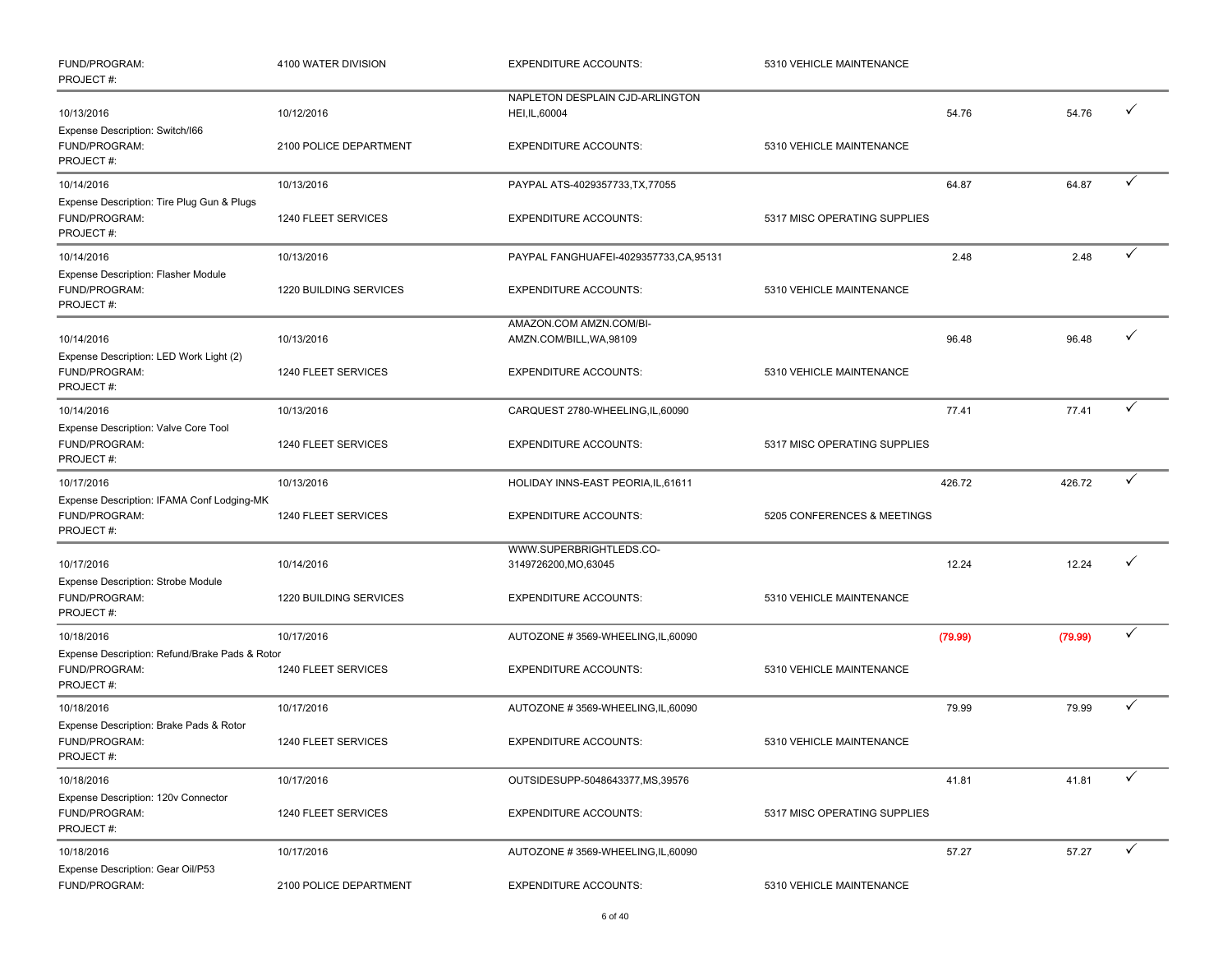| PROJECT#:                                                                  |                                 |                                             |                              |         |         |              |
|----------------------------------------------------------------------------|---------------------------------|---------------------------------------------|------------------------------|---------|---------|--------------|
| 10/18/2016                                                                 | 10/17/2016                      | PAYPAL XMASCENTRAL-4029357733,NY,14227      |                              | 181.99  | 181.99  | ✓            |
| Expense Description: Motion Holiday Lights<br>FUND/PROGRAM:<br>PROJECT#:   | 1140 SPECIAL EVENTS<br>2003-008 | <b>EXPENDITURE ACCOUNTS:</b>                | 5317 MISC OPERATING SUPPLIES |         |         |              |
| 10/19/2016                                                                 | 10/18/2016                      | CARQUEST 2780-WHEELING, IL, 60090           |                              | 80.29   | 80.29   | ✓            |
| Expense Description: Hub Bearing Assy/575<br>FUND/PROGRAM:<br>PROJECT#:    | 1300 COMMUNITY DEVELOPMENT      | <b>EXPENDITURE ACCOUNTS:</b>                | 5310 VEHICLE MAINTENANCE     |         |         |              |
| 10/19/2016                                                                 | 10/18/2016                      | G & G HYDRAULICS CORPO-08187008838.CA.91324 |                              | 333.92  | 333.92  | ✓            |
| Expense Description: Pressure Eliminator<br>FUND/PROGRAM:<br>PROJECT#:     | 1420 STREETS DIVISION           | <b>EXPENDITURE ACCOUNTS:</b>                | 5310 VEHICLE MAINTENANCE     |         |         |              |
| 10/20/2016                                                                 | 10/18/2016                      | AUTOZONE #3569-WHEELING, IL, 60090          |                              | 243.99  | 243.99  | ✓            |
| Expense Description: Auto Battery/575<br>FUND/PROGRAM:<br>PROJECT#:        | 1300 COMMUNITY DEVELOPMENT      | <b>EXPENDITURE ACCOUNTS:</b>                | 5310 VEHICLE MAINTENANCE     |         |         |              |
| 10/20/2016                                                                 | 10/18/2016                      | AUTOZONE #3569-WHEELING, IL, 60090          |                              | 79.04   | 79.04   | ✓            |
| Expense Description: Hub Bearing/575<br>FUND/PROGRAM:<br>PROJECT#:         | 1300 COMMUNITY DEVELOPMENT      | <b>EXPENDITURE ACCOUNTS:</b>                | 5310 VEHICLE MAINTENANCE     |         |         |              |
| 10/20/2016                                                                 | 10/18/2016                      | AUTOZONE #3569-WHEELING, IL, 60090          |                              | (18.00) | (18.00) | ✓            |
| Expense Description: Auto Battery Core/575<br>FUND/PROGRAM:<br>PROJECT#:   | 1300 COMMUNITY DEVELOPMENT      | <b>EXPENDITURE ACCOUNTS:</b>                | 5310 VEHICLE MAINTENANCE     |         |         |              |
| 10/21/2016                                                                 | 10/19/2016                      | AUTOZONE #3569-WHEELING, IL, 60090          |                              | 106.99  | 106.99  | ✓            |
| Expense Description: Battery/578<br>FUND/PROGRAM:<br>PROJECT#:             | 1300 COMMUNITY DEVELOPMENT      | <b>EXPENDITURE ACCOUNTS:</b>                | 5310 VEHICLE MAINTENANCE     |         |         |              |
| 10/21/2016                                                                 | 10/19/2016                      | AUTOZONE #3569-WHEELING, IL, 60090          |                              | (18.00) | (18.00) | ✓            |
| Expense Description: Auto Battery Core/578<br>FUND/PROGRAM:<br>PROJECT#:   | 1300 COMMUNITY DEVELOPMENT      | <b>EXPENDITURE ACCOUNTS:</b>                | 5310 VEHICLE MAINTENANCE     |         |         |              |
| 10/21/2016                                                                 | 10/20/2016                      | CARQUEST 2780-WHEELING, IL, 60090           |                              | 280.80  | 280.80  | ✓            |
| Expense Description: Coil Spring & Strut/575<br>FUND/PROGRAM:<br>PROJECT#: | 1300 COMMUNITY DEVELOPMENT      | <b>EXPENDITURE ACCOUNTS:</b>                | 5310 VEHICLE MAINTENANCE     |         |         |              |
| 10/24/2016                                                                 | 10/20/2016                      | CHEVROLET BILL STASEK-WHEELING, IL, 60090   |                              | 66.14   | 66.14   |              |
| Expense Description: Shackle/241<br>FUND/PROGRAM:<br>PROJECT#:             | 1430 FORESTRY DIVISION          | <b>EXPENDITURE ACCOUNTS:</b>                | 5310 VEHICLE MAINTENANCE     |         |         |              |
| 10/25/2016                                                                 | 10/24/2016                      | PAYPAL EBAYMBIAUT0-4029357733,CA,95131      |                              | 223.27  | 223.27  | $\checkmark$ |
| Expense Description: Front Bumper Cover/166<br>FUND/PROGRAM:<br>PROJECT#:  | 2100 POLICE DEPARTMENT          | <b>EXPENDITURE ACCOUNTS:</b>                | 5310 VEHICLE MAINTENANCE     |         |         |              |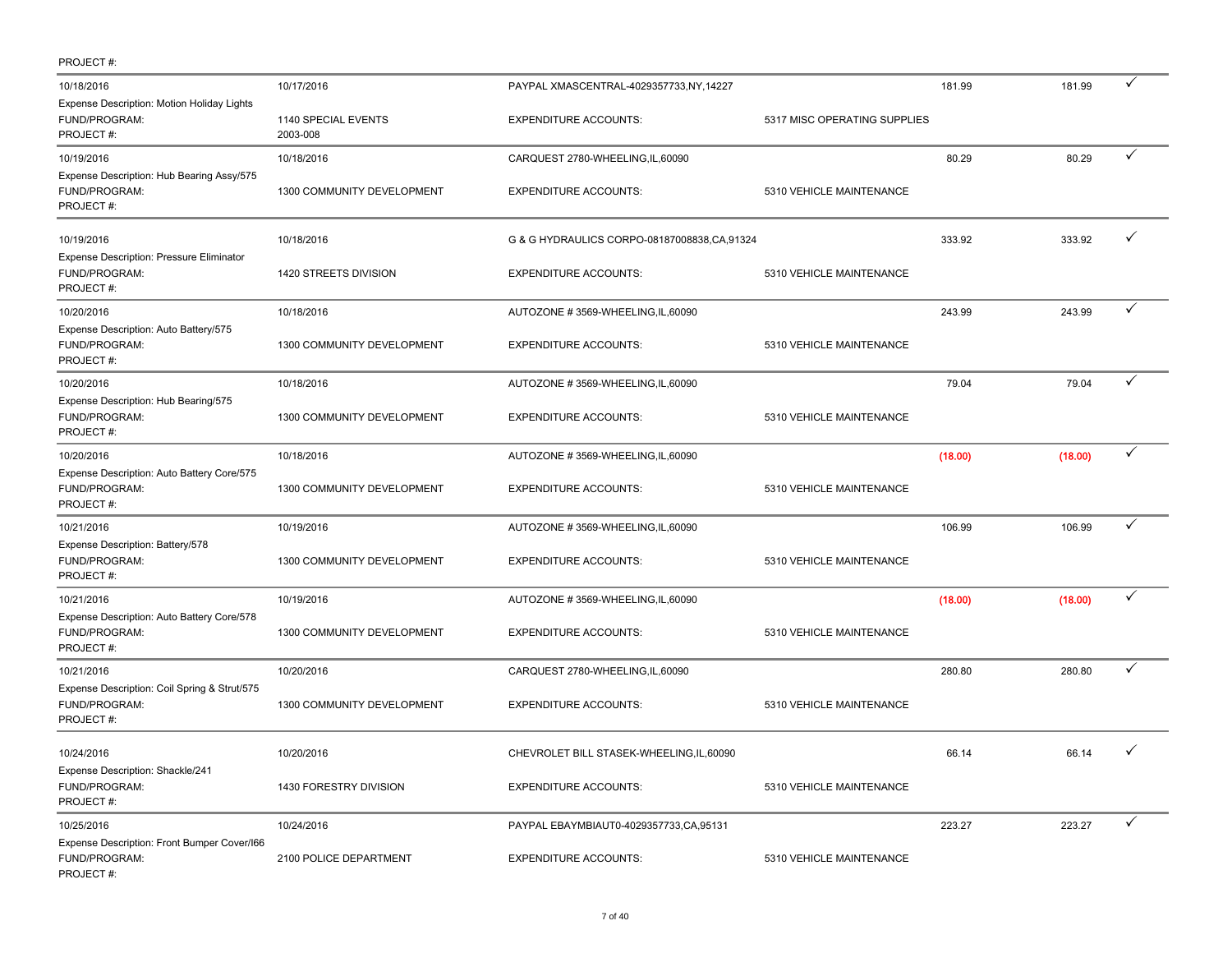| 10/26/2016                                                                  | 10/25/2016                      | US AUTO PARTS NETWORK-800-913-6127, CA, 90746      |                              | 109.27 | 109.27 | ✓ |
|-----------------------------------------------------------------------------|---------------------------------|----------------------------------------------------|------------------------------|--------|--------|---|
| Expense Description: Reinforcement Bumper/I60<br>FUND/PROGRAM:<br>PROJECT#: | 2100 POLICE DEPARTMENT          | <b>EXPENDITURE ACCOUNTS:</b>                       | 5310 VEHICLE MAINTENANCE     |        |        |   |
| 10/26/2016                                                                  | 10/25/2016                      | AMAZON MKTPLACE PMTS-<br>AMZN.COM/BILL, WA, 98109  |                              | 299.95 | 299.95 | ✓ |
| Expense Description: Lithium Jump Starter<br>FUND/PROGRAM:<br>PROJECT#:     | 1240 FLEET SERVICES             | <b>EXPENDITURE ACCOUNTS:</b>                       | 5310 VEHICLE MAINTENANCE     |        |        |   |
| 10/27/2016                                                                  | 10/26/2016                      | CARQUEST 2780-WHEELING, IL, 60090                  |                              | 19.24  | 19.24  | ✓ |
| <b>Expense Description: Fuel Filters</b><br>FUND/PROGRAM:<br>PROJECT#:      | 1420 STREETS DIVISION           | <b>EXPENDITURE ACCOUNTS:</b>                       | 5310 VEHICLE MAINTENANCE     |        |        |   |
| 10/27/2016                                                                  | 10/26/2016                      | PAYPAL DYERSRVSUPP-4029357733,AZ,85331             |                              | 114.44 | 114.44 | ✓ |
| Expense Description: Transfer Switch<br>FUND/PROGRAM:<br>PROJECT#:          | 1240 FLEET SERVICES             | <b>EXPENDITURE ACCOUNTS:</b>                       | 5317 MISC OPERATING SUPPLIES |        |        |   |
| 10/27/2016                                                                  | 10/26/2016                      | US AUTO PARTS NETWORK-800-913-6127, CA, 90746      |                              | (7.15) | (7.15) | ✓ |
| <b>Expense Description: Shipping Discount</b><br>FUND/PROGRAM:<br>PROJECT#: | 2100 POLICE DEPARTMENT          | <b>EXPENDITURE ACCOUNTS:</b>                       | 5310 VEHICLE MAINTENANCE     |        |        |   |
| 10/28/2016<br>Expense Description: Caulk Gun & Sealant                      | 10/26/2016                      | MENARDS MOUNT PROSPECT-MT<br>PROSPECT, IL, 60056   |                              | 40.66  | 40.66  |   |
| FUND/PROGRAM:<br>PROJECT#:                                                  | 1240 FLEET SERVICES             | <b>EXPENDITURE ACCOUNTS:</b>                       | 5317 MISC OPERATING SUPPLIES |        |        |   |
| 10/28/2016                                                                  | 10/27/2016                      | CARQUEST 2780-WHEELING, IL, 60090                  |                              | 70.99  | 70.99  | ✓ |
| Expense Description: Air Gauge<br>FUND/PROGRAM:<br>PROJECT#:                | 1240 FLEET SERVICES             | <b>EXPENDITURE ACCOUNTS:</b>                       | 5310 VEHICLE MAINTENANCE     |        |        |   |
| 10/31/2016                                                                  | 10/28/2016                      | CARQUEST 2780-WHEELING, IL, 60090                  |                              | 29.23  | 29.23  | ✓ |
| Expense Description: Belts/611<br>FUND/PROGRAM:<br>PROJECT#:                | 2200 FIRE DEPARTMENT            | <b>EXPENDITURE ACCOUNTS:</b>                       | 5310 VEHICLE MAINTENANCE     |        |        |   |
| 10/31/2016                                                                  | 10/29/2016                      | CARQUEST 2780-WHEELING, IL, 60090                  |                              | 1.34   | 1.34   | ✓ |
| Expense Description: O-Ring/611<br>FUND/PROGRAM:<br>PROJECT#:               | 2200 FIRE DEPARTMENT            | <b>EXPENDITURE ACCOUNTS:</b>                       | 5310 VEHICLE MAINTENANCE     |        |        |   |
| 11/01/2016                                                                  | 10/31/2016                      | HOLIDAY TRIMS INC.-BELGIUM, WI, 53004              |                              | 151.54 | 151.54 | ✓ |
| Expense Description: Ribbon Spool<br>FUND/PROGRAM:<br>PROJECT#:             | 1140 SPECIAL EVENTS<br>2003-008 | <b>EXPENDITURE ACCOUNTS:</b>                       | 5317 MISC OPERATING SUPPLIES |        |        |   |
| 11/01/2016<br>Expense Description: IFAMA Conf Reg-MK                        | 10/31/2016                      | ILLINOIS FIRE CHIEFS A-847-9660786, IL, 60077-1527 |                              | 260.00 | 260.00 | ✓ |
| FUND/PROGRAM:                                                               | 1240 FLEET SERVICES             | <b>EXPENDITURE ACCOUNTS:</b>                       | 5205 CONFERENCES & MEETINGS  |        |        |   |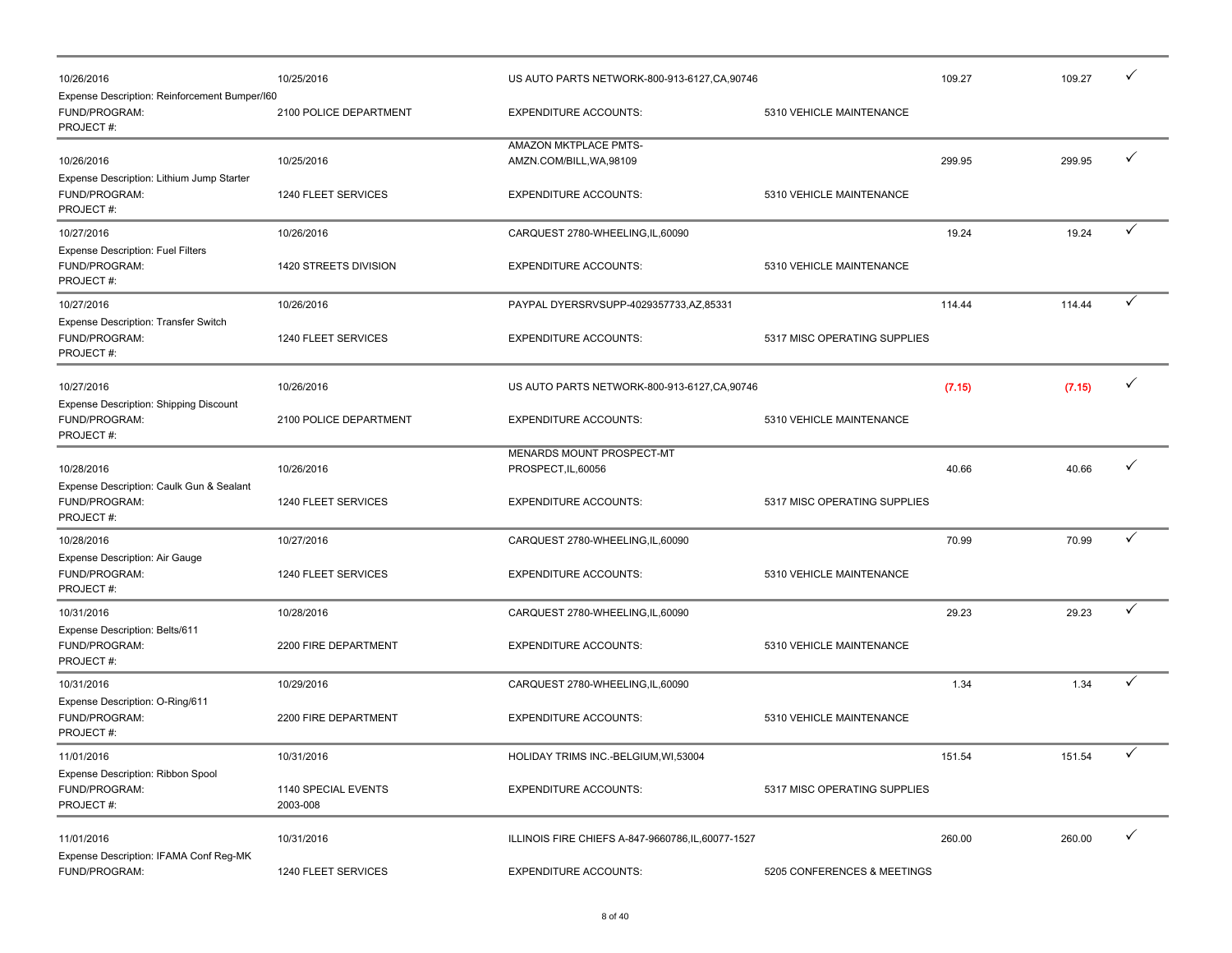| 11/01/2016<br>Expense Description: Holiday Glow Lights                  | 10/31/2016                      | FLASHINGBLINKYLIGHTS.C-08887559449,CA,91352            |                               | 59.81<br>59.81 |              |
|-------------------------------------------------------------------------|---------------------------------|--------------------------------------------------------|-------------------------------|----------------|--------------|
| FUND/PROGRAM:<br>PROJECT#:                                              | 1140 SPECIAL EVENTS<br>2003-008 | <b>EXPENDITURE ACCOUNTS:</b>                           | 5317 MISC OPERATING SUPPLIES  |                |              |
| 11/01/2016<br>Expense Description: AC Compressor                        | 10/31/2016                      | ACME TRUCK BRAKE & SUP-ELK GROVE<br>VIL, IL, 600070000 | 700.69                        | 700.69         | $\checkmark$ |
| FUND/PROGRAM:<br>PROJECT#:                                              | 2200 FIRE DEPARTMENT            | <b>EXPENDITURE ACCOUNTS:</b>                           | 5310 VEHICLE MAINTENANCE      |                |              |
| 11/02/2016                                                              | 10/31/2016                      | OTC BRANDS, INC.-OMAHA, NE, 68137                      |                               | 82.94<br>82.94 | ✓            |
| Expense Description: Give A Way Lollipops<br>FUND/PROGRAM:<br>PROJECT#: | 1140 SPECIAL EVENTS<br>2003-008 | <b>EXPENDITURE ACCOUNTS:</b>                           | 5317 MISC OPERATING SUPPLIES  |                |              |
| 11/02/2016                                                              | 10/31/2016                      | OTC BRANDS, INC.-OMAHA, NE, 68137                      |                               | 97.92<br>97.92 | ✓            |
| Expense Description: Snowflake Stockings<br>FUND/PROGRAM:<br>PROJECT#:  | 1140 SPECIAL EVENTS<br>2003-008 | <b>EXPENDITURE ACCOUNTS:</b>                           | 5317 MISC OPERATING SUPPLIES  |                |              |
| 11/02/2016                                                              | 11/01/2016                      | CARQUEST 2780-WHEELING,IL,60090                        |                               | 58.20<br>58.20 | ✓            |
| <b>Expense Description: Fittings</b><br>FUND/PROGRAM:<br>PROJECT#:      | 1240 FLEET SERVICES             | <b>EXPENDITURE ACCOUNTS:</b>                           | 5317 MISC OPERATING SUPPLIES  |                |              |
| 11/02/2016<br>Expense Description: Mini Shuttle Pens                    | 11/01/2016                      | AMAZON MKTPLACE PMTS-<br>AMZN.COM/BILL, WA, 98109      |                               | 57.96<br>57.96 | ✓            |
| FUND/PROGRAM:<br>PROJECT#:                                              | 1140 SPECIAL EVENTS<br>2003-008 | <b>EXPENDITURE ACCOUNTS:</b>                           | 5317 MISC OPERATING SUPPLIES  |                |              |
| 11/02/2016                                                              | 11/01/2016                      | CARQUEST 2780-WHEELING, IL, 60090                      |                               | 26.03<br>26.03 | ✓            |
| Expense Description: D2 Governor<br>FUND/PROGRAM:<br>PROJECT#:          | 1420 STREETS DIVISION           | <b>EXPENDITURE ACCOUNTS:</b>                           | 5310 VEHICLE MAINTENANCE      |                |              |
| 11/02/2016<br>Expense Description: Post Protector Refund                | 11/01/2016                      | IN SOLUTION DYNAMICS-262-5215730, WI,53186             |                               | 37.44<br>37.44 | ✓            |
| FUND/PROGRAM:<br>PROJECT#:                                              | 1220 BUILDING SERVICES          | <b>EXPENDITURE ACCOUNTS:</b>                           | 5311 BLDG/GROUNDS MAINTENANCE |                |              |
| 11/03/2016                                                              | 11/01/2016                      | OTC BRANDS, INC.-OMAHA, NE, 68137                      | 230.81                        | 230.81         | ✓            |
| Expense Description: Holiday Give A Ways<br>FUND/PROGRAM:<br>PROJECT#:  | 1140 SPECIAL EVENTS             | <b>EXPENDITURE ACCOUNTS:</b>                           | 5317 MISC OPERATING SUPPLIES  |                |              |
| 11/03/2016                                                              | 11/02/2016                      | CARQUEST 2780-WHEELING, IL, 60090                      |                               | 17.22<br>17.22 | ✓            |
| Expense Description: Lube<br>FUND/PROGRAM:<br>PROJECT#:                 | 4200 SEWER DIVISION             | <b>EXPENDITURE ACCOUNTS:</b>                           | 5310 VEHICLE MAINTENANCE      |                |              |
| 11/04/2016                                                              | 11/03/2016                      | PAYPAL TWINOAKSWIS-4029357733,CA,95131                 |                               | 30.00<br>30.00 | ✓            |
| Expense Description: Grease Tube<br>FUND/PROGRAM:                       | 1420 STREETS DIVISION           | <b>EXPENDITURE ACCOUNTS:</b>                           | 5310 VEHICLE MAINTENANCE      |                |              |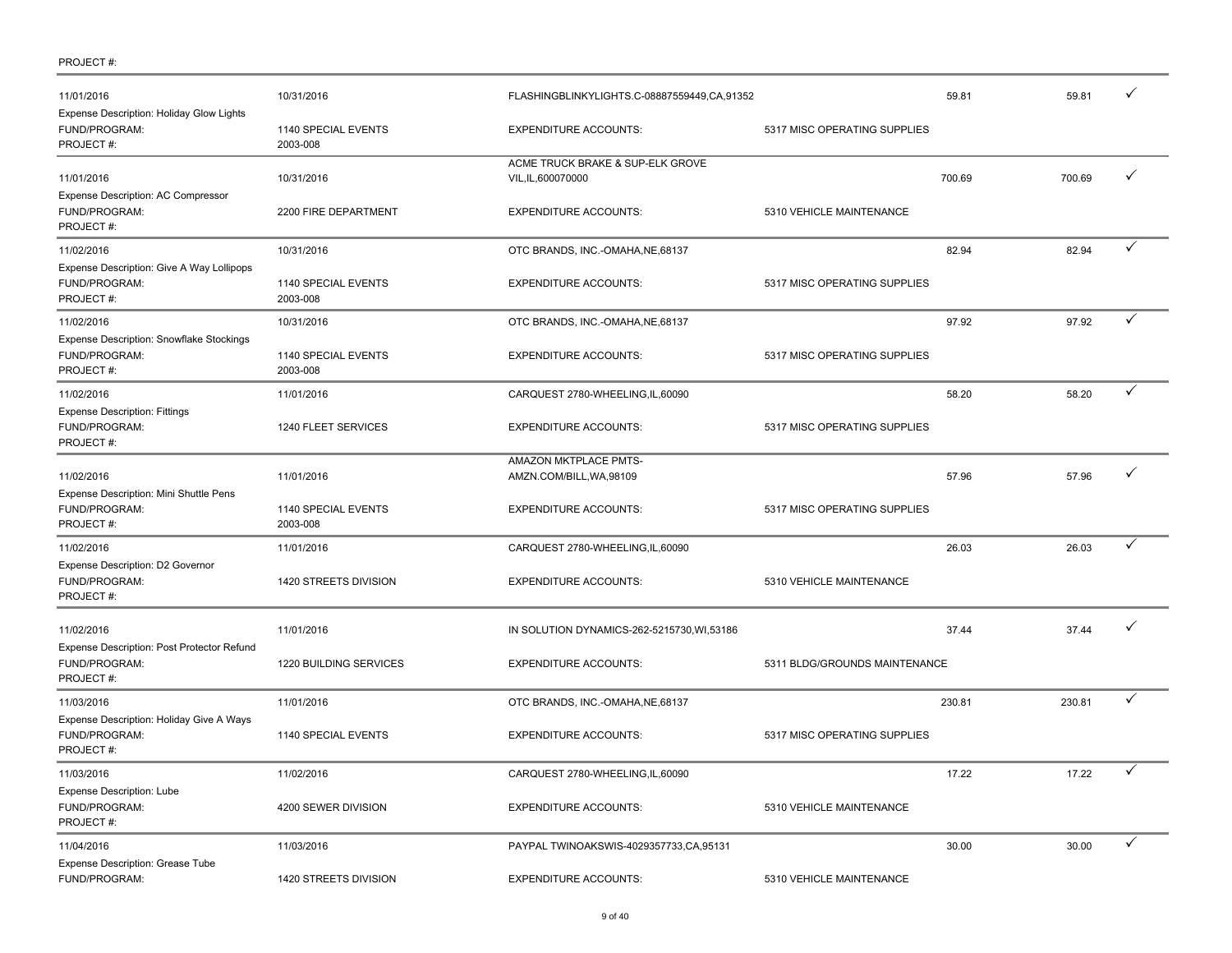| 11/04/2016                                                     | 11/03/2016          | CARQUEST 2780-WHEELING, IL, 60090 |                          | 19.94 | 19.94    |  |
|----------------------------------------------------------------|---------------------|-----------------------------------|--------------------------|-------|----------|--|
| Expense Description: Fuel Filter<br>FUND/PROGRAM:<br>PROJECT#: | 4200 SEWER DIVISION | <b>EXPENDITURE ACCOUNTS:</b>      | 5310 VEHICLE MAINTENANCE |       |          |  |
|                                                                |                     |                                   | Card Subtotal            |       | 5,693.00 |  |

#### DARLA CALLANAN

| Posting                                                                      | Transaction          |                                            | Receipt                        | Expense  |          |
|------------------------------------------------------------------------------|----------------------|--------------------------------------------|--------------------------------|----------|----------|
| Date                                                                         | Date                 | Description                                | Amount                         | Amount   | Reviewed |
| 10/12/2016                                                                   | 10/11/2016           | CHICAGO BAGEL & BIALY-WHEELING, IL, 60090  | 35.91                          | 35.91    | ✓        |
| Expense Description: Fire/Arson Seminar Food<br>FUND/PROGRAM:<br>PROJECT#:   | 2200 FIRE DEPARTMENT | <b>EXPENDITURE ACCOUNTS:</b>               | 5105 LOCAL TRAINING & MEETINGS |          |          |
| 10/13/2016                                                                   | 10/12/2016           | OFFICE DEPOT #1105-800-463-3768, IL, 60188 | 53.86                          | 53.86    | ✓        |
| Expense Description: Label Maker/23<br>FUND/PROGRAM:<br>PROJECT#:            | 2200 FIRE DEPARTMENT | <b>EXPENDITURE ACCOUNTS:</b>               | 5318 OFFICE SUPPLIES           |          |          |
| 10/13/2016                                                                   | 10/12/2016           | CHICAGO BAGEL & BIALY-WHEELING, IL, 60090  | 27.28                          | 27.28    |          |
| Expense Description: Fire/Arson Seminar Food<br>FUND/PROGRAM:<br>PROJECT#:   | 2200 FIRE DEPARTMENT | <b>EXPENDITURE ACCOUNTS:</b>               | 5105 LOCAL TRAINING & MEETINGS |          |          |
| 10/14/2016                                                                   | 10/12/2016           | STARBUCKS STORE 00260-WHEELING,IL,60090    | (106.23)                       | (106.23) | ✓        |
| <b>Expense Description: Refund</b><br>FUND/PROGRAM:<br>PROJECT#:             | 2200 FIRE DEPARTMENT | <b>EXPENDITURE ACCOUNTS:</b>               | 5105 LOCAL TRAINING & MEETINGS |          |          |
| 10/14/2016                                                                   | 10/12/2016           | STARBUCKS STORE 00260-WHEELING, IL, 60090  | 95.70                          | 95.70    |          |
| Expense Description: Fire/Arson Seminar Coffee<br>FUND/PROGRAM:<br>PROJECT#: | 2200 FIRE DEPARTMENT | <b>EXPENDITURE ACCOUNTS:</b>               | 5105 LOCAL TRAINING & MEETINGS |          |          |
| 10/14/2016                                                                   | 10/12/2016           | WHEELING DONUTS-WHEELING, IL, 60090        | 33.96                          | 33.96    | ✓        |
| Expense Description: Fire/Arson Seminary Food<br>FUND/PROGRAM:<br>PROJECT#:  | 2200 FIRE DEPARTMENT | <b>EXPENDITURE ACCOUNTS:</b>               | 5105 LOCAL TRAINING & MEETINGS |          |          |
| 10/14/2016                                                                   | 10/12/2016           | STARBUCKS STORE 00260-WHEELING, IL, 60090  | 106.23                         | 106.23   |          |
| Expense Description: Fire/Arson Seminar<br>FUND/PROGRAM:<br>PROJECT#:        | 2200 FIRE DEPARTMENT | <b>EXPENDITURE ACCOUNTS:</b>               | 5105 LOCAL TRAINING & MEETINGS |          |          |
|                                                                              |                      | <b>GRAYBAR ELECTRIC COMPA-</b>             |                                |          | ✓        |
| 10/14/2016<br>Expense Description: Emergency Phones 23/24                    | 10/13/2016           | 03145739200, MO, 63105                     | 1.094.16                       | 1,094.16 |          |
| FUND/PROGRAM:<br>PROJECT#:                                                   | 2200 FIRE DEPARTMENT | <b>EXPENDITURE ACCOUNTS:</b>               | 5311 BLDG/GROUNDS MAINTENANCE  |          |          |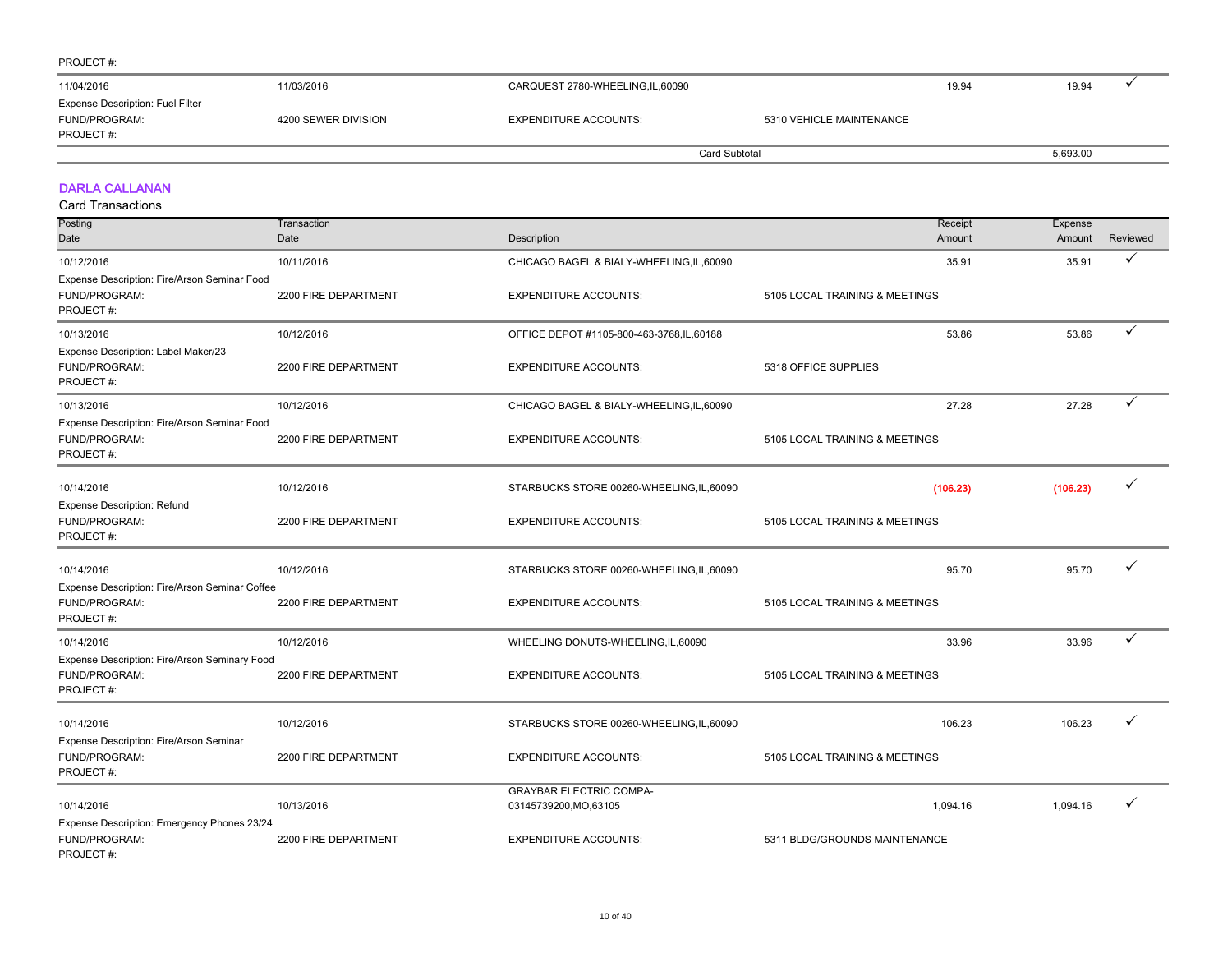| 10/14/2016                                                                   | 10/13/2016           | VISTAPR VISTAPRINT.COM-866-8936743,MA,02451         |                                | (9.55)   | (9.55)   |              |
|------------------------------------------------------------------------------|----------------------|-----------------------------------------------------|--------------------------------|----------|----------|--------------|
| Expense Description: Refund/Postcards<br>FUND/PROGRAM:<br>PROJECT#:          | 2200 FIRE DEPARTMENT | <b>EXPENDITURE ACCOUNTS:</b>                        | 5228 PRINTING & BINDING        |          |          |              |
| 10/17/2016                                                                   | 10/13/2016           | WHEELING DONUTS-WHEELING, IL, 60090                 |                                | 16.98    | 16.98    | ✓            |
| Expense Description: Fire/Arson Seminar Food<br>FUND/PROGRAM:<br>PROJECT#:   | 2200 FIRE DEPARTMENT | <b>EXPENDITURE ACCOUNTS:</b>                        | 5105 LOCAL TRAINING & MEETINGS |          |          |              |
| 10/17/2016                                                                   | 10/13/2016           | STARBUCKS STORE 00260-WHEELING,IL,60090             |                                | 31.90    | 31.90    | ✓            |
| Expense Description: Fire/Arson Seminar Coffee<br>FUND/PROGRAM:<br>PROJECT#: | 2200 FIRE DEPARTMENT | <b>EXPENDITURE ACCOUNTS:</b>                        | 5105 LOCAL TRAINING & MEETINGS |          |          |              |
| 10/17/2016                                                                   | 10/14/2016           | WAL-MART #1735-WHEELING, IL, 60090                  |                                | 65.88    | 65.88    | ✓            |
| Expense Description: Can Openers/Cookware<br>FUND/PROGRAM:<br>PROJECT#:      | 2200 FIRE DEPARTMENT | <b>EXPENDITURE ACCOUNTS:</b>                        | 5317 MISC OPERATING SUPPLIES   |          |          |              |
| 10/21/2016                                                                   | 10/20/2016           | 5.11 TACTICAL.COM-08664511726,CA,95356              |                                | 499.96   | 499.96   | ✓            |
| Expense Description: EMS Triage Bags (4)<br>FUND/PROGRAM:<br>PROJECT#:       | 2200 FIRE DEPARTMENT | <b>EXPENDITURE ACCOUNTS:</b>                        | 5312 MEDICAL SUPPLIES          |          |          |              |
| 10/26/2016                                                                   | 10/25/2016           | WALLGUARD.COM-WASSAIC,NY,12592                      |                                | 522.92   | 522.92   | ✓            |
| Expense Description: Wall/Corner Guards-St#24<br>FUND/PROGRAM:<br>PROJECT#:  | 2200 FIRE DEPARTMENT | <b>EXPENDITURE ACCOUNTS:</b>                        | 5311 BLDG/GROUNDS MAINTENANCE  |          |          |              |
| 10/28/2016                                                                   | 10/26/2016           | MENARDS LONG GROVE IL-LONG GROVE, IL, 60047         |                                | 162.72   | 162.72   | ✓            |
| Expense Description: Bench Grinder & Pail<br>FUND/PROGRAM:<br>PROJECT#:      | 2200 FIRE DEPARTMENT | <b>EXPENDITURE ACCOUNTS:</b>                        | 5305 FIREFIGHTING SUPPLIES     |          |          |              |
| 10/28/2016                                                                   | 10/26/2016           | THE HOME DEPOT #1927-PALATINE, IL, 600740000        |                                | 74.46    | 74.46    |              |
| Expense Description: Turnlock Plug & Connector<br>FUND/PROGRAM:<br>PROJECT#: | 2200 FIRE DEPARTMENT | <b>EXPENDITURE ACCOUNTS:</b>                        | 5305 FIREFIGHTING SUPPLIES     |          |          |              |
| 10/28/2016                                                                   | 10/27/2016           | SQUARE SQ TEAM 20 LL-PARKER, CO, 80138              |                                | 2,015.00 | 2,015.00 | ✓            |
| Expense Description: Hinged Hangers/Training<br>FUND/PROGRAM:<br>PROJECT#:   | 2200 FIRE DEPARTMENT | <b>EXPENDITURE ACCOUNTS:</b>                        | 5105 LOCAL TRAINING & MEETINGS |          |          |              |
| 11/02/2016                                                                   | 10/31/2016           | THE HOME DEPOT #1926-DEERFIELD, IL, 600150000       |                                | 348.75   | 348.75   | ✓            |
| Expense Description: Tarps & Tote<br>FUND/PROGRAM:<br>PROJECT#:              | 2200 FIRE DEPARTMENT | <b>EXPENDITURE ACCOUNTS:</b>                        | 5311 BLDG/GROUNDS MAINTENANCE  |          |          |              |
| 11/02/2016                                                                   | 10/31/2016           | THE HOME DEPOT #1938-VERNON<br>HILLS, IL, 600610000 |                                | 111.94   | 111.94   | $\checkmark$ |
| Expense Description: Leaf Blowers/St. 23 & 24<br>FUND/PROGRAM:               | 2200 FIRE DEPARTMENT | <b>EXPENDITURE ACCOUNTS:</b>                        | 5311 BLDG/GROUNDS MAINTENANCE  |          |          |              |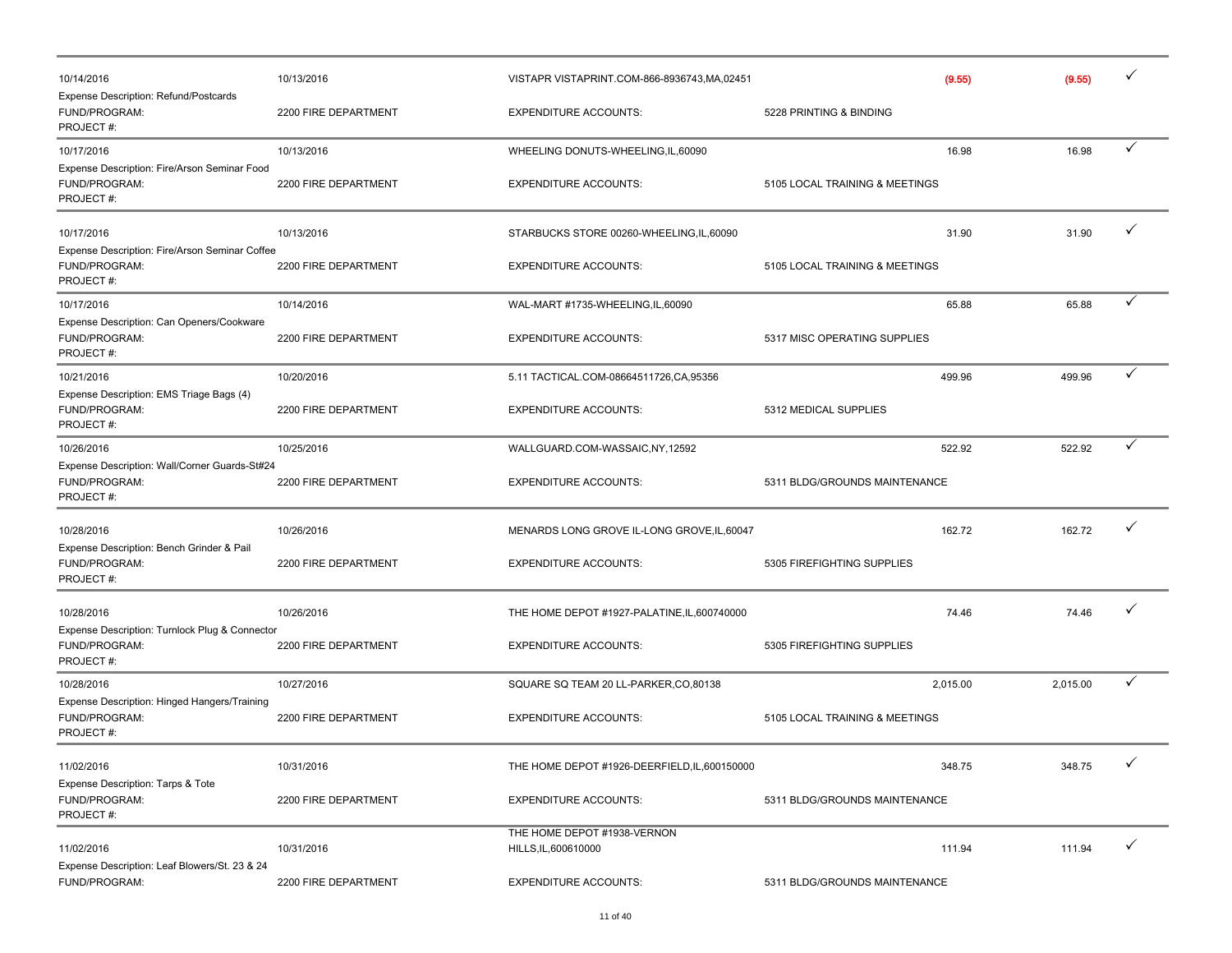| 11/03/2016                                                             | 11/02/2016           | STA-KLEEN INC-08478824000,IL,60193 | 380.00                        | 380.00   |
|------------------------------------------------------------------------|----------------------|------------------------------------|-------------------------------|----------|
| Expense Description: Kitchen Hood St#23<br>FUND/PROGRAM:<br>PROJECT #: | 2200 FIRE DEPARTMENT | <b>EXPENDITURE ACCOUNTS:</b>       | 5311 BLDG/GROUNDS MAINTENANCE |          |
|                                                                        |                      |                                    | Card Subtotal                 | 5,561.83 |

#### DEAN ARGIRIS

Card Transactions

| Posting                                  | Transaction      |                                          | Receipt                        | Expense |          |
|------------------------------------------|------------------|------------------------------------------|--------------------------------|---------|----------|
| Date                                     | Date             | Description                              | Amount                         | Amount  | Reviewed |
| 10/20/2016                               | 10/19/2016       | PARK ONE 410 S WABASH-CHICAGO, IL, 60605 | 24.00                          | 24.00   |          |
| Expense Description: Mtg w/Senator Kirk  |                  |                                          |                                |         |          |
| FUND/PROGRAM:                            | 1600 ADMIN & BOT | <b>EXPENDITURE ACCOUNTS:</b>             | 5105 LOCAL TRAINING & MEETINGS |         |          |
| PROJECT#:                                |                  |                                          |                                |         |          |
| 10/24/2016                               | 10/22/2016       | TUSCANY-WHEELING-WHEELING,IL,60090       | 462.00                         | 462.00  |          |
| Expense Description: VP/To Be Reimbursed |                  |                                          |                                |         |          |
| FUND/PROGRAM:                            | 1600 ADMIN & BOT | <b>EXPENDITURE ACCOUNTS:</b>             | 5105 LOCAL TRAINING & MEETINGS |         |          |
| PROJECT#:                                |                  |                                          |                                |         |          |
|                                          |                  | <b>Card Subtotal</b>                     |                                | 486.00  |          |

#### DERRYL SHAPIRO

#### Card Transactions

| Posting                                                                     | Transaction                   |                                        | Receipt                       | Expense |              |
|-----------------------------------------------------------------------------|-------------------------------|----------------------------------------|-------------------------------|---------|--------------|
| Date                                                                        | Date                          | Description                            | Amount                        | Amount  | Reviewed     |
| 10/07/2016                                                                  | 10/06/2016                    | WAREHOUSE DIRECT-8479521925, IL, 60056 | 776.91                        | 30.84   | ✓            |
| Expense Description: Sept Copies CD<br>FUND/PROGRAM:<br>PROJECT#:           | 1300 COMMUNITY DEVELOPMENT    | <b>EXPENDITURE ACCOUNTS:</b>           | 5220 MAINT OFF/SPEC EQUIPMENT |         |              |
| 10/07/2016                                                                  | 10/06/2016                    | WAREHOUSE DIRECT-8479521925, IL, 60056 | 776.91                        | 14.47   | $\checkmark$ |
| <b>Expense Description: Sept Copies Fleet</b><br>FUND/PROGRAM:<br>PROJECT#: | 1240 FLEET SERVICES           | <b>EXPENDITURE ACCOUNTS:</b>           | 5220 MAINT OFF/SPEC EQUIPMENT |         |              |
| 10/07/2016                                                                  | 10/06/2016                    | WAREHOUSE DIRECT-8479521925, IL, 60056 | 776.91                        | 230.40  | ✓            |
| <b>Expense Description: Sept CopiesSenCtr</b><br>FUND/PROGRAM:<br>PROJECT#: | 1320 SENIOR CITIZENS SERVICES | <b>EXPENDITURE ACCOUNTS:</b>           | 5220 MAINT OFF/SPEC EQUIPMENT |         |              |
| 10/07/2016                                                                  | 10/06/2016                    | WAREHOUSE DIRECT-8479521925,IL,60056   | 776.91                        | 148.30  | ✓            |
| Expense Description: SeptCopiesPDHall<br>FUND/PROGRAM:<br>PROJECT#:         | 2100 POLICE DEPARTMENT        | <b>EXPENDITURE ACCOUNTS:</b>           | 5220 MAINT OFF/SPEC EQUIPMENT |         |              |
| 10/07/2016                                                                  | 10/06/2016                    | WAREHOUSE DIRECT-8479521925, IL, 60056 | 776.91                        | 118.21  | ✓            |
| Expense Description: SeptCopiesPDRec<br>FUND/PROGRAM:<br>PROJECT#:          | 2100 POLICE DEPARTMENT        | <b>EXPENDITURE ACCOUNTS:</b>           | 5220 MAINT OFF/SPEC EQUIPMENT |         |              |
| 10/07/2016                                                                  | 10/06/2016                    | WAREHOUSE DIRECT-8479521925, IL, 60056 | 776.91                        | 130.39  | ✓            |
| Evannon Deparintion: CantCanicoEinanon                                      |                               |                                        |                               |         |              |

Expense Description: SeptCopiesFinance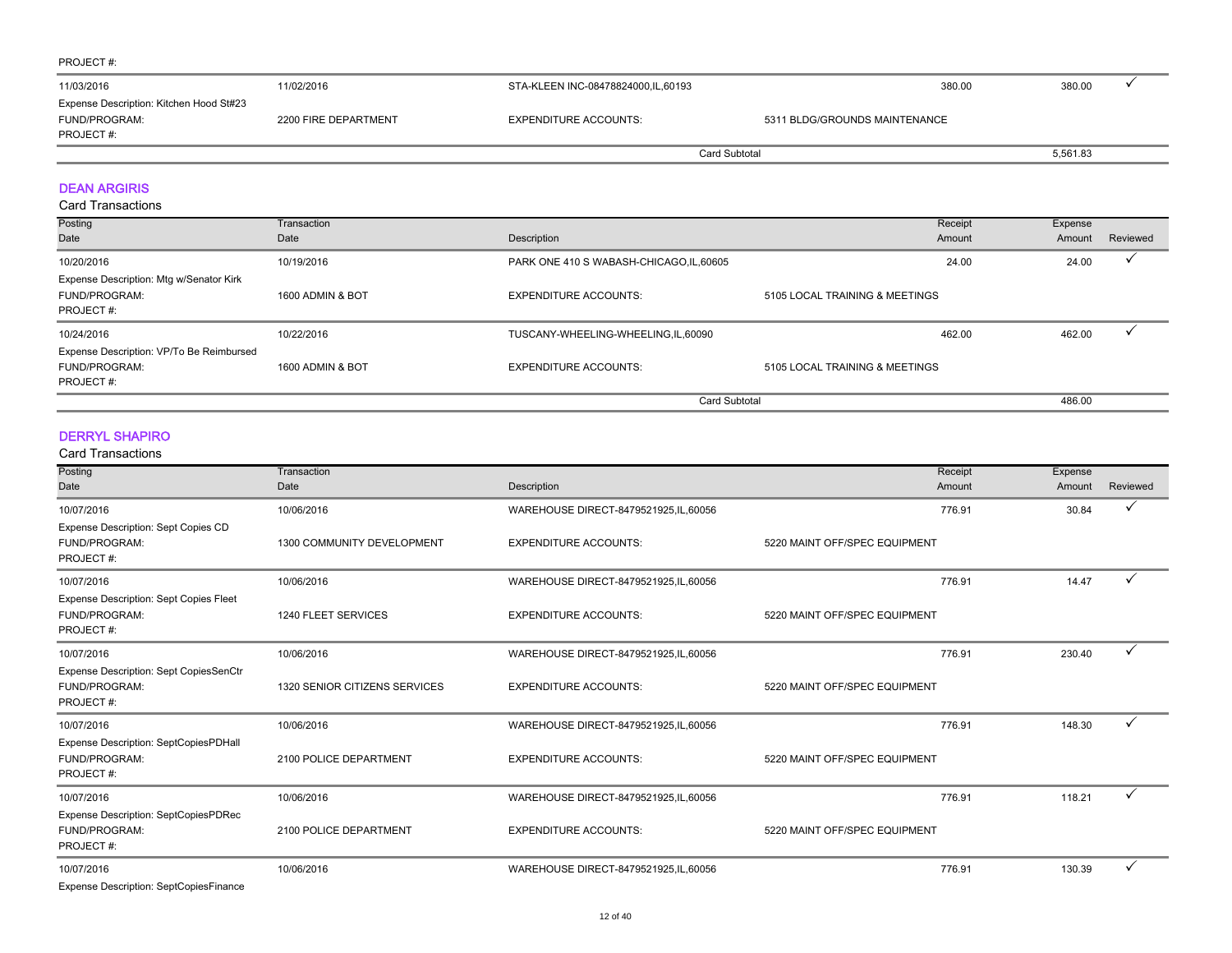| FUND/PROGRAM:<br>PROJECT#:                                                                 | 1700 FINANCE DEPARTMENT                      | <b>EXPENDITURE ACCOUNTS:</b>                                                      | 5220 MAINT OFF/SPEC EQUIPMENT           |        |   |
|--------------------------------------------------------------------------------------------|----------------------------------------------|-----------------------------------------------------------------------------------|-----------------------------------------|--------|---|
| 10/07/2016<br>Expense Description: SeptCopiesPWAdmin<br>FUND/PROGRAM:<br>PROJECT#:         | 10/06/2016<br>1500 PUBLIC WORKS ADMINISTRATI | WAREHOUSE DIRECT-8479521925, IL, 60056<br><b>EXPENDITURE ACCOUNTS:</b>            | 776.91<br>5220 MAINT OFF/SPEC EQUIPMENT | 34.77  | ✓ |
| 10/07/2016<br>Expense Description: SeptCopiesPWWater<br>FUND/PROGRAM:<br>PROJECT#:         | 10/06/2016<br>4100 WATER DIVISION            | WAREHOUSE DIRECT-8479521925,IL,60056<br><b>EXPENDITURE ACCOUNTS:</b>              | 776.91<br>5220 MAINT OFF/SPEC EQUIPMENT | 34.77  | ✓ |
| 10/07/2016<br>Expense Description: SeptCopiesPWSewer<br>FUND/PROGRAM:<br>PROJECT#:         | 10/06/2016<br>4200 SEWER DIVISION            | WAREHOUSE DIRECT-8479521925, IL, 60056<br><b>EXPENDITURE ACCOUNTS:</b>            | 776.91<br>5220 MAINT OFF/SPEC EQUIPMENT | 34.76  | ✓ |
| 10/17/2016<br>Expense Description: PhoneCase+Belt Clip<br>FUND/PROGRAM:<br>PROJECT#:       | 10/17/2016<br>2200 FIRE DEPARTMENT           | AMAZON MKTPLACE PMTS-<br>AMZN.COM/BILL, WA, 98109<br><b>EXPENDITURE ACCOUNTS:</b> | 34.95<br>5313 IS MISC EQPT & SUPPLIES   | 34.95  | ✓ |
| 10/18/2016<br>Expense Description: Oct Copies CD<br>FUND/PROGRAM:<br>PROJECT#:             | 10/17/2016<br>1320 SENIOR CITIZENS SERVICES  | WAREHOUSE DIRECT-8479521925, IL, 60056<br><b>EXPENDITURE ACCOUNTS:</b>            | 916.61<br>5220 MAINT OFF/SPEC EQUIPMENT | 43.75  | ✓ |
| 10/18/2016<br>Expense Description: Oct Copies PW Fleet Srv<br>FUND/PROGRAM:<br>PROJECT#:   | 10/17/2016<br>1240 FLEET SERVICES            | WAREHOUSE DIRECT-8479521925,IL,60056<br><b>EXPENDITURE ACCOUNTS:</b>              | 916.61<br>5220 MAINT OFF/SPEC EQUIPMENT | 18.96  | ✓ |
| 10/18/2016<br>Expense Description: Oct Copies Senior Cnt<br>FUND/PROGRAM:<br>PROJECT#:     | 10/17/2016<br>1320 SENIOR CITIZENS SERVICES  | WAREHOUSE DIRECT-8479521925, IL, 60056<br><b>EXPENDITURE ACCOUNTS:</b>            | 916.61<br>5220 MAINT OFF/SPEC EQUIPMENT | 148.71 |   |
| 10/18/2016<br>Expense Description: Oct Copies Police Hall<br>FUND/PROGRAM:<br>PROJECT#:    | 10/17/2016<br>2100 POLICE DEPARTMENT         | WAREHOUSE DIRECT-8479521925, IL, 60056<br><b>EXPENDITURE ACCOUNTS:</b>            | 916.61<br>5220 MAINT OFF/SPEC EQUIPMENT | 117.47 |   |
| 10/18/2016<br>Expense Description: Oct Copies Police Records<br>FUND/PROGRAM:<br>PROJECT#: | 10/17/2016<br>2100 POLICE DEPARTMENT         | WAREHOUSE DIRECT-8479521925,IL,60056<br><b>EXPENDITURE ACCOUNTS:</b>              | 916.61<br>5220 MAINT OFF/SPEC EQUIPMENT | 300.01 | ✓ |
| 10/18/2016<br>Expense Description: Oct Copies Finance<br>FUND/PROGRAM:<br>PROJECT#:        | 10/17/2016<br>1700 FINANCE DEPARTMENT        | WAREHOUSE DIRECT-8479521925,IL,60056<br><b>EXPENDITURE ACCOUNTS:</b>              | 916.61<br>5220 MAINT OFF/SPEC EQUIPMENT | 75.00  | ✓ |
| 10/18/2016<br>Expense Description: Oct Copies PW Admin<br>FUND/PROGRAM:<br>PROJECT#:       | 10/17/2016<br>1500 PUBLIC WORKS ADMINISTRATI | WAREHOUSE DIRECT-8479521925,IL,60056<br><b>EXPENDITURE ACCOUNTS:</b>              | 916.61<br>5220 MAINT OFF/SPEC EQUIPMENT | 70.91  | ✓ |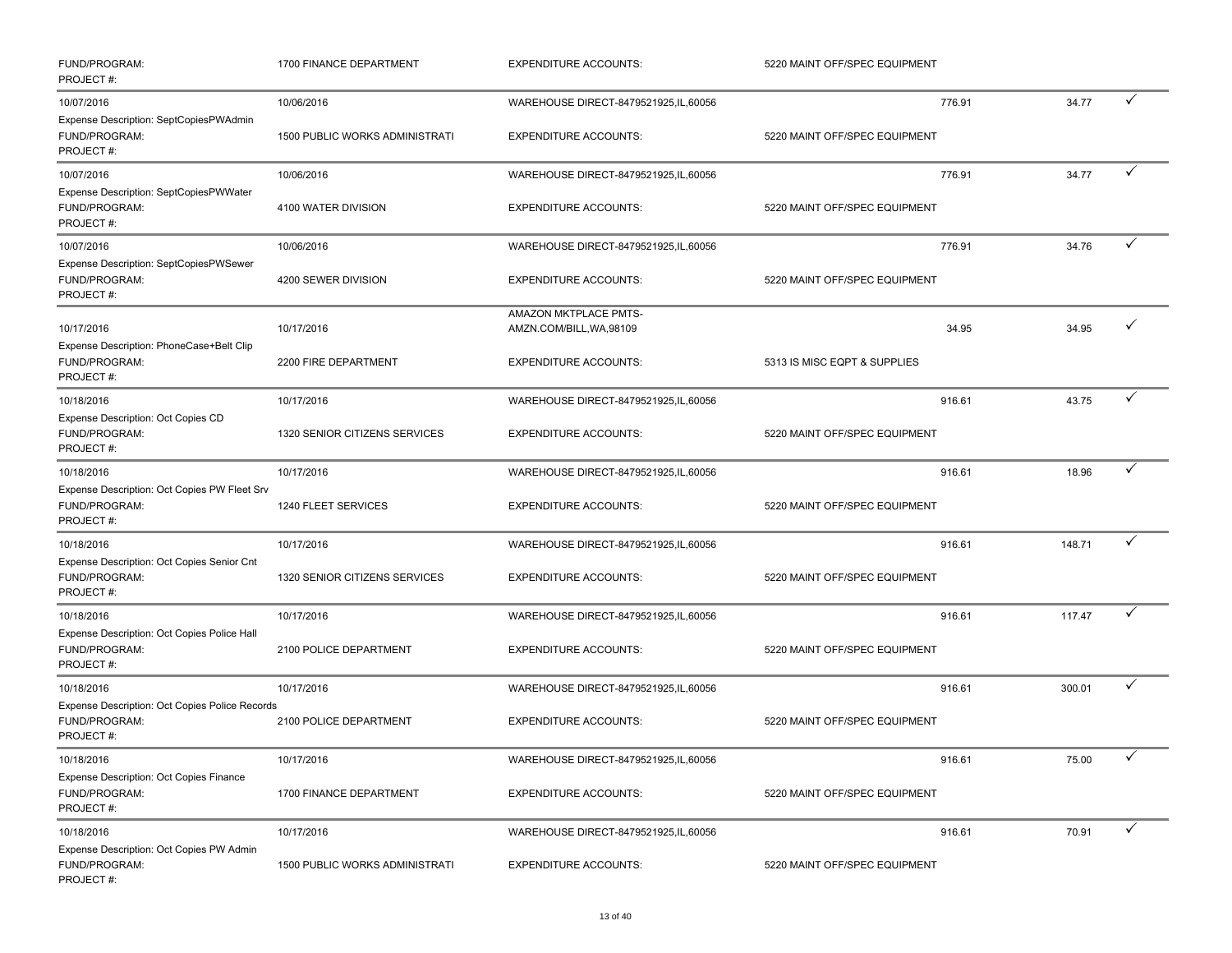| 10/18/2016                                                             | 10/17/2016                  | WAREHOUSE DIRECT-8479521925, IL, 60056 | 916.61                        | 70.90    |  |
|------------------------------------------------------------------------|-----------------------------|----------------------------------------|-------------------------------|----------|--|
| Expense Description: Oct Copies PW Water<br>FUND/PROGRAM:<br>PROJECT#: | 4100 WATER DIVISION         | <b>EXPENDITURE ACCOUNTS:</b>           | 5220 MAINT OFF/SPEC EQUIPMENT |          |  |
| 10/18/2016                                                             | 10/17/2016                  | WAREHOUSE DIRECT-8479521925, IL, 60056 | 916.61                        | 70.90    |  |
| Expense Description: Oct Copies PW Sewer<br>FUND/PROGRAM:<br>PROJECT#: | 4200 SEWER DIVISION         | <b>EXPENDITURE ACCOUNTS:</b>           | 5220 MAINT OFF/SPEC EQUIPMENT |          |  |
|                                                                        |                             | <b>AMAZON MKTPLACE PMTS-</b>           |                               |          |  |
| 10/19/2016                                                             | 10/18/2016                  | AMZN.COM/BILL, WA, 98109               | 34.75                         | 34.75    |  |
| Expense Description: Phone Car Chargers<br>FUND/PROGRAM:<br>PROJECT#:  | 2200 FIRE DEPARTMENT        | <b>EXPENDITURE ACCOUNTS:</b>           | 5313 IS MISC EQPT & SUPPLIES  |          |  |
| 10/27/2016                                                             | 10/26/2016                  | CDW GOVERNMENT-800-750-4239, IL, 60061 | 38.40                         | 38.40    |  |
| Expense Description: BatteriesForBoardRoomMtgs                         |                             |                                        |                               |          |  |
| FUND/PROGRAM:<br>PROJECT#:                                             | 1750 INFORMATION SYSTEMS    | <b>EXPENDITURE ACCOUNTS:</b>           | 5317 MISC OPERATING SUPPLIES  |          |  |
| 10/28/2016                                                             | 10/27/2016                  | CDW GOVERNMENT-800-750-4239, IL, 60061 | 3.477.65                      | 3.477.65 |  |
| Expense Description: Wireless Network Upgrade                          |                             |                                        |                               |          |  |
| FUND/PROGRAM:<br>PROJECT#:                                             | 0033 CAPITAL EQPT REPL FUND | <b>EXPENDITURE ACCOUNTS:</b>           | 5313 IS MISC EQPT & SUPPLIES  |          |  |
|                                                                        |                             | <b>Card Subtotal</b>                   |                               | 5.279.27 |  |

#### DONALD WENNERSTROM

Card Transactions

| Posting                                                                | Transaction                     |                                                    |                               | Receipt<br>Expense |              |
|------------------------------------------------------------------------|---------------------------------|----------------------------------------------------|-------------------------------|--------------------|--------------|
| Date                                                                   | Date                            | Description                                        |                               | Amount<br>Amount   | Reviewed     |
| 10/27/2016                                                             | 10/25/2016                      | FULLIFE SAFETY CENTER-ROSELLE, IL, 60172           |                               | 297.20<br>297.20   | $\checkmark$ |
| Expense Description: Repair Gas Monitors<br>FUND/PROGRAM:<br>PROJECT#: | 4200 SEWER DIVISION             | <b>EXPENDITURE ACCOUNTS:</b>                       | 5220 MAINT OFF/SPEC EQUIPMENT |                    |              |
| 10/28/2016                                                             | 10/27/2016                      | DOLLAR TREE-BUFFALO GROVE.IL.60089                 |                               | 2.00<br>2.00       |              |
| <b>Expense Description: Table Covers</b><br>FUND/PROGRAM:<br>PROJECT#: | 1140 SPECIAL EVENTS<br>2003-008 | <b>EXPENDITURE ACCOUNTS:</b>                       | 5317 MISC OPERATING SUPPLIES  |                    |              |
| 10/31/2016                                                             | 10/27/2016                      | MENARDS LONG GROVE IL-LONG GROVE, IL, 60047        |                               | 51.99<br>51.99     |              |
| Expense Description: Red Holiday Bows<br>FUND/PROGRAM:<br>PROJECT#:    | 1140 SPECIAL EVENTS<br>2003-008 | <b>EXPENDITURE ACCOUNTS:</b>                       | 5317 MISC OPERATING SUPPLIES  |                    |              |
| 11/03/2016                                                             | 11/02/2016                      | MICHAEL WAGNER & SONS-WHEELING, IL, 60090          |                               | 11.56<br>11.56     |              |
| Expense Description: Plastic Sewer Caps<br>FUND/PROGRAM:<br>PROJECT#:  | 4200 SEWER DIVISION             | <b>EXPENDITURE ACCOUNTS:</b>                       | 5342 SEWER LINE MAINTENANCE   |                    |              |
| 11/04/2016<br>Expanse Description: Sewer Cap Adaptor                   | 11/02/2016                      | THE HOME DEPOT #1913-MT<br>PROSPECT, IL, 600560000 |                               | 1.30<br>1.30       |              |

Expense Description: Sewer Cap Adaptor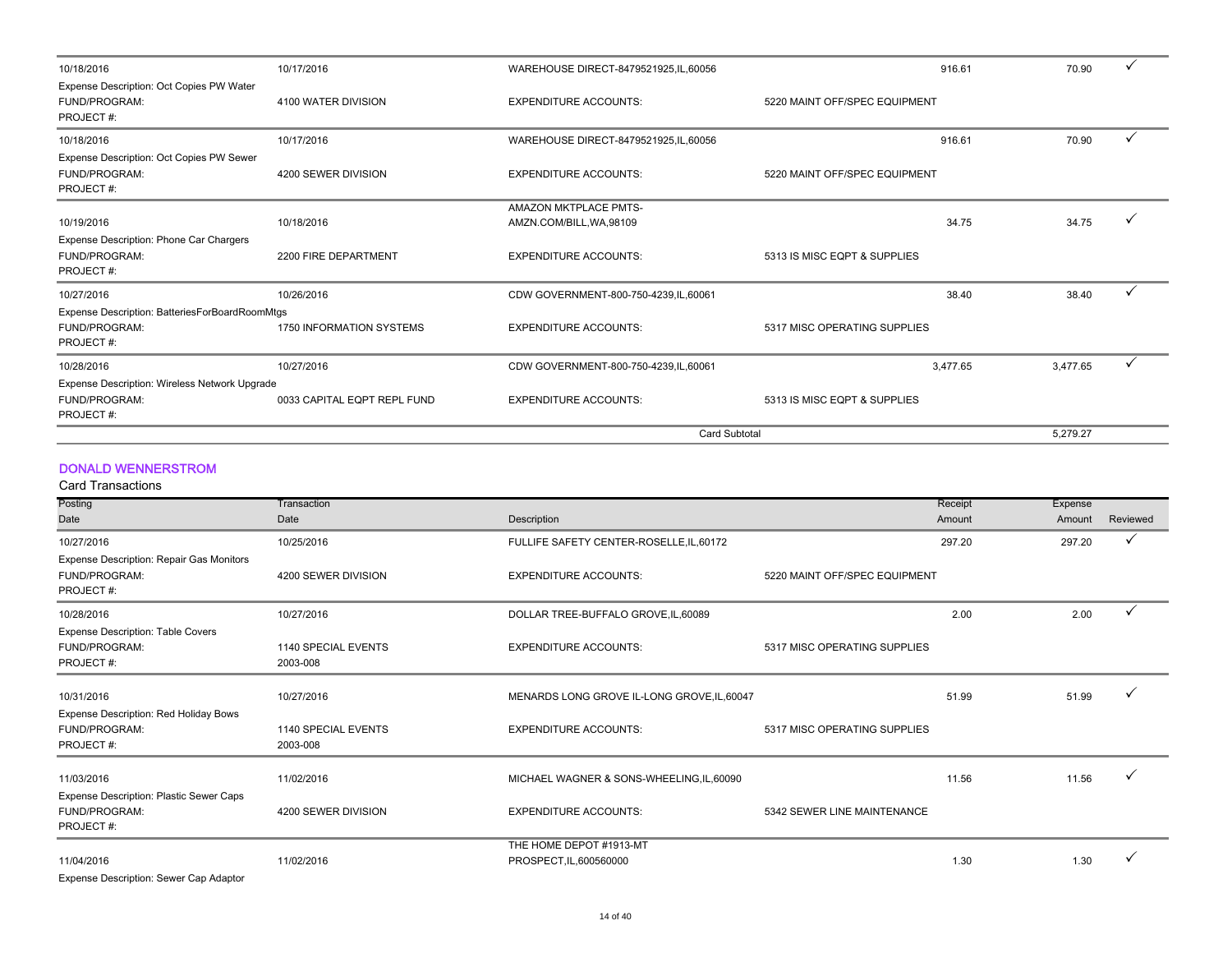| ELIND/PPOC<br>PROJECT#: |              | <b><i>REMAINTENANCE</i></b> |        |
|-------------------------|--------------|-----------------------------|--------|
|                         | ard Subtotal |                             | 364.05 |
|                         |              |                             |        |

#### DRUCILLA GARCIA

Card Transactions

PROJECT #:

| Posting                                       | Transaction      |                                             | Receipt                        | Expense |              |
|-----------------------------------------------|------------------|---------------------------------------------|--------------------------------|---------|--------------|
| Date                                          | Date             | Description                                 | Amount                         | Amount  | Reviewed     |
| 10/05/2016                                    | 10/03/2016       | SOUTH LOOP-CHICAGO, IL, 60604               | 33.00                          | 33.00   | ✓            |
| Expense Description: Parking fee: ROK Day     |                  |                                             |                                |         |              |
| FUND/PROGRAM:                                 | 1600 ADMIN & BOT | <b>EXPENDITURE ACCOUNTS:</b>                | 5105 LOCAL TRAINING & MEETINGS |         |              |
| PROJECT#:                                     |                  |                                             |                                |         |              |
|                                               |                  | AMAZON MKTPLACE PMTS-                       |                                |         |              |
| 10/10/2016                                    | 10/07/2016       | AMZN.COM/BILL, WA, 98109                    | 139.20                         | 139.20  | $\checkmark$ |
| Expense Description: Stands for VOW Plates    |                  |                                             |                                |         |              |
| FUND/PROGRAM:                                 | 1600 ADMIN & BOT | <b>EXPENDITURE ACCOUNTS:</b>                | 5323 AWARDS/DECORATIONS        |         |              |
| PROJECT#:                                     |                  |                                             |                                |         |              |
| 10/10/2016                                    | 10/07/2016       | AMAZON.COM-AMZN.COM/BILL, WA, 98109         | 17.40                          | 17.40   | ✓            |
| Expense Description: VOW Plates Pkg Materials |                  |                                             |                                |         |              |
| FUND/PROGRAM:                                 | 1600 ADMIN & BOT | <b>EXPENDITURE ACCOUNTS:</b>                | 5323 AWARDS/DECORATIONS        |         |              |
| PROJECT#:                                     |                  |                                             |                                |         |              |
|                                               |                  | AMAZON.COM AMZN.COM/BI-                     |                                |         |              |
| 10/10/2016                                    | 10/07/2016       | AMZN.COM/BILL, WA, 98109                    | 20.95                          | 20.95   | ✓            |
| Expense Description: VOW Plates Pkg Materials |                  |                                             |                                |         |              |
| FUND/PROGRAM:                                 | 1600 ADMIN & BOT | <b>EXPENDITURE ACCOUNTS:</b>                | 5323 AWARDS/DECORATIONS        |         |              |
| PROJECT#:                                     |                  |                                             |                                |         |              |
| 10/10/2016                                    | 10/07/2016       | CROWN AWARDS INC-08002271557, NY, 10532     | 123.14                         | 123.14  | $\checkmark$ |
| Expense Description: Appreciation Award Boxes |                  |                                             |                                |         |              |
| FUND/PROGRAM:                                 | 1600 ADMIN & BOT | <b>EXPENDITURE ACCOUNTS:</b>                | 5323 AWARDS/DECORATIONS        |         |              |
| PROJECT#:                                     |                  |                                             |                                |         |              |
|                                               |                  |                                             |                                |         |              |
| 10/10/2016                                    | 10/08/2016       | CONTAINERSTORE.COM-800-733-3532, TX, 75234  | 95.31                          | 95.31   | ✓            |
| Expense Description: Gift Bags for Awards     |                  |                                             |                                |         |              |
| FUND/PROGRAM:                                 | 1600 ADMIN & BOT | <b>EXPENDITURE ACCOUNTS:</b>                | 5323 AWARDS/DECORATIONS        |         |              |
| PROJECT#:                                     | 2016-034         |                                             |                                |         |              |
|                                               |                  | CONTAINERSTORENORTHBRO-                     |                                |         |              |
| 10/11/2016                                    | 10/10/2016       | NORTHBROOK, IL, 60062                       | 13.12                          | 13.12   | ✓            |
| <b>Expense Description: Office Supplies</b>   |                  |                                             |                                |         |              |
| FUND/PROGRAM:                                 | 1600 ADMIN & BOT | <b>EXPENDITURE ACCOUNTS:</b>                | 5318 OFFICE SUPPLIES           |         |              |
| PROJECT#:                                     |                  |                                             |                                |         |              |
| 10/13/2016                                    | 10/12/2016       | PAPYRUS #2253-NORTHBROOK,IL,60062           | 10.92                          | 10.92   | $\checkmark$ |
| <b>Expense Description: Office Supplies</b>   |                  |                                             |                                |         |              |
| FUND/PROGRAM:                                 | 1600 ADMIN & BOT | <b>EXPENDITURE ACCOUNTS:</b>                | 5318 OFFICE SUPPLIES           |         |              |
| PROJECT#:                                     |                  |                                             |                                |         |              |
|                                               |                  |                                             |                                |         |              |
| 10/13/2016                                    | 10/12/2016       | URBAN LAND INSTITUTE-08003215011, DC, 20007 | 90.00                          | 90.00   | ✓            |
| Expense Description: DG Reg Fee RE Event      |                  |                                             |                                |         |              |
| FUND/PROGRAM:                                 | 1600 ADMIN & BOT | <b>EXPENDITURE ACCOUNTS:</b>                | 5105 LOCAL TRAINING & MEETINGS |         |              |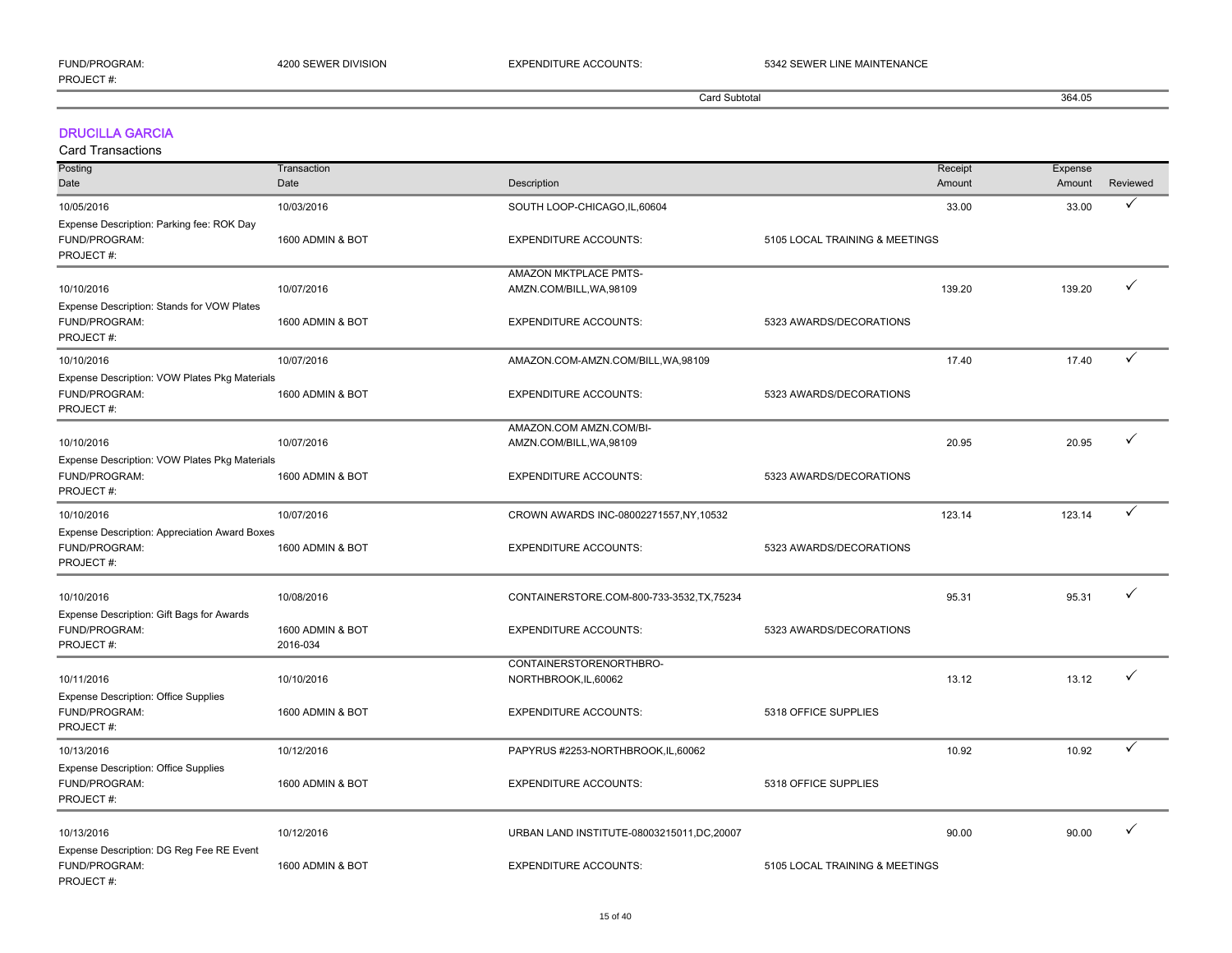| 10/14/2016                                                                  | 10/12/2016                                | 203 N LASALLE PARKING-CHICAGO, IL, 60601  | 34.00                          | 34.00  | ✓            |
|-----------------------------------------------------------------------------|-------------------------------------------|-------------------------------------------|--------------------------------|--------|--------------|
| Expense Description: Parking PTAX Wkg Grp Mtg<br>FUND/PROGRAM:<br>PROJECT#: | 1600 ADMIN & BOT                          | <b>EXPENDITURE ACCOUNTS:</b>              | 5105 LOCAL TRAINING & MEETINGS |        |              |
| 10/17/2016                                                                  | 10/06/2016                                | UNITEDSTATES BOXCORP-FAIRFIELD, NJ, 07004 | 89.34                          | 89.34  | ✓            |
| Expense Description: Boxes for VOW Plates<br>FUND/PROGRAM:<br>PROJECT#:     | 1600 ADMIN & BOT                          | <b>EXPENDITURE ACCOUNTS:</b>              | 5323 AWARDS/DECORATIONS        |        |              |
| 10/17/2016                                                                  | 10/14/2016                                | BISNOW-202-4501400,DC,20001               | 834.60                         | 139.10 | ✓            |
| Expense Description: Multi Devt Ops Ad<br>FUND/PROGRAM:<br>PROJECT#:        | 1600 ADMIN & BOT<br>2016-022              | <b>EXPENDITURE ACCOUNTS:</b>              | 5333 BUSINESS RECRUITMENT      |        |              |
| 10/17/2016                                                                  | 10/14/2016                                | BISNOW-202-4501400,DC,20001               | 834.60                         | 139.10 | ✓            |
| Expense Description: Multi Devt Ops Ad<br>FUND/PROGRAM:<br>PROJECT#:        | 3100 CROSSROAD TIF IMPLEMENT.<br>2016-022 | <b>EXPENDITURE ACCOUNTS:</b>              | 5333 BUSINESS RECRUITMENT      |        |              |
| 10/17/2016                                                                  | 10/14/2016                                | BISNOW-202-4501400,DC,20001               | 834.60                         | 139.10 | ✓            |
| Expense Description: Multi Devt Ops Ad<br>FUND/PROGRAM:<br>PROJECT#:        | 3200 SOUTH TIF DISTRICT<br>2016-022       | <b>EXPENDITURE ACCOUNTS:</b>              | 5333 BUSINESS RECRUITMENT      |        |              |
| 10/17/2016                                                                  | 10/14/2016                                | BISNOW-202-4501400,DC,20001               | 834.60                         | 139.10 | ✓            |
| Expense Description: Multi Devt Ops Ad<br>FUND/PROGRAM:<br>PROJECT#:        | 3500 Town Center 2 TIF<br>2016-022        | <b>EXPENDITURE ACCOUNTS:</b>              | 5333 BUSINESS RECRUITMENT      |        |              |
| 10/17/2016                                                                  | 10/14/2016                                | BISNOW-202-4501400,DC,20001               | 834.60                         | 139.10 | ✓            |
| Expense Description: Multi Devt Ops Ad<br>FUND/PROGRAM:<br>PROJECT#:        | 3600 Southeast 2 TIF<br>2016-022          | <b>EXPENDITURE ACCOUNTS:</b>              | 5333 BUSINESS RECRUITMENT      |        |              |
| 10/17/2016                                                                  | 10/14/2016                                | BISNOW-202-4501400,DC,20001               | 834.60                         | 139.10 | ✓            |
| Expense Description: Multi Devt Ops Ad<br>FUND/PROGRAM:<br>PROJECT#:        | 3900 NORTH TIF DISTRICT<br>2016-022       | <b>EXPENDITURE ACCOUNTS:</b>              | 5333 BUSINESS RECRUITMENT      |        |              |
| 10/20/2016                                                                  | 10/18/2016                                | 32770 - NEW CITY-CHICAGO, IL, 60642       | 2.00                           | 2.00   | ✓            |
| Expense Description: Validated Pkg RE Event<br>FUND/PROGRAM:<br>PROJECT#:   | 1600 ADMIN & BOT                          | <b>EXPENDITURE ACCOUNTS:</b>              | 5105 LOCAL TRAINING & MEETINGS |        |              |
| 10/21/2016                                                                  | 10/20/2016                                | PAYPAL ROGER-4029357733, CA, 95131        | 62.22                          | 62.22  |              |
| Expense Description: Photog Awards Ceremony<br>FUND/PROGRAM:<br>PROJECT#:   | 1600 ADMIN & BOT                          | <b>EXPENDITURE ACCOUNTS:</b>              | 5333 BUSINESS RECRUITMENT      |        |              |
| 10/24/2016                                                                  | 10/19/2016                                | NAVY PIER PARKING-CHICAGO, IL, 60611      | 28.00                          | 28.00  | ✓            |
| Expense Description: Parking ICSC Chgo Dlmkg<br>FUND/PROGRAM:<br>PROJECT#:  | 1600 ADMIN & BOT                          | <b>EXPENDITURE ACCOUNTS:</b>              | 5105 LOCAL TRAINING & MEETINGS |        |              |
| 10/24/2016<br>Expense Description: Parking ICSC Chgo Dlmkg                  | 10/20/2016                                | NAVY PIER PARKING-CHICAGO, IL, 60611      | 28.00                          | 28.00  | $\checkmark$ |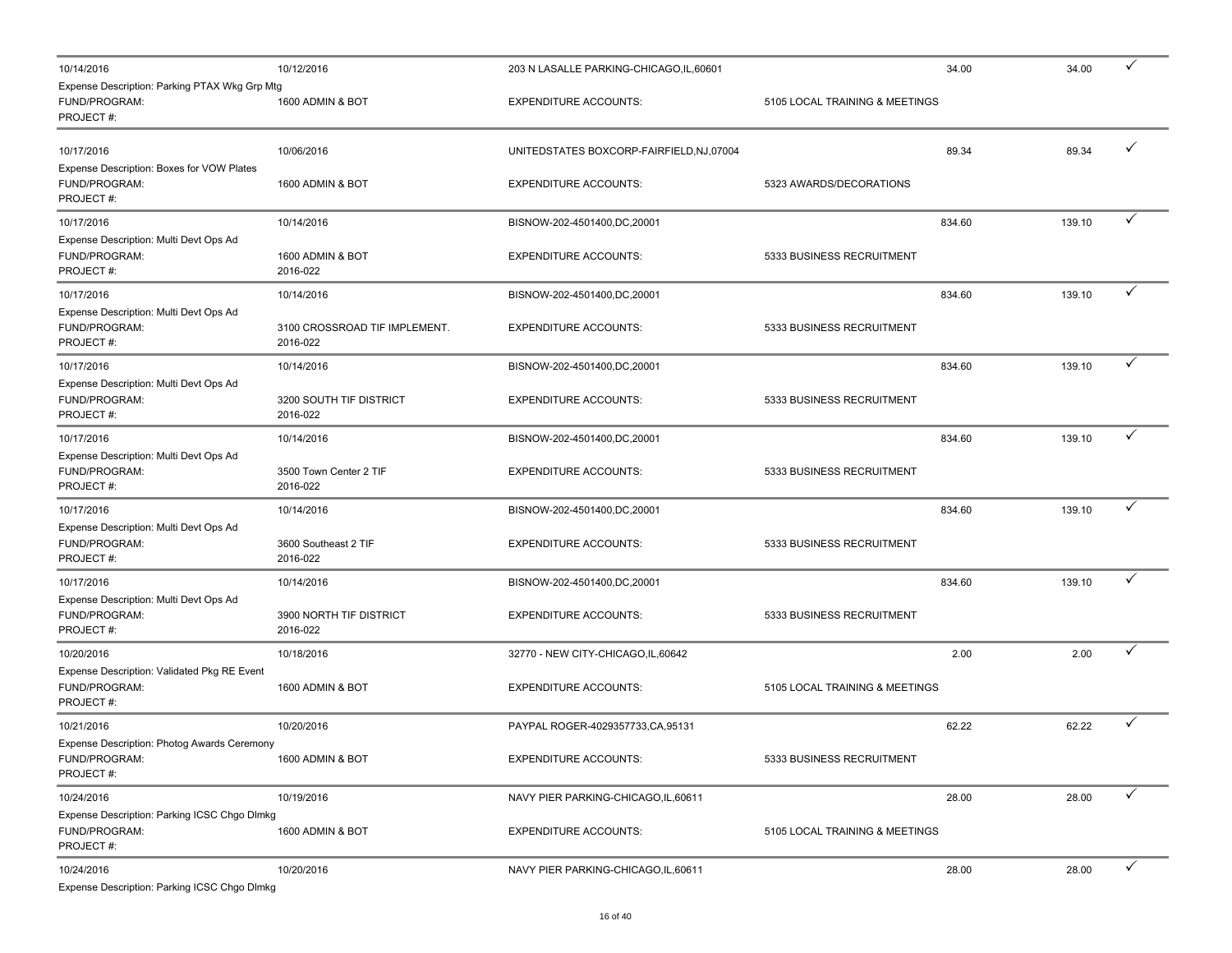| FUND/PROGRAM:<br>PROJECT#:                     | 1600 ADMIN & BOT | <b>EXPENDITURE ACCOUNTS:</b>                | 5105 LOCAL TRAINING & MEETINGS |       |          |  |
|------------------------------------------------|------------------|---------------------------------------------|--------------------------------|-------|----------|--|
| 10/24/2016                                     | 10/21/2016       | PAPYRUS #2253-NORTHBROOK, IL, 60062         |                                | 33.80 | 33.80    |  |
| Expense Description: Gift Wrap KOR Consul Evnt |                  |                                             |                                |       |          |  |
| FUND/PROGRAM:                                  | 1600 ADMIN & BOT | <b>EXPENDITURE ACCOUNTS:</b>                | 5323 AWARDS/DECORATIONS        |       |          |  |
| PROJECT#:                                      |                  |                                             |                                |       |          |  |
| 10/24/2016                                     | 10/22/2016       | PAYPAL DROPBOX-4029357733,CA,94107          |                                | 99.00 | 99.00    |  |
| Expense Description: Annl bulk File Svc Sbscrp |                  |                                             |                                |       |          |  |
| FUND/PROGRAM:                                  | 1600 ADMIN & BOT | <b>EXPENDITURE ACCOUNTS:</b>                | 5302 BOOKS & SUBSCRIPTIONS     |       |          |  |
| PROJECT#:                                      |                  |                                             |                                |       |          |  |
| 10/24/2016                                     | 10/24/2016       | HTL HIGHTAIL-669-222-8281, CA, 95008        |                                | 15.99 | 15.99    |  |
| Expense Description: Mthly Bulk File Svc Scprt |                  |                                             |                                |       |          |  |
| FUND/PROGRAM:                                  | 1600 ADMIN & BOT | <b>EXPENDITURE ACCOUNTS:</b>                | 5302 BOOKS & SUBSCRIPTIONS     |       |          |  |
| PROJECT#:                                      |                  |                                             |                                |       |          |  |
| 11/02/2016                                     | 11/01/2016       | CRAINS CHIC SUBSCRIP-877-8121590, MI, 48207 |                                | 89.00 | 89.00    |  |
| Expense Description: Annl Crains Online Sbscpt |                  |                                             |                                |       |          |  |
| FUND/PROGRAM:                                  | 1600 ADMIN & BOT | <b>EXPENDITURE ACCOUNTS:</b>                | 5302 BOOKS & SUBSCRIPTIONS     |       |          |  |
| PROJECT#:                                      |                  |                                             |                                |       |          |  |
|                                                |                  |                                             | Card Subtotal                  |       | 1,858.99 |  |

#### ISAAC SANTOS

Card Transactions

| Posting                                 | Transaction         |                                         | Receipt                    | Expense |              |
|-----------------------------------------|---------------------|-----------------------------------------|----------------------------|---------|--------------|
| Date                                    | Date                | Description                             | Amount                     | Amount  | Reviewed     |
| 10/28/2016                              | 10/27/2016          | MICHAEL WAGNER & SONS-WHEELING,IL,60090 | 32.83                      | 32.83   | $\checkmark$ |
|                                         |                     |                                         |                            |         |              |
| Expense Description: CPVC Pipe          |                     |                                         |                            |         |              |
| FUND/PROGRAM:                           | 4100 WATER DIVISION | <b>EXPENDITURE ACCOUNTS:</b>            | 5243 PUMPHOUSE MAINTENANCE |         |              |
| PROJECT#:                               |                     |                                         |                            |         |              |
|                                         |                     | THE HOME DEPOT #1913-MT                 |                            |         |              |
| 10/31/2016                              | 10/27/2016          | PROSPECT, IL, 600560000                 | 115.66                     | 115.66  | ٧            |
| Expense Description: CPVC Tees & Elbows |                     |                                         |                            |         |              |
| FUND/PROGRAM:                           | 4100 WATER DIVISION | <b>EXPENDITURE ACCOUNTS:</b>            | 5243 PUMPHOUSE MAINTENANCE |         |              |
| PROJECT#:                               |                     |                                         |                            |         |              |
|                                         |                     |                                         | <b>Card Subtotal</b>       | 148.49  |              |

#### JOHN MELANIPHY III

| Posting<br>Date                                                                    | Transaction<br>Date | Description                          |                             | Receipt<br>Amount | Expense<br>Amount | Reviewed |
|------------------------------------------------------------------------------------|---------------------|--------------------------------------|-----------------------------|-------------------|-------------------|----------|
| 10/19/2016                                                                         | 10/18/2016          | DUNKIN #349692 Q35-WHEELING,IL,60090 |                             | 11.08             | 11.08             |          |
| <b>Expense Description: Export Conference-Donuts</b><br>FUND/PROGRAM:<br>PROJECT#: | 1600 ADMIN & BOT    | <b>EXPENDITURE ACCOUNTS:</b>         | 5205 CONFERENCES & MEETINGS |                   |                   |          |
| 10/21/2016                                                                         | 10/19/2016          | NAVY PIER PARKING-CHICAGO, IL, 60611 |                             | 28.00             | 28.00             |          |
| Expense Description: ICSC Meeting - Parking<br>FUND/PROGRAM:                       | 1600 ADMIN & BOT    | <b>EXPENDITURE ACCOUNTS:</b>         | 5205 CONFERENCES & MEETINGS |                   |                   |          |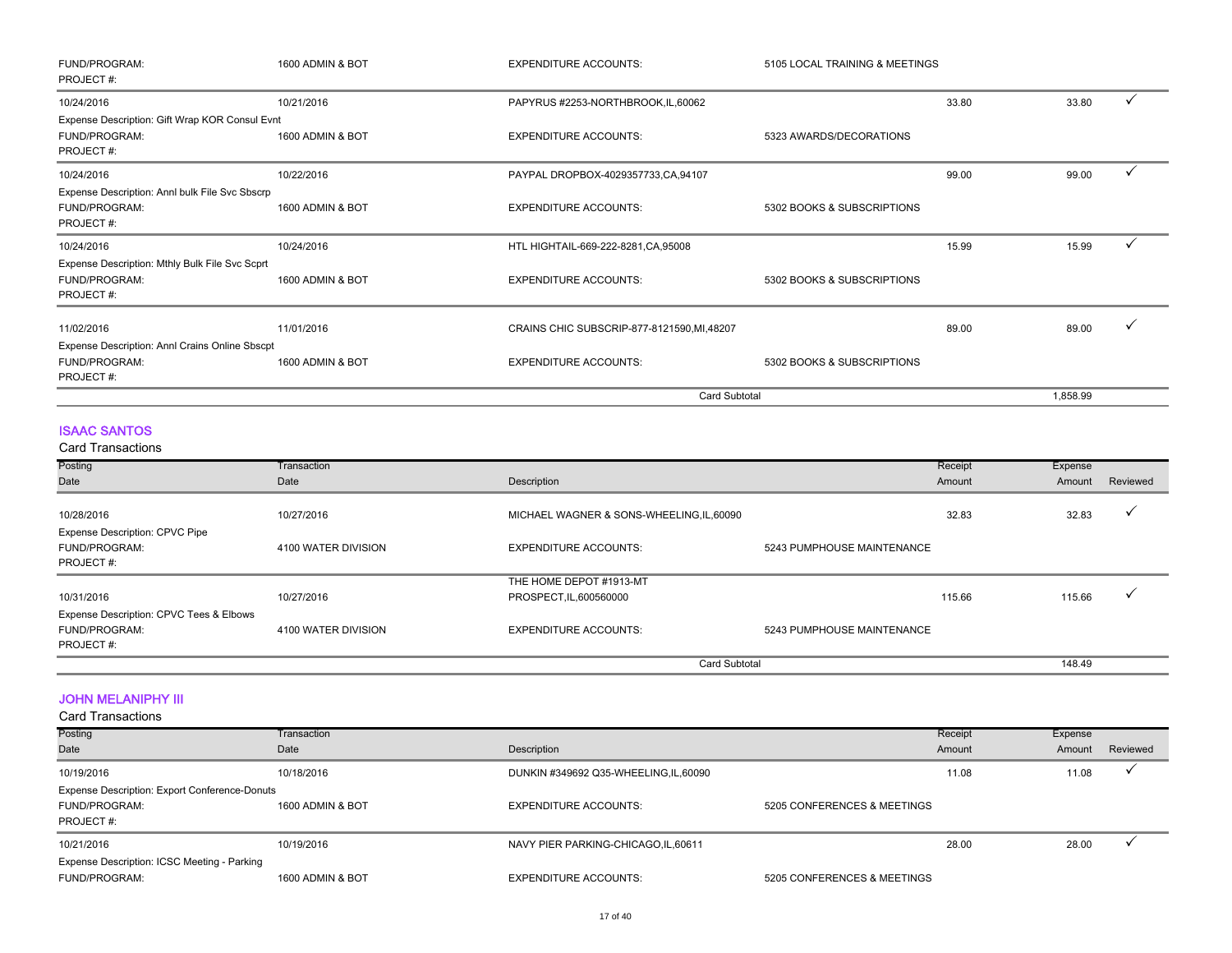| PROJECT#:                                     |                  |                                            |                             |        |        |  |
|-----------------------------------------------|------------------|--------------------------------------------|-----------------------------|--------|--------|--|
| 10/24/2016                                    | 10/20/2016       | NAVY PIER PARKING-CHICAGO, IL, 60611       |                             | 28.00  | 28.00  |  |
| Expense Description: ICSC Meeting-Parking     |                  |                                            |                             |        |        |  |
| FUND/PROGRAM:                                 | 1600 ADMIN & BOT | <b>EXPENDITURE ACCOUNTS:</b>               | 5205 CONFERENCES & MEETINGS |        |        |  |
| PROJECT#:                                     |                  |                                            |                             |        |        |  |
| 11/01/2016                                    | 10/30/2016       | NBC SPORTS GRI00107615-ORLANDO,FL,32819    |                             | 40.81  | 40.81  |  |
| Expense Description: NBBA Convention - Dinner |                  |                                            |                             |        |        |  |
| FUND/PROGRAM:                                 | 1600 ADMIN & BOT | <b>EXPENDITURE ACCOUNTS:</b>               | 5205 CONFERENCES & MEETINGS |        |        |  |
| PROJECT#:                                     |                  |                                            |                             |        |        |  |
|                                               |                  | LOEWS HOTELS HARD ROCK-ORLANDO,FL,32819-   |                             |        |        |  |
| 11/02/2016                                    | 10/31/2016       | 7834                                       |                             | 23.25  | 23.25  |  |
| Expense Description: NBAA Convention- Lunch   |                  |                                            |                             |        |        |  |
| FUND/PROGRAM:                                 | 1600 ADMIN & BOT | <b>EXPENDITURE ACCOUNTS:</b>               | 5205 CONFERENCES & MEETINGS |        |        |  |
| PROJECT#:                                     |                  |                                            |                             |        |        |  |
|                                               |                  | LOEWS PORTFINO BAY FB-ORLANDO,FL,32819-    |                             |        |        |  |
| 11/02/2016                                    | 10/31/2016       | 7880                                       |                             | 35.29  | 35.29  |  |
| Expense Description: NBAA Convention - Dinner |                  |                                            |                             |        |        |  |
| FUND/PROGRAM:                                 | 1600 ADMIN & BOT | <b>EXPENDITURE ACCOUNTS:</b>               | 5205 CONFERENCES & MEETINGS |        |        |  |
| PROJECT#:                                     |                  |                                            |                             |        |        |  |
|                                               |                  | LOEWS HOTELS HARD ROCK-ORLANDO,FL,32819-   |                             |        |        |  |
| 11/03/2016                                    | 11/01/2016       | 7834                                       |                             | 23.25  | 23.25  |  |
| Expense Description: NBAA Convention - Lunch  |                  |                                            |                             |        |        |  |
| FUND/PROGRAM:                                 | 1600 ADMIN & BOT | <b>EXPENDITURE ACCOUNTS:</b>               | 5205 CONFERENCES & MEETINGS |        |        |  |
| PROJECT#:                                     |                  |                                            |                             |        |        |  |
|                                               |                  | LOEWS HOTELS HARD ROCK-ORLANDO, FL, 32819- |                             |        |        |  |
| 11/04/2016                                    | 11/02/2016       | 7834                                       |                             | 32.05  | 32.05  |  |
| Expense Description: NBAA Convention-Lunch    |                  |                                            |                             |        |        |  |
| FUND/PROGRAM:                                 | 1600 ADMIN & BOT | <b>EXPENDITURE ACCOUNTS:</b>               | 5205 CONFERENCES & MEETINGS |        |        |  |
| PROJECT#:                                     |                  |                                            |                             |        |        |  |
| 11/04/2016                                    | 11/03/2016       | LOEWS HOTELS-ORLANDO,FL,32819-7834         |                             | 518.40 | 518.40 |  |
| Expense Description: NBAA Convention-Hotel    |                  |                                            |                             |        |        |  |
| FUND/PROGRAM:                                 | 1600 ADMIN & BOT | <b>EXPENDITURE ACCOUNTS:</b>               | 5205 CONFERENCES & MEETINGS |        |        |  |
| PROJECT#:                                     |                  |                                            |                             |        |        |  |
|                                               |                  | <b>Card Subtotal</b>                       |                             |        | 740.13 |  |

#### JOHNNY PEREZ

| Posting                                                               | Transaction            |                                         | Receipt                       | Expense |          |
|-----------------------------------------------------------------------|------------------------|-----------------------------------------|-------------------------------|---------|----------|
| Date                                                                  | Date                   | Description                             | Amount                        | Amount  | Reviewed |
| 10/06/2016                                                            | 10/05/2016             | SITEONE LANDSCAPE S-WHEELING, IL, 60090 | 9.91                          | 9.91    |          |
| Expense Description: Sprinkler Cover<br>FUND/PROGRAM:<br>PROJECT#:    | 2200 FIRE DEPARTMENT   | <b>EXPENDITURE ACCOUNTS:</b>            | 5311 BLDG/GROUNDS MAINTENANCE |         |          |
| 10/12/2016                                                            | 10/11/2016             | WW GRAINGER-877-2022594, PA, 15201-1416 | 154.66                        | 154.66  |          |
| Expense Description: LED Lights & Fuses<br>FUND/PROGRAM:<br>PROJECT#: | 1220 BUILDING SERVICES | <b>EXPENDITURE ACCOUNTS:</b>            | 5311 BLDG/GROUNDS MAINTENANCE |         |          |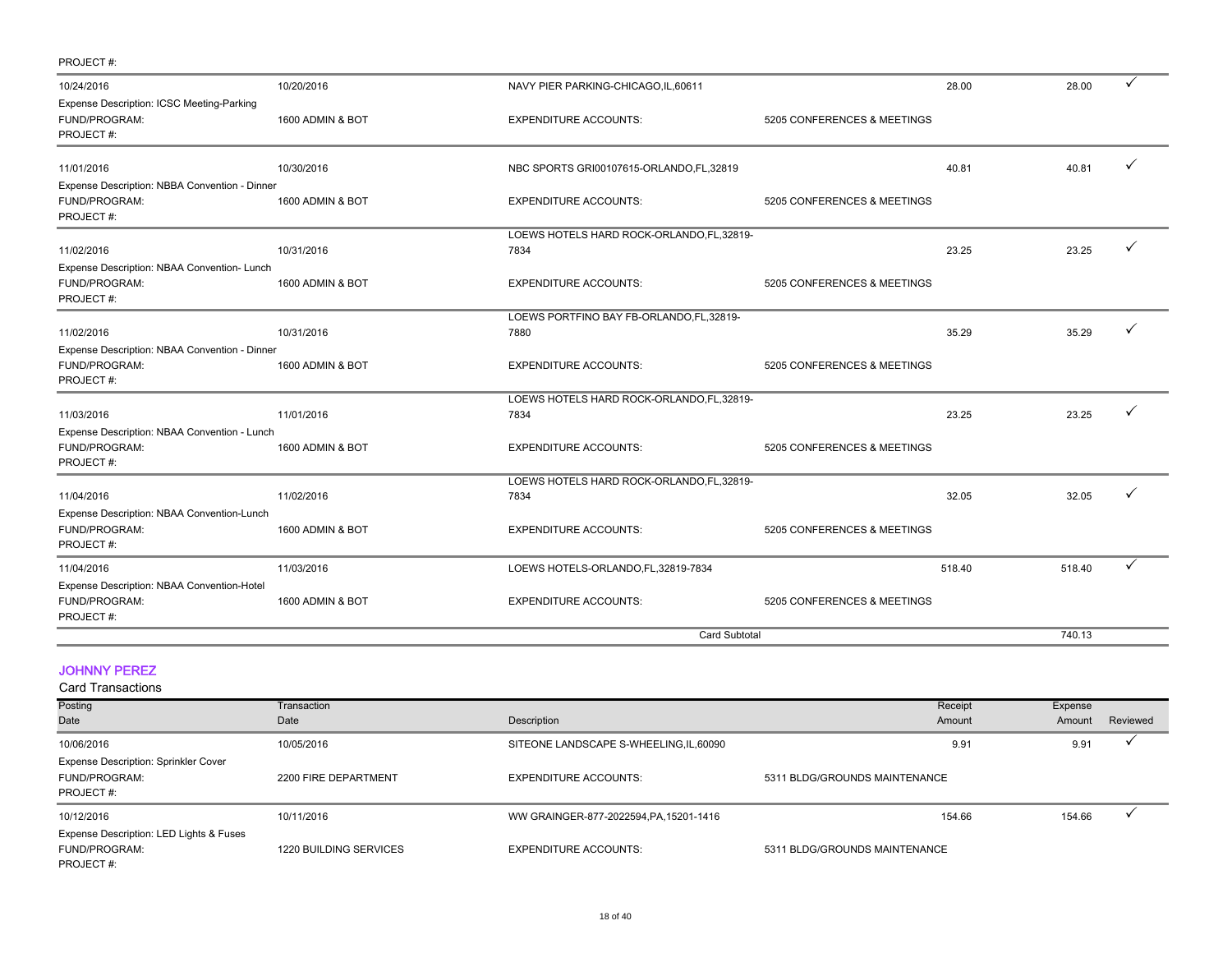| 10/13/2016                                                                    | 10/12/2016                           | 1000BULBS.COM-800-624-4488,TX,75041                      | 268.84                                  | 268.84 | ✓            |
|-------------------------------------------------------------------------------|--------------------------------------|----------------------------------------------------------|-----------------------------------------|--------|--------------|
| <b>Expense Description: Ballast</b><br>FUND/PROGRAM:<br>PROJECT#:             | 1220 BUILDING SERVICES               | <b>EXPENDITURE ACCOUNTS:</b>                             | 5311 BLDG/GROUNDS MAINTENANCE           |        |              |
| 10/14/2016                                                                    | 10/13/2016                           | ZORO TOOLS INC-855-2899676, IL, 60089                    | 273.51                                  | 35.36  | ✓            |
| Expense Description: HVAC Belts<br>FUND/PROGRAM:<br>PROJECT#:                 | 2200 FIRE DEPARTMENT                 | <b>EXPENDITURE ACCOUNTS:</b>                             | 5311 BLDG/GROUNDS MAINTENANCE           |        |              |
| 10/14/2016                                                                    | 10/13/2016                           | ZORO TOOLS INC-855-2899676,IL,60089                      | 273.51                                  | 238.15 | ✓            |
| Expense Description: HVAC & Electrical Parts<br>FUND/PROGRAM:<br>PROJECT#:    | 1220 BUILDING SERVICES               | <b>EXPENDITURE ACCOUNTS:</b>                             | 5311 BLDG/GROUNDS MAINTENANCE           |        |              |
| 10/14/2016                                                                    | 10/13/2016                           | BANNER PLUMBING SUPPLY-BUFFALO<br>GROVE, IL, 60089       | 122.21                                  | 122.21 | ✓            |
| Expense Description: PVC Pipe & Coupling<br>FUND/PROGRAM:<br>PROJECT#:        | 1220 BUILDING SERVICES               | <b>EXPENDITURE ACCOUNTS:</b>                             | 5311 BLDG/GROUNDS MAINTENANCE           |        |              |
|                                                                               |                                      | AMAZON MKTPLACE PMTS-                                    |                                         |        | ✓            |
| 10/17/2016<br>Expense Description: GFCI Outlets<br>FUND/PROGRAM:<br>PROJECT#: | 10/14/2016<br>1220 BUILDING SERVICES | AMZN.COM/BILL, WA, 98109<br><b>EXPENDITURE ACCOUNTS:</b> | 279.80<br>5311 BLDG/GROUNDS MAINTENANCE | 279.80 |              |
| 10/19/2016                                                                    | 10/17/2016                           | JOHNSTONE SUPPLY OF NI-NILES, IL, 607140000              | 280.00                                  | 280.00 | ✓            |
| Expense Description: Inducer Fan Motor<br>FUND/PROGRAM:<br>PROJECT#:          | 1220 BUILDING SERVICES               | <b>EXPENDITURE ACCOUNTS:</b>                             | 5311 BLDG/GROUNDS MAINTENANCE           |        |              |
| 10/20/2016                                                                    | 10/19/2016                           | 1000BULBS.COM-800-624-4488,TX,75041                      | 15.93                                   | 15.93  |              |
| Expense Description: CFL Bulbs<br>FUND/PROGRAM:<br>PROJECT#:                  | 1220 BUILDING SERVICES               | <b>EXPENDITURE ACCOUNTS:</b>                             | 5311 BLDG/GROUNDS MAINTENANCE           |        |              |
| 10/21/2016                                                                    | 10/20/2016                           | CHRISTMASLI-6783411225, GA, 30005                        | 42.11                                   | 42.11  | ✓            |
| Expense Description: Holiday Light Bulbs<br>FUND/PROGRAM:<br>PROJECT#:        | 1220 BUILDING SERVICES               | <b>EXPENDITURE ACCOUNTS:</b>                             | 5311 BLDG/GROUNDS MAINTENANCE           |        |              |
| 10/21/2016                                                                    | 10/20/2016                           | WW GRAINGER-877-2022594, PA, 15201-1416                  | 260.20                                  | 260.20 | ✓            |
| Expense Description: GFCI Outlets/Plug Tails<br>FUND/PROGRAM:<br>PROJECT#:    | 1220 BUILDING SERVICES               | <b>EXPENDITURE ACCOUNTS:</b>                             | 5311 BLDG/GROUNDS MAINTENANCE           |        |              |
|                                                                               |                                      | <b>AMAZON MKTPLACE PMTS-</b>                             |                                         |        | $\checkmark$ |
| 10/24/2016<br>Expense Description: GFCI Outlet                                | 10/21/2016                           | AMZN.COM/BILL, WA, 98109                                 | 13.99                                   | 13.99  |              |
| FUND/PROGRAM:<br>PROJECT#:                                                    | 1220 BUILDING SERVICES               | <b>EXPENDITURE ACCOUNTS:</b>                             | 5311 BLDG/GROUNDS MAINTENANCE           |        |              |
| 10/24/2016                                                                    | 10/21/2016                           | AMAZON MKTPLACE PMTS-<br>AMZN.COM/BILL, WA, 98109        | 125.91                                  | 125.91 | $\checkmark$ |
| <b>Expense Description: GFCI Outlets</b><br>FUND/PROGRAM:                     | 1220 BUILDING SERVICES               | <b>EXPENDITURE ACCOUNTS:</b>                             | 5311 BLDG/GROUNDS MAINTENANCE           |        |              |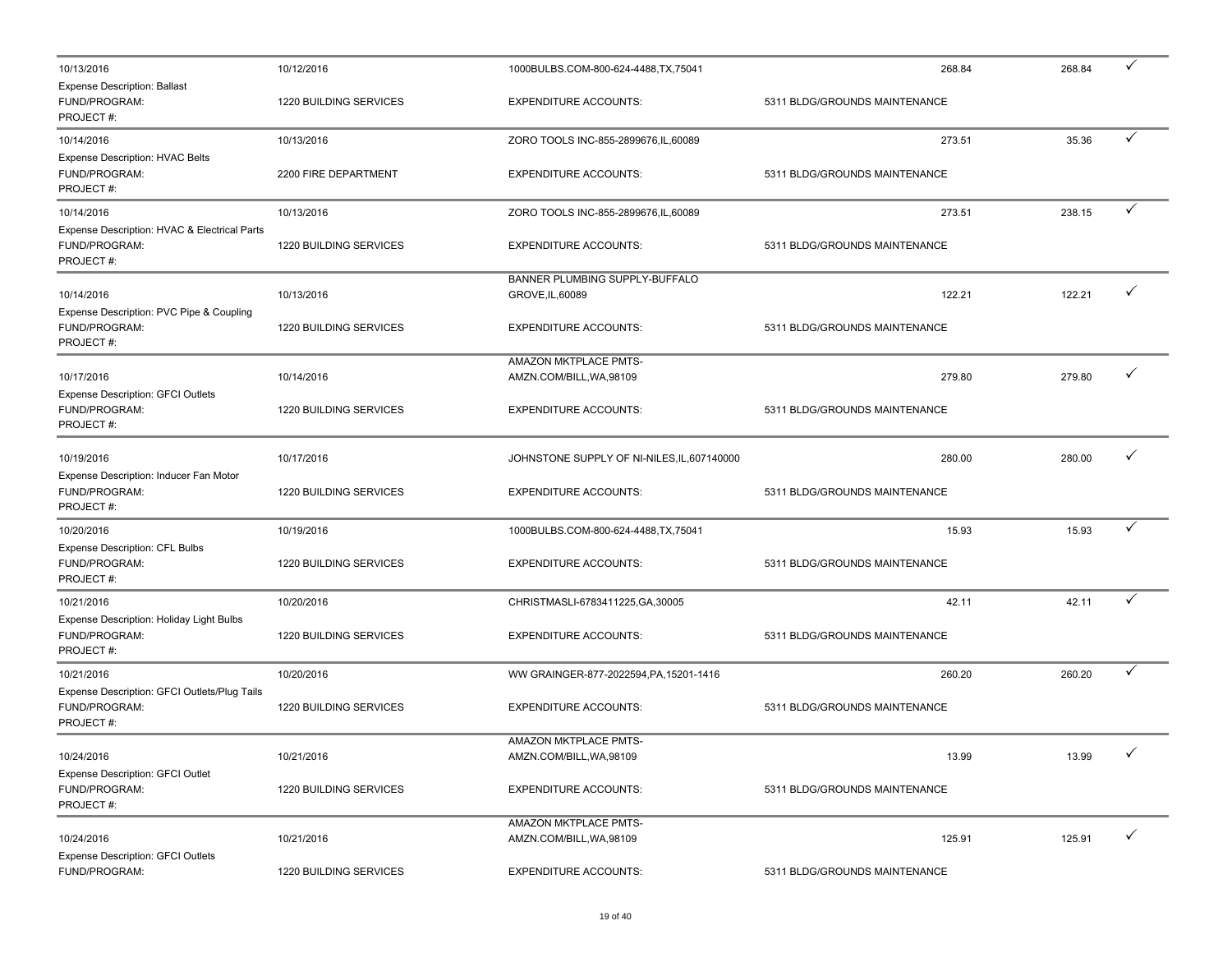| 10/24/2016                                                                 | 10/22/2016                    | 8 G.O. GREEN ENTERPRIS-435-8684073, UT, 84721     | 239.18                        | 239.18  |   |
|----------------------------------------------------------------------------|-------------------------------|---------------------------------------------------|-------------------------------|---------|---|
| Expense Description: Condenser Fan Motor<br>FUND/PROGRAM:<br>PROJECT#:     | 1220 BUILDING SERVICES        | <b>EXPENDITURE ACCOUNTS:</b>                      | 5311 BLDG/GROUNDS MAINTENANCE |         |   |
| 10/25/2016                                                                 | 10/24/2016                    | ACDCUSA.COM ACDC USA-6314502232, NY, 11931        | 51.65                         | 51.65   | ✓ |
| <b>Expense Description: Electrical Parts</b><br>FUND/PROGRAM:<br>PROJECT#: | 1430 FORESTRY DIVISION        | <b>EXPENDITURE ACCOUNTS:</b>                      | 5311 BLDG/GROUNDS MAINTENANCE |         |   |
| 10/26/2016                                                                 | 10/25/2016                    | LAB DEVELOPMENT-08474998309,IL,60089              | 526.50                        | 186.30  | ✓ |
| Expense Description: Light Bulbs<br>FUND/PROGRAM:<br>PROJECT#:             | 2200 FIRE DEPARTMENT          | <b>EXPENDITURE ACCOUNTS:</b>                      | 5311 BLDG/GROUNDS MAINTENANCE |         |   |
| 10/26/2016                                                                 | 10/25/2016                    | LAB DEVELOPMENT-08474998309,IL,60089              | 526.50                        | 135.00  | ✓ |
| <b>Expense Description: Light Bulbs</b><br>FUND/PROGRAM:<br>PROJECT#:      | 1320 SENIOR CITIZENS SERVICES | <b>EXPENDITURE ACCOUNTS:</b>                      | 5311 BLDG/GROUNDS MAINTENANCE |         |   |
| 10/26/2016                                                                 | 10/25/2016                    | LAB DEVELOPMENT-08474998309,IL,60089              | 526.50                        | 205.20  | ✓ |
| <b>Expense Description: Light Bulbs</b><br>FUND/PROGRAM:<br>PROJECT#:      | 1220 BUILDING SERVICES        | <b>EXPENDITURE ACCOUNTS:</b>                      | 5311 BLDG/GROUNDS MAINTENANCE |         |   |
| 10/26/2016<br>Expense Description: GFCI Outlets                            | 10/25/2016                    | AMAZON MKTPLACE PMTS-<br>AMZN.COM/BILL, WA, 98109 | 119.88                        | 119.88  |   |
| FUND/PROGRAM:<br>PROJECT#:                                                 | 1220 BUILDING SERVICES        | <b>EXPENDITURE ACCOUNTS:</b>                      | 5311 BLDG/GROUNDS MAINTENANCE |         |   |
| 10/27/2016                                                                 | 10/25/2016                    | GARVIN INDUSTRIES-8667704693,IL,60131             | 334.39                        | 334.39  | ✓ |
| Expense Description: Weatherproof Worklight<br>FUND/PROGRAM:<br>PROJECT#:  | 1220 BUILDING SERVICES        | <b>EXPENDITURE ACCOUNTS:</b>                      | 5311 BLDG/GROUNDS MAINTENANCE |         |   |
| 10/28/2016                                                                 | 10/27/2016                    | AMAZON MKTPLACE PMTS-<br>AMZN.COM/BILL, WA, 98109 | 27.86                         | 27.86   | ✓ |
| <b>Expense Description: Batteries</b><br>FUND/PROGRAM:<br>PROJECT#:        | 1220 BUILDING SERVICES        | <b>EXPENDITURE ACCOUNTS:</b>                      | 5317 MISC OPERATING SUPPLIES  |         |   |
| 10/31/2016                                                                 | 10/27/2016                    | GARVIN INDUSTRIES-8667704693,IL,60131             | (30.40)                       | (30.40) | ✓ |
| Expense Description: Sales Tax Refund<br>FUND/PROGRAM:<br>PROJECT#:        | 1220 BUILDING SERVICES        | <b>EXPENDITURE ACCOUNTS:</b>                      | 5311 BLDG/GROUNDS MAINTENANCE |         |   |
| 10/31/2016                                                                 | 10/28/2016                    | TERRACE SUPPLY COMPANY-WHEELING,IL,60090          | 24.59                         | 24.59   | ✓ |
| Expense Description: Acetylene Tank<br>FUND/PROGRAM:<br>PROJECT#:          | 1220 BUILDING SERVICES        | <b>EXPENDITURE ACCOUNTS:</b>                      | 5301 AUTO PETROL PRODUCTS     |         |   |
| 10/31/2016<br><b>Expense Description: Plumbing Parts</b>                   | 10/28/2016                    | ZORO TOOLS INC-855-2899676, IL, 60089             | 438.85                        | 126.49  | ✓ |

PROJECT #: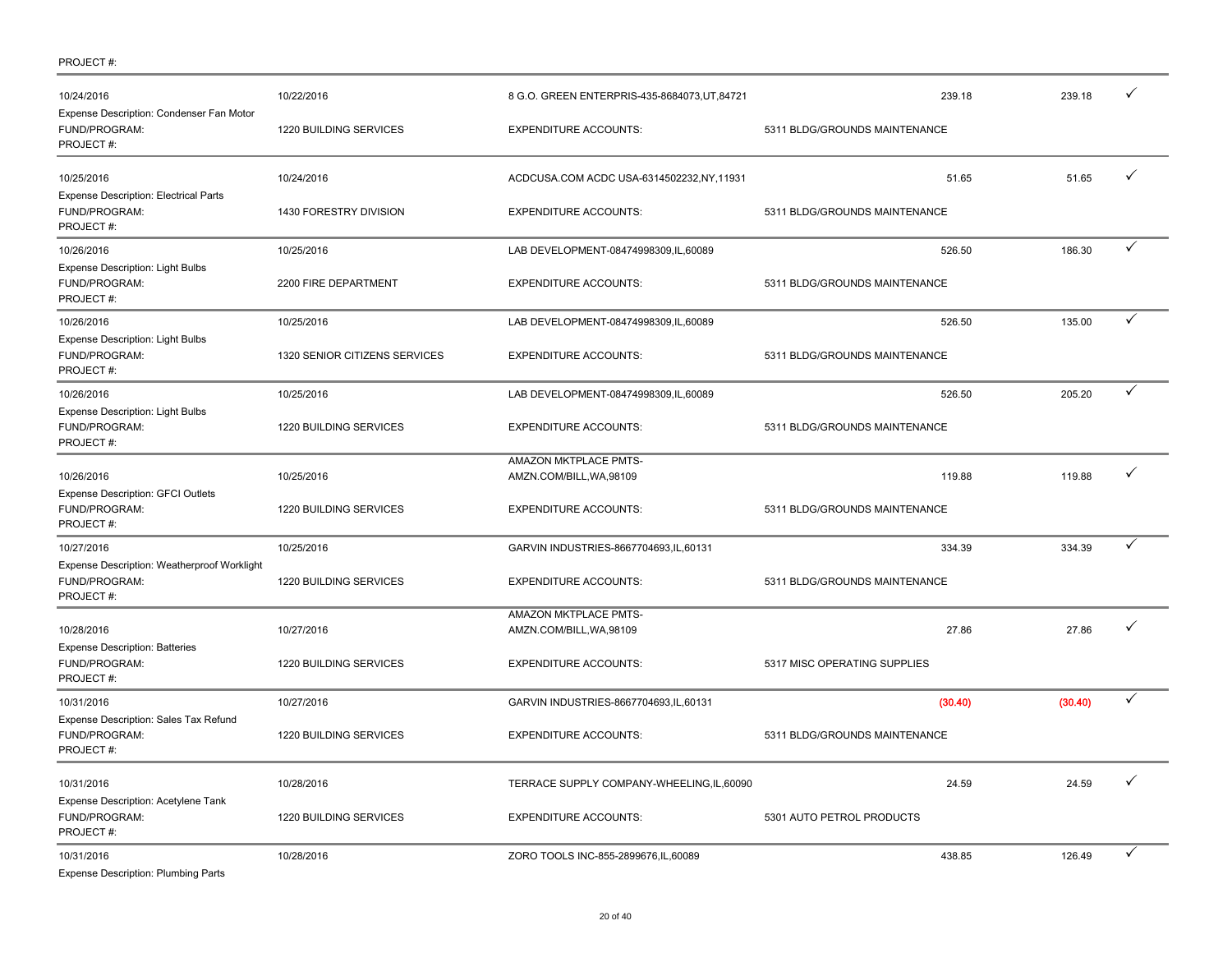| FUND/PROGRAM:<br>PROJECT#:                                                   | 1320 SENIOR CITIZENS SERVICES      | <b>EXPENDITURE ACCOUNTS:</b>                                          | 5311 BLDG/GROUNDS MAINTENANCE           |          |   |
|------------------------------------------------------------------------------|------------------------------------|-----------------------------------------------------------------------|-----------------------------------------|----------|---|
| 10/31/2016<br><b>Expense Description: Plumbing Parts</b><br>FUND/PROGRAM:    | 10/28/2016<br>2200 FIRE DEPARTMENT | ZORO TOOLS INC-855-2899676, IL, 60089<br><b>EXPENDITURE ACCOUNTS:</b> | 438.85<br>5311 BLDG/GROUNDS MAINTENANCE | 126.49   | ✓ |
| PROJECT#:                                                                    |                                    |                                                                       |                                         |          |   |
| 10/31/2016                                                                   | 10/28/2016                         | ZORO TOOLS INC-855-2899676, IL, 60089                                 | 438.85                                  | 185.87   | ✓ |
| Expense Description: Plumbing/Electrical Parts<br>FUND/PROGRAM:<br>PROJECT#: | 1220 BUILDING SERVICES             | <b>EXPENDITURE ACCOUNTS:</b>                                          | 5311 BLDG/GROUNDS MAINTENANCE           |          |   |
| 10/31/2016                                                                   | 10/28/2016                         | WW GRAINGER-877-2022594, PA, 15201-1416                               | 32.30                                   | 32.30    | ✓ |
| Expense Description: Mop Handle<br>FUND/PROGRAM:<br>PROJECT#:                | 1220 BUILDING SERVICES             | <b>EXPENDITURE ACCOUNTS:</b>                                          | 5309 JANITORIAL SUPPLIES                |          |   |
| 11/02/2016                                                                   | 11/01/2016                         | AARTECH CANADA-OSHAWA, ON, L1H8R3                                     | 189.94                                  | 144.72   | ✓ |
| <b>Expense Description: Smoke Detectors</b><br>FUND/PROGRAM:<br>PROJECT#:    | 4100 WATER DIVISION                | <b>EXPENDITURE ACCOUNTS:</b>                                          | 5243 PUMPHOUSE MAINTENANCE              |          |   |
| 11/02/2016                                                                   | 11/01/2016                         | ZORO TOOLS INC-855-2899676, IL, 60089                                 | 140.58                                  | 140.58   | ✓ |
| Expense Description: Clevis Links/Load Binders<br>FUND/PROGRAM:<br>PROJECT#: | 1140 SPECIAL EVENTS                | <b>EXPENDITURE ACCOUNTS:</b>                                          | 5317 MISC OPERATING SUPPLIES            |          |   |
| 11/02/2016                                                                   | 11/01/2016                         | QC SUPPLY-04023523167, NE, 68661                                      | 339.97                                  | 339.97   | ✓ |
| Expense Description: MUH Electric Heater<br>FUND/PROGRAM:<br>PROJECT#:       | 1220 BUILDING SERVICES             | <b>EXPENDITURE ACCOUNTS:</b>                                          | 5311 BLDG/GROUNDS MAINTENANCE           |          |   |
| 11/02/2016                                                                   | 11/01/2016                         | WW GRAINGER-877-2022594, PA, 15201-1416                               | 29.76                                   | 29.76    |   |
| Expense Description: Pipe Straps<br>FUND/PROGRAM:<br>PROJECT#:               | 4100 WATER DIVISION                | <b>EXPENDITURE ACCOUNTS:</b>                                          | 5243 PUMPHOUSE MAINTENANCE              |          |   |
| 11/03/2016                                                                   | 11/02/2016                         | CHRISTMASLI-6783411225, GA, 30005                                     | 268.86                                  | 268.86   | ✓ |
| Expense Description: Holiday Light Bulbs<br>FUND/PROGRAM:<br>PROJECT#:       | 1140 SPECIAL EVENTS                | <b>EXPENDITURE ACCOUNTS:</b>                                          | 5317 MISC OPERATING SUPPLIES            |          |   |
|                                                                              |                                    | <b>Card Subtotal</b>                                                  |                                         | 4,535.76 |   |

#### JON SFONDILIS

| Posting                                 | Transaction      |                                            | Receipt                        | Expense |          |
|-----------------------------------------|------------------|--------------------------------------------|--------------------------------|---------|----------|
| Date                                    | Date             | Description                                | Amount                         | Amount  | Reviewed |
| 10/17/2016                              | 10/13/2016       | SPEARS-WHEELING,IL,60090                   | 48.80                          | 48.80   |          |
| Expense Description: Mtg w/Trustee Lang |                  |                                            |                                |         |          |
| FUND/PROGRAM:                           | 1600 ADMIN & BOT | <b>EXPENDITURE ACCOUNTS:</b>               | 5105 LOCAL TRAINING & MEETINGS |         |          |
| PROJECT#:                               |                  |                                            |                                |         |          |
| 10/17/2016                              | 10/14/2016       | BEST BUY 00003038-ARLINGTON HEI, IL, 60004 | 43.99                          | 43.99   |          |
| Expense Description: Cell Phone Case    |                  |                                            |                                |         |          |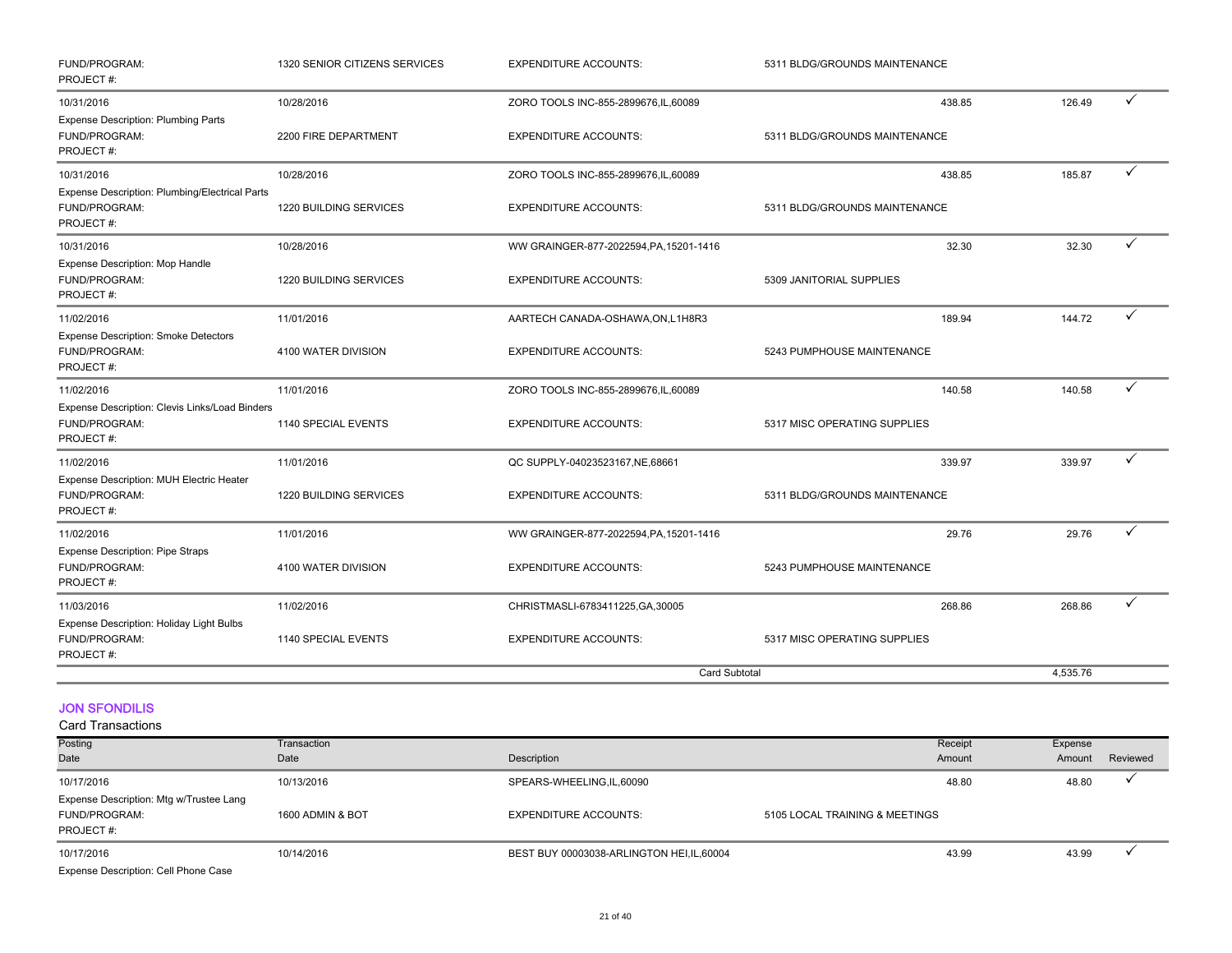| FUND/PROGRAM:<br>PROJECT#:                                                   | 1600 ADMIN & BOT | <b>EXPENDITURE ACCOUNTS:</b>                    | 5315 SMALL TOOLS & EQUIPMENT |          |   |
|------------------------------------------------------------------------------|------------------|-------------------------------------------------|------------------------------|----------|---|
| 10/21/2016                                                                   | 10/21/2016       | 1-800-FLOWERS.COM, INC.-800-468-1141, NY, 11514 | 125.33                       | 125.33   |   |
| Expense Description: Flowers for Lisa Angell<br>FUND/PROGRAM:<br>PROJECT#:   | 1600 ADMIN & BOT | <b>EXPENDITURE ACCOUNTS:</b>                    | 5323 AWARDS/DECORATIONS      |          |   |
| 10/26/2016                                                                   | 10/26/2016       | 1-800-FLOWERS.COM, INC.-800-468-1141, NY, 11514 | 93.25                        | 93.25    |   |
| Expense Description: Flowers for Dennis Mikosz<br>FUND/PROGRAM:<br>PROJECT#: | 1600 ADMIN & BOT | <b>EXPENDITURE ACCOUNTS:</b>                    | 5323 AWARDS/DECORATIONS      |          |   |
| 10/28/2016                                                                   | 10/27/2016       | INTERNATION-2022894262,DC,20002                 | 1,400.00                     | 1,400.00 | ✓ |
| Expense Description: ICMA Membership-JS<br>FUND/PROGRAM:<br>PROJECT#:        | 1600 ADMIN & BOT | <b>EXPENDITURE ACCOUNTS:</b>                    | 5222 MEMBERSHIP DUES         |          |   |
| 11/04/2016                                                                   | 11/03/2016       | LOEWS HOTELS-ORLANDO, FL, 32819-7834            | 462.96                       | 462.96   | ✓ |
| Expense Description: NBAA Conf Lodging-JS<br>FUND/PROGRAM:<br>PROJECT#:      | 1600 ADMIN & BOT | <b>EXPENDITURE ACCOUNTS:</b>                    | 5205 CONFERENCES & MEETINGS  |          |   |
| 11/04/2016                                                                   | 11/03/2016       | ENTERPRISE RENT-A-CAR-ORLANDO FL,32822          | 393.19                       | 393.19   | ✓ |
| Expense Description: NBAA Conf. Rental Car<br>FUND/PROGRAM:                  | 1600 ADMIN & BOT | <b>EXPENDITURE ACCOUNTS:</b>                    | 5205 CONFERENCES & MEETINGS  |          |   |
| PROJECT#:                                                                    |                  |                                                 |                              |          |   |
|                                                                              |                  |                                                 | <b>Card Subtotal</b>         | 2.567.52 |   |

#### JOSHUA BERMAN

| <b>Card Transactions</b>                                 |                        |                                         |                               |         |          |
|----------------------------------------------------------|------------------------|-----------------------------------------|-------------------------------|---------|----------|
| Posting                                                  | Transaction            |                                         | Receipt                       | Expense |          |
| Date                                                     | Date                   | Description                             | Amount                        | Amount  | Reviewed |
|                                                          |                        | THE HOME DEPOT #1913-MT                 |                               |         |          |
| 10/14/2016                                               | 10/12/2016             | PROSPECT, IL, 600560000                 | 10.52                         | 10.52   |          |
| <b>Expense Description: Irrigation Supplies</b>          |                        |                                         |                               |         |          |
| FUND/PROGRAM:                                            | 1430 FORESTRY DIVISION | <b>EXPENDITURE ACCOUNTS:</b>            | 5311 BLDG/GROUNDS MAINTENANCE |         |          |
| PROJECT#:                                                |                        |                                         |                               |         |          |
| 10/14/2016                                               | 10/13/2016             | FASTENAL COMPANY01-WHEELING,IL,60090    | 640.50                        | 640.50  |          |
| Expense Description: Misc. Nuts & Bolts<br>FUND/PROGRAM: | 4100 WATER DIVISION    | <b>EXPENDITURE ACCOUNTS:</b>            | 5344 WATER MAIN MAINTENANCE   |         |          |
| PROJECT#:                                                |                        |                                         |                               |         |          |
|                                                          |                        | ZIMMERMANNS ACE HARDWA-BUFFALO          |                               |         |          |
| 10/14/2016                                               | 10/13/2016             | GROVE, IL, 60089                        | 9.99                          | 9.99    |          |
| <b>Expense Description: Hasp</b>                         |                        |                                         |                               |         |          |
| FUND/PROGRAM:                                            | 4200 SEWER DIVISION    | <b>EXPENDITURE ACCOUNTS:</b>            | 5311 BLDG/GROUNDS MAINTENANCE |         |          |
| PROJECT#:                                                |                        |                                         |                               |         |          |
| 10/28/2016                                               | 10/27/2016             | SITEONE LANDSCAPE S-WHEELING, IL, 60090 | 98.70                         | 98.70   |          |
| Expense Description: Irrigation Repair Parts             |                        |                                         |                               |         |          |
| FUND/PROGRAM:                                            | 1430 FORESTRY DIVISION | <b>EXPENDITURE ACCOUNTS:</b>            | 5311 BLDG/GROUNDS MAINTENANCE |         |          |
| PROJECT#:                                                | 2003-008               |                                         |                               |         |          |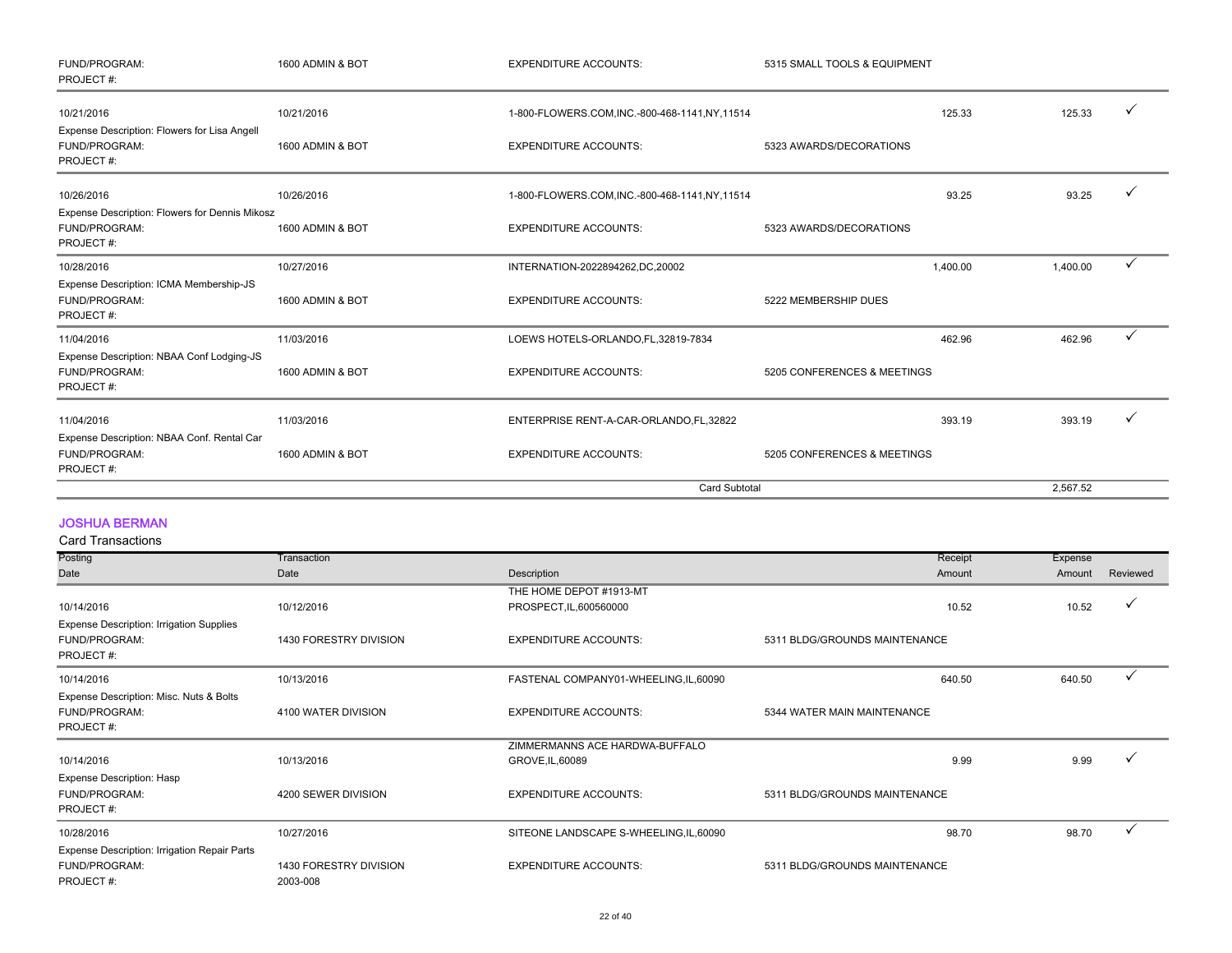| 11/01/2016                                                        | 10/31/2016          | WW GRAINGER-877-2022594, PA, 15201-1416 | 1.272.60                      | 1,272.60 |
|-------------------------------------------------------------------|---------------------|-----------------------------------------|-------------------------------|----------|
| Expense Description: Sump Pumps (4)<br>FUND/PROGRAM:<br>PROJECT#: | 4100 WATER DIVISION | EXPENDITURE ACCOUNTS:                   | 5311 BLDG/GROUNDS MAINTENANCE |          |
|                                                                   |                     |                                         | Card Subtotal                 |          |

#### LANA RUDNIK

Card Transactions

| Posting                                                                      | Transaction                   |                                           | Receipt                       | Expense  |              |
|------------------------------------------------------------------------------|-------------------------------|-------------------------------------------|-------------------------------|----------|--------------|
| Date                                                                         | Date                          | Description                               | Amount                        | Amount   | Reviewed     |
| 10/07/2016                                                                   | 10/06/2016                    | QUILL CORPORATION-800-982-3400, SC, 29223 | 153.38                        | 153.38   | ✓            |
| Expense Description: Bulletin Board<br>FUND/PROGRAM:<br>PROJECT#:            | 1220 BUILDING SERVICES        | <b>EXPENDITURE ACCOUNTS:</b>              | 5311 BLDG/GROUNDS MAINTENANCE |          |              |
| 10/12/2016                                                                   | 10/11/2016                    | QUILL CORPORATION-800-982-3400, SC, 29223 | (153.38)                      | (153.38) | ✓            |
| Expense Description: Return-Bulletin Board<br>FUND/PROGRAM:<br>PROJECT#:     | <b>1220 BUILDING SERVICES</b> | <b>EXPENDITURE ACCOUNTS:</b>              | 5311 BLDG/GROUNDS MAINTENANCE |          |              |
| 10/17/2016                                                                   | 10/15/2016                    | AMAZON.COM-AMZN.COM/BILL, WA, 98109       | 27.73                         | 27.73    | ✓            |
| Expense Description: Phone Cases (2)<br>FUND/PROGRAM:<br>PROJECT#:           | 1400 CIP ENGINEERING          | <b>EXPENDITURE ACCOUNTS:</b>              | 5317 MISC OPERATING SUPPLIES  |          |              |
| 10/27/2016                                                                   | 10/26/2016                    | BERNTSEN.COM-08003567388, WI,94043        | 93.92                         | 93.92    | ✓            |
| Expense Description: Control Point Markers<br>FUND/PROGRAM:<br>PROJECT#:     | 1400 CIP ENGINEERING          | <b>EXPENDITURE ACCOUNTS:</b>              | 5317 MISC OPERATING SUPPLIES  |          |              |
| 10/28/2016                                                                   | 10/27/2016                    | QUILL CORPORATION-800-982-3400, SC, 29223 | 153.38                        | 153.38   | ✓            |
| Expense Description: Bulletin Board<br>FUND/PROGRAM:<br>PROJECT#:            | <b>1220 BUILDING SERVICES</b> | <b>EXPENDITURE ACCOUNTS:</b>              | 5311 BLDG/GROUNDS MAINTENANCE |          |              |
| 11/04/2016                                                                   | 11/02/2016                    | ADOBE-800-833-6687, CA, 95110-2704        | 317.69                        | 317.69   | $\checkmark$ |
| Expense Description: LiveCycle Design Software<br>FUND/PROGRAM:<br>PROJECT#: | 1400 CIP ENGINEERING          | <b>EXPENDITURE ACCOUNTS:</b>              | 5327 IS MISC SOFTWARE         |          |              |
|                                                                              |                               | <b>Card Subtotal</b>                      |                               | 592.72   |              |

#### LINA COLUNGA

| Posting                                      | Transaction            |                              | Receipt                      | Expense |          |
|----------------------------------------------|------------------------|------------------------------|------------------------------|---------|----------|
| Date                                         | Date                   | Description                  | Amount                       | Amount  | Reviewed |
|                                              |                        | <b>AMAZON MKTPLACE PMTS-</b> |                              |         |          |
| 10/06/2016                                   | 10/05/2016             | AMZN.COM/BILL, WA, 98109     | 344.85                       | 344.85  |          |
| <b>Expense Description: Purifier Filters</b> |                        |                              |                              |         |          |
| FUND/PROGRAM:                                | 2100 POLICE DEPARTMENT | <b>EXPENDITURE ACCOUNTS:</b> | 5317 MISC OPERATING SUPPLIES |         |          |
| PROJECT#:                                    |                        |                              |                              |         |          |
|                                              |                        | RAY ALLEN MANUFACTURIN-719-  |                              |         |          |
| 10/07/2016                                   | 10/06/2016             | 3800404,CO,809153729         | 82.59                        | 82.59   |          |
|                                              |                        |                              |                              |         |          |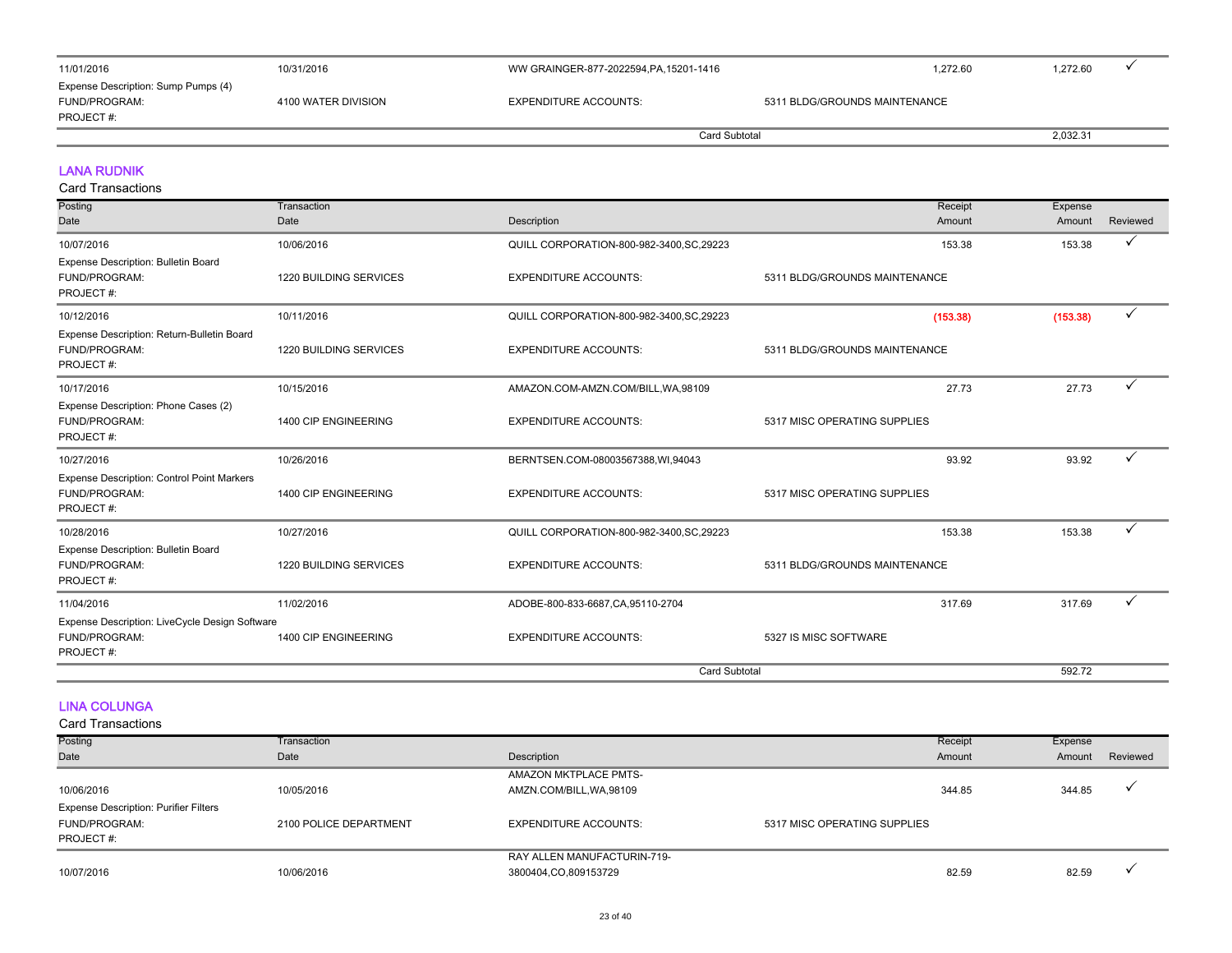| Expense Description: A/C System for Canine Veh                               |                                    |                                                |                                |        |        |              |
|------------------------------------------------------------------------------|------------------------------------|------------------------------------------------|--------------------------------|--------|--------|--------------|
| FUND/PROGRAM:<br>PROJECT#:                                                   | 2100 POLICE DEPARTMENT             | <b>EXPENDITURE ACCOUNTS:</b>                   | 5317 MISC OPERATING SUPPLIES   |        |        |              |
| 10/07/2016                                                                   | 10/06/2016                         | PAYPAL IPSTA-4029357733, IL, 60048             |                                | 125.00 | 125.00 | $\checkmark$ |
| Expense Description: IPSTA Conf Reg/RR<br>FUND/PROGRAM:<br>PROJECT#:         | 0015 EMERGENCY TELEPHONE SYS (911) | <b>EXPENDITURE ACCOUNTS:</b>                   | 5205 CONFERENCES & MEETINGS    |        |        |              |
| 10/07/2016                                                                   | 10/06/2016                         | PAYPAL IPSTA-4029357733, IL, 60048             |                                | 125.00 | 125.00 | ✓            |
| Expense Description: IPSTA Conf Reg/CH<br>FUND/PROGRAM:<br>PROJECT#:         | 0015 EMERGENCY TELEPHONE SYS (911) | <b>EXPENDITURE ACCOUNTS:</b>                   | 5205 CONFERENCES & MEETINGS    |        |        |              |
| 10/13/2016                                                                   | 10/11/2016                         | APCO INTERNATIONAL INC-386-944-2422.FL.32114   |                                | 856.00 | 428.00 | ✓            |
| Expense Description: APCO Membership<br>FUND/PROGRAM:<br>PROJECT#:           | 0015 EMERGENCY TELEPHONE SYS (911) | <b>EXPENDITURE ACCOUNTS:</b>                   | 5222 MEMBERSHIP DUES           |        |        |              |
| 10/13/2016                                                                   | 10/11/2016                         | APCO INTERNATIONAL INC-386-944-2422, FL, 32114 |                                | 856.00 | 428.00 |              |
| Expense Description: APCO Membership<br>FUND/PROGRAM:<br>PROJECT#:           | 0015 EMERGENCY TELEPHONE SYS (911) | <b>EXPENDITURE ACCOUNTS:</b>                   | 5222 MEMBERSHIP DUES           |        |        |              |
| 10/17/2016                                                                   | 10/13/2016                         | NENA-703-812-4600, VA, 22314                   |                                | 50.00  | 50.00  |              |
| Expense Description: NENA Mbrshp-DC<br>FUND/PROGRAM:<br>PROJECT#:            | 0015 EMERGENCY TELEPHONE SYS (911) | <b>EXPENDITURE ACCOUNTS:</b>                   | 5222 MEMBERSHIP DUES           |        |        |              |
| 10/17/2016                                                                   | 10/13/2016                         | NENA-703-812-4600, VA, 22314                   |                                | 137.00 | 137.00 | ✓            |
| Expense Description: '17 NENA Mbrshp-R Rodgers<br>FUND/PROGRAM:<br>PROJECT#: | 0015 EMERGENCY TELEPHONE SYS (911) | <b>EXPENDITURE ACCOUNTS:</b>                   | 5222 MEMBERSHIP DUES           |        |        |              |
| 10/17/2016                                                                   | 10/13/2016                         | NENA-703-812-4600, VA, 22314                   |                                | 50.00  | 50.00  |              |
| Expense Description: '17 NENA Mbrshp-Gamez<br>FUND/PROGRAM:<br>PROJECT#:     | 2100 POLICE DEPARTMENT             | <b>EXPENDITURE ACCOUNTS:</b>                   | 5222 MEMBERSHIP DUES           |        |        |              |
| 10/17/2016                                                                   | 10/13/2016                         | NENA-703-812-4600, VA, 22314                   |                                | 50.00  | 50.00  |              |
| Expense Description: '17 NENA Mbrshp-Hasselman<br>FUND/PROGRAM:<br>PROJECT#: | 0015 EMERGENCY TELEPHONE SYS (911) | <b>EXPENDITURE ACCOUNTS:</b>                   | 5222 MEMBERSHIP DUES           |        |        |              |
| 10/17/2016                                                                   | 10/13/2016                         | NENA-703-812-4600, VA, 22314                   |                                | 50.00  | 50.00  |              |
| Expense Description: '17 NENA Mbrshp-M Kelly<br>FUND/PROGRAM:<br>PROJECT#:   | 0015 EMERGENCY TELEPHONE SYS (911) | <b>EXPENDITURE ACCOUNTS:</b>                   | 5222 MEMBERSHIP DUES           |        |        |              |
| 10/17/2016                                                                   | 10/15/2016                         | NINOS PIZZERIA INC-BUFFALO GROVE, IL, 60089    |                                | 78.00  | 78.00  | ✓            |
| Expense Description: Food/Street Gang Mtg<br>FUND/PROGRAM:<br>PROJECT#:      | 0015 EMERGENCY TELEPHONE SYS (911) | <b>EXPENDITURE ACCOUNTS:</b>                   | 5105 LOCAL TRAINING & MEETINGS |        |        |              |
| 10/19/2016<br>Expense Description: Bike Air Pump                             | 10/18/2016                         | MIKES BIKE SHOP-PALATINE, IL, 60067            |                                | 49.99  | 49.99  | ✓            |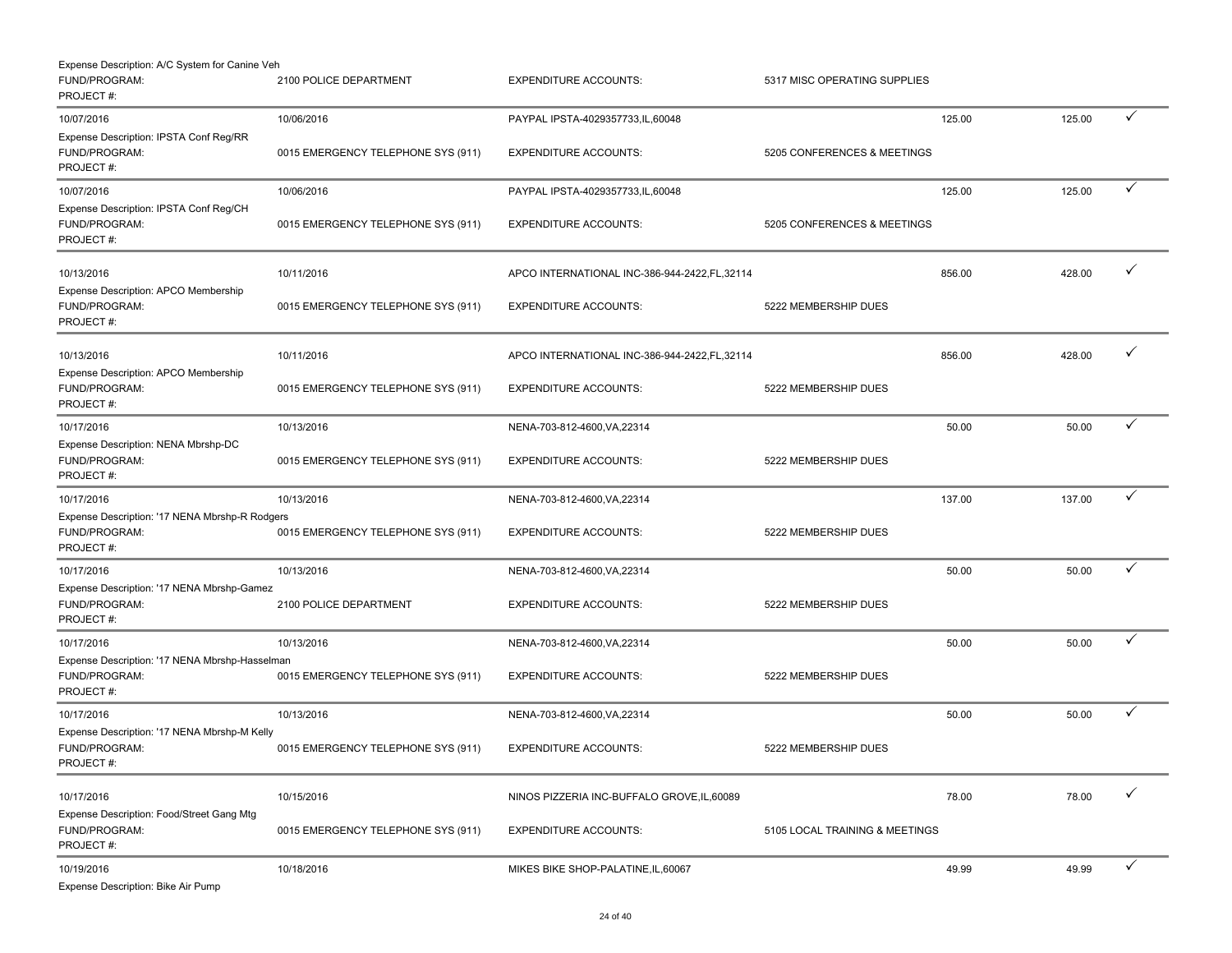| FUND/PROGRAM:<br>PROJECT#:                                                   | 2100 POLICE DEPARTMENT             | <b>EXPENDITURE ACCOUNTS:</b>                           | 5317 MISC OPERATING SUPPLIES   |          |              |
|------------------------------------------------------------------------------|------------------------------------|--------------------------------------------------------|--------------------------------|----------|--------------|
| 10/19/2016                                                                   | 10/19/2016                         | AMAZON MKTPLACE PMTS-<br>AMZN.COM/BILL, WA, 98109      | (344.85)                       | (344.85) | $\checkmark$ |
| Expense Description: Returned Filter Refund<br>FUND/PROGRAM:<br>PROJECT#:    | 2100 POLICE DEPARTMENT             | <b>EXPENDITURE ACCOUNTS:</b>                           | 5317 MISC OPERATING SUPPLIES   |          |              |
| 10/26/2016                                                                   | 10/25/2016                         | PANERA BREAD #3282/2-BUFFALO GROVE, IL, 60089          | 60.21                          | 60.21    | ✓            |
| Expense Description: Sgt Test Consultants Meal<br>FUND/PROGRAM:<br>PROJECT#: | 2100 POLICE DEPARTMENT             | <b>EXPENDITURE ACCOUNTS:</b>                           | 5105 LOCAL TRAINING & MEETINGS |          |              |
| 10/27/2016                                                                   | 10/26/2016                         | MARKET SQUARE REST-WHEELING, IL, 60090                 | 80.65                          | 80.65    |              |
| Expense Description: Sgt Test Consult Meal<br>FUND/PROGRAM:<br>PROJECT#:     | 2100 POLICE DEPARTMENT             | <b>EXPENDITURE ACCOUNTS:</b>                           | 5105 LOCAL TRAINING & MEETINGS |          |              |
| 10/27/2016                                                                   | 10/26/2016                         | WAL-MART #1735-WHEELING,IL,60090                       | 5.40                           | 5.40     |              |
| Expense Description: Memo Books<br>FUND/PROGRAM:<br>PROJECT#:                | 2100 POLICE DEPARTMENT             | <b>EXPENDITURE ACCOUNTS:</b>                           | 5318 OFFICE SUPPLIES           |          |              |
| 10/27/2016                                                                   | 10/27/2016                         | POSITIVE CONCEPTS INC-714-685-5879, CA, 92865-<br>3305 | 70.00                          | 70.00    |              |
| Expense Description: SquadsReceiptRollerPaper<br>FUND/PROGRAM:<br>PROJECT#:  | 2100 POLICE DEPARTMENT             | <b>EXPENDITURE ACCOUNTS:</b>                           | 5317 MISC OPERATING SUPPLIES   |          |              |
| 10/31/2016                                                                   | 10/27/2016                         | NENA-703-812-4600, VA, 22314                           | 550.00                         | 550.00   | ✓            |
| Expense Description: NENA Supervisor Prog-CH<br>FUND/PROGRAM:<br>PROJECT#:   | 0015 EMERGENCY TELEPHONE SYS (911) | <b>EXPENDITURE ACCOUNTS:</b>                           | 5105 LOCAL TRAINING & MEETINGS |          |              |
| 11/01/2016                                                                   | 10/31/2016                         | NATL PUBLIC EMPLOYER L-07604331686,CA,94043            | 55.00                          | 55.00    |              |
| Expense Description: IPELRA Seminar-RR<br>FUND/PROGRAM:<br>PROJECT#:         | 0015 EMERGENCY TELEPHONE SYS (911) | <b>EXPENDITURE ACCOUNTS:</b>                           | 5105 LOCAL TRAINING & MEETINGS |          |              |
| 11/01/2016                                                                   | 10/31/2016                         | NATL PUBLIC EMPLOYER L-07604331686, CA, 94043          | 205.00                         | 205.00   |              |
| Expense Description: IPELRA Membrship-RR<br>FUND/PROGRAM:<br>PROJECT#:       | 0015 EMERGENCY TELEPHONE SYS (911) | <b>EXPENDITURE ACCOUNTS:</b>                           | 5222 MEMBERSHIP DUES           |          |              |
| 11/01/2016                                                                   | 11/01/2016                         | AMAZON MKTPLACE PMTS-<br>AMZN.COM/BILL, WA, 98109      | 93.12                          | 93.12    |              |
| Expense Description: Two Computer Headsets<br>FUND/PROGRAM:<br>PROJECT#:     | 2100 POLICE DEPARTMENT             | <b>EXPENDITURE ACCOUNTS:</b>                           | 5313 IS MISC EQPT & SUPPLIES   |          |              |
| 11/01/2016                                                                   | 11/01/2016                         | ATT BILL PAYMENT-800-288-2020, TX, 75202               | 80.00                          | 80.00    | $\checkmark$ |
| Expense Description: WirelesDataSvc10/20-11/19<br>FUND/PROGRAM:<br>PROJECT#: | 0015 EMERGENCY TELEPHONE SYS (911) | <b>EXPENDITURE ACCOUNTS:</b>                           | 5207 IS SERV & MAINT AGREEMENT |          |              |
| 11/02/2016                                                                   | 10/31/2016                         | NENA-703-812-4600, VA, 22314                           | (151.00)                       | (151.00) | $\checkmark$ |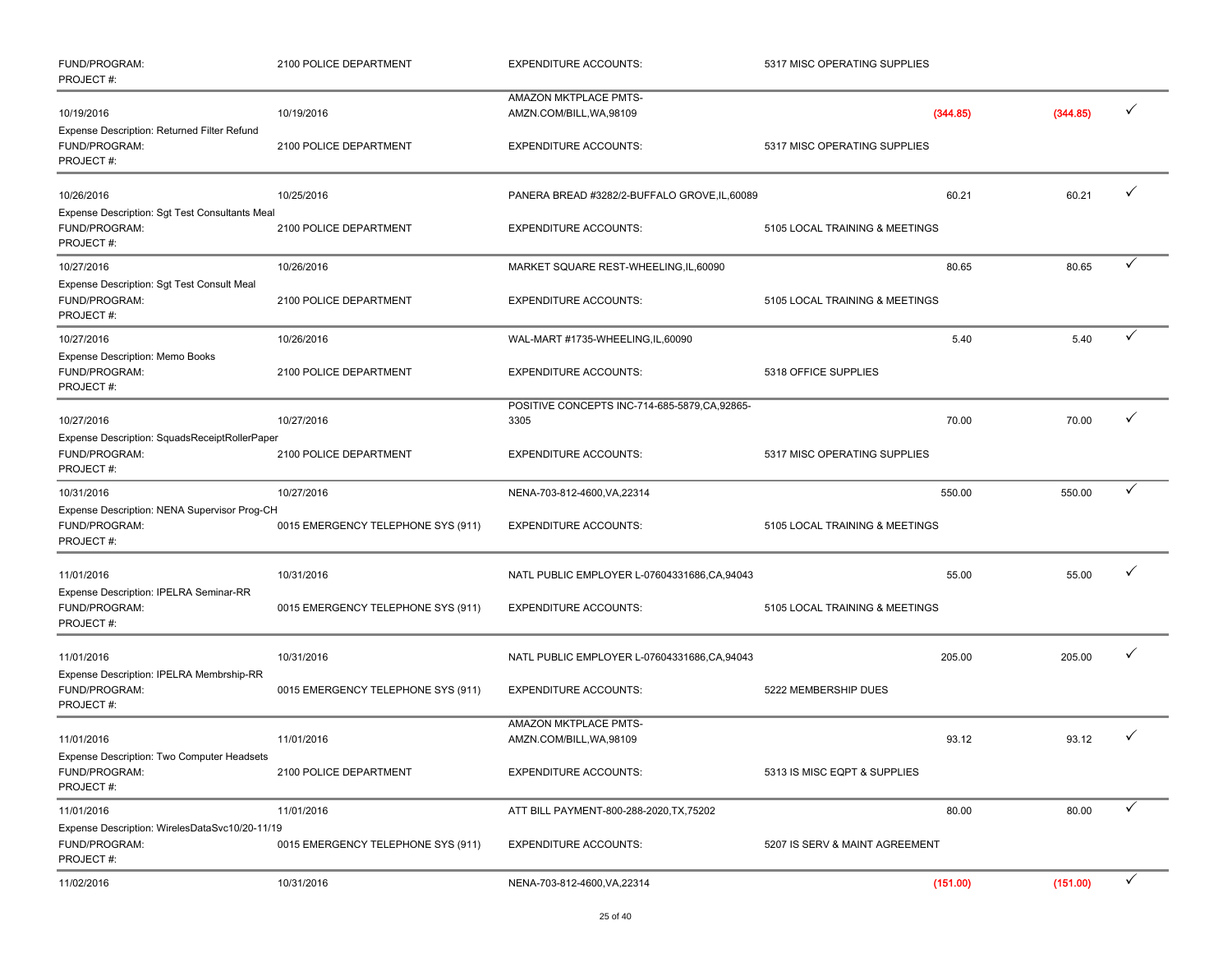| Expense Description: NENA Program Discount-CH  |                                    |                                               |                                |        |          |              |
|------------------------------------------------|------------------------------------|-----------------------------------------------|--------------------------------|--------|----------|--------------|
| FUND/PROGRAM:                                  | 0015 EMERGENCY TELEPHONE SYS (911) | <b>EXPENDITURE ACCOUNTS:</b>                  | 5105 LOCAL TRAINING & MEETINGS |        |          |              |
| PROJECT#:                                      |                                    |                                               |                                |        |          |              |
|                                                |                                    | AMAZON.COM AMZN.COM/BI-                       |                                |        |          |              |
| 11/02/2016                                     | 11/01/2016                         | AMZN.COM/BILL, WA, 98109                      |                                | 314.20 | 314.20   |              |
| Expense Description: 2 Patrol Hard Drives      |                                    |                                               |                                |        |          |              |
| FUND/PROGRAM:                                  | 2100 POLICE DEPARTMENT             | <b>EXPENDITURE ACCOUNTS:</b>                  | 5313 IS MISC EQPT & SUPPLIES   |        |          |              |
| PROJECT#:                                      |                                    |                                               |                                |        |          |              |
| 11/02/2016                                     | 11/02/2016                         | COMCAST CHICAGO CS 1X-800-266-2278, IL, 60173 |                                | 237.85 | 237.85   | $\checkmark$ |
| Expense Description: InternetConect10/29-11/28 |                                    |                                               |                                |        |          |              |
| FUND/PROGRAM:                                  | 0015 EMERGENCY TELEPHONE SYS (911) | <b>EXPENDITURE ACCOUNTS:</b>                  | 5207 IS SERV & MAINT AGREEMENT |        |          |              |
| PROJECT#:                                      |                                    |                                               |                                |        |          |              |
|                                                |                                    | <b>AMAZON MKTPLACE PMTS-</b>                  |                                |        |          |              |
| 11/03/2016                                     | 11/03/2016                         | AMZN.COM/BILL, WA, 98109                      |                                | 209.95 | 209.95   |              |
| Expense Description: Air Filter-Records Dept   |                                    |                                               |                                |        |          |              |
| FUND/PROGRAM:                                  | 2100 POLICE DEPARTMENT             | <b>EXPENDITURE ACCOUNTS:</b>                  | 5317 MISC OPERATING SUPPLIES   |        |          |              |
| PROJECT#:                                      |                                    |                                               |                                |        |          |              |
| 11/04/2016                                     | 11/03/2016                         | IL AS. OF CHIEFS POLIC-SPRINGFIELD, IL, 62701 |                                | 220.00 | 220.00   | $\checkmark$ |
| Expense Description: ILACP Membership-JD       |                                    |                                               |                                |        |          |              |
|                                                |                                    |                                               |                                |        |          |              |
| FUND/PROGRAM:<br>PROJECT#:                     | 2100 POLICE DEPARTMENT             | <b>EXPENDITURE ACCOUNTS:</b>                  | 5222 MEMBERSHIP DUES           |        |          |              |
|                                                |                                    | <b>Card Subtotal</b>                          |                                |        | 3.683.96 |              |

#### LORI HAZLEWOOD

| <b>Card Transactions</b>                       |                        |                                                |                               |          |          |              |
|------------------------------------------------|------------------------|------------------------------------------------|-------------------------------|----------|----------|--------------|
| Posting                                        | Transaction            |                                                |                               | Receipt  | Expense  |              |
| Date                                           | Date                   | Description                                    |                               | Amount   | Amount   | Reviewed     |
|                                                |                        | ZIMMERMANNS ACE HARDWA-BUFFALO                 |                               |          |          |              |
| 10/14/2016                                     | 10/13/2016             | GROVE, IL, 60089                               |                               | 105.66   | 105.66   | $\checkmark$ |
| Expense Description: Stain Brushes & Rollers   |                        |                                                |                               |          |          |              |
| FUND/PROGRAM:                                  | 1430 FORESTRY DIVISION | <b>EXPENDITURE ACCOUNTS:</b>                   | 5315 SMALL TOOLS & EQUIPMENT  |          |          |              |
| PROJECT#:                                      |                        |                                                |                               |          |          |              |
| 10/19/2016                                     | 10/18/2016             | NORTHWEST ELECTRICAL S-847-255-3700, IL, 60056 |                               | (76.26)  | (76.26)  | ✓            |
|                                                |                        |                                                |                               |          |          |              |
| Expense Description: Refund Sales Tax          | 1420 STREETS DIVISION  | <b>EXPENDITURE ACCOUNTS:</b>                   | 5251 STREET LIGHT MAINTENANCE |          |          |              |
| FUND/PROGRAM:<br>PROJECT#:                     |                        |                                                |                               |          |          |              |
|                                                |                        |                                                |                               |          |          |              |
| 10/19/2016                                     | 10/18/2016             | IT-STRAPS-ON INC-985-875-0080,LA,70435         |                               | 1,279.80 | 1,279.80 | $\checkmark$ |
| Expense Description: Banding & Wing Seals      |                        |                                                |                               |          |          |              |
| FUND/PROGRAM:                                  | 0011 MFT               | <b>EXPENDITURE ACCOUNTS:</b>                   | 5320 STREET SIGNS             |          |          |              |
| PROJECT#:                                      |                        |                                                |                               |          |          |              |
| 10/28/2016                                     | 10/26/2016             | THE HOME DEPOT #1927-PALATINE, IL, 600740000   |                               | 934.83   | 934.83   |              |
|                                                |                        |                                                |                               |          |          |              |
| Expense Description: Wreaths&Bow/Entrance Sign |                        |                                                |                               |          |          |              |
| FUND/PROGRAM:                                  | 1140 SPECIAL EVENTS    | <b>EXPENDITURE ACCOUNTS:</b>                   | 5317 MISC OPERATING SUPPLIES  |          |          |              |
| PROJECT#:                                      | 2006-036               |                                                |                               |          |          |              |
| 10/31/2016                                     | 10/28/2016             | IN THE MULCH CENTER L-847-4597200, IL, 60015   |                               | 2,077.00 | 1,672.00 | $\checkmark$ |
|                                                |                        |                                                |                               |          |          |              |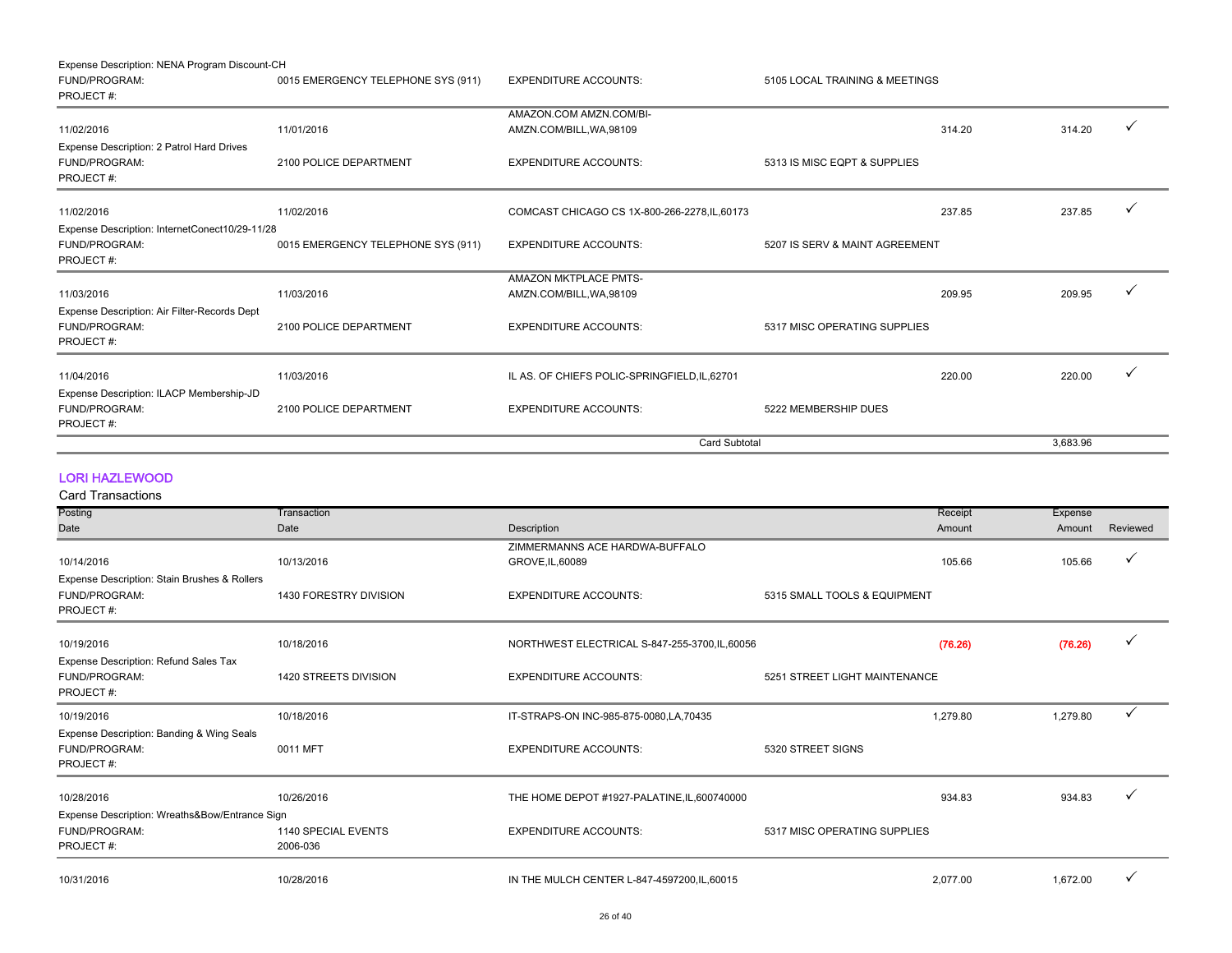| <b>Expense Description: Topsoil</b>         |                        |                                              |                                |          |  |
|---------------------------------------------|------------------------|----------------------------------------------|--------------------------------|----------|--|
| FUND/PROGRAM:<br>PROJECT#:                  | 4100 WATER DIVISION    | <b>EXPENDITURE ACCOUNTS:</b>                 | 5344 WATER MAIN MAINTENANCE    |          |  |
| 10/31/2016                                  | 10/28/2016             | IN THE MULCH CENTER L-847-4597200, IL, 60015 | 2,077.00                       | 405.00   |  |
| Expense Description: Log/Chip Disposal      |                        |                                              |                                |          |  |
| FUND/PROGRAM:<br>PROJECT#:                  | 1430 FORESTRY DIVISION | <b>EXPENDITURE ACCOUNTS:</b>                 | 5208 DEBRIS DUMP CHARGES       |          |  |
| 10/31/2016                                  | 10/28/2016             | SAINT FRANCIS GROUP-WOOD DALE, IL, 60191     | 270.00                         | 270.00   |  |
| Expense Description: Deceased Animal Pickup |                        |                                              |                                |          |  |
| FUND/PROGRAM:                               | 1420 STREETS DIVISION  | <b>EXPENDITURE ACCOUNTS:</b>                 | 5299 MISC CONTRACTUAL SERVICES |          |  |
| PROJECT#:                                   |                        |                                              |                                |          |  |
| 10/31/2016                                  | 10/28/2016             | REDS GARDEN CENTER-NORTHBROOK, IL, 60062     | 300.45                         | 300.45   |  |
| Expense Description: Sod & Fertilizer       |                        |                                              |                                |          |  |
| FUND/PROGRAM:                               | 1430 FORESTRY DIVISION | <b>EXPENDITURE ACCOUNTS:</b>                 | 5311 BLDG/GROUNDS MAINTENANCE  |          |  |
| PROJECT#:                                   |                        |                                              |                                |          |  |
|                                             |                        | <b>Card Subtotal</b>                         |                                | 4,891.48 |  |

#### LOUIS MAGURNO

Card Transactions

| Posting                                                                 | Transaction            |                                            | Receipt                       | Expense |          |
|-------------------------------------------------------------------------|------------------------|--------------------------------------------|-------------------------------|---------|----------|
| Date                                                                    | Date                   | Description                                | Amount                        | Amount  | Reviewed |
|                                                                         |                        | BANNER PLUMBING SUPPLY-BUFFALO             |                               |         |          |
| 10/14/2016                                                              | 10/13/2016             | GROVE, IL, 60089                           | 20.09                         | 20.09   |          |
| Expense Description: Mission Coupling 3X3<br>FUND/PROGRAM:<br>PROJECT#: | 1220 BUILDING SERVICES | <b>EXPENDITURE ACCOUNTS:</b>               | 5311 BLDG/GROUNDS MAINTENANCE |         |          |
| 10/25/2016                                                              | 10/24/2016             | TERRACE SUPPLY COMPANY-WHEELING, IL, 60090 | 31.90                         | 31.90   |          |
| Expense Description: 20LB Propane Refills                               |                        |                                            |                               |         |          |
| FUND/PROGRAM:                                                           | 1220 BUILDING SERVICES | <b>EXPENDITURE ACCOUNTS:</b>               | 5301 AUTO PETROL PRODUCTS     |         |          |
| PROJECT#:                                                               |                        |                                            |                               |         |          |
|                                                                         |                        |                                            | <b>Card Subtotal</b>          | 51.99   |          |

LUCA URSAN

| <b>Card Transactions</b>                   |                                 |                                 |                                |         |         |          |
|--------------------------------------------|---------------------------------|---------------------------------|--------------------------------|---------|---------|----------|
| Posting                                    | Transaction                     |                                 |                                | Receipt | Expense |          |
| Date                                       | Date                            | Description                     |                                | Amount  | Amount  | Reviewed |
|                                            |                                 | <b>AMAZON MKTPLACE PMTS-</b>    |                                |         |         |          |
| 10/05/2016                                 | 10/04/2016                      | AMZN.COM/BILL, WA, 98109        |                                | 279.98  | 279.98  |          |
| Expense Description: Clarity TracJack Cat6 |                                 |                                 |                                |         |         |          |
| FUND/PROGRAM:                              | <b>1750 INFORMATION SYSTEMS</b> | <b>EXPENDITURE ACCOUNTS:</b>    | 5313 IS MISC EQPT & SUPPLIES   |         |         |          |
| PROJECT#:                                  |                                 |                                 |                                |         |         |          |
|                                            |                                 | SERVER CENTRAL NETWORK-312-829- |                                |         |         |          |
| 10/05/2016                                 | 10/05/2016                      | 1111, IL, 60604                 |                                | 402.00  | 402.00  |          |
| Expense Description: Website Hosting Fees  |                                 |                                 |                                |         |         |          |
| FUND/PROGRAM:                              | 1750 INFORMATION SYSTEMS        | <b>EXPENDITURE ACCOUNTS:</b>    | 5207 IS SERV & MAINT AGREEMENT |         |         |          |
| PROJECT#:                                  |                                 |                                 |                                |         |         |          |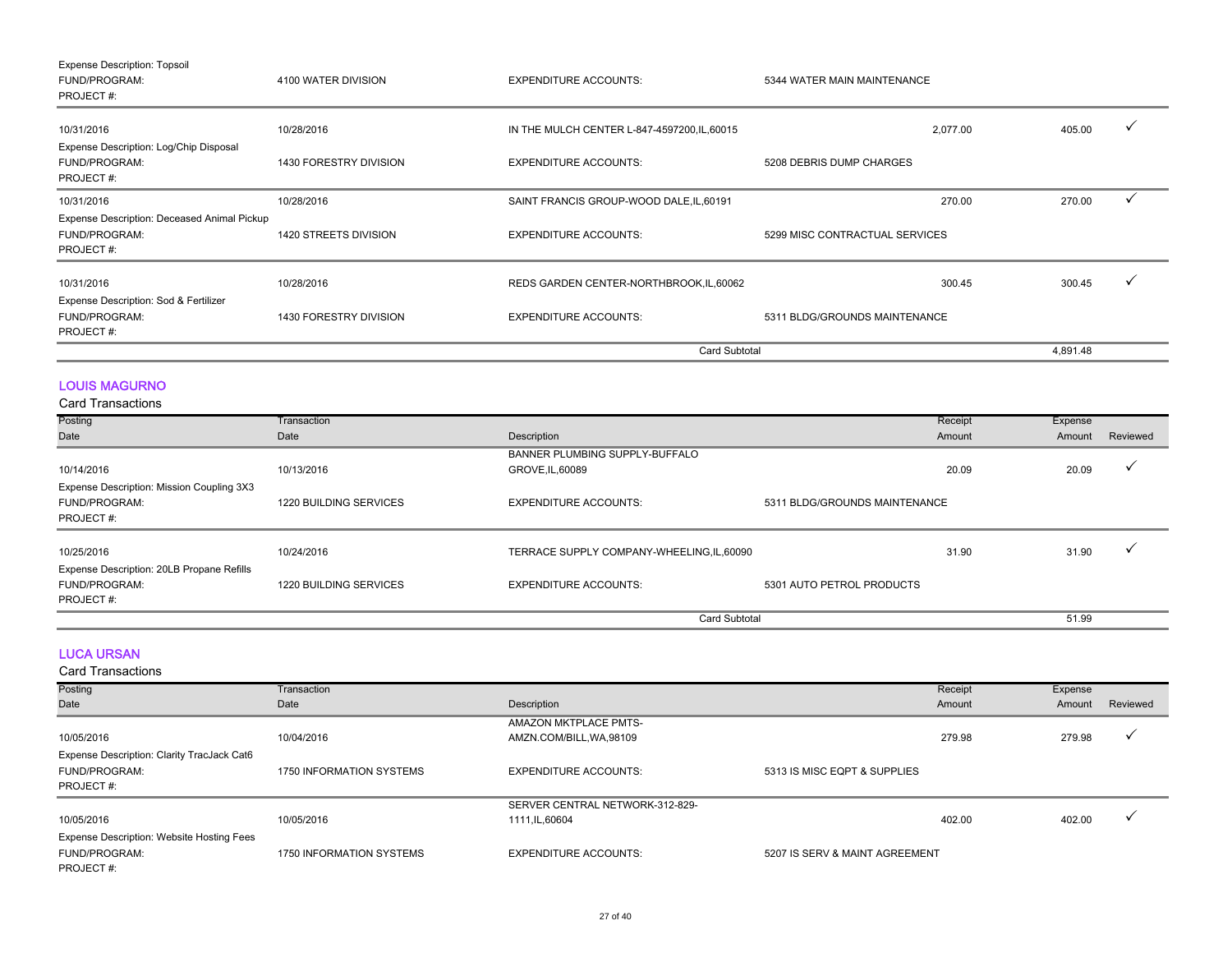| 10/05/2016                                                                     | 10/05/2016               | COMCAST CHICAGO-800-COMCAST, IL, 60173      | 239.85                         | 239.85 | ✓            |
|--------------------------------------------------------------------------------|--------------------------|---------------------------------------------|--------------------------------|--------|--------------|
| Expense Description: HighSpeed Internet Svcs<br>FUND/PROGRAM:<br>PROJECT#:     | 1750 INFORMATION SYSTEMS | <b>EXPENDITURE ACCOUNTS:</b>                | 5207 IS SERV & MAINT AGREEMENT |        |              |
| 10/11/2016                                                                     | 10/10/2016               | ATT BILL PAYMENT-800-288-2020, TX, 75202    | 55.00                          | 55.00  | ✓            |
| Expense Description: U-Verse Internet Svcs<br>FUND/PROGRAM:<br>PROJECT#:       | 1750 INFORMATION SYSTEMS | <b>EXPENDITURE ACCOUNTS:</b>                | 5207 IS SERV & MAINT AGREEMENT |        |              |
| 10/14/2016                                                                     | 10/14/2016               | VZWRLSS MW M5761-01-800-922-0204, GA, 30004 | 329.98                         | 329.98 |              |
| Expense Description: AppleiPhone 7<br>FUND/PROGRAM:<br>PROJECT#:               | 1750 INFORMATION SYSTEMS | <b>EXPENDITURE ACCOUNTS:</b>                | 5313 IS MISC EQPT & SUPPLIES   |        |              |
| 10/17/2016                                                                     | 10/15/2016               | DIGICERT INC-800-2281257, UT, 84042         | 175.00                         | 175.00 | ✓            |
| <b>Expense Description: Security Certificate</b><br>FUND/PROGRAM:<br>PROJECT#: | 1750 INFORMATION SYSTEMS | <b>EXPENDITURE ACCOUNTS:</b>                | 5207 IS SERV & MAINT AGREEMENT |        |              |
| 10/17/2016                                                                     | 10/16/2016               | AT&T DATA-08003310500, GA, 30005            | 14.99                          | 14.99  | ✓            |
| Expense Description: Wireless Data Svcs<br>FUND/PROGRAM:<br>PROJECT#:          | 1600 ADMIN & BOT         | <b>EXPENDITURE ACCOUNTS:</b>                | 5239 CELLULAR SERVICES         |        |              |
| 10/17/2016                                                                     | 10/16/2016               | AT&T DATA-08003310500, GA, 30005            | 25.00                          | 25.00  | ✓            |
| <b>Expense Description: Wireless Data Svcs</b><br>FUND/PROGRAM:<br>PROJECT#:   | 1600 ADMIN & BOT         | <b>EXPENDITURE ACCOUNTS:</b>                | 5239 CELLULAR SERVICES         |        |              |
| 10/17/2016                                                                     | 10/16/2016               | AT&T DATA-08003310500, GA, 30005            | 30.00                          | 30.00  |              |
| <b>Expense Description: Wireless Data Svcs</b><br>FUND/PROGRAM:<br>PROJECT#:   | 1600 ADMIN & BOT         | <b>EXPENDITURE ACCOUNTS:</b>                | 5239 CELLULAR SERVICES         |        |              |
| 10/17/2016                                                                     | 10/16/2016               | AT&T DATA-08003310500, GA, 30005            | 25.00                          | 25.00  | ✓            |
| Expense Description: Wireless Data Svcs<br>FUND/PROGRAM:<br>PROJECT#:          | 1600 ADMIN & BOT         | <b>EXPENDITURE ACCOUNTS:</b>                | 5239 CELLULAR SERVICES         |        |              |
| 10/17/2016                                                                     | 10/16/2016               | AT&T DATA-08003310500, GA, 30005            | 14.99                          | 14.99  | ✓            |
| Expense Description: Wireless Data Svcs<br>FUND/PROGRAM:<br>PROJECT#:          | 1600 ADMIN & BOT         | <b>EXPENDITURE ACCOUNTS:</b>                | 5239 CELLULAR SERVICES         |        |              |
| 10/17/2016                                                                     | 10/16/2016               | AT&T DATA-08003310500, GA, 30005            | 14.99                          | 14.99  |              |
| <b>Expense Description: Wireless Data Svcs</b><br>FUND/PROGRAM:<br>PROJECT#:   | 1600 ADMIN & BOT         | <b>EXPENDITURE ACCOUNTS:</b>                | 5239 CELLULAR SERVICES         |        |              |
| 10/17/2016                                                                     | 10/16/2016               | AT&T DATA-08003310500, GA, 30005            | 14.99                          | 14.99  | ✓            |
| Expense Description: Wireless Data Svcs<br>FUND/PROGRAM:<br>PROJECT#:          | 1600 ADMIN & BOT         | <b>EXPENDITURE ACCOUNTS:</b>                | 5239 CELLULAR SERVICES         |        |              |
| 10/17/2016                                                                     | 10/16/2016               | AT&T DATA-08003310500, GA, 30005            | 14.99                          | 14.99  | $\checkmark$ |
| ، ۱۸ انتخا                                                                     |                          |                                             |                                |        |              |

Expense Description: Wireless Data Svcs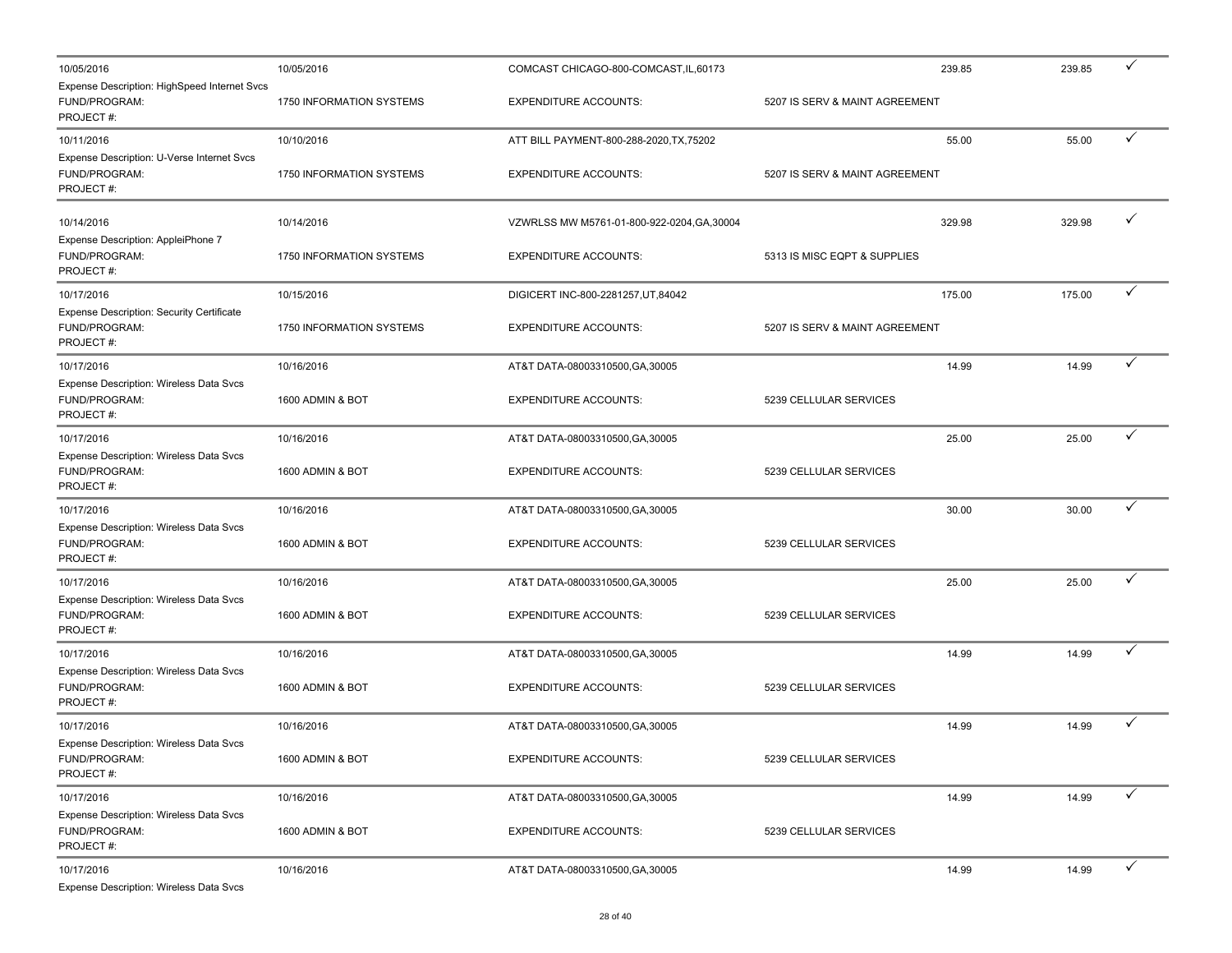| FUND/PROGRAM:<br>PROJECT#:                                                   | 1600 ADMIN & BOT                       | <b>EXPENDITURE ACCOUNTS:</b>                             | 5239 CELLULAR SERVICES         |        |        |              |
|------------------------------------------------------------------------------|----------------------------------------|----------------------------------------------------------|--------------------------------|--------|--------|--------------|
| 10/17/2016                                                                   | 10/16/2016                             | AT&T DATA-08003310500, GA, 30005                         |                                | 25.00  | 25.00  | ✓            |
| Expense Description: Wireless Data Svcs<br>FUND/PROGRAM:<br>PROJECT#:        | 1600 ADMIN & BOT                       | <b>EXPENDITURE ACCOUNTS:</b>                             | 5239 CELLULAR SERVICES         |        |        |              |
| 10/17/2016                                                                   | 10/16/2016                             | AT&T DATA-08003310500, GA, 30005                         |                                | 14.99  | 14.99  | ✓            |
| Expense Description: Wireless Data Svcs<br>FUND/PROGRAM:<br>PROJECT#:        | 1600 ADMIN & BOT                       | <b>EXPENDITURE ACCOUNTS:</b>                             | 5239 CELLULAR SERVICES         |        |        |              |
| 10/17/2016                                                                   | 10/16/2016                             | AT&T DATA-08003310500, GA, 30005                         |                                | 14.99  | 14.99  |              |
| Expense Description: Wireless Data Svcs<br>FUND/PROGRAM:<br>PROJECT#:        | 1600 ADMIN & BOT                       | <b>EXPENDITURE ACCOUNTS:</b>                             | 5239 CELLULAR SERVICES         |        |        |              |
| 10/18/2016                                                                   | 10/17/2016                             | AT&T DATA-08003310500, GA, 30005                         |                                | 14.99  | 14.99  | ✓            |
| Expense Description: Wireless Data Svcs<br>FUND/PROGRAM:<br>PROJECT#:        | 1600 ADMIN & BOT                       | <b>EXPENDITURE ACCOUNTS:</b>                             | 5239 CELLULAR SERVICES         |        |        |              |
| 10/20/2016                                                                   | 10/19/2016                             | DNH GODADDY.COM-480-5058855,AZ,85260                     |                                | 25.16  | 25.16  | ✓            |
| Expense Description: Domain Name Svcs<br>FUND/PROGRAM:<br>PROJECT#:          | <b>1750 INFORMATION SYSTEMS</b>        | <b>EXPENDITURE ACCOUNTS:</b>                             | 5207 IS SERV & MAINT AGREEMENT |        |        |              |
| 10/21/2016                                                                   | 10/19/2016                             | AT&T DATA-08003310500, GA, 30005                         |                                | 25.00  | 25.00  | ✓            |
| Expense Description: Wireless Data Svcs<br>FUND/PROGRAM:<br>PROJECT#:        | 1600 ADMIN & BOT                       | <b>EXPENDITURE ACCOUNTS:</b>                             | 5239 CELLULAR SERVICES         |        |        |              |
|                                                                              |                                        | AMAZON MKTPLACE PMTS-                                    |                                |        |        | ✓            |
| 10/21/2016<br>Expense Description: Video Recorder w/WiFi<br>FUND/PROGRAM:    | 10/20/2016<br>1750 INFORMATION SYSTEMS | AMZN.COM/BILL, WA, 98109<br><b>EXPENDITURE ACCOUNTS:</b> | 5313 IS MISC EQPT & SUPPLIES   | 383.97 | 383.97 |              |
| PROJECT#:                                                                    |                                        |                                                          |                                |        |        |              |
| 10/21/2016                                                                   | 10/20/2016                             | DENNYS ANTENNA-ITHACA, MI, 488470000                     |                                | 139.90 | 139.90 | ✓            |
| Expense Description: IT/AV Antennas (2)<br>FUND/PROGRAM:<br>PROJECT#:        | 2200 FIRE DEPARTMENT                   | <b>EXPENDITURE ACCOUNTS:</b>                             | 5313 IS MISC EQPT & SUPPLIES   |        |        |              |
| 10/21/2016                                                                   | 10/20/2016                             | AMAZON MKTPLACE PMTS-<br>AMZN.COM/BILL, WA, 98109        |                                | 25.98  | 25.98  | ✓            |
| Expense Description: IT/AV Equipment<br>FUND/PROGRAM:<br>PROJECT#:           | 2200 FIRE DEPARTMENT                   | <b>EXPENDITURE ACCOUNTS:</b>                             | 5313 IS MISC EQPT & SUPPLIES   |        |        |              |
| 10/21/2016                                                                   | 10/20/2016                             | AT&T DATA-08003310500, GA, 30005                         |                                | 25.00  | 25.00  | ✓            |
| <b>Expense Description: Wireless Data Svcs</b><br>FUND/PROGRAM:<br>PROJECT#: | 1600 ADMIN & BOT                       | <b>EXPENDITURE ACCOUNTS:</b>                             | 5239 CELLULAR SERVICES         |        |        |              |
| 10/24/2016                                                                   | 10/21/2016                             | AT&T DATA-08003310500, GA, 30005                         |                                | 14.99  | 14.99  | $\checkmark$ |
| Expense Description: Wireless Data Svcs<br>FUND/PROGRAM:                     | 1600 ADMIN & BOT                       | <b>EXPENDITURE ACCOUNTS:</b>                             | 5239 CELLULAR SERVICES         |        |        |              |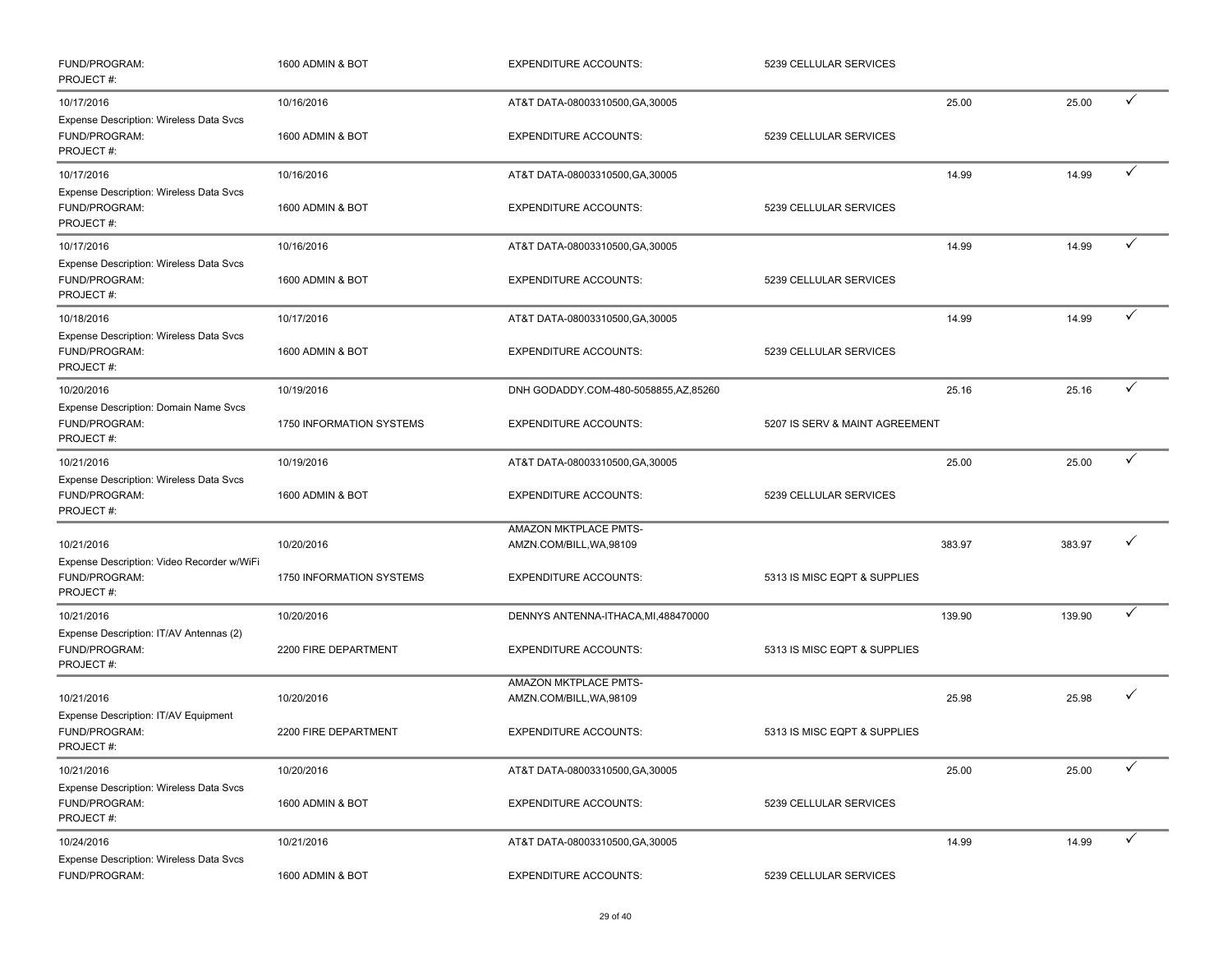| PROJECT#:                                                                           |                                    |                                                          |                                        |          |              |
|-------------------------------------------------------------------------------------|------------------------------------|----------------------------------------------------------|----------------------------------------|----------|--------------|
| 10/24/2016                                                                          | 10/22/2016                         | AT&T DATA-08003310500, GA, 30005                         | 14.99                                  | 14.99    | ✓            |
| Expense Description: Wireless Data Svcs<br>FUND/PROGRAM:<br>PROJECT#:               | 1600 ADMIN & BOT                   | <b>EXPENDITURE ACCOUNTS:</b>                             | 5239 CELLULAR SERVICES                 |          |              |
| 10/24/2016                                                                          | 10/22/2016                         | AT&T DATA-08003310500, GA, 30005                         | 14.99                                  | 14.99    |              |
| Expense Description: Wireless Data Svcs<br>FUND/PROGRAM:<br>PROJECT#:               | 1600 ADMIN & BOT                   | <b>EXPENDITURE ACCOUNTS:</b>                             | 5239 CELLULAR SERVICES                 |          |              |
| 10/25/2016                                                                          | 10/24/2016                         | AT&T DATA-08003310500, GA, 30005                         | 25.00                                  | 25.00    | ✓            |
| Expense Description: Wireless Data Svcs<br>FUND/PROGRAM:<br>PROJECT#:               | 1600 ADMIN & BOT                   | <b>EXPENDITURE ACCOUNTS:</b>                             | 5239 CELLULAR SERVICES                 |          |              |
| 10/25/2016                                                                          | 10/24/2016                         | AT&T DATA-08003310500, GA, 30005                         | 14.99                                  | 14.99    | ✓            |
| Expense Description: Wireless Data Svcs<br>FUND/PROGRAM:<br>PROJECT#:               | 1600 ADMIN & BOT                   | <b>EXPENDITURE ACCOUNTS:</b>                             | 5239 CELLULAR SERVICES                 |          |              |
| 10/25/2016                                                                          | 10/24/2016                         | AT&T DATA-08003310500, GA, 30005                         | 25.00                                  | 25.00    | ✓            |
| Expense Description: Wireless Data Svcs<br>FUND/PROGRAM:<br>PROJECT#:               | 1600 ADMIN & BOT                   | <b>EXPENDITURE ACCOUNTS:</b>                             | 5239 CELLULAR SERVICES                 |          |              |
|                                                                                     |                                    | AMAZON MKTPLACE PMTS-                                    |                                        |          |              |
| 10/25/2016<br>Expense Description: IT/AV Preamplifier<br>FUND/PROGRAM:<br>PROJECT#: | 10/25/2016<br>2200 FIRE DEPARTMENT | AMZN.COM/BILL, WA, 98109<br><b>EXPENDITURE ACCOUNTS:</b> | 113.20<br>5313 IS MISC EQPT & SUPPLIES | 113.20   |              |
| 10/27/2016                                                                          | 10/26/2016                         | AMAZON MKTPLACE PMTS-<br>AMZN.COM/BILL, WA, 98109        | 255.89                                 | 255.89   | ✓            |
| Expense Description: Signal Extender/Booster<br>FUND/PROGRAM:<br>PROJECT#:          | 1600 ADMIN & BOT                   | <b>EXPENDITURE ACCOUNTS:</b>                             | 5315 SMALL TOOLS & EQUIPMENT           |          |              |
| 10/27/2016                                                                          | 10/26/2016                         | WWW.NEWEGG.COM-800-390-1119,CA,91748                     | 849.95                                 | 849.95   | ✓            |
| Expense Description: Toshiba X300 Hard Drive<br>FUND/PROGRAM:<br>PROJECT#:          | 1750 INFORMATION SYSTEMS           | <b>EXPENDITURE ACCOUNTS:</b>                             | 5313 IS MISC EQPT & SUPPLIES           |          |              |
| 10/27/2016                                                                          | 10/27/2016                         | COMCAST CHICAGO-800-COMCAST, IL, 60173                   | 224.90                                 | 224.90   |              |
| Expense Description: HighSpeed Internet Svcs<br>FUND/PROGRAM:<br>PROJECT#:          | <b>1750 INFORMATION SYSTEMS</b>    | <b>EXPENDITURE ACCOUNTS:</b>                             | 5207 IS SERV & MAINT AGREEMENT         |          |              |
|                                                                                     |                                    | AMAZON MKTPLACE PMTS-                                    |                                        |          | $\checkmark$ |
| 10/31/2016<br>Expense Description: IT/AV Equipment<br>FUND/PROGRAM:<br>PROJECT#:    | 10/30/2016<br>2200 FIRE DEPARTMENT | AMZN.COM/BILL, WA, 98109<br><b>EXPENDITURE ACCOUNTS:</b> | 51.35<br>5313 IS MISC EQPT & SUPPLIES  | 51.35    |              |
| 10/31/2016                                                                          | 10/30/2016                         | SYM SECURE SITE SSL-877-438-8776, VA, 20190              | 1,499.00                               | 1,499.00 | ✓            |
| Expense Description: SSL Security Certificate<br>FUND/PROGRAM:<br>PROJECT#:         | 1750 INFORMATION SYSTEMS           | <b>EXPENDITURE ACCOUNTS:</b>                             | 5207 IS SERV & MAINT AGREEMENT         |          |              |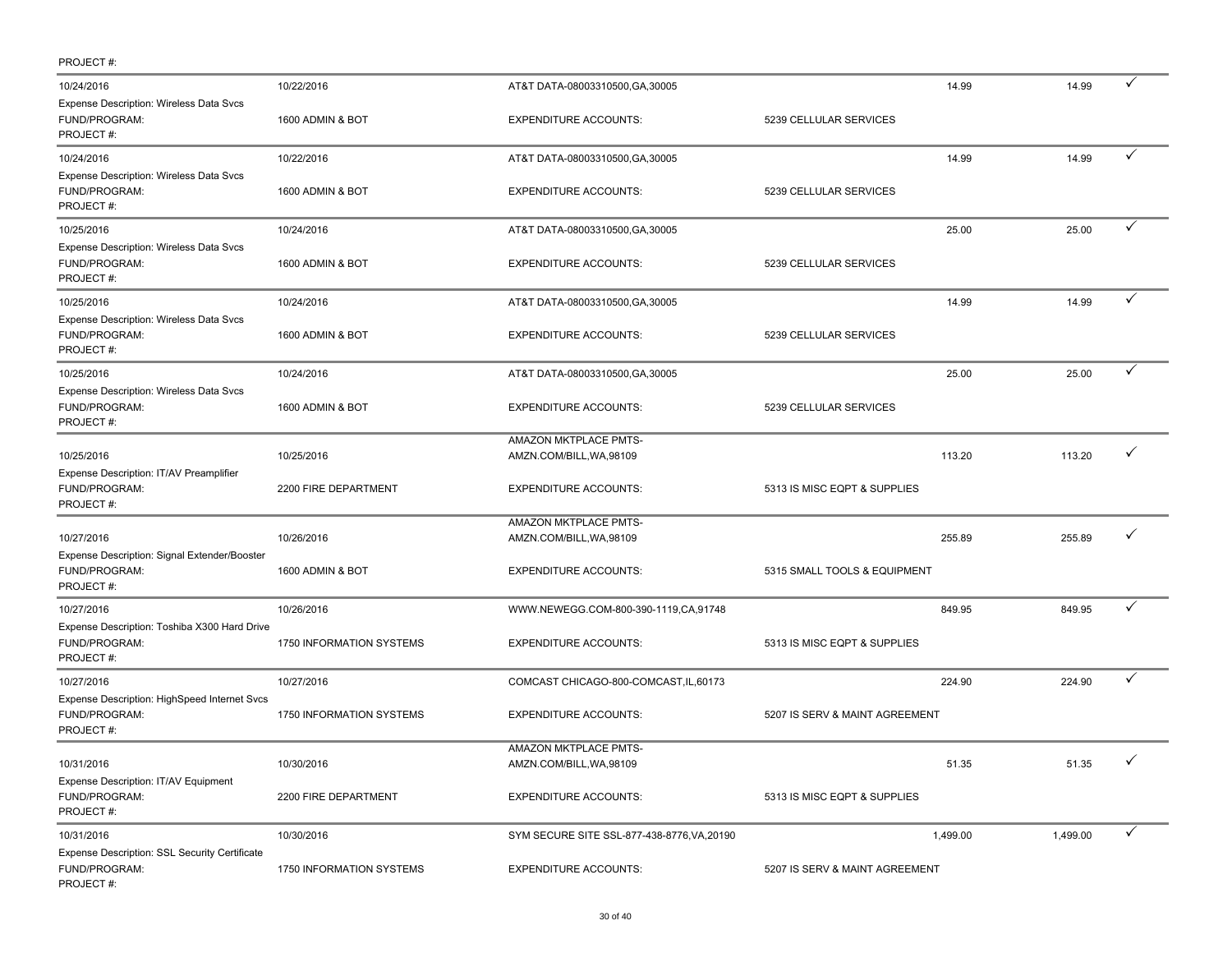| 11/02/2016                                                                                    | 11/01/2016                      | AT&T DATA-08003310500, GA, 30005             | 14.99                          | 14.99  | ✓ |
|-----------------------------------------------------------------------------------------------|---------------------------------|----------------------------------------------|--------------------------------|--------|---|
| Expense Description: Wireless Data Svcs<br>FUND/PROGRAM:<br>PROJECT#:                         | 1600 ADMIN & BOT                | <b>EXPENDITURE ACCOUNTS:</b>                 | 5239 CELLULAR SERVICES         |        |   |
| 11/02/2016                                                                                    | 11/01/2016                      | LEAVER&CO / MEDIASERVE-6154428300, TN, 37066 | 60.00                          | 60.00  | ✓ |
| Expense Description: Webcasting Svc Sys Fees<br>FUND/PROGRAM:<br>PROJECT#:                    | 1750 INFORMATION SYSTEMS        | <b>EXPENDITURE ACCOUNTS:</b>                 | 5207 IS SERV & MAINT AGREEMENT |        |   |
|                                                                                               |                                 | AMAZON MKTPLACE PMTS-                        |                                |        |   |
| 11/02/2016                                                                                    | 11/02/2016                      | AMZN.COM/BILL, WA, 98109                     | 68.09                          | 68.09  | ✓ |
| Expense Description: IT/AV Equipment<br>FUND/PROGRAM:<br>PROJECT#:                            | 2200 FIRE DEPARTMENT            | <b>EXPENDITURE ACCOUNTS:</b>                 | 5313 IS MISC EQPT & SUPPLIES   |        |   |
|                                                                                               |                                 | AMAZON MKTPLACE PMTS-                        |                                |        |   |
| 11/02/2016                                                                                    | 11/02/2016                      | AMZN.COM/BILL, WA, 98109                     | 218.10                         | 218.10 | ✓ |
| Expense Description: External Hard Drive<br>FUND/PROGRAM:<br>PROJECT#:                        | 1750 INFORMATION SYSTEMS        | <b>EXPENDITURE ACCOUNTS:</b>                 | 5313 IS MISC EQPT & SUPPLIES   |        |   |
|                                                                                               |                                 | AMAZON MKTPLACE PMTS-                        |                                |        |   |
| 11/02/2016                                                                                    | 11/02/2016                      | AMZN.COM/BILL, WA, 98109                     | 29.99                          | 29.99  | ✓ |
| Expense Description: Misc. IT/AV Equipment<br>FUND/PROGRAM:<br>PROJECT#:                      | <b>1750 INFORMATION SYSTEMS</b> | <b>EXPENDITURE ACCOUNTS:</b>                 | 5317 MISC OPERATING SUPPLIES   |        |   |
|                                                                                               |                                 | AMAZON MKTPLACE PMTS-                        |                                |        |   |
| 11/03/2016                                                                                    | 11/02/2016                      | AMZN.COM/BILL, WA, 98109                     | 29.99                          | 29.99  | ✓ |
| Expense Description: Misc. IT/AV Equipment<br>FUND/PROGRAM:<br>PROJECT#:                      | 1750 INFORMATION SYSTEMS        | <b>EXPENDITURE ACCOUNTS:</b>                 | 5317 MISC OPERATING SUPPLIES   |        |   |
|                                                                                               |                                 | AMAZON MKTPLACE PMTS-                        |                                |        |   |
| 11/03/2016                                                                                    | 11/02/2016                      | AMZN.COM/BILL, WA, 98109                     | 29.99                          | 29.99  |   |
| Expense Description: Misc. IT/AV Equipment<br>FUND/PROGRAM:<br>PROJECT#:                      | 1750 INFORMATION SYSTEMS        | <b>EXPENDITURE ACCOUNTS:</b>                 | 5317 MISC OPERATING SUPPLIES   |        |   |
| 11/03/2016                                                                                    | 11/02/2016                      | PAYFLOW/PAYPAL-08888839770,NE,68126          | 19.95                          | 19.95  | ✓ |
| Expense Description: Webpayments Sys Fees<br>FUND/PROGRAM:<br>PROJECT#:                       | 1750 INFORMATION SYSTEMS        | <b>EXPENDITURE ACCOUNTS:</b>                 | 5207 IS SERV & MAINT AGREEMENT |        |   |
|                                                                                               |                                 | AMAZON MKTPLACE PMTS-                        |                                |        |   |
| 11/03/2016                                                                                    | 11/02/2016                      | AMZN.COM/BILL, WA, 98109                     | 29.99                          | 29.99  |   |
| Expense Description: Misc. IT/AV Equipment<br>FUND/PROGRAM:<br>PROJECT#:                      | 1750 INFORMATION SYSTEMS        | <b>EXPENDITURE ACCOUNTS:</b>                 | 5317 MISC OPERATING SUPPLIES   |        |   |
|                                                                                               |                                 | AMAZON MKTPLACE PMTS-                        |                                |        |   |
| 11/03/2016                                                                                    | 11/02/2016                      | AMZN.COM/BILL, WA, 98109                     | 64.26                          | 64.26  | ✓ |
| Expense Description: IT/AV Equipment<br><b>Accounting Codes</b><br>FUND/PROGRAM:<br>PROJECT#: | 1750 INFORMATION SYSTEMS        | <b>EXPENDITURE ACCOUNTS:</b>                 | 5313 IS MISC EQPT & SUPPLIES   |        |   |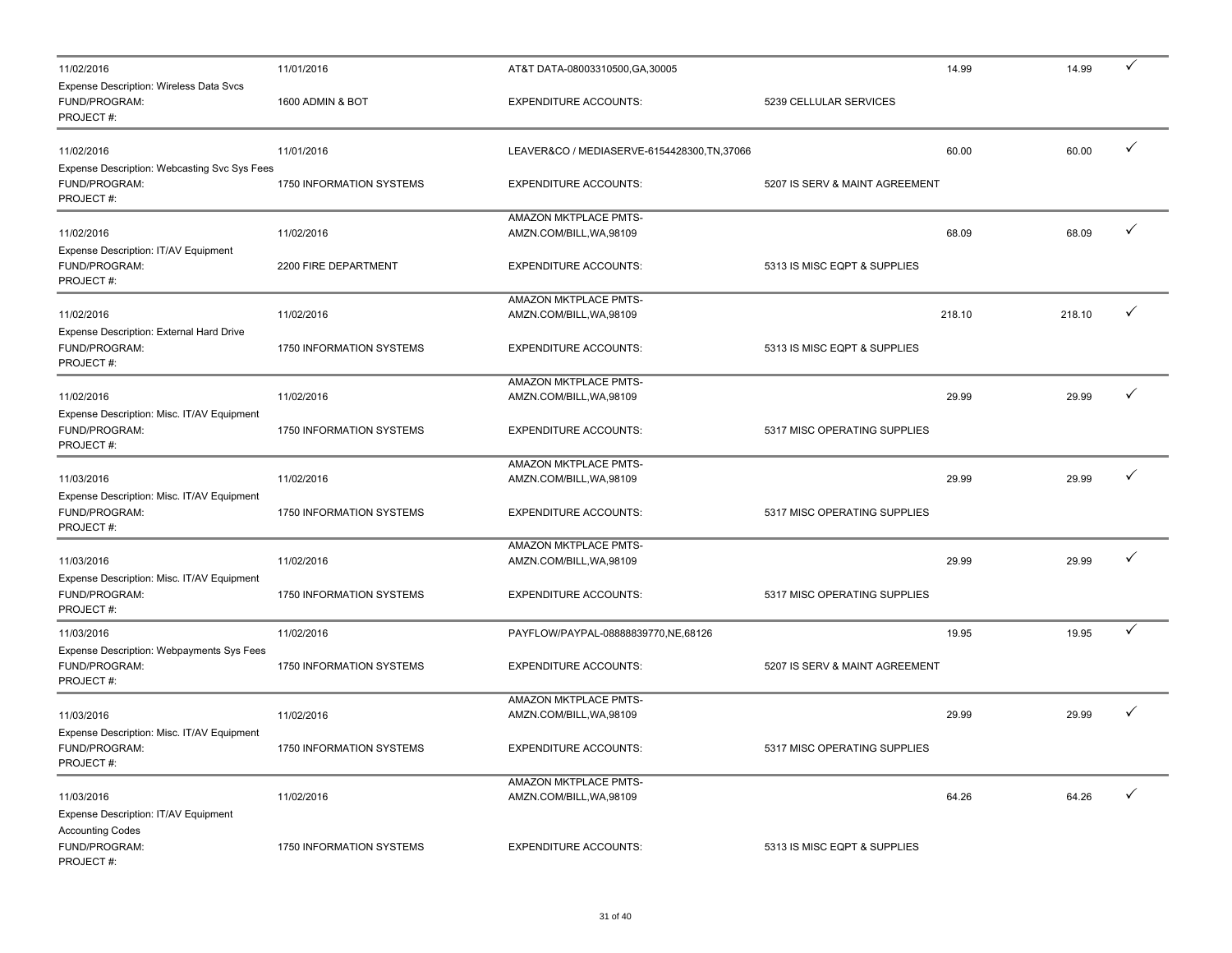|                                                                             |                          | <b>Card Subtotal</b>                                     |                                | 6.833.92 |   |
|-----------------------------------------------------------------------------|--------------------------|----------------------------------------------------------|--------------------------------|----------|---|
| Expense Description: Misc. IT/AV Supplies<br>FUND/PROGRAM:<br>PROJECT#:     | 1750 INFORMATION SYSTEMS | <b>EXPENDITURE ACCOUNTS:</b>                             | 5317 MISC OPERATING SUPPLIES   |          |   |
| 11/04/2016                                                                  | 11/03/2016               | AMZN.COM/BILL, WA, 98109                                 | 5.26                           | 5.26     | ✓ |
| FUND/PROGRAM:<br>PROJECT#:                                                  | 2200 FIRE DEPARTMENT     | <b>EXPENDITURE ACCOUNTS:</b><br>AMAZON MKTPLACE PMTS-    | 5313 IS MISC EQPT & SUPPLIES   |          |   |
| Expense Description: IT/AV Equipment                                        |                          |                                                          |                                |          |   |
| 11/04/2016                                                                  | 11/03/2016               | AMAZON MKTPLACE PMTS-<br>AMZN.COM/BILL, WA, 98109        | 64.26                          | 64.26    | ✓ |
| Expense Description: IT/AV Cables & Converter<br>FUND/PROGRAM:<br>PROJECT#: | 1750 INFORMATION SYSTEMS | <b>EXPENDITURE ACCOUNTS:</b>                             | 5313 IS MISC EQPT & SUPPLIES   |          |   |
| 11/04/2016                                                                  | 11/03/2016               | MONOPRICE COM-9099896887, CA, 91730                      | 192.37                         | 192.37   | ✓ |
| Expense Description: IT/AV Surge Protector<br>FUND/PROGRAM:<br>PROJECT#:    | 1750 INFORMATION SYSTEMS | <b>EXPENDITURE ACCOUNTS:</b>                             | 5317 MISC OPERATING SUPPLIES   |          |   |
| 11/04/2016                                                                  | 11/03/2016               | <b>AMAZON MKTPLACE PMTS-</b><br>AMZN.COM/BILL, WA, 98109 | 37.20                          | 37.20    | ✓ |
| Expense Description: Website Hosting Svcs<br>FUND/PROGRAM:<br>PROJECT#:     | 1750 INFORMATION SYSTEMS | <b>EXPENDITURE ACCOUNTS:</b>                             | 5207 IS SERV & MAINT AGREEMENT |          |   |
| 11/03/2016                                                                  | 11/03/2016               | SERVER CENTRAL NETWORK-312-829-<br>1111, IL, 60604       | 402.00                         | 402.00   |   |
| Expense Description: Misc. IT/AV Equipment<br>FUND/PROGRAM:<br>PROJECT#:    | 1750 INFORMATION SYSTEMS | <b>EXPENDITURE ACCOUNTS:</b>                             | 5317 MISC OPERATING SUPPLIES   |          |   |
| 11/03/2016                                                                  | 11/03/2016               | AMAZON MKTPLACE PMTS-<br>AMZN.COM/BILL, WA, 98109        | 33.98                          | 33.98    | ✓ |
| Expense Description: Misc. IT/AV Equipment<br>FUND/PROGRAM:<br>PROJECT#:    | 1750 INFORMATION SYSTEMS | <b>EXPENDITURE ACCOUNTS:</b>                             | 5317 MISC OPERATING SUPPLIES   |          |   |
| 11/03/2016                                                                  | 11/03/2016               | AMAZON MKTPLACE PMTS-<br>AMZN.COM/BILL, WA, 98109        | 18.74                          | 18.74    |   |
| Expense Description: IT/AV Equipment<br>FUND/PROGRAM:<br>PROJECT#:          | 1750 INFORMATION SYSTEMS | <b>EXPENDITURE ACCOUNTS:</b>                             | 5313 IS MISC EQPT & SUPPLIES   |          |   |
| 11/03/2016                                                                  | 11/03/2016               | AMAZON MKTPLACE PMTS-<br>AMZN.COM/BILL, WA, 98109        | 78.77                          | 78.77    |   |

#### MICHAEL BLIEFERNICH

| Posting<br>Date                           | Transaction<br>Date   | Description                            | Receipt<br>Amount             | Expense<br>Amount | Reviewed |
|-------------------------------------------|-----------------------|----------------------------------------|-------------------------------|-------------------|----------|
| 10/28/2016                                | 10/28/2016            | TRUGREEN LP 5550-847-318-9770,IL,60068 | 7,353.92                      | 1,378.86          |          |
| <b>Expense Description: Sidewalk Salt</b> |                       |                                        |                               |                   |          |
| FUND/PROGRAM:                             | 1170 COMMUTER PARKING | <b>EXPENDITURE ACCOUNTS:</b>           | 5311 BLDG/GROUNDS MAINTENANCE |                   |          |
| PROJECT#:                                 |                       |                                        |                               |                   |          |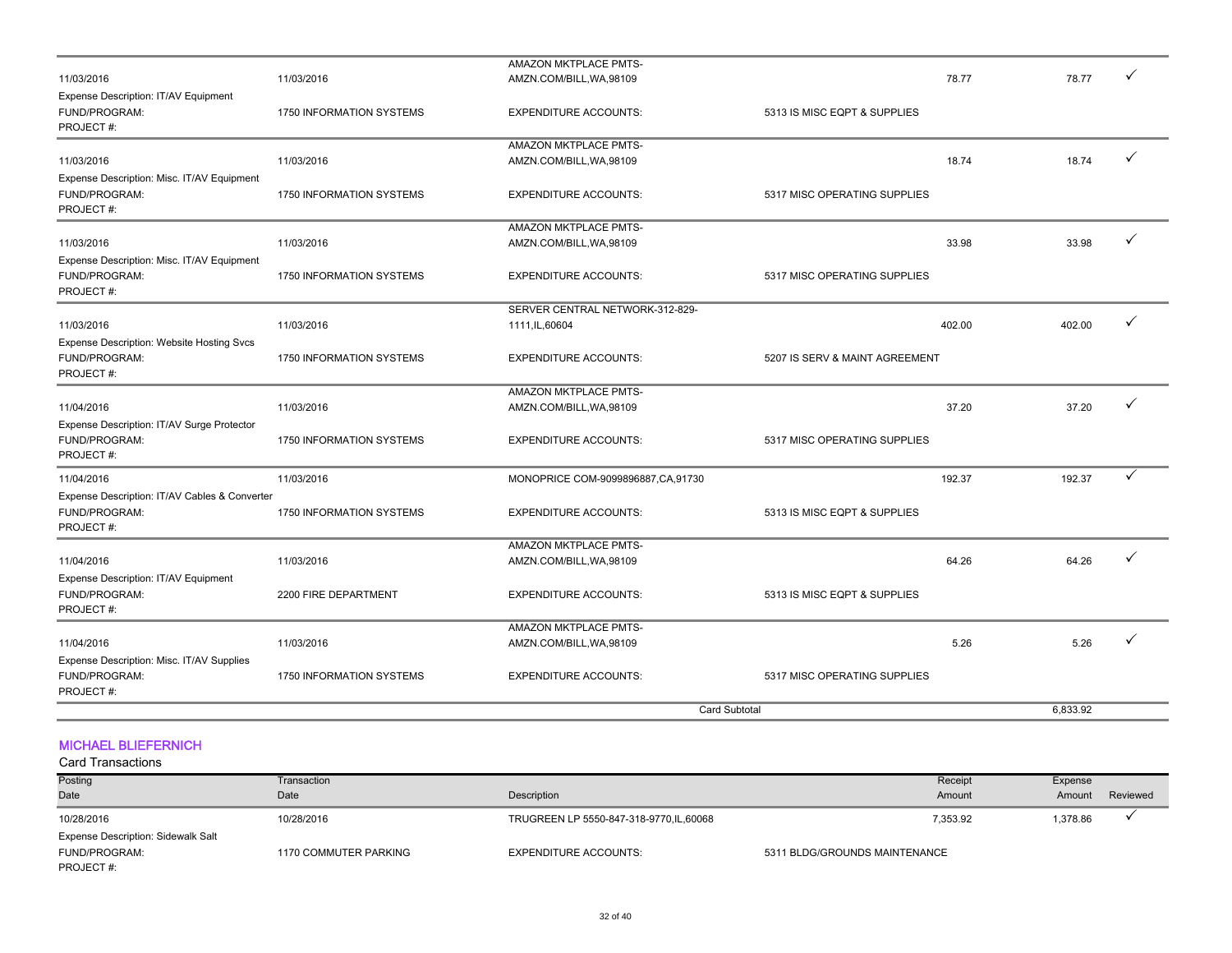| 10/28/2016                                                              | 10/28/2016             | TRUGREEN LP 5550-847-318-9770, IL, 60068       | 7,353.92                      | 1,378.86       |  |
|-------------------------------------------------------------------------|------------------------|------------------------------------------------|-------------------------------|----------------|--|
| <b>Expense Description: Sidewalk Salt</b><br>FUND/PROGRAM:<br>PROJECT#: | 1430 FORESTRY DIVISION | <b>EXPENDITURE ACCOUNTS:</b>                   | 5303 CHEMICALS                |                |  |
| 10/28/2016                                                              | 10/28/2016             | TRUGREEN LP 5550-847-318-9770, IL, 60068       | 7,353.92                      | 4,596.20       |  |
| <b>Expense Description: Sidewalk Salt</b><br>FUND/PROGRAM:<br>PROJECT#: | 1220 BUILDING SERVICES | <b>EXPENDITURE ACCOUNTS:</b>                   | 5303 CHEMICALS                |                |  |
| 10/31/2016                                                              | 10/28/2016             | 4TE IL ST FIRE MARSHAL-866-290-5400, IL, 62703 |                               | 2.23<br>2.23   |  |
| Expense Description: Air Tank Convenience Fee                           |                        |                                                |                               |                |  |
| FUND/PROGRAM:<br>PROJECT#:                                              | 1220 BUILDING SERVICES | <b>EXPENDITURE ACCOUNTS:</b>                   | 5220 MAINT OFF/SPEC EQUIPMENT |                |  |
| 10/31/2016                                                              | 10/28/2016             | 4TE IL ST FIRE MARSHAL-217-558-0577, IL, 62703 |                               | 95.00<br>95.00 |  |
| Expense Description: Air Tank Inspection Fee                            |                        |                                                |                               |                |  |
| FUND/PROGRAM:<br>PROJECT#:                                              | 1220 BUILDING SERVICES | <b>EXPENDITURE ACCOUNTS:</b>                   | 5220 MAINT OFF/SPEC EQUIPMENT |                |  |
|                                                                         |                        |                                                | <b>Card Subtotal</b>          | 7,451.15       |  |

#### MICHAEL CROTTY

| oara manoaoaono                                                           |                                    |                                                |                              |          |          |
|---------------------------------------------------------------------------|------------------------------------|------------------------------------------------|------------------------------|----------|----------|
| Posting                                                                   | Transaction                        |                                                | Receipt                      | Expense  |          |
| Date                                                                      | Date                               | Description                                    | Amount                       | Amount   | Reviewed |
| 10/10/2016                                                                | 10/07/2016                         | EAGLE RIDGE RESORT-GALENA, IL, 61036           | (138.40)                     | (138.40) | ✓        |
| Expense Description: IPELRA Room Refund-RR<br>FUND/PROGRAM:<br>PROJECT#:  | 0015 EMERGENCY TELEPHONE SYS (911) | <b>EXPENDITURE ACCOUNTS:</b>                   | 5205 CONFERENCES & MEETINGS  |          |          |
| 10/21/2016                                                                | 10/19/2016                         | AT & T SPRING MOBILE #-LINCOLNSHIRE, IL, 60069 | 52.67                        | 52.67    |          |
| <b>Expense Description: Phone Supplies</b><br>FUND/PROGRAM:<br>PROJECT#:  | 1600 ADMIN & BOT                   | <b>EXPENDITURE ACCOUNTS:</b>                   | 5315 SMALL TOOLS & EQUIPMENT |          |          |
| 10/28/2016                                                                | 10/26/2016                         | EAGLE RIDGE RESORT-GALENA, IL, 61036           | 471.80                       | 235.90   | ✓        |
| Expense Description: IPELRA Conf Lodging-MC<br>FUND/PROGRAM:<br>PROJECT#: | 1800 HUMAN RESOURCES DEPT          | <b>EXPENDITURE ACCOUNTS:</b>                   | 5205 CONFERENCES & MEETINGS  |          |          |
| 10/28/2016                                                                | 10/26/2016                         | EAGLE RIDGE RESORT-GALENA, IL, 61036           | 471.80                       | 235.90   | ✓        |
| Expense Description: IPELRA Conf Lodginf-MM<br>FUND/PROGRAM:<br>PROJECT#: | 1700 FINANCE DEPARTMENT            | <b>EXPENDITURE ACCOUNTS:</b>                   | 5205 CONFERENCES & MEETINGS  |          |          |
| 11/02/2016                                                                | 11/01/2016                         | INTERNATION-2022894262,DC,20002                | 1,202.00                     | 1,202.00 |          |
| Expense Description: ICMA Membership Dues-MC                              |                                    |                                                |                              |          |          |
| FUND/PROGRAM:<br>PROJECT#:                                                | 1600 ADMIN & BOT                   | <b>EXPENDITURE ACCOUNTS:</b>                   | 5222 MEMBERSHIP DUES         |          |          |
|                                                                           |                                    | <b>Card Subtotal</b>                           |                              | 1,588.07 |          |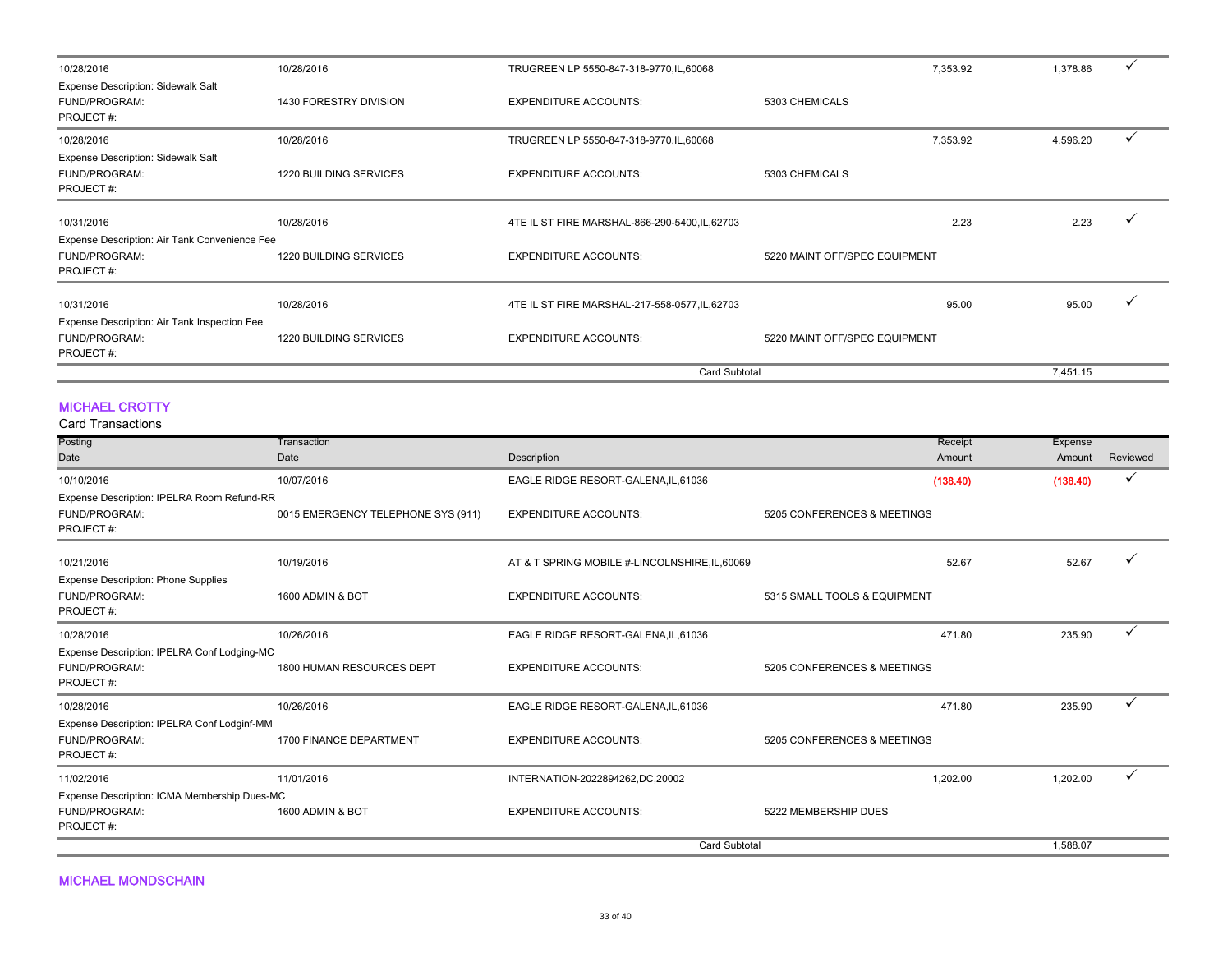#### Card Transactions

| Posting                                    | Transaction             |                                   |                             | Receipt | Expense |          |
|--------------------------------------------|-------------------------|-----------------------------------|-----------------------------|---------|---------|----------|
| Date                                       | Date                    | Description                       |                             | Amount  | Amount  | Reviewed |
| 10/06/2016                                 | 10/04/2016              | GENEVA INN-LAKE GENEVA, WI, 53147 |                             | 272.20  | 272.20  |          |
| Expense Description: IPPFA Conf Lodging-MM |                         |                                   |                             |         |         |          |
| FUND/PROGRAM:                              | 1700 FINANCE DEPARTMENT | <b>EXPENDITURE ACCOUNTS:</b>      | 5205 CONFERENCES & MEETINGS |         |         |          |
| PROJECT#:                                  |                         |                                   |                             |         |         |          |
|                                            |                         |                                   | <b>Card Subtotal</b>        |         | 272.20  |          |

#### MICHAEL SCHROEDER

#### Card Transactions

| Posting                                                                      | Transaction            |                                        | Receipt                       | Expense |          |
|------------------------------------------------------------------------------|------------------------|----------------------------------------|-------------------------------|---------|----------|
| Date                                                                         | Date                   | Description                            | Amount                        | Amount  | Reviewed |
| 10/05/2016                                                                   | 10/04/2016             | ZORO TOOLS INC-855-2899676, IL, 60089  | 34.98                         | 34.98   | ✓        |
| Expense Description: HVAC Fan Belts<br>FUND/PROGRAM:<br>PROJECT#:            | 1220 BUILDING SERVICES | <b>EXPENDITURE ACCOUNTS:</b>           | 5311 BLDG/GROUNDS MAINTENANCE |         |          |
| 10/05/2016                                                                   | 10/04/2016             | APPL HVAC PARTS-8773656653, OH, 45227  | 13.22                         | 13.22   | ✓        |
| Expense Description: Dryer Thermister<br>FUND/PROGRAM:<br>PROJECT#:          | 2200 FIRE DEPARTMENT   | <b>EXPENDITURE ACCOUNTS:</b>           | 5311 BLDG/GROUNDS MAINTENANCE |         |          |
|                                                                              |                        | MENARDS MOUNT PROSPECT-MT              |                               |         |          |
| 10/10/2016                                                                   | 10/07/2016             | PROSPECT, IL, 60056                    | 555.68                        | 27.99   |          |
| Expense Description: Tri Mount Hitch<br>FUND/PROGRAM:<br>PROJECT#:           | 1220 BUILDING SERVICES | <b>EXPENDITURE ACCOUNTS:</b>           | 5310 VEHICLE MAINTENANCE      |         |          |
|                                                                              |                        | MENARDS MOUNT PROSPECT-MT              |                               |         |          |
| 10/10/2016                                                                   | 10/07/2016             | PROSPECT, IL, 60056                    | 555.68                        | 527.69  |          |
| Expense Description: Co Alarms & Drill Bits<br>FUND/PROGRAM:<br>PROJECT#:    | 1220 BUILDING SERVICES | <b>EXPENDITURE ACCOUNTS:</b>           | 5311 BLDG/GROUNDS MAINTENANCE |         |          |
| 10/13/2016                                                                   | 10/12/2016             | APPLIANCE PARTS PROS-ENCINO, CA, 91436 | 25.90                         | 25.90   |          |
| Expense Description: Refrigerator H2O Switch<br>FUND/PROGRAM:<br>PROJECT#:   | 1220 BUILDING SERVICES | <b>EXPENDITURE ACCOUNTS:</b>           | 5311 BLDG/GROUNDS MAINTENANCE |         |          |
|                                                                              |                        | MENARDS MOUNT PROSPECT-MT              |                               |         |          |
| 10/17/2016                                                                   | 10/13/2016             | PROSPECT, IL, 60056                    | 61.57                         | 61.57   |          |
| Expense Description: Misc. Electrical Supplies<br>FUND/PROGRAM:<br>PROJECT#: | 1220 BUILDING SERVICES | <b>EXPENDITURE ACCOUNTS:</b>           | 5311 BLDG/GROUNDS MAINTENANCE |         |          |
|                                                                              |                        | <b>Card Subtotal</b>                   |                               | 691.35  |          |

#### PETER RODGERS

| <b>Card Transactions</b> |             |                                  |         |         |          |
|--------------------------|-------------|----------------------------------|---------|---------|----------|
| Posting                  | Transaction |                                  | Receipt | Expense |          |
| Date                     | Date        | Description                      | Amount  | Amount  | Reviewed |
| 10/11/2016               | 10/10/2016  | WAL-MART #1735-WHEELING,IL,60090 | 58.28   | 58.28   |          |
|                          |             |                                  |         |         |          |

Expense Description: Prisoner Meals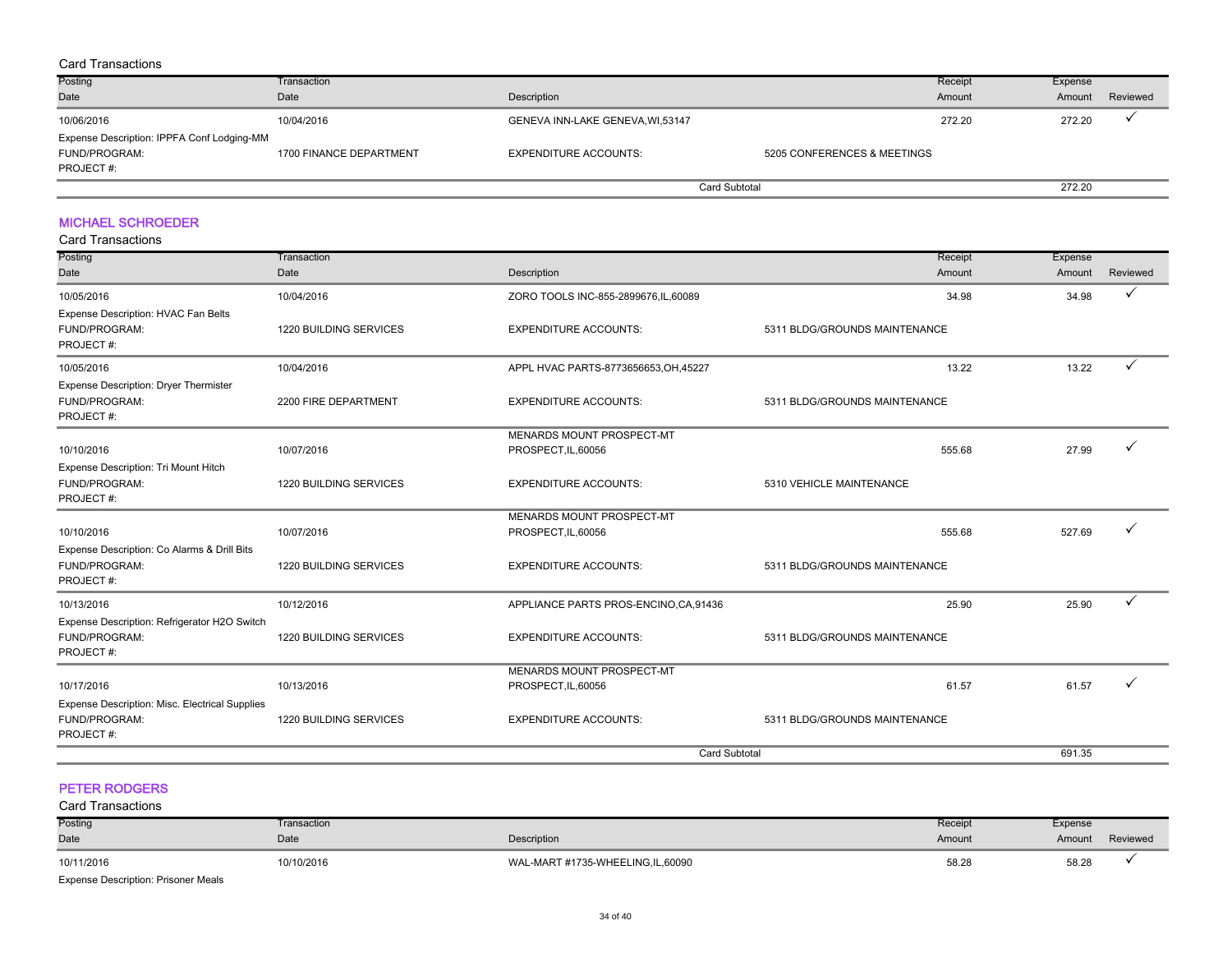| FUND/PROGRAM:<br>PROJECT#:                                         | 2100 POLICE DEPARTMENT | <b>EXPENDITURE ACCOUNTS:</b>             | 5229 PRISONER WELFARE        |        |        |  |
|--------------------------------------------------------------------|------------------------|------------------------------------------|------------------------------|--------|--------|--|
| 10/12/2016                                                         | 10/11/2016             | DOJE S FORENSIC SUPPLI-APOPKA, FL, 32703 |                              | 72.63  | 72.63  |  |
| Expense Description: Cyanoacrylate Adhesive                        |                        |                                          |                              |        |        |  |
| FUND/PROGRAM:<br>PROJECT#:                                         | 2100 POLICE DEPARTMENT | <b>EXPENDITURE ACCOUNTS:</b>             | 5317 MISC OPERATING SUPPLIES |        |        |  |
|                                                                    |                        | ZIMMERMANNS ACE HARDWA-BUFFALO           |                              |        |        |  |
| 10/14/2016                                                         | 10/13/2016             | GROVE, IL, 60089                         |                              | 60.48  | 60.48  |  |
| <b>Expense Description: Padlocks</b><br>FUND/PROGRAM:<br>PROJECT#: | 2100 POLICE DEPARTMENT | <b>EXPENDITURE ACCOUNTS:</b>             | 5317 MISC OPERATING SUPPLIES |        |        |  |
| 10/18/2016                                                         | 10/17/2016             | RADIOSHACK COR00164228-WHEELING,IL,60090 |                              | 191.92 | 191.92 |  |
| Expense Description: AA Lithium Batteries                          |                        |                                          |                              |        |        |  |
| FUND/PROGRAM:<br>PROJECT#:                                         | 2100 POLICE DEPARTMENT | <b>EXPENDITURE ACCOUNTS:</b>             | 5317 MISC OPERATING SUPPLIES |        |        |  |
|                                                                    |                        |                                          | <b>Card Subtotal</b>         |        | 383.31 |  |

ROSE LEMANIS

| <b>Card Transactions</b> |  |
|--------------------------|--|
|--------------------------|--|

| Posting                                     | Transaction                           |                                              | Receipt                        | Expense |              |
|---------------------------------------------|---------------------------------------|----------------------------------------------|--------------------------------|---------|--------------|
| Date                                        | Date                                  | Description                                  | Amount                         | Amount  | Reviewed     |
| 10/06/2016                                  | 10/05/2016                            | STERICYCLE-08667837422,IL,60045              | 31.87                          | 31.87   | ✓            |
| Expense Description: Medical Waste Services |                                       |                                              |                                |         |              |
| FUND/PROGRAM:                               | 4200 SEWER DIVISION                   | <b>EXPENDITURE ACCOUNTS:</b>                 | 5299 MISC CONTRACTUAL SERVICES |         |              |
| PROJECT#:                                   |                                       |                                              |                                |         |              |
| 10/07/2016                                  | 10/06/2016                            | AIR DELIGHTS INC-800-4405556, OR, 97005-3436 | 18.04                          | 18.04   |              |
| Expense Description: Cartridge Repair Parts |                                       |                                              |                                |         |              |
| FUND/PROGRAM:                               | 1220 BUILDING SERVICES                | <b>EXPENDITURE ACCOUNTS:</b>                 | 5311 BLDG/GROUNDS MAINTENANCE  |         |              |
| PROJECT#:                                   |                                       |                                              |                                |         |              |
| 10/07/2016                                  | 10/06/2016                            | OFFICE DEPOT #1105-800-463-3768,IL,60188     | 141.98                         | 141.98  | $\checkmark$ |
| <b>Expense Description: Office Supplies</b> |                                       |                                              |                                |         |              |
| FUND/PROGRAM:                               | 1500 PUBLIC WORKS ADMINISTRATI        | <b>EXPENDITURE ACCOUNTS:</b>                 | 5318 OFFICE SUPPLIES           |         |              |
| PROJECT#:                                   |                                       |                                              |                                |         |              |
|                                             |                                       | <b>AMAZON MKTPLACE PMTS-</b>                 |                                |         |              |
| 10/14/2016                                  | 10/13/2016                            | AMZN.COM/BILL, WA, 98109                     | 97.86                          | 97.86   |              |
| Expense Description: Hazcom Info Chart      |                                       |                                              |                                |         |              |
| FUND/PROGRAM:                               | 1220 BUILDING SERVICES                | <b>EXPENDITURE ACCOUNTS:</b>                 | 5319 PROTECTIVE CLOTHING       |         |              |
| PROJECT#:                                   |                                       |                                              |                                |         |              |
|                                             |                                       | <b>AMAZON MKTPLACE PMTS-</b>                 |                                |         |              |
| 10/14/2016                                  | 10/13/2016                            | AMZN.COM/BILL, WA, 98109                     | 80.91                          | 80.91   |              |
| Expense Description: iPhone Cases (9)       |                                       |                                              |                                |         |              |
| FUND/PROGRAM:<br>PROJECT#:                  | 1500 PUBLIC WORKS ADMINISTRATI        | <b>EXPENDITURE ACCOUNTS:</b>                 | 5221 MAINT RADIO EQUIPMENT     |         |              |
|                                             |                                       | <b>AMAZON MKTPLACE PMTS-</b>                 |                                |         |              |
| 10/14/2016                                  | 10/13/2016                            | AMZN.COM/BILL, WA, 98109                     | 53.94                          | 53.94   | ✓            |
| Expense Description: iPhone Cases (6)       |                                       |                                              |                                |         |              |
| FUND/PROGRAM:                               | <b>1500 PUBLIC WORKS ADMINISTRATI</b> | <b>EXPENDITURE ACCOUNTS:</b>                 | 5221 MAINT RADIO EQUIPMENT     |         |              |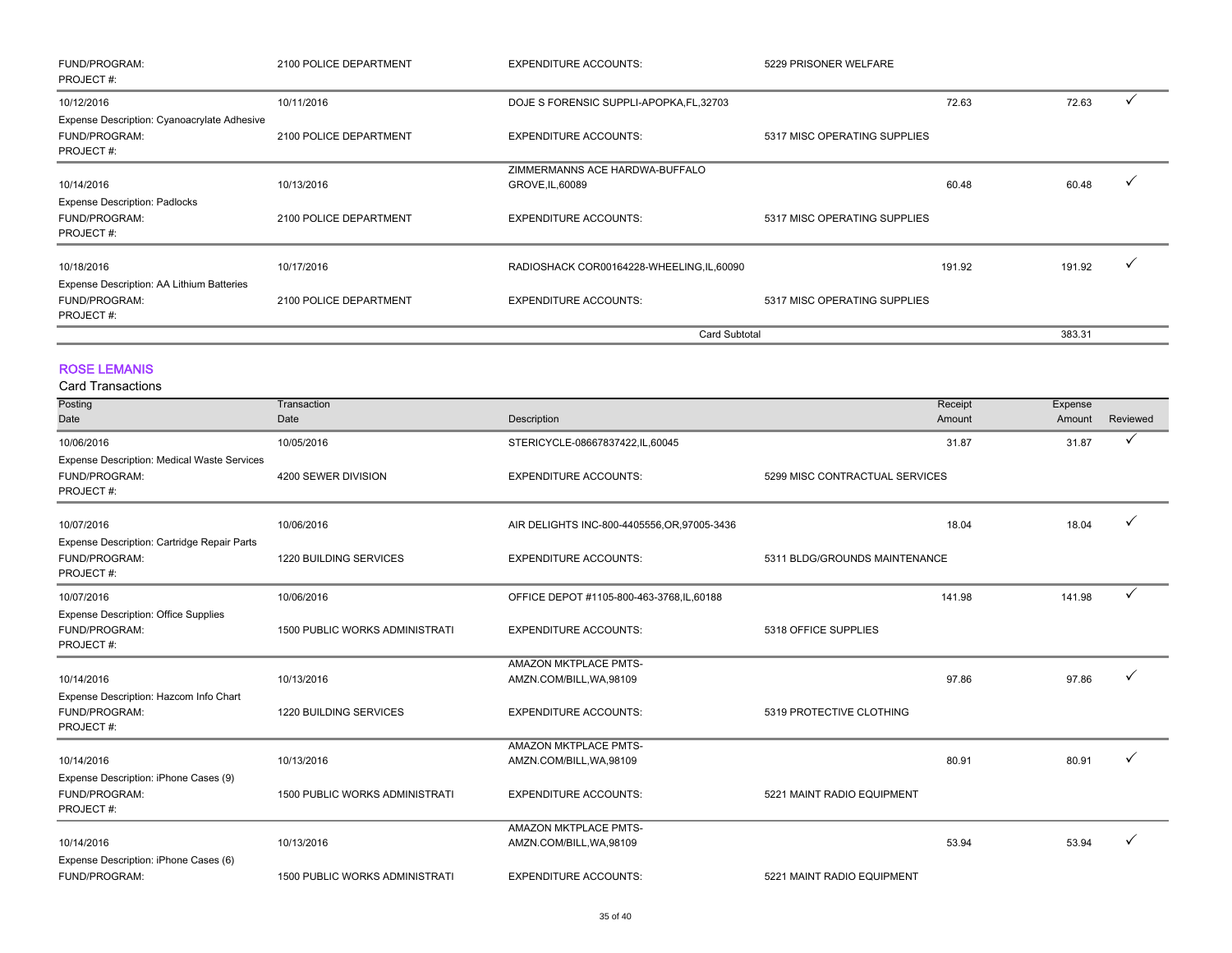| PROJECT#:                                                                        |                                |                                            |                                |        |          |   |
|----------------------------------------------------------------------------------|--------------------------------|--------------------------------------------|--------------------------------|--------|----------|---|
| 10/20/2016                                                                       | 10/18/2016                     | SAFETYLINE, INC-208-4484000,ID,838560000   |                                | 213.90 | 106.95   | ✓ |
| Expense Description: ANSI Super Parka<br>FUND/PROGRAM:<br>PROJECT#:              | 4100 WATER DIVISION            | <b>EXPENDITURE ACCOUNTS:</b>               | 5319 PROTECTIVE CLOTHING       |        |          |   |
| 10/20/2016                                                                       | 10/18/2016                     | SAFETYLINE, INC-208-4484000, ID, 838560000 |                                | 213.90 | 106.95   | ✓ |
| Expense Description: ANSI Super Parka<br>FUND/PROGRAM:<br>PROJECT#:              | 4200 SEWER DIVISION            | <b>EXPENDITURE ACCOUNTS:</b>               | 5319 PROTECTIVE CLOTHING       |        |          |   |
| 10/20/2016                                                                       | 10/19/2016                     | OFFICE DEPOT #1105-800-463-3768, IL, 60188 |                                | 59.32  | 59.32    |   |
| Expense Description: Office Supplies<br>FUND/PROGRAM:<br>PROJECT#:               | 1500 PUBLIC WORKS ADMINISTRATI | <b>EXPENDITURE ACCOUNTS:</b>               | 5318 OFFICE SUPPLIES           |        |          |   |
| 10/21/2016                                                                       | 10/19/2016                     | STERLING FIRST AID AND-PEARLAND, TX, 77581 |                                | 285.00 | 57.00    | ✓ |
| Expense Description: First Aid Kits<br>FUND/PROGRAM:<br>PROJECT#:                | 1420 STREETS DIVISION          | <b>EXPENDITURE ACCOUNTS:</b>               | 5319 PROTECTIVE CLOTHING       |        |          |   |
| 10/21/2016                                                                       | 10/19/2016                     | STERLING FIRST AID AND-PEARLAND, TX, 77581 |                                | 285.00 | 57.00    | ✓ |
| Expense Description: First Aid Kits<br>FUND/PROGRAM:<br>PROJECT#:                | 1430 FORESTRY DIVISION         | <b>EXPENDITURE ACCOUNTS:</b>               | 5319 PROTECTIVE CLOTHING       |        |          |   |
| 10/21/2016                                                                       | 10/19/2016                     | STERLING FIRST AID AND-PEARLAND, TX, 77581 |                                | 285.00 | 57.00    | ✓ |
| Expense Description: First Aid Kits<br>FUND/PROGRAM:<br>PROJECT#:                | 1220 BUILDING SERVICES         | <b>EXPENDITURE ACCOUNTS:</b>               | 5319 PROTECTIVE CLOTHING       |        |          |   |
| 10/21/2016                                                                       | 10/19/2016                     | STERLING FIRST AID AND-PEARLAND, TX, 77581 |                                | 285.00 | 57.00    | ✓ |
| Expense Description: First Aid Kits<br>FUND/PROGRAM:<br>PROJECT#:                | 4100 WATER DIVISION            | <b>EXPENDITURE ACCOUNTS:</b>               | 5319 PROTECTIVE CLOTHING       |        |          |   |
| 10/21/2016                                                                       | 10/19/2016                     | STERLING FIRST AID AND-PEARLAND, TX, 77581 |                                | 285.00 | 57.00    | ✓ |
| Expense Description: First Aid Kits<br>FUND/PROGRAM:<br>PROJECT#:                | 4200 SEWER DIVISION            | <b>EXPENDITURE ACCOUNTS:</b>               | 5319 PROTECTIVE CLOTHING       |        |          |   |
| 10/31/2016                                                                       | 10/28/2016                     | STERICYCLE-08667837422,IL,60045            |                                | 31.87  | 31.87    |   |
| <b>Expense Description: Medical Waste Services</b><br>FUND/PROGRAM:<br>PROJECT#: | 4200 SEWER DIVISION            | <b>EXPENDITURE ACCOUNTS:</b>               | 5299 MISC CONTRACTUAL SERVICES |        |          |   |
| 11/02/2016                                                                       | 10/31/2016                     | SAMS INTERNET-08887467726, AR, 72712       |                                | 149.01 | 149.01   | ✓ |
| Expense Description: Dept Coffee Supply<br>FUND/PROGRAM:<br>PROJECT#:            | 1500 PUBLIC WORKS ADMINISTRATI | <b>EXPENDITURE ACCOUNTS:</b>               | 5317 MISC OPERATING SUPPLIES   |        |          |   |
|                                                                                  |                                | <b>Card Subtotal</b>                       |                                |        | 1,163.70 |   |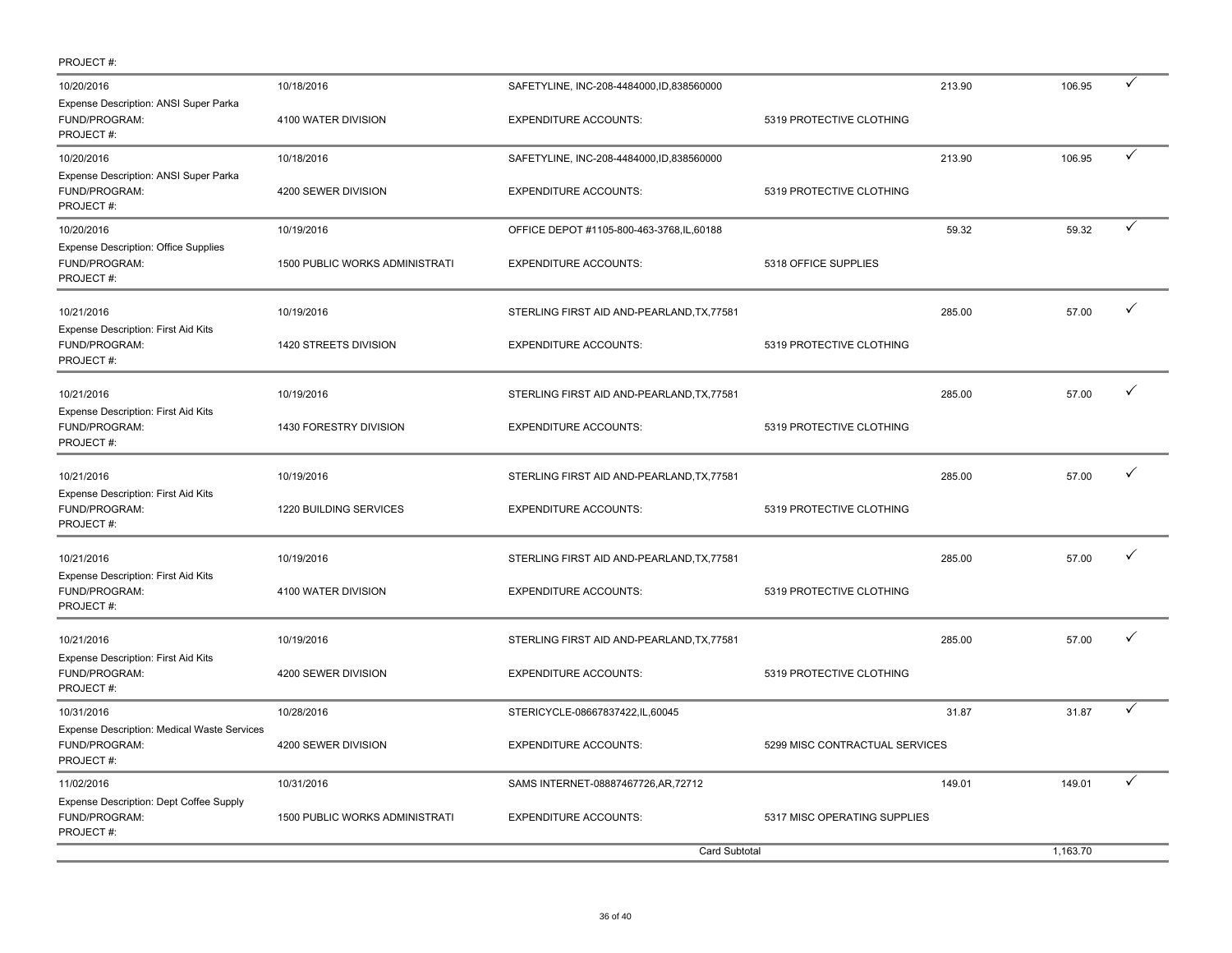#### SCOTT WILSON

#### Card Transactions

| Posting                                                           | Transaction            |                                                |                              | Receipt | Expense |          |
|-------------------------------------------------------------------|------------------------|------------------------------------------------|------------------------------|---------|---------|----------|
| Date                                                              | Date                   | Description                                    |                              | Amount  | Amount  | Reviewed |
|                                                                   |                        |                                                |                              |         |         |          |
| 10/12/2016                                                        | 10/10/2016             | EL COR INDUSTRIES INC-PROSPECT HEIG, IL, 60070 |                              | 29.91   | 29.91   |          |
| Expense Description: Alum IS Bar w/Leads                          |                        |                                                |                              |         |         |          |
| FUND/PROGRAM:<br>PROJECT#:                                        | 4200 SEWER DIVISION    | <b>EXPENDITURE ACCOUNTS:</b>                   | 5310 VEHICLE MAINTENANCE     |         |         |          |
| 10/12/2016                                                        | 10/10/2016             | EL COR INDUSTRIES INC-PROSPECT HEIG, IL, 60070 |                              | 158.80  | 158.80  |          |
| Expense Description: Lights & Relay<br>FUND/PROGRAM:<br>PROJECT#: | 2200 FIRE DEPARTMENT   | <b>EXPENDITURE ACCOUNTS:</b>                   | 5310 VEHICLE MAINTENANCE     |         |         |          |
| 10/12/2016                                                        | 10/10/2016             | EL COR INDUSTRIES INC-PROSPECT HEIG, IL, 60070 |                              | 413.26  | 413.26  |          |
| Expense Description: Misc Fuse & Splice-Stock                     |                        |                                                |                              |         |         |          |
| FUND/PROGRAM:<br>PROJECT#:                                        | 1240 FLEET SERVICES    | <b>EXPENDITURE ACCOUNTS:</b>                   | 5317 MISC OPERATING SUPPLIES |         |         |          |
| 10/12/2016                                                        | 10/10/2016             | EL COR INDUSTRIES INC-PROSPECT HEIG, IL, 60070 |                              | 59.94   | 59.94   |          |
| Expense Description: Compact 600 Cable                            |                        |                                                |                              |         |         |          |
| FUND/PROGRAM:<br>PROJECT#:                                        | 2100 POLICE DEPARTMENT | <b>EXPENDITURE ACCOUNTS:</b>                   | 5310 VEHICLE MAINTENANCE     |         |         |          |
|                                                                   |                        | Card Subtotal                                  |                              |         | 661.91  |          |

#### SEAN LINDSAY

| <b>Card Transactions</b>                                                |                        |                                                |                                |          |              |
|-------------------------------------------------------------------------|------------------------|------------------------------------------------|--------------------------------|----------|--------------|
| Posting                                                                 | Transaction            |                                                | Receipt                        | Expense  |              |
| Date                                                                    | Date                   | Description                                    | Amount                         | Amount   | Reviewed     |
| 10/10/2016<br>Expense Description: Roll Up Door Repair                  | 10/07/2016             | AMERICAN DOOR & DOCK-SCHAUMBURG, IL, 60173     | 341.41                         | 341.41   |              |
| FUND/PROGRAM:<br>PROJECT#:                                              | 1220 BUILDING SERVICES | <b>EXPENDITURE ACCOUNTS:</b>                   | 5299 MISC CONTRACTUAL SERVICES |          |              |
| 10/26/2016                                                              | 10/25/2016             | CARRIER CORP - CML SVC-315-432-6206, NY, 13221 | 1,435.00                       | 1,435.00 | $\checkmark$ |
| Expense Description: HVAC Repair @ FD #24<br>FUND/PROGRAM:<br>PROJECT#: | 2200 FIRE DEPARTMENT   | <b>EXPENDITURE ACCOUNTS:</b>                   | 5311 BLDG/GROUNDS MAINTENANCE  |          |              |
| 10/26/2016                                                              | 10/25/2016             | CARRIER CORP - CML SVC-315-432-6206, NY, 13221 | 495.00                         | 495.00   |              |
| Expense Description: HVAC Troubleshooting<br>FUND/PROGRAM:<br>PROJECT#: | 2200 FIRE DEPARTMENT   | <b>EXPENDITURE ACCOUNTS:</b>                   | 5311 BLDG/GROUNDS MAINTENANCE  |          |              |
|                                                                         |                        | <b>Card Subtotal</b>                           |                                | 2,271.41 |              |

SHARI MATTHEWS HUIZAR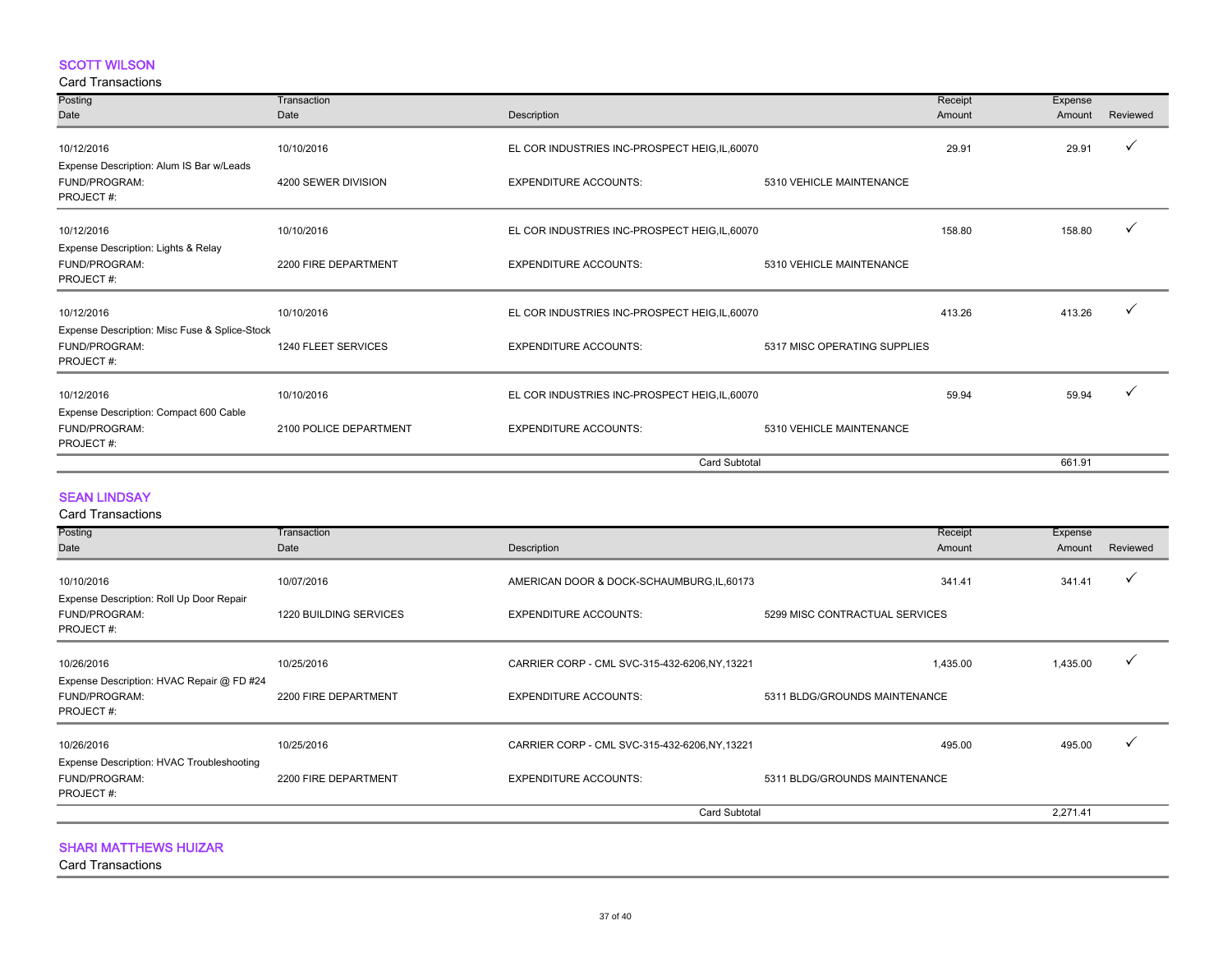| Posting                                        | Transaction          |                                                 | Receipt                        | Expense |              |
|------------------------------------------------|----------------------|-------------------------------------------------|--------------------------------|---------|--------------|
| Date                                           | Date                 | Description                                     | Amount                         | Amount  | Reviewed     |
|                                                |                      |                                                 |                                |         |              |
| 10/05/2016                                     | 10/04/2016           | 7 - LOU MALNATIS PIZZE-ROLLING MEADO, IL, 60008 | 53.28                          | 53.28   |              |
| Expense Description: Lunch/SocialWorkr Webinar |                      |                                                 |                                |         |              |
| FUND/PROGRAM:                                  | 1315 SOCIAL SERVICES | <b>EXPENDITURE ACCOUNTS:</b>                    | 5317 MISC OPERATING SUPPLIES   |         |              |
| PROJECT#:                                      |                      |                                                 |                                |         |              |
| 10/21/2016                                     | 10/20/2016           | BB CLEARBROOK-8478707711, IL, 60005             | 249.00                         | 249.00  | $\checkmark$ |
| Expense Description: Mental Health Classes/AB  |                      |                                                 |                                |         |              |
| FUND/PROGRAM:                                  | 1315 SOCIAL SERVICES | <b>EXPENDITURE ACCOUNTS:</b>                    | 5105 LOCAL TRAINING & MEETINGS |         |              |
| PROJECT#:                                      |                      |                                                 |                                |         |              |
| 10/24/2016                                     | 10/23/2016           | DOLLAR TREE ECOMM-877-530-8733, VA, 23320       | 288.00                         | 288.00  | $\checkmark$ |
| Expense Description: Hats&Gloves/Opr Warmth    |                      |                                                 |                                |         |              |
| FUND/PROGRAM:                                  | 1315 SOCIAL SERVICES | <b>EXPENDITURE ACCOUNTS:</b>                    | 5317 MISC OPERATING SUPPLIES   |         |              |
| PROJECT#:                                      |                      |                                                 |                                |         |              |
| 11/04/2016                                     | 11/03/2016           | IMPARK00220096A-CHICAGO,IL,60654                | 12.00                          | 12.00   |              |
| Expense Description: Crisis Conference Parking |                      |                                                 |                                |         |              |
| FUND/PROGRAM:                                  | 1315 SOCIAL SERVICES | <b>EXPENDITURE ACCOUNTS:</b>                    | 5205 CONFERENCES & MEETINGS    |         |              |
| PROJECT#:                                      |                      |                                                 |                                |         |              |
|                                                |                      |                                                 | <b>Card Subtotal</b>           | 602.28  |              |

#### THOMAS LUEDERS

Card Transactions

| Galu Tidlisactions                            |                     |                                          |                                |         |          |
|-----------------------------------------------|---------------------|------------------------------------------|--------------------------------|---------|----------|
| Posting                                       | Transaction         |                                          | Receipt                        | Expense |          |
| Date                                          | Date                | Description                              | Amount                         | Amount  | Reviewed |
| 10/13/2016                                    | 10/12/2016          | API SVC STAT CERT-202-682-8469,DC,20005  | 150.00                         | 150.00  | ✓        |
| Expense Description: H2O Opr Training&Exam-TL |                     |                                          |                                |         |          |
| FUND/PROGRAM:                                 | 4100 WATER DIVISION | <b>EXPENDITURE ACCOUNTS:</b>             | 5105 LOCAL TRAINING & MEETINGS |         |          |
| PROJECT#:                                     |                     |                                          |                                |         |          |
|                                               |                     | THE HOME DEPOT #1913-MT                  |                                |         |          |
| 10/24/2016                                    | 10/20/2016          | PROSPECT, IL, 600560000                  | 85.91                          | 85.91   |          |
| Expense Description: Mop & Wringer Bucket     |                     |                                          |                                |         |          |
| FUND/PROGRAM:                                 | 4100 WATER DIVISION | <b>EXPENDITURE ACCOUNTS:</b>             | 5315 SMALL TOOLS & EQUIPMENT   |         |          |
| PROJECT#:                                     |                     |                                          |                                |         |          |
| 11/02/2016                                    | 10/31/2016          | FULLIFE SAFETY CENTER-ROSELLE, IL, 60172 | 574.00                         | 469.00  |          |
| <b>Expense Description: Tape</b>              |                     |                                          |                                |         |          |
| FUND/PROGRAM:                                 | 4100 WATER DIVISION | <b>EXPENDITURE ACCOUNTS:</b>             | 5214 HYDRANT MAINTENANCE       |         |          |
| PROJECT#:                                     |                     |                                          |                                |         |          |
| 11/02/2016                                    | 10/31/2016          | FULLIFE SAFETY CENTER-ROSELLE, IL, 60172 | 574.00                         | 105.00  |          |
| Expense Description: Chlorine Calibration Svc |                     |                                          |                                |         |          |
| FUND/PROGRAM:                                 | 4100 WATER DIVISION | <b>EXPENDITURE ACCOUNTS:</b>             | 5220 MAINT OFF/SPEC EQUIPMENT  |         |          |
| PROJECT#:                                     |                     |                                          |                                |         |          |
|                                               |                     | Card Subtotal                            |                                | 809.91  |          |

#### TY JOHNSON

#### Posting Date Transaction Date **Description** Receipt Amount Expense Amount Reviewed Card Transactions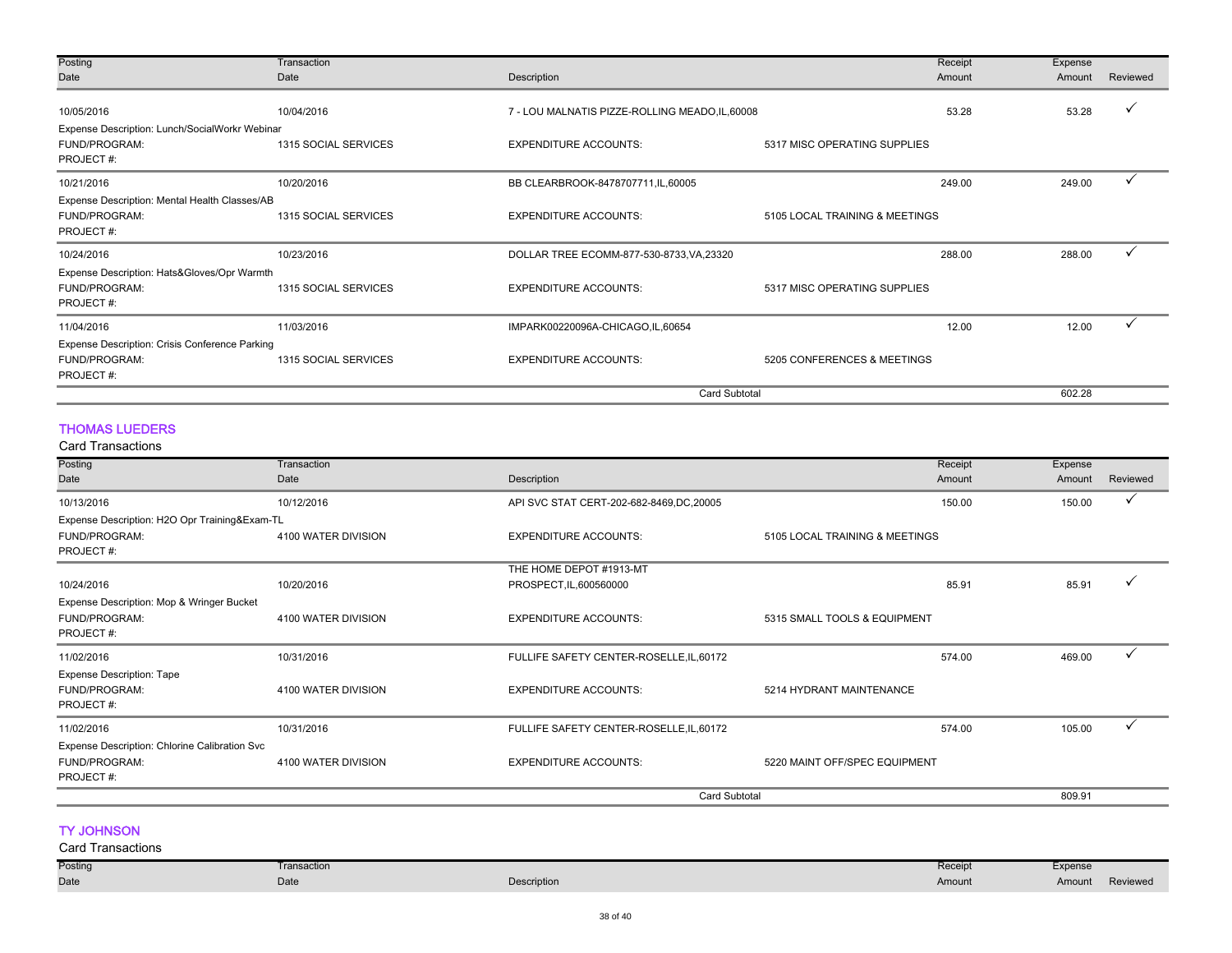| 10/31/2016                                                                   | 10/28/2016                      | SHERWIN WILLIAMS 70371-WHEELING, IL, 60090  |                               | 131.13 | 131.13   |  |
|------------------------------------------------------------------------------|---------------------------------|---------------------------------------------|-------------------------------|--------|----------|--|
| Expense Description: Paint & Primer<br>FUND/PROGRAM:<br>PROJECT#:            | 1220 BUILDING SERVICES          | <b>EXPENDITURE ACCOUNTS:</b>                | 5303 CHEMICALS                |        |          |  |
| 10/31/2016                                                                   | 10/28/2016                      | MENARDS LONG GROVE IL-LONG GROVE, IL, 60047 |                               | 622.86 | 394.96   |  |
| Expense Description: Lights/Elec Parts<br>FUND/PROGRAM:<br>PROJECT#:         | 1220 BUILDING SERVICES          | <b>EXPENDITURE ACCOUNTS:</b>                | 5311 BLDG/GROUNDS MAINTENANCE |        |          |  |
| 10/31/2016                                                                   | 10/28/2016                      | MENARDS LONG GROVE IL-LONG GROVE, IL, 60047 |                               | 622.86 | 227.90   |  |
| Expense Description: Floorjacks/Binder<br>FUND/PROGRAM:<br>PROJECT#:         | 1140 SPECIAL EVENTS<br>2006-036 | <b>EXPENDITURE ACCOUNTS:</b>                | 5317 MISC OPERATING SUPPLIES  |        |          |  |
| 11/02/2016                                                                   | 10/31/2016                      | HL FLAKE SECURITY HARD-HOUSTON, TX, 77081   |                               | 123.76 | 123.76   |  |
| <b>Expense Description: Padlocks</b><br>FUND/PROGRAM:<br>PROJECT#:           | 1220 BUILDING SERVICES          | <b>EXPENDITURE ACCOUNTS:</b>                | 5317 MISC OPERATING SUPPLIES  |        |          |  |
| 11/02/2016                                                                   | 11/01/2016                      | HENRICHSENS FIRE AND S-WHEELING, IL, 60090  |                               | 212.50 | 212.50   |  |
| Expense Description: Fire Extinguisher Service<br>FUND/PROGRAM:<br>PROJECT#: | 2200 FIRE DEPARTMENT            | <b>EXPENDITURE ACCOUNTS:</b>                | 5211 EXTINGUISHER SERVICE     |        |          |  |
|                                                                              |                                 | <b>Card Subtotal</b>                        |                               |        | 1.090.25 |  |

#### VINCENT HOFFMAN

Card Transactions

| Posting                                                                    | Transaction            |                                                              |                               | Receipt | Expense |          |
|----------------------------------------------------------------------------|------------------------|--------------------------------------------------------------|-------------------------------|---------|---------|----------|
| Date                                                                       | Date                   | Description                                                  |                               | Amount  | Amount  | Reviewed |
| 10/13/2016                                                                 | 10/12/2016             | ARLINGTON POWER EQUIPM-PALATINE, IL, 60074                   |                               | 99.22   | 99.22   | ✓        |
| Expense Description: Chains for Saws<br>FUND/PROGRAM:<br>PROJECT#:         | 1430 FORESTRY DIVISION | <b>EXPENDITURE ACCOUNTS:</b><br>5315 SMALL TOOLS & EQUIPMENT |                               |         |         |          |
| 10/21/2016                                                                 | 10/19/2016             | MENARDS LONG GROVE IL-LONG GROVE, IL, 60047                  |                               | 51.68   | 51.68   |          |
| Expense Description: Paint Brushes & Rollers<br>FUND/PROGRAM:<br>PROJECT#: | 1420 STREETS DIVISION  | <b>EXPENDITURE ACCOUNTS:</b><br>5315 SMALL TOOLS & EQUIPMENT |                               |         |         |          |
| 10/21/2016                                                                 | 10/19/2016             | MENARDS LONG GROVE IL-LONG GROVE, IL, 60047                  |                               | 45.99   | 45.99   |          |
| Expense Description: Lamp Post for Lark Park                               |                        |                                                              |                               |         |         |          |
| FUND/PROGRAM:<br>PROJECT#:                                                 | 1430 FORESTRY DIVISION | <b>EXPENDITURE ACCOUNTS:</b>                                 | 5311 BLDG/GROUNDS MAINTENANCE |         |         |          |
|                                                                            |                        | <b>Card Subtotal</b>                                         |                               |         | 196.89  |          |

Report Run By: Nancy Hoppe (NHOPPE, Company Program Administrator)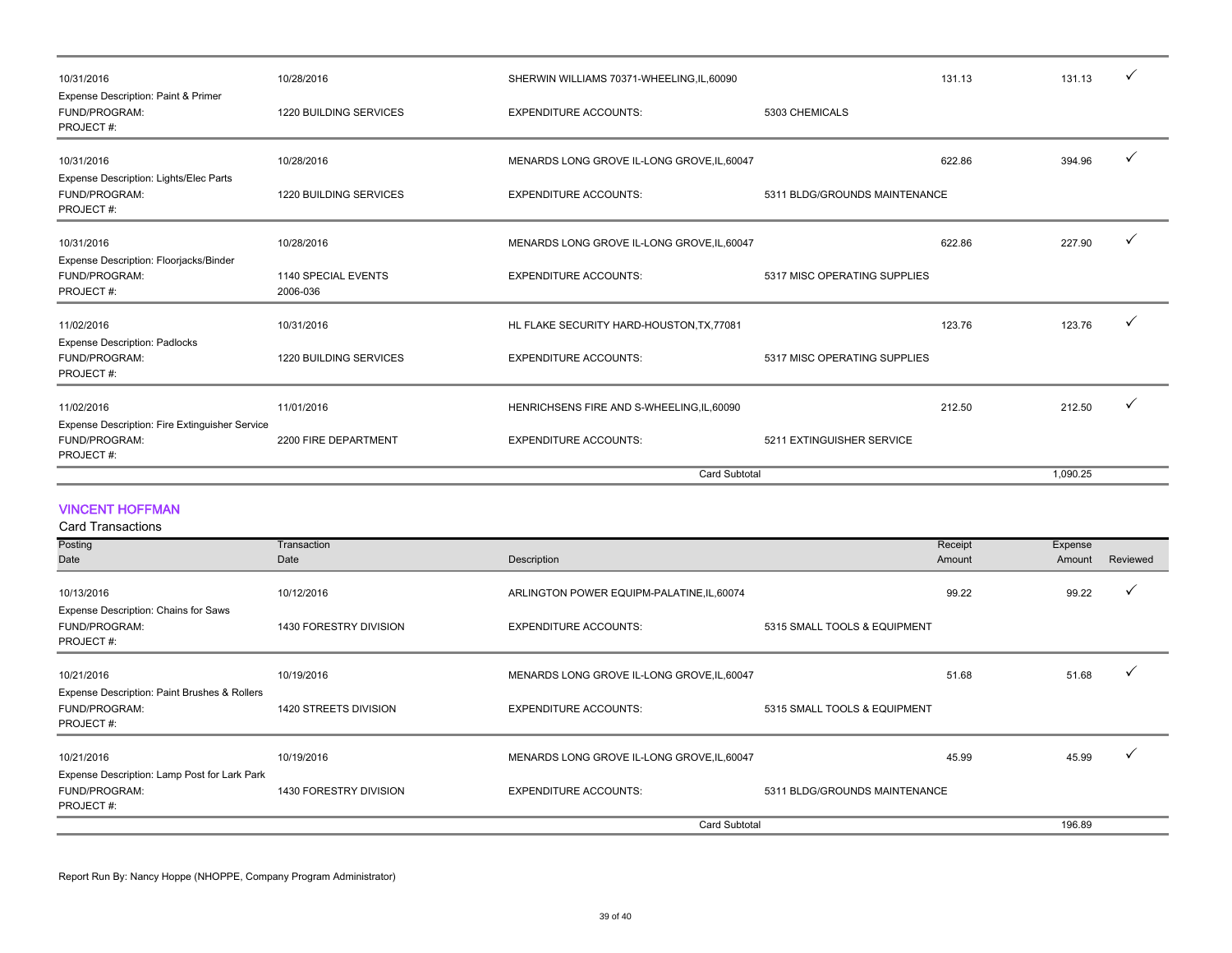© 1994-2016. MasterCard. All rights reserved.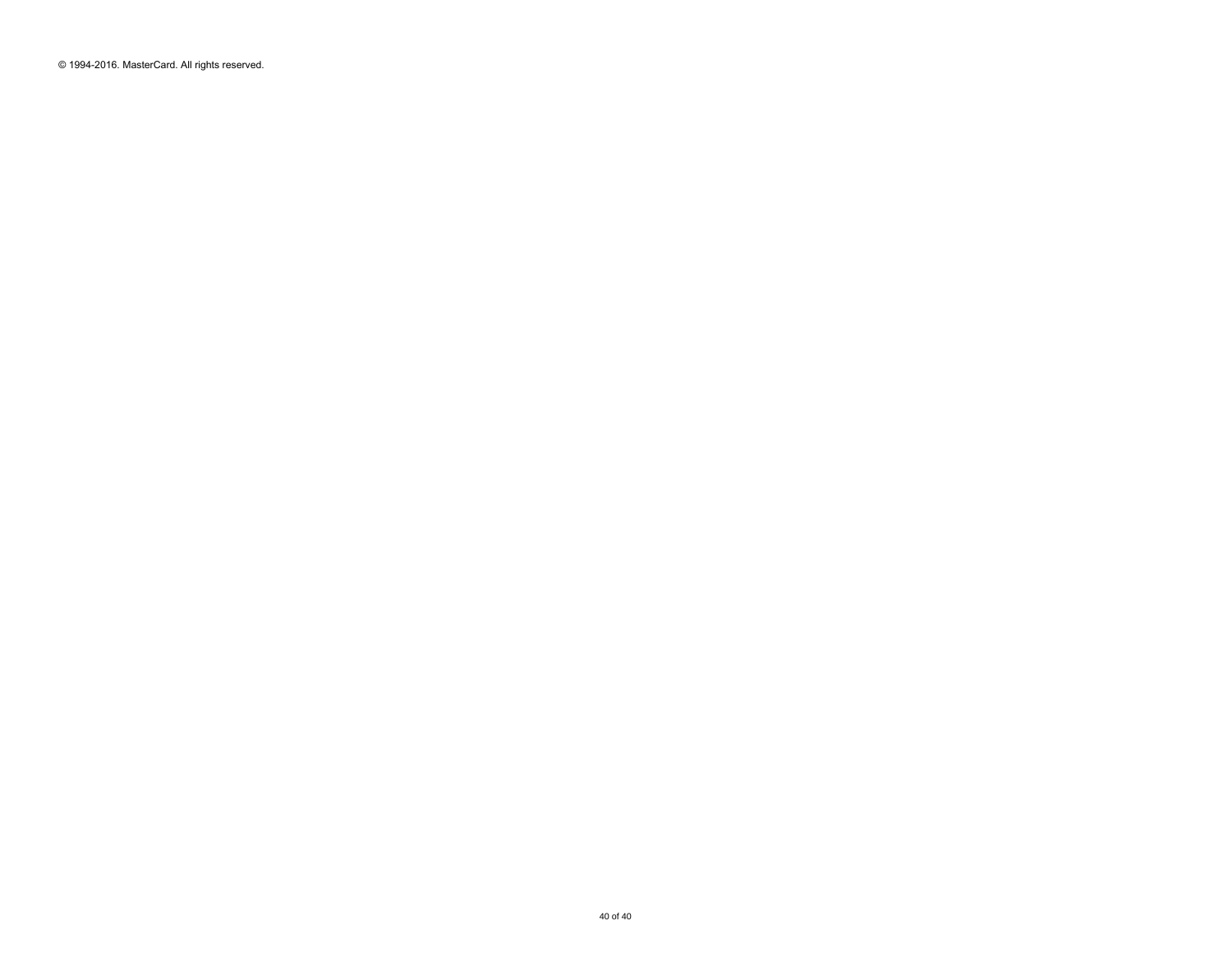# **Village of Wheeling Payroll Summary**

# **Pay Period Ended 12/16/2016**

| <b>Fund Number</b> | Fund                            | <b>Salaries</b> | <b>Benefits</b> | <b>Total Payroll</b> |
|--------------------|---------------------------------|-----------------|-----------------|----------------------|
|                    |                                 |                 |                 |                      |
| 01                 | <b>General Fund</b>             | 778,262.33      | 321,900.31      | 1,100,162.64         |
| 31                 | <b>Crossroads TIF</b>           | 665.32          | 320.50          | 985.82               |
| 32                 | So Milwaukee TIF                | 665.32          | 320.50          | 985.82               |
| 34                 | <b>Capital Projects</b>         | 5,867.37        | 3,719.91        | 9,587.28             |
| 35                 | <b>Town Center II TIF</b>       | 665.32          | 320.50          | 985.82               |
| 36                 | <b>Southeast II TIF</b>         | 665.32          | 320.50          | 985.82               |
| 39                 | Lake Cook/Milwaukee TIF         | 665.30          | 320.50          | 985.80               |
| 40                 | Water & Sewer Fund              | 57,994.78       | 33,420.30       | 91,415.08            |
| 55                 | <b>Grant Fund</b>               | 8,761.27        | 2,458.42        | 11,219.69            |
|                    |                                 |                 |                 |                      |
|                    | <b>Total Gross Payroll</b>      | 854,212.33      | 363,101.44      | 1,217,313.77         |
|                    |                                 |                 |                 |                      |
|                    | <b>Total Payroll Deductions</b> | 326,900.96      | 363,101.44      | 690,002.40           |
|                    |                                 |                 |                 |                      |
|                    | <b>Total Net Payroll</b>        | 527,311.37      | 0.00            | 527,311.37           |
|                    |                                 |                 |                 |                      |
|                    |                                 |                 |                 |                      |
|                    | <b>Payroll Checks</b>           | 0.00            |                 |                      |
|                    |                                 |                 |                 |                      |
|                    | <b>Direct Deposits</b>          | 527,311.37      |                 |                      |
|                    |                                 |                 |                 |                      |
|                    | <b>Total Net Payroll</b>        | 527,311.37      |                 |                      |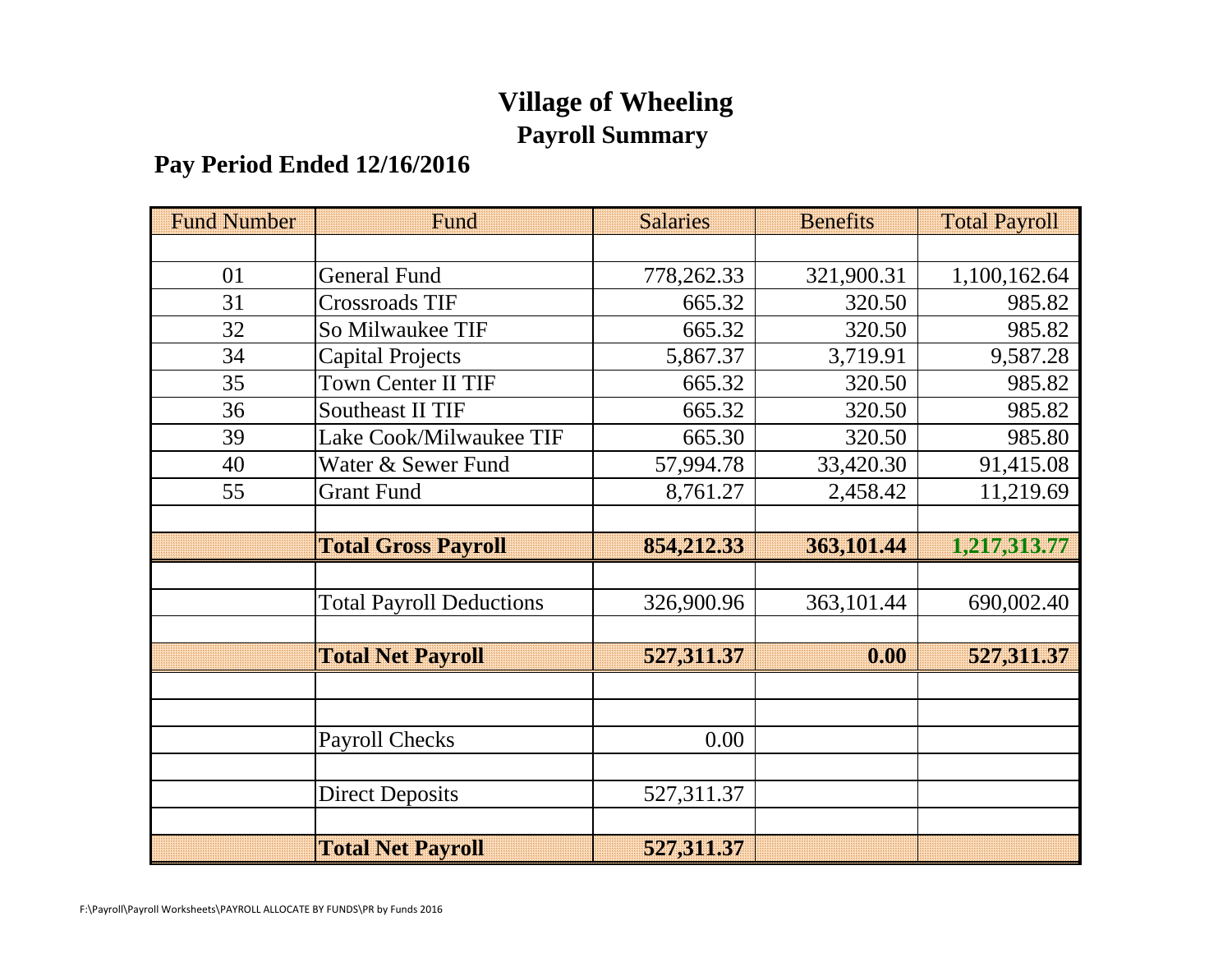| SUNGARD PENTAMATION |                                                           | PAGE NUMBER:             |
|---------------------|-----------------------------------------------------------|--------------------------|
| DATE: 12/28/2016    | VILLAGE OF WHEELING                                       | ACCTPA51                 |
| TIME: 14:52:17      | CASH REOUIREMENTS - CHECK FORMAT - DUE DATE: $01/04/2017$ | ACCOUNTING PERIOD: 12/16 |
|                     | SELECTION CRITERIA: payable.batch='AMM01/04'              |                          |

PAGE NUMBER: 1

| VENDOR                                       | ORGANIZATION                                                 | <b>ACCOUNT</b>                                               | PURCHASE OR                                                                                  | INVOICE                                                                      | AMOUNT                                                                 | DESCRIPTION                                                                                                                                           |
|----------------------------------------------|--------------------------------------------------------------|--------------------------------------------------------------|----------------------------------------------------------------------------------------------|------------------------------------------------------------------------------|------------------------------------------------------------------------|-------------------------------------------------------------------------------------------------------------------------------------------------------|
| 3169<br>A & J SEWER SERVICE                  | 4200                                                         | 5208                                                         | 16003019                                                                                     | 45755                                                                        | 623.00                                                                 | DEBRIS REMOVAL                                                                                                                                        |
| TOTAL CHECK                                  |                                                              |                                                              |                                                                                              |                                                                              | 623.00                                                                 |                                                                                                                                                       |
| 9236<br>ABSOLUTE VENDING SERVICE             | 1300<br>1600<br>1700<br>1300<br>1600<br>1700                 | 5317<br>5317<br>5317<br>5317<br>5317<br>5317                 | 16003038<br>16003038<br>16003038<br>16003094<br>16003094<br>16003094                         | 22327<br>22327<br>22327<br>22363<br>22363<br>22363                           | 40.50<br>40.50<br>40.50<br>21.66<br>21.66<br>21.68                     | COFFEE FOR VILLAGE HALL<br>COFFEE FOR VILLAGE HALL<br>COFFEE FOR VILLAGE HALL<br>WATER FILTER CHANGE<br>WATER FILTER CHANGE<br>WATER FILTER CHANGE    |
| TOTAL CHECK                                  |                                                              |                                                              |                                                                                              |                                                                              | 186.50                                                                 |                                                                                                                                                       |
| 7639<br>ALEXIS FIRE EQUIPMENT                | 2200                                                         | 5305                                                         | 16003087                                                                                     | 0057875-IN                                                                   | 699.20                                                                 | FIRE HOSE                                                                                                                                             |
| TOTAL CHECK                                  |                                                              |                                                              |                                                                                              |                                                                              | 699.20                                                                 |                                                                                                                                                       |
| 136<br>AMERICAN CHARGE SERVICE               | 1320                                                         | 5231                                                         | 16002998                                                                                     | 99467                                                                        | 4.00                                                                   | SENIOR TAXI PROGRAM                                                                                                                                   |
| TOTAL CHECK                                  |                                                              |                                                              |                                                                                              |                                                                              | 4.00                                                                   |                                                                                                                                                       |
| 4175<br>ARLINGTON HEIGHTS FORD               | 1240                                                         | 5310                                                         | 16003095                                                                                     | 780958/1125                                                                  | 107.38                                                                 | VALVE AND CONNECTOR                                                                                                                                   |
| TOTAL CHECK                                  |                                                              |                                                              |                                                                                              |                                                                              | 107.38                                                                 |                                                                                                                                                       |
| 263                                          | 2200                                                         | 5310                                                         | 16003111                                                                                     | 275793                                                                       | 2,300.92                                                               | TIRES                                                                                                                                                 |
| AUTO TECH CENTERS INC<br>TOTAL CHECK         |                                                              |                                                              |                                                                                              |                                                                              | 2,300.92                                                               |                                                                                                                                                       |
| 10027                                        | 2100                                                         | 5317                                                         | 16003077                                                                                     | 50-006870                                                                    | 869.56                                                                 | WPD PHOTOS                                                                                                                                            |
| BROOKS-ALLAN<br>TOTAL CHECK                  |                                                              |                                                              |                                                                                              |                                                                              | 869.56                                                                 |                                                                                                                                                       |
| 442                                          | 2100                                                         | 5317                                                         | 16003057                                                                                     | FZW5027                                                                      | 178.87                                                                 | EVIDENCE SUPPLIES                                                                                                                                     |
| CDW GOVERNMENT INC<br>TOTAL CHECK            |                                                              |                                                              |                                                                                              |                                                                              | 178.87                                                                 |                                                                                                                                                       |
| 443<br>CDW-GOVERNMENT                        | 2100                                                         | 5313                                                         | 16003056                                                                                     |                                                                              | 516.73                                                                 | SQUAD CAR PRINTER                                                                                                                                     |
| TOTAL CHECK                                  |                                                              |                                                              |                                                                                              |                                                                              | 516.73                                                                 |                                                                                                                                                       |
| 6074<br>CHICAGO PARTS & SOUND LLC            | 1240<br>1300<br>2200<br>4200<br>1240<br>1300<br>2200<br>4200 | 5310<br>5310<br>5310<br>5310<br>5310<br>5310<br>5310<br>5310 | 16003110<br>16003110<br>16003110<br>16003110<br>16003110<br>16003110<br>16003110<br>16003110 | 805457<br>805457<br>805457<br>805457<br>809548<br>809548<br>809548<br>809548 | 35.29<br>75.67<br>75.67<br>35.29<br>75.67<br>162.25<br>162.25<br>75.67 | <b>BATTERIES</b><br><b>BATTERIES</b><br><b>BATTERIES</b><br><b>BATTERIES</b><br>BATTERIES<br><b>BATTERIES</b><br><b>BATTERIES</b><br><b>BATTERIES</b> |
| TOTAL CHECK                                  |                                                              |                                                              |                                                                                              |                                                                              | 697.76                                                                 |                                                                                                                                                       |
| 7259<br>CLARK BAIRD SMITH LLP<br>TOTAL CHECK | 1900                                                         | 5218                                                         | 16003082                                                                                     | 7971                                                                         | 1,932.50<br>1,932.50                                                   | LABOR LEGAL SERVICES                                                                                                                                  |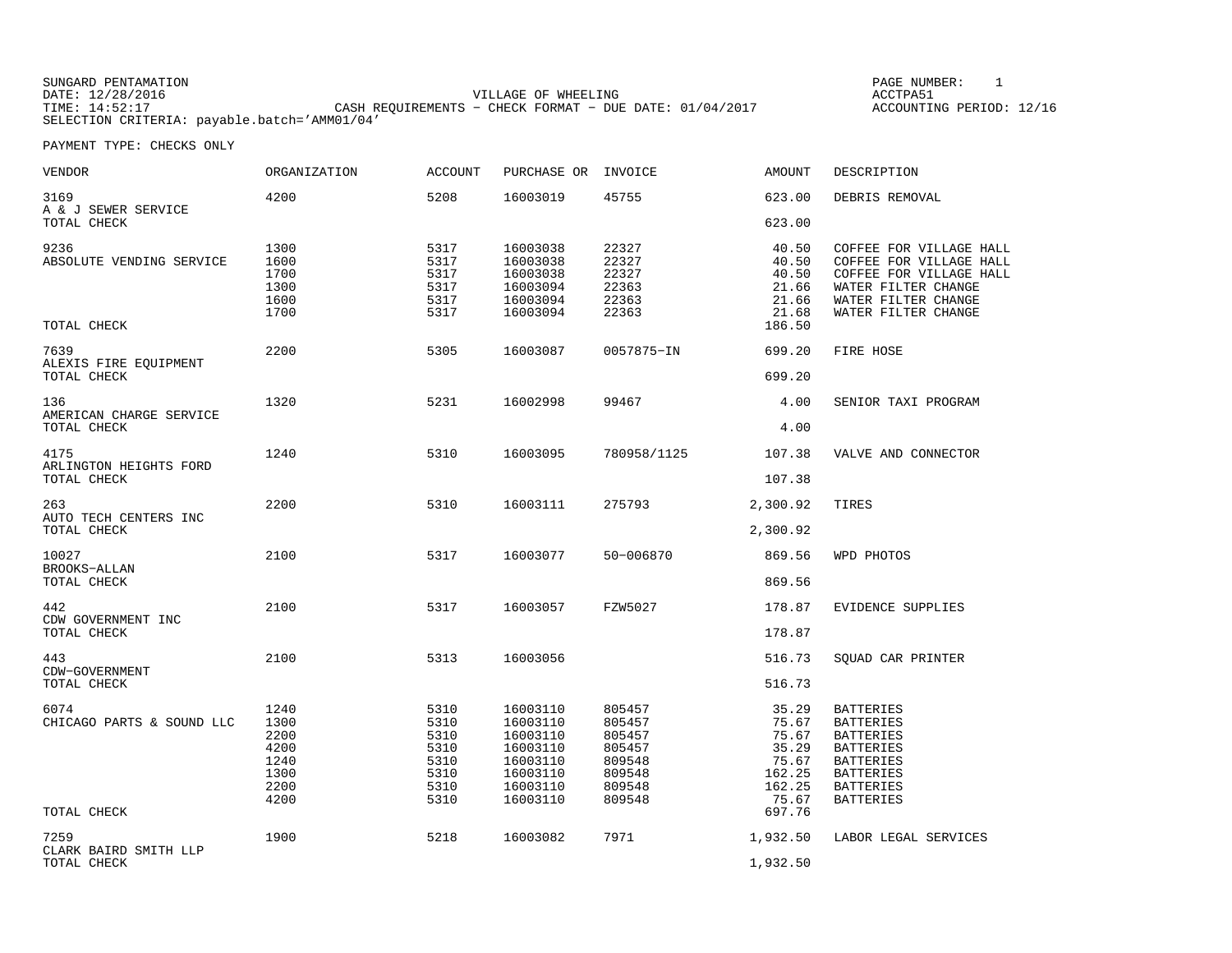SUNGARD PENTAMATION SUNGARD PENTAMATION SUNG PAGE NUMBER: 2 VILLAGE OF WHEELING **ACCTPA51** TIME: 14:52:17 CASH REQUIREMENTS − CHECK FORMAT − DUE DATE: 01/04/2017 SELECTION CRITERIA: payable.batch='AMM01/04'

ACCOUNTING PERIOD: 12/16

| VENDOR                                                   | ORGANIZATION                                 | <b>ACCOUNT</b>                               | PURCHASE OR INVOICE                                                  |                                                                | <b>AMOUNT</b>                                            | DESCRIPTION                                                                                                                                                                |
|----------------------------------------------------------|----------------------------------------------|----------------------------------------------|----------------------------------------------------------------------|----------------------------------------------------------------|----------------------------------------------------------|----------------------------------------------------------------------------------------------------------------------------------------------------------------------------|
| 8639<br>CONSTELLATION NEW ENERGY INC 4200<br>TOTAL CHECK | 4100                                         | 5209<br>5209                                 | 16003011<br>16003011                                                 |                                                                | 630.42<br>159.56<br>789.98                               | ENERGY SERVICE<br>ENERGY SERVICE                                                                                                                                           |
| 5370<br>FRANCE PUBLICATIONS                              | 1600<br>3100<br>3200<br>3500<br>3600<br>3900 | 5333<br>5333<br>5333<br>5333<br>5333<br>5333 | 16003065<br>16003065<br>16003065<br>16003065<br>16003065<br>16003065 | HL81199<br>HL81199<br>HL81199<br>HL81199<br>HL81199<br>HL81199 | 283.33<br>283.33<br>283.33<br>283.33<br>283.33<br>283.35 | 4C, TABLOID PAGE AD PROMO<br>4C, TABLOID PAGE AD PROMO<br>4C, TABLOID PAGE AD PROMO<br>4C, TABLOID PAGE AD PROMO<br>4C, TABLOID PAGE AD PROMO<br>4C, TABLOID PAGE AD PROMO |
| TOTAL CHECK                                              |                                              |                                              |                                                                      |                                                                | 1,700.00                                                 |                                                                                                                                                                            |
| 935<br>GALLS LLC<br>TOTAL CHECK                          | 2100<br>2110                                 | 5106<br>5106                                 | 16003040<br>16003041                                                 |                                                                | 873.50<br>922.84<br>1,796.34                             | UNIFORM ALLOWANCE<br>UNIFORM ALLOWANCE                                                                                                                                     |
| 3628                                                     | 2100                                         | 5228                                         | 16003029                                                             | PINV1253678                                                    | 23.20                                                    | CRIME PREVENTION BINDERS                                                                                                                                                   |
| GARVEY'S OFFICE PRODUCTS<br>TOTAL CHECK                  |                                              |                                              |                                                                      |                                                                | 23.20                                                    |                                                                                                                                                                            |
| 6418                                                     | 1600                                         | 5333                                         | 16003113                                                             | 23774                                                          | 3,666.66                                                 | 1/2 ISLAND AD NOV 2016 IS                                                                                                                                                  |
| GROUP C MEDIA INC<br>TOTAL CHECK                         |                                              |                                              |                                                                      |                                                                | 3,666.66                                                 |                                                                                                                                                                            |
| 9678                                                     | 1220                                         | 5215                                         | 16003027                                                             | INR042383                                                      | 6,478.00                                                 | JANITORIAL SERVICES                                                                                                                                                        |
| GSF USA INC<br>TOTAL CHECK                               |                                              |                                              |                                                                      |                                                                | 6,478.00                                                 |                                                                                                                                                                            |
| 1010<br>H & H ELECTRIC CO<br>TOTAL CHECK                 | 1420<br>1420                                 | 5251<br>5251                                 | 16003071<br>16003071                                                 | 27174<br>27175                                                 | 1,288.20<br>624.60<br>1,912.80                           | STREET LIGHT REPAIR<br>STREET LIGHT REPAIR                                                                                                                                 |
| 1018                                                     | 11                                           | 5320                                         | 16003069                                                             |                                                                | 4,954.18                                                 | SIGN MATERIALS                                                                                                                                                             |
| HALL SIGNS INC<br>TOTAL CHECK                            |                                              |                                              |                                                                      |                                                                | 4,954.18                                                 |                                                                                                                                                                            |
| 9838                                                     | 2200                                         | 5311                                         | 16002739                                                             | 10879                                                          | 1,362.00                                                 | STA. 42 COUNTER TOP                                                                                                                                                        |
| HARDROC INC<br>TOTAL CHECK                               |                                              |                                              |                                                                      |                                                                | 1,362.00                                                 |                                                                                                                                                                            |
| 5284<br>HD SUPPLY WATERWORKS LTD<br>TOTAL CHECK          | 4200<br>4100                                 | 5342<br>5344                                 | 16003024<br>16003017                                                 | G471758<br>G493132                                             | 656.00<br>270.00<br>926.00                               | SEWER END SECTION<br><b>BOLTS</b>                                                                                                                                          |
| 4542                                                     | 1800                                         | 5246                                         | 16003116                                                             | 6099                                                           | 793.00                                                   | MEDICAL EXAM                                                                                                                                                               |
| HEALTH ENDEAVORS, SC<br>TOTAL CHECK                      |                                              |                                              |                                                                      |                                                                | 793.00                                                   |                                                                                                                                                                            |
| 1145<br>IL CITY/COUNTY MANAGEMENT AS<br>TOTAL CHECK      | 1800                                         | 5201                                         | 16003118                                                             | 685                                                            | 50.00<br>50.00                                           | HR ADVERTISEMENT                                                                                                                                                           |
|                                                          |                                              |                                              |                                                                      |                                                                |                                                          |                                                                                                                                                                            |
| 9256<br>INTERSTATE BILLING SERVICE I                     | 2200                                         | 5310                                         | 16003097                                                             |                                                                | 2,777.76                                                 | VEHICLE PARTS                                                                                                                                                              |
| TOTAL CHECK                                              |                                              |                                              |                                                                      |                                                                | 2,777.76                                                 |                                                                                                                                                                            |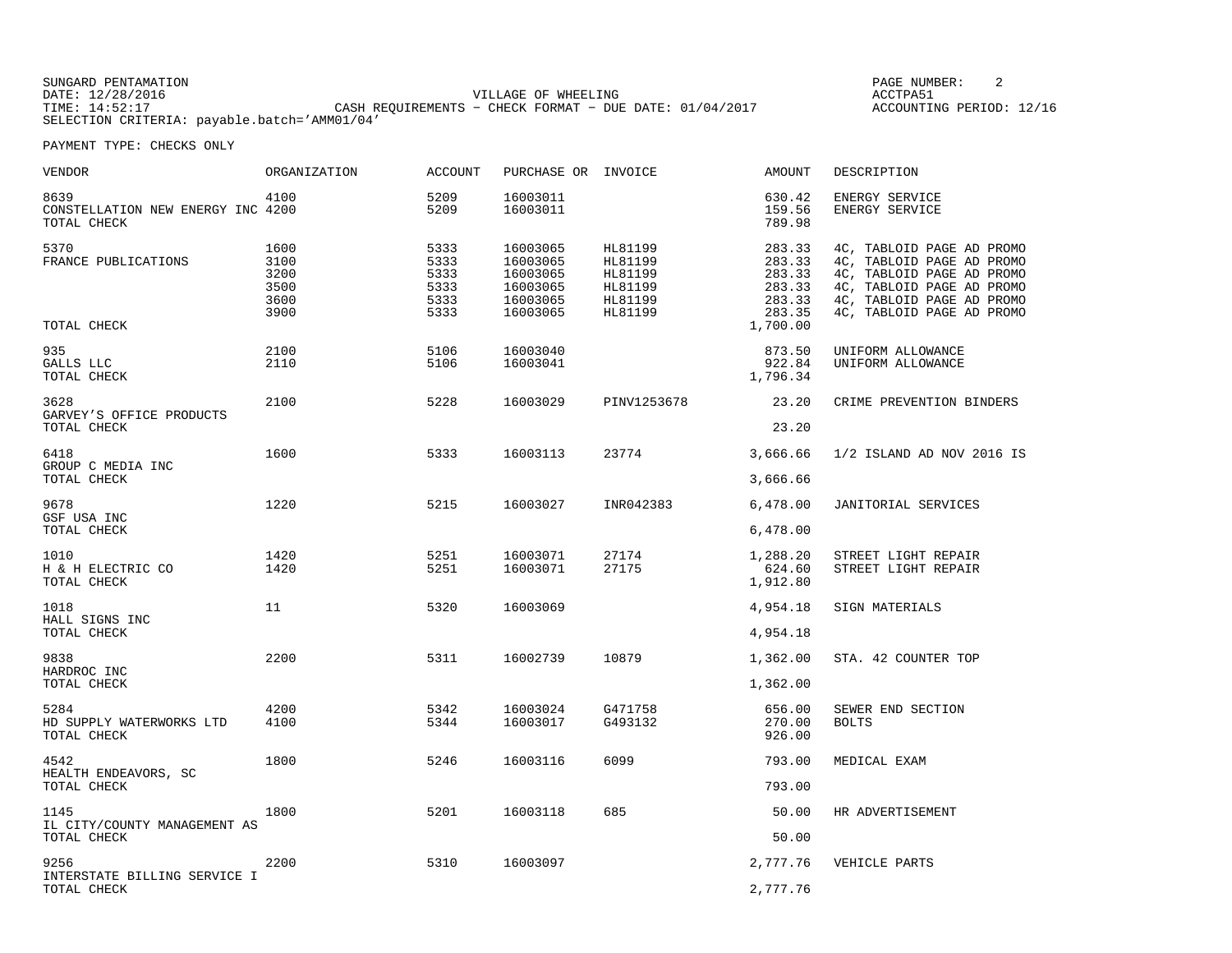SUNGARD PENTAMATION SUNGARD PENTAMATION SUNG PAGE NUMBER: 3 VILLAGE OF WHEELING **ACCTPA51** TIME: 14:52:17 CASH REQUIREMENTS − CHECK FORMAT − DUE DATE: 01/04/2017 SELECTION CRITERIA: payable.batch='AMM01/04'

ACCOUNTING PERIOD: 12/16

| VENDOR                                              | <b>ORGANIZATION</b>          | <b>ACCOUNT</b>               | PURCHASE OR                                  | INVOICE                 | AMOUNT                                                 | DESCRIPTION                                                                      |
|-----------------------------------------------------|------------------------------|------------------------------|----------------------------------------------|-------------------------|--------------------------------------------------------|----------------------------------------------------------------------------------|
| 1272<br>INTOXIMETERS INC                            | 2100                         | 5324                         | 16003052                                     | 548860                  | 7,099.25                                               | INTOXIMETER MACHINE                                                              |
| TOTAL CHECK                                         |                              |                              |                                              |                         | 7,099.25                                               |                                                                                  |
| 4285<br>J.G. UNIFORMS INC<br>TOTAL CHECK            | 2100<br>2100<br>2100<br>2100 | 5106<br>5106<br>5106<br>5106 | 16003042<br>16003115<br>16003115<br>16003102 | 11947<br>11950<br>43894 | 782.52<br>1,710.75<br>4,795.10<br>2,155.26<br>9,443.63 | UNIFORM ALLOWANCE<br>UNIFORM ALLOWANCE<br>UNIFORM ALLOWANCE<br>UNIFORM ALLOWANCE |
|                                                     |                              |                              |                                              |                         |                                                        |                                                                                  |
| 8133<br>JUMP START WEB SOLUTIONS INC<br>TOTAL CHECK | 1300                         | 5206                         | 16003120                                     | 161220                  | 10,750.00<br>10,750.00                                 | INSPECTION DATABASE                                                              |
| 3835                                                | 2100                         | 5228                         | 16003050                                     |                         | 1,295.06                                               | CRIME PREV SUPPLIES                                                              |
| KAESER & BLAIR INC<br>TOTAL CHECK                   |                              |                              |                                              |                         | 1,295.06                                               |                                                                                  |
| 9632                                                | 2200                         | 5105                         | 16003088                                     | 157018                  | 59.00                                                  | BOATER CERTIFICATION                                                             |
| KALKOMEY ENTERPRISES INC<br>TOTAL CHECK             |                              |                              |                                              |                         | 59.00                                                  |                                                                                  |
| 10179<br>SANDI KIPPS                                | 1320                         | 5297                         | 16003093                                     |                         | 54.94                                                  | CRAFT PURCHASE                                                                   |
| TOTAL CHECK                                         |                              |                              |                                              |                         | 54.94                                                  |                                                                                  |
| 1460<br>KOLSSAK FUNERAL HOME LTD                    | 2100                         | 5325                         | 16003076                                     |                         | 495.00                                                 | TRANSPORT DECEASED                                                               |
| TOTAL CHECK                                         |                              |                              |                                              |                         | 495.00                                                 |                                                                                  |
| 7180<br>LECHNER AND SONS INC                        | 1300                         | 5106                         | 16003083                                     | 2234190                 | 488.72                                                 | INSPECTION UNIFORMS                                                              |
| TOTAL CHECK                                         |                              |                              |                                              |                         | 488.72                                                 |                                                                                  |
| 5329<br>BRUCE EDWARD LEVINE                         | 1430                         | 5311                         | 16003072                                     |                         | 2,904.28                                               | SILK FLOWERS FOR BASKETS                                                         |
| TOTAL CHECK                                         |                              |                              |                                              |                         | 2,904.28                                               |                                                                                  |
| 1640<br>MARKET SQUARE RESTAURANT                    | 2200                         | 5105                         | 16003091                                     | $346 - 1$               | 100.00                                                 | HOT CHOCOLATE- 11/20                                                             |
| TOTAL CHECK                                         |                              |                              |                                              |                         | 100.00                                                 |                                                                                  |
| 6373<br>MATIS EQUIPMENT                             | 2200                         | 5301                         | 16003101                                     | 2111                    | 480.00                                                 | POWER SERVICE                                                                    |
| TOTAL CHECK                                         |                              |                              |                                              |                         | 480.00                                                 |                                                                                  |
| 8259<br>M-B COMPANIES INC                           | 1240                         | 5317                         | 16003100                                     | 211478                  | 337.65                                                 | CYLINDER AND ADAPTOR                                                             |
| TOTAL CHECK                                         |                              |                              |                                              |                         | 337.65                                                 |                                                                                  |
| 1669<br>MCHENRY ANALYTICAL WATER LAB                | 4100                         | 5308                         | 16003021                                     | 592614                  | 216.00                                                 | WATER SAMPLES                                                                    |
| TOTAL CHECK                                         |                              |                              |                                              |                         | 216.00                                                 |                                                                                  |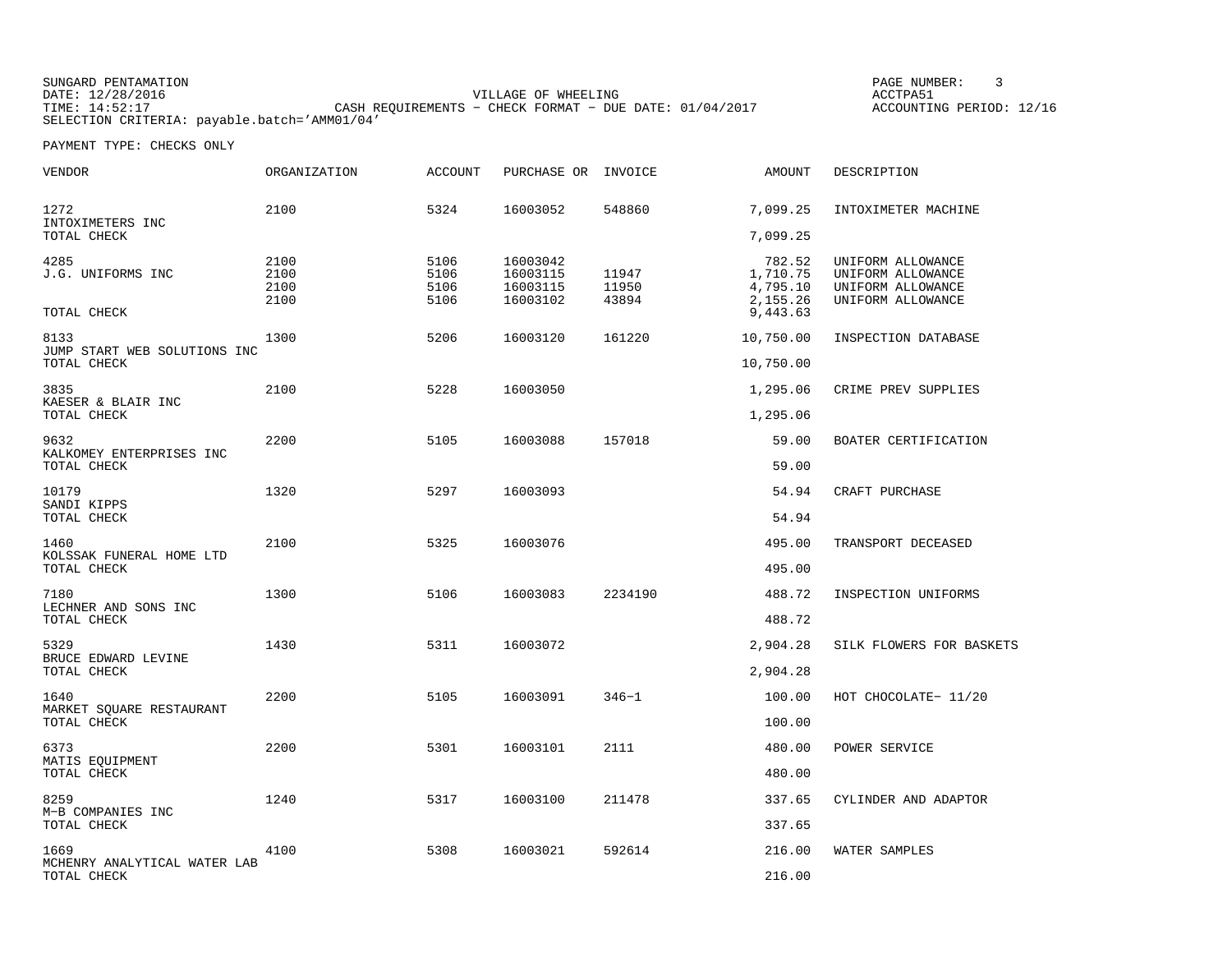SUNGARD PENTAMATION SUNGARD PENTAMATION SUNG PAGE NUMBER: 4 VILLAGE OF WHEELING **ACCTPA51** TIME: 14:52:17 CASH REQUIREMENTS − CHECK FORMAT − DUE DATE: 01/04/2017 SELECTION CRITERIA: payable.batch='AMM01/04'

ACCOUNTING PERIOD: 12/16

| 5989<br>MGP INC                                          | 1600<br>4100<br>4200<br>1600<br>4100<br>4200 | 5207<br>5207<br>5207<br>5207<br>5207<br>5207 | 16003036<br>16003036<br>16003036<br>16000344<br>16000344<br>16000344 | 3377<br>3377<br>3377<br>3426<br>3426<br>3426 | 137.50<br>68.75<br>68.75<br>5,529.31<br>2,764.66<br>2,764.65 | CSR STAFFING-NOV.<br>CSR STAFFING-NOV.<br>CSR STAFFING-NOV.<br>DEC. GIS STAFFING<br>DEC. GIS STAFFING<br>DEC. GIS STAFFING |
|----------------------------------------------------------|----------------------------------------------|----------------------------------------------|----------------------------------------------------------------------|----------------------------------------------|--------------------------------------------------------------|----------------------------------------------------------------------------------------------------------------------------|
| TOTAL CHECK                                              |                                              |                                              |                                                                      |                                              | 11,333.62                                                    |                                                                                                                            |
| 1743<br>MICROSYSTEMS INC<br>TOTAL CHECK                  | 1400                                         | 5244                                         | 16003125                                                             | I000075847                                   | 2,072.11<br>2,072.11                                         | ENG SCANNING                                                                                                               |
| 1783<br>MONROE TRUCK EQUIPMENT<br>TOTAL CHECK            | 1430<br>1430                                 | 5315<br>5315                                 | 16003103<br>16003103                                                 | 5332661<br>5335361                           | 122.10<br>618.46<br>740.56                                   | FT CORD AND USB KEY<br>FT CORD AND USB KEY                                                                                 |
| 1792<br>MOTOROLA SOLUTIONS INC                           | 15                                           | 5221                                         | 16003049                                                             | 92275114                                     | 91.40                                                        | RADIO PARTS                                                                                                                |
| TOTAL CHECK                                              |                                              |                                              |                                                                      |                                              | 91.40                                                        |                                                                                                                            |
| 6625<br>MUNICIPAL CODE CORP<br>TOTAL CHECK               | 1600<br>1600                                 | 5204<br>5204                                 | 16003080<br>16003081                                                 | 00278802<br>00279151                         | 425.04<br>245.34<br>670.38                                   | CODE UPDATE<br><b>CODE UPDATES</b>                                                                                         |
| 9636<br>MURRAY AND TRETTEL INC<br>TOTAL CHECK            | 4200                                         | 5302                                         | 16003026                                                             | 1216-51                                      | 950.00<br>950.00                                             | WEATHER FORECASTING                                                                                                        |
| 1915<br>NORTH EAST MULTI REGIONAL TR 2100<br>TOTAL CHECK | 2100                                         | 5105<br>5105                                 | 16003025<br>16003028                                                 | 213740<br>213775                             | 1,625.00<br>1,000.00<br>2,625.00                             | TRAINING<br>TRAINING                                                                                                       |
| 1934<br>NORTHERN ILLINOIS POLICE ALA<br>TOTAL CHECK      | 2100                                         | 5317                                         | 16003039                                                             | 11247                                        | 26.40<br>26.40                                               | LANGUAGE LINE-OCT.                                                                                                         |
| 6361<br>NORTHSHORE UNIVERSITY                            | 1500                                         | 5246                                         | 16003023                                                             |                                              | 252.00                                                       | ON-SITE FEE - AUDIO                                                                                                        |
| TOTAL CHECK                                              |                                              |                                              |                                                                      |                                              | 252.00                                                       |                                                                                                                            |
| 1946<br>NORTHWEST COMMUNITY HOSPITAL<br>TOTAL CHECK      | 1500                                         | 5246                                         | 16003070                                                             | 7950                                         | 115.00                                                       | DRUG/ALCOHOL TESTING                                                                                                       |
|                                                          |                                              |                                              |                                                                      |                                              | 115.00                                                       |                                                                                                                            |
| 3092<br>OFFICE DEPOT<br>TOTAL CHECK                      | 2200<br>2100<br>1315                         | 5318<br>5318<br>5318                         | 16003085<br>16003058<br>16003002                                     | 879532647001<br>881911238001                 | 590.97<br>306.60<br>54.33<br>951.90                          | OFFICE SUPPLIES<br>OFFICE SUPPLIES<br>OFFICE SUPPLIES                                                                      |
| 2177<br>RAY O'HERRON COMPANY INC<br>TOTAL CHECK          | 2100                                         | 5106                                         | 16003043                                                             |                                              | 881.94<br>881.94                                             | UNIFORM ALLOWANCE                                                                                                          |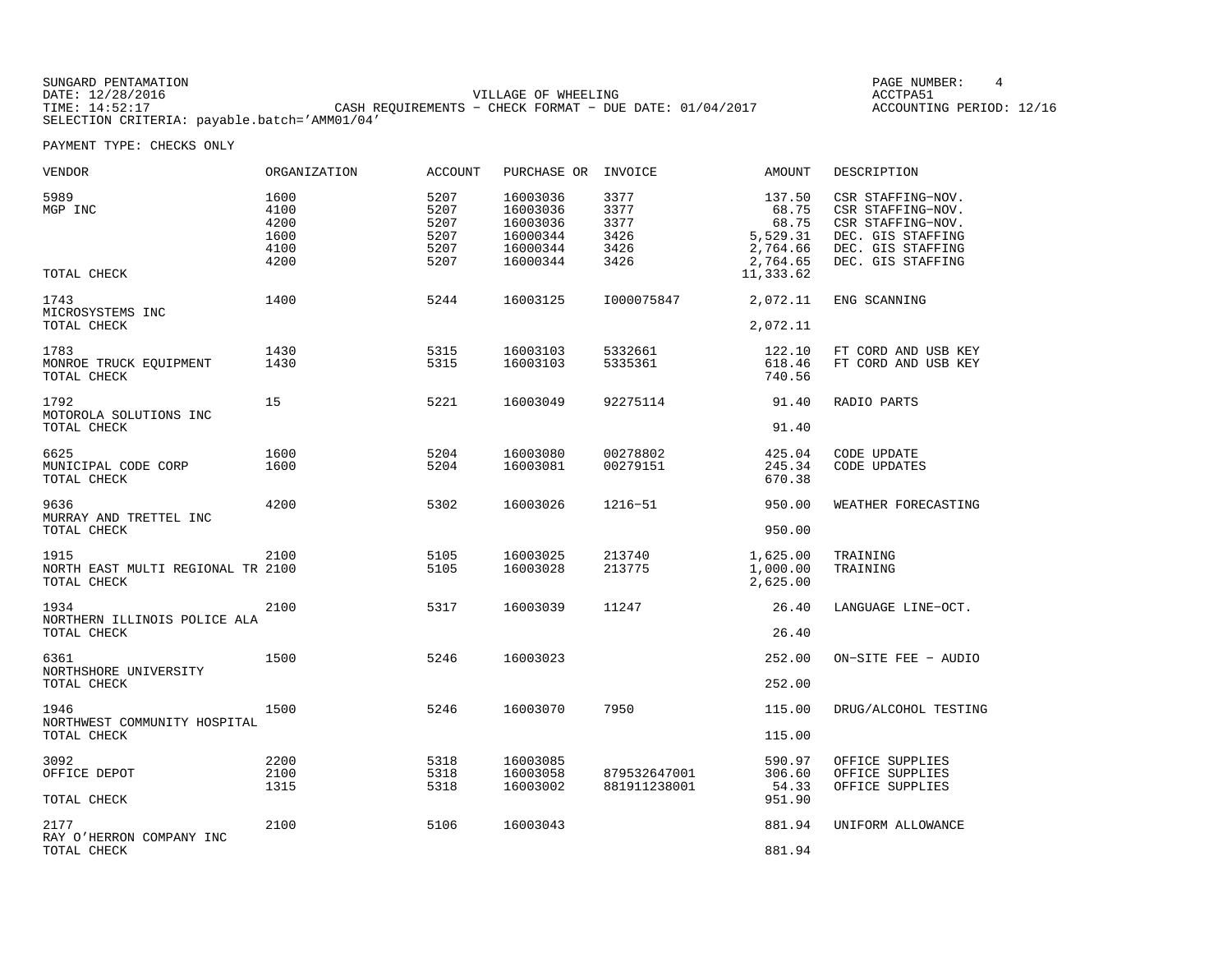SUNGARD PENTAMATION SUNGARD PENTAMATION SUNG PAGE NUMBER: 5 SENSING PAGE NUMBER: 5 SENSING PAGE NUMBER: 5 SENSI VILLAGE OF WHEELING **ACCTPA51** TIME: 14:52:17 CASH REQUIREMENTS − CHECK FORMAT − DUE DATE: 01/04/2017 SELECTION CRITERIA: payable.batch='AMM01/04'

ACCOUNTING PERIOD: 12/16

| <b>VENDOR</b>                                       | <b>ORGANIZATION</b> | <b>ACCOUNT</b> | PURCHASE OR          | INVOICE                  | AMOUNT                         | DESCRIPTION                                        |
|-----------------------------------------------------|---------------------|----------------|----------------------|--------------------------|--------------------------------|----------------------------------------------------|
| 2003<br>ORANGE CRUSH, L.L.C.<br>TOTAL CHECK         | 1420<br>1420        | 5314<br>5314   | 16003073<br>16003074 | 22411<br>22732/22855     | 673.44<br>732.00<br>1,405.44   | STREET REPAIR ASPHALT<br>STREET REPAIR ASPHALT     |
| 6778<br>PARAMEDIC BILLING SERVICES I<br>TOTAL CHECK | 1700                | 5299           | 16003109             | <b>PBS148</b>            | 554.00<br>554.00               | MEDICARE REVALIDATION                              |
|                                                     |                     |                |                      |                          |                                |                                                    |
| 9895<br>PERSONNEL STRATEGIES LLC<br>TOTAL CHECK     | 1800                | 5246           | 16003117             |                          | 500.00<br>500.00               | PRE-EMPLOY PSYCH EXAM                              |
| 2145                                                | 1700                | 5228           | 16003001             |                          | 29.94                          | OFFICE SUPPLIES                                    |
| OUILL CORP<br>TOTAL CHECK                           | 1700                | 5318           | 16003001             |                          | 149.50<br>179.44               | OFFICE SUPPLIES                                    |
| 3712                                                | 2200                | 5220           | 16003086             | 5045840602               | 98.29                          | FD COPIES                                          |
| RICOH USA INC                                       | 1300                | 5220<br>5232   | 16003033             | 5045840758               | 101.40                         | CD COPIES                                          |
| TOTAL CHECK                                         | 1600                |                | 16003079             | 5045840858               | 160.97<br>360.66               | ADMIN COPIES                                       |
| 2436<br>STANDARD EQUIPMENT COMPANY<br>TOTAL CHECK   | 1420<br>1420        | 5310<br>5310   | 16003098<br>16003098 | C18324<br>C18338         | 292.09<br>1,157.55<br>1,449.64 | HOSE NOZZLE AND CURTAIN<br>HOSE NOZZLE AND CURTAIN |
| 2438<br>STANDARD INDUSTRIAL & AUTOMO                | 1240                | 5206           | 16003099             | 24344                    | 600.00                         | ANNUAL LIFT INSPECTION                             |
| TOTAL CHECK                                         |                     |                |                      |                          | 600.00                         |                                                    |
| 5415<br><b>STAPLES</b><br>TOTAL CHECK               | 2100<br>2100        | 5318<br>5318   | 16003051<br>16003048 | 8041954205<br>8042150145 | 165.84<br>47.79<br>213.63      | OFFICE SUPPLIES<br>OFFICE SUPPLIES                 |
| 2451                                                | 11                  | 5251           | 16003066             | S005526480.2             | 2,250.00                       | ELECTRIC SUPPLIES                                  |
| STEINER ELECTRIC CO<br>TOTAL CHECK                  |                     |                |                      |                          | 2,250.00                       |                                                    |
| 8322                                                | 11                  | 5320           | 16003067             | 801068                   | 1,683.33                       | SIGN POSTS                                         |
| STRUT & SUPPLY INC<br>TOTAL CHECK                   |                     |                |                      |                          | 1,683.33                       |                                                    |
| 10215<br>DINESH SUNDARAM                            | 01                  | 4512           | 16003054             | P3322856                 | 20.00                          | TICKET OVERPAYMENT                                 |
| TOTAL CHECK                                         |                     |                |                      |                          | 20.00                          |                                                    |
| 2509<br>T O P S IN DOG TRAINING CORP                | 2100                | 5317           | 16003046             | 18719                    | 66.50                          | K-9 SUPPLIES                                       |
| TOTAL CHECK                                         |                     |                |                      |                          | 66.50                          |                                                    |
| 2520<br>TAPCO                                       | 11                  | 5320           | 16003068             | I548217                  | 1,171.32                       | STROBE LIGHT                                       |
| TOTAL CHECK                                         |                     |                |                      |                          | 1,171.32                       |                                                    |